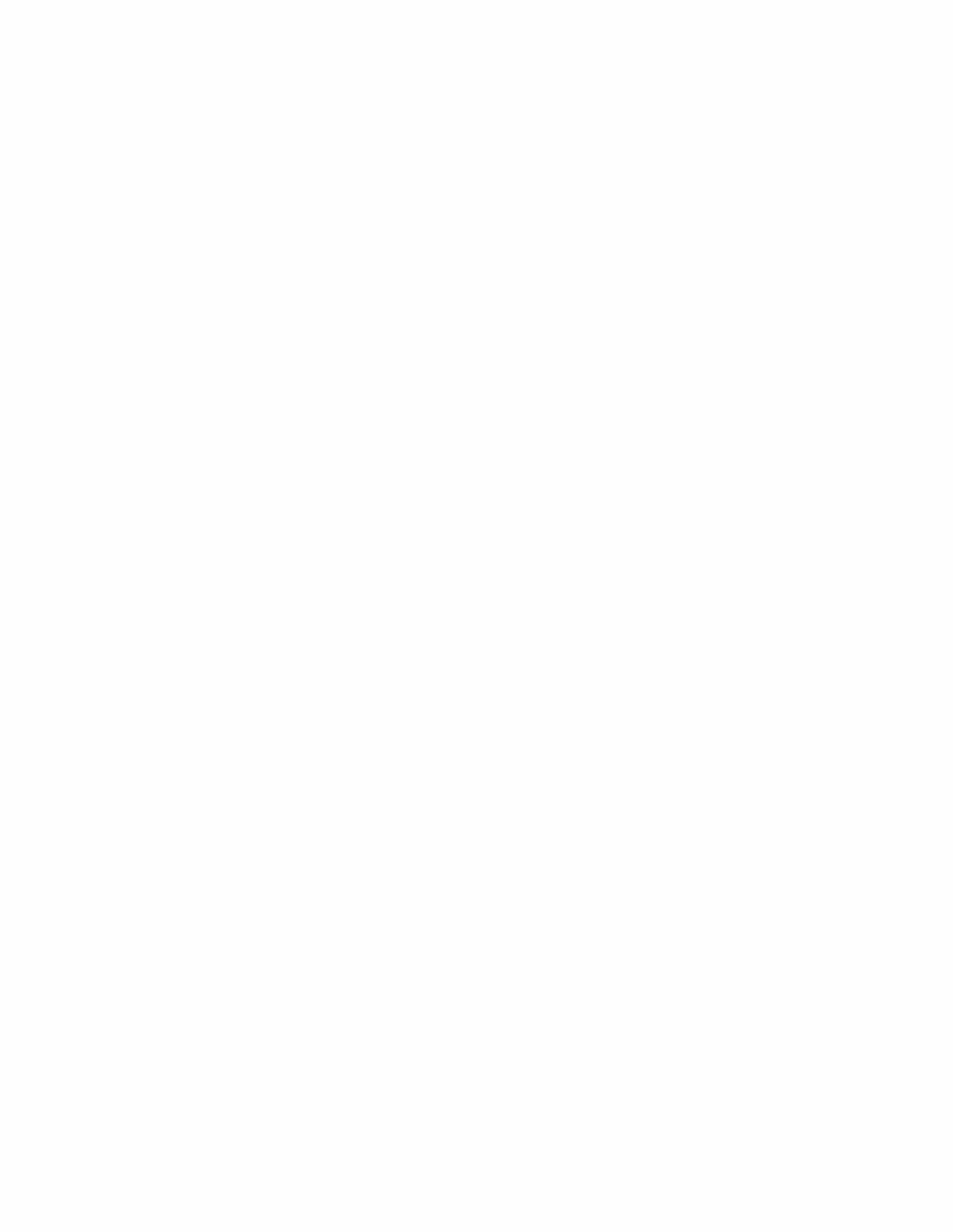## FACTORIZATIONS IN THE IRREDUCIBLE CHARACTERS OF COMPACT SEMISIMPLE LIE GROUPS

Andrew Rupinski

A Dissertation

in

Mathematics

Presented to the Faculties of the University of Pennsylvania in Partial Fulfillment of the Requirements for the Degree of Doctor of Philosophy

2010

Alexandre Kirillov Supervisor of Dissertation

Tony Pantev Graduate Group Chairperson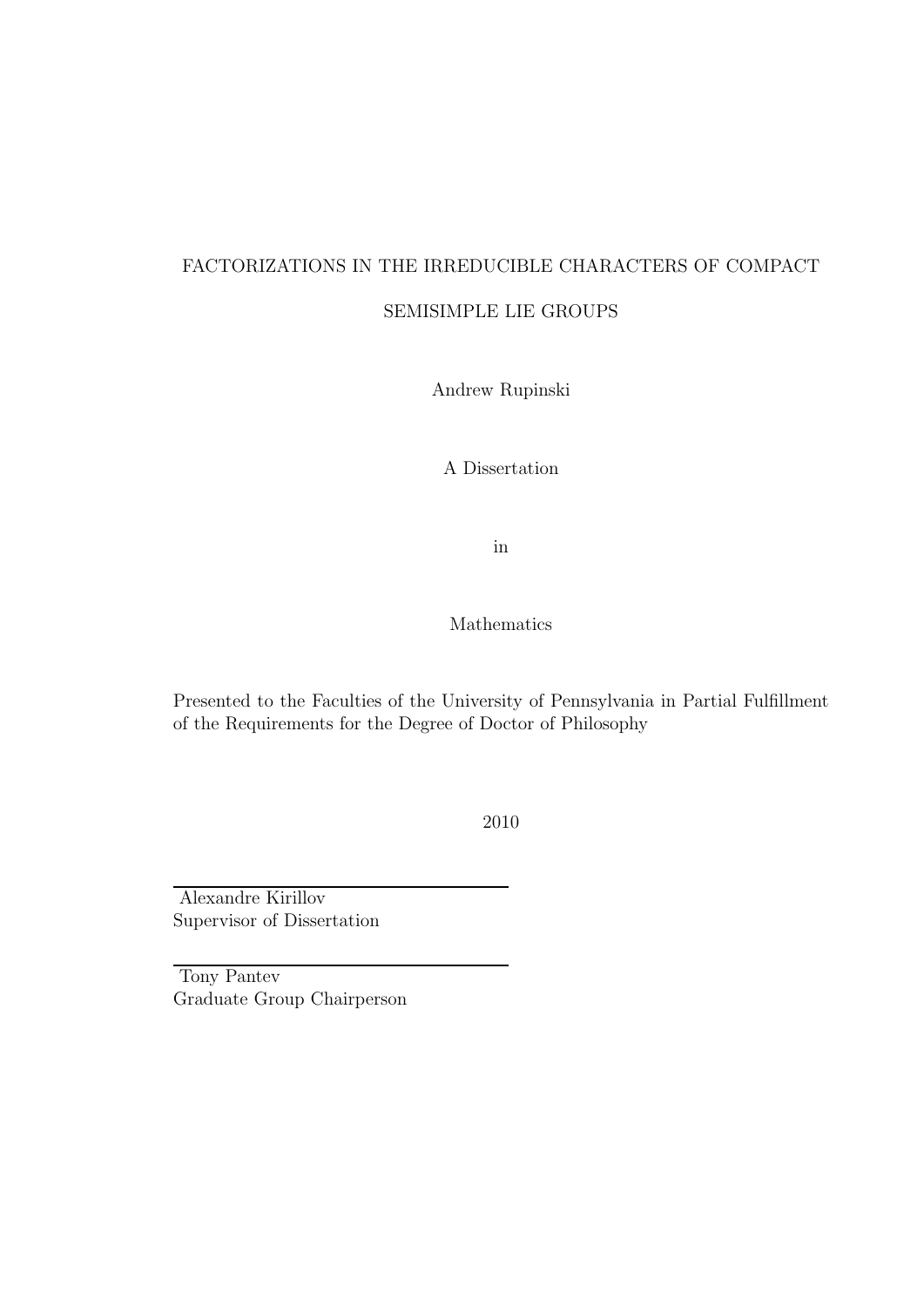UMI Number: 3431168

All rights reserved

INFORMATION TO ALL USERS The quality of this reproduction is dependent upon the quality of the copy submitted.

In the unlikely event that the author did not send a complete manuscript and there are missing pages, these will be noted. Also, if material had to be removed, a note will indicate the deletion.



UMI 3431168 Copyright 2010 by ProQuest LLC. All rights reserved. This edition of the work is protected against unauthorized copying under Title 17, United States Code.



ProQuest LLC 789 East Eisenhower Parkway P.O. Box 1346 Ann Arbor, MI 48106-1346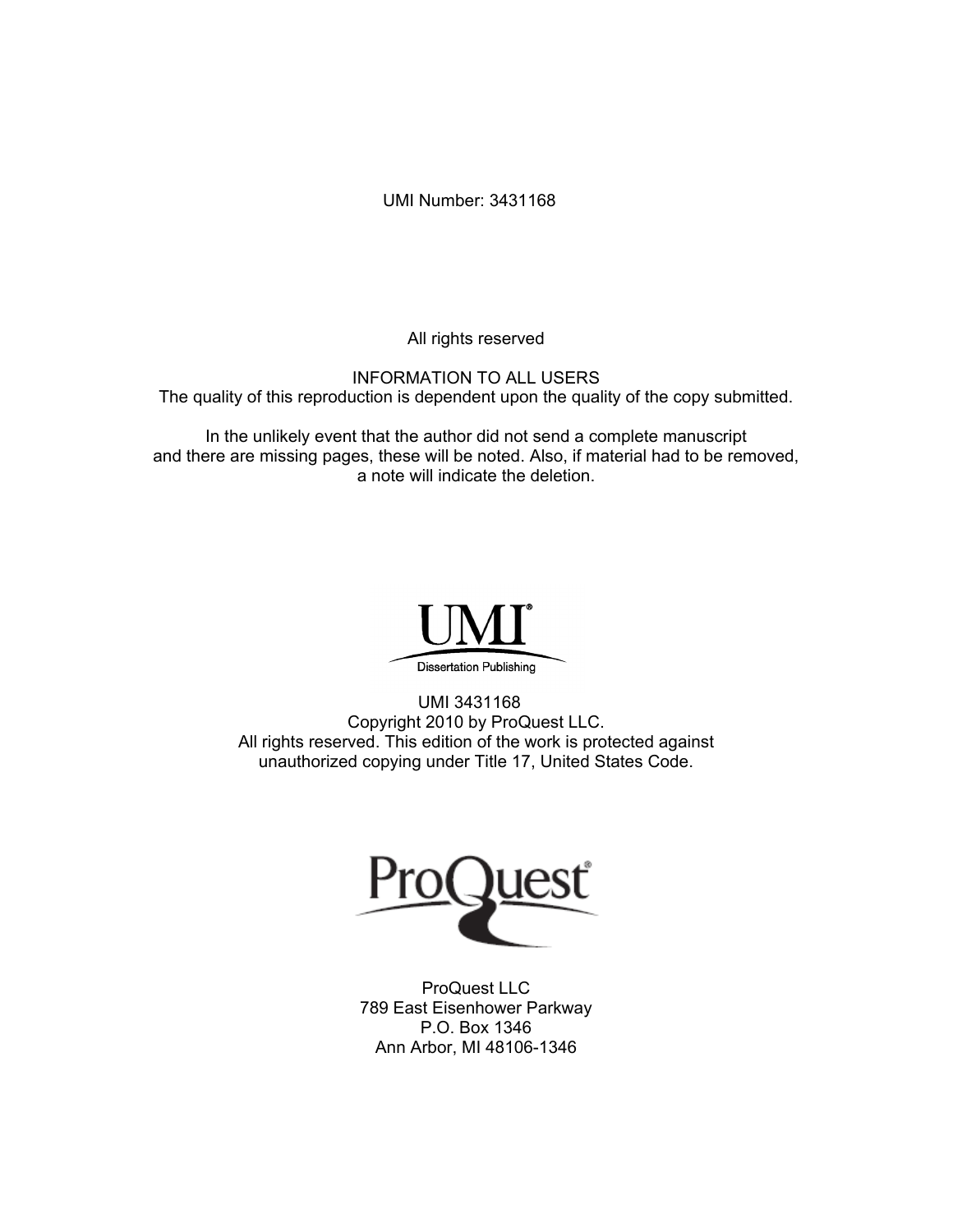# Acknowledgments

Many people deserve thanks for getting me where I am. Ordered alphabetically by importance in Sanskirit, they include:

- My family without whom I would not be here, and without whose daily phone calls to check in on me I was able to get lots of work done.
- Janet, Monica, Robin and Paula in the office for always being there to tell me how to use the fax machine or to have me change the water as practice for my eventual career after grad school.
- My Advisor Dr. Kirillov, without whose help this dissertation would probably be complete gibberish instead of something that resembles mathematics. Also without his help, I probably would have had much longer proofs and several incorrect statements.
- The other professors in the department, especially my dissertation committee and in particular Dr. Chai's detailed comments on the final draft.
- All the other math grad students, especially Jason D. who probably sat through more discussions of my results than my advisor did.
- The janitorial staff in the department, because they probably don't get acknowledged very often for all that they do for us. Many mornings they were the only people here when I got into my office.
- The various non-math grad students I knew in any way for giving the illusion of knowing people outside the department.
- Everyone I know around Philadelphia through the Boy Scouts; they gave me plenty of stuff to do at night and on weekends so I wasn't always focused on math (even though I sometimes should have been).
- The basement of the library for giving this dissertation a good dark lowhumidity home for the next thousand years. I thought about building a pyramid for its final storage place, but decided on the basement option because it was (1) required by the University and (2) cheaper.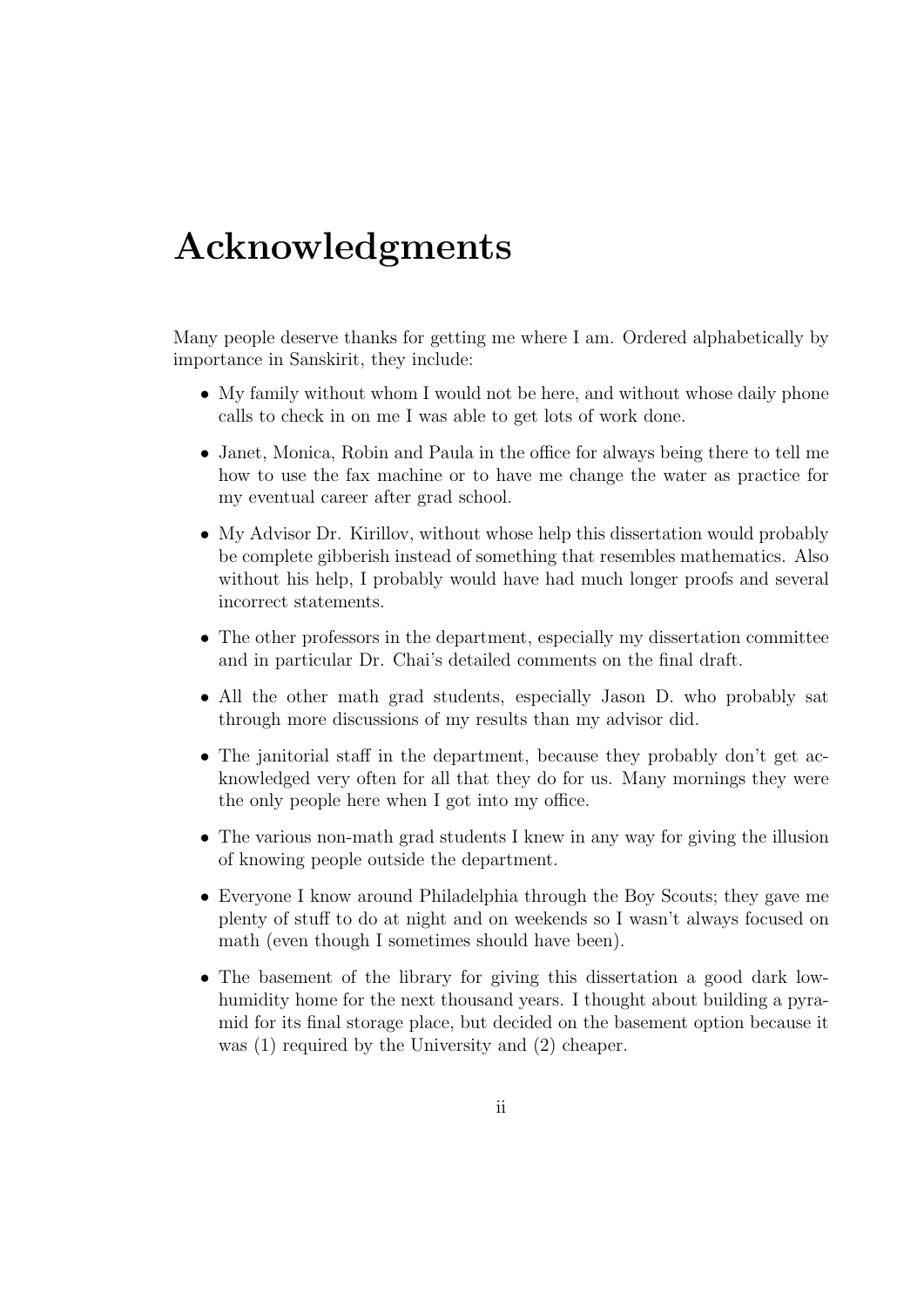#### ABSTRACT

## FACTORIZATIONS IN THE IRREDUCIBLE CHARACTERS OF COMPACT SEMISIMPLE LIE GROUPS

Andrew Rupinski

Alexandre Kirillov, Advisor

Our goal is to describe factorizations of the characters of irreducible representations of compact semisimple Lie groups. It is well-known that for a given Lie group  $G$  of rank n, the Virtual Representation Ring  $\mathfrak{R}(G)$  with the operations of  $\otimes$ ,  $\oplus$ , and  $\ominus$  is isomorphic to a polynomial ring with integer coefficients and number of generators equal to n. As such,  $\mathfrak{R}(G)$  is a Unique Factorization Domain and thus, viewing a given representation of  $G$  as an element of this ring, it makes sense to ask questions about how a representation factors. Using various approaches we show that the types of factorizations which appear in the irreducible characters of G depend on the geometry of the root system and also have connections to the classifying space BG.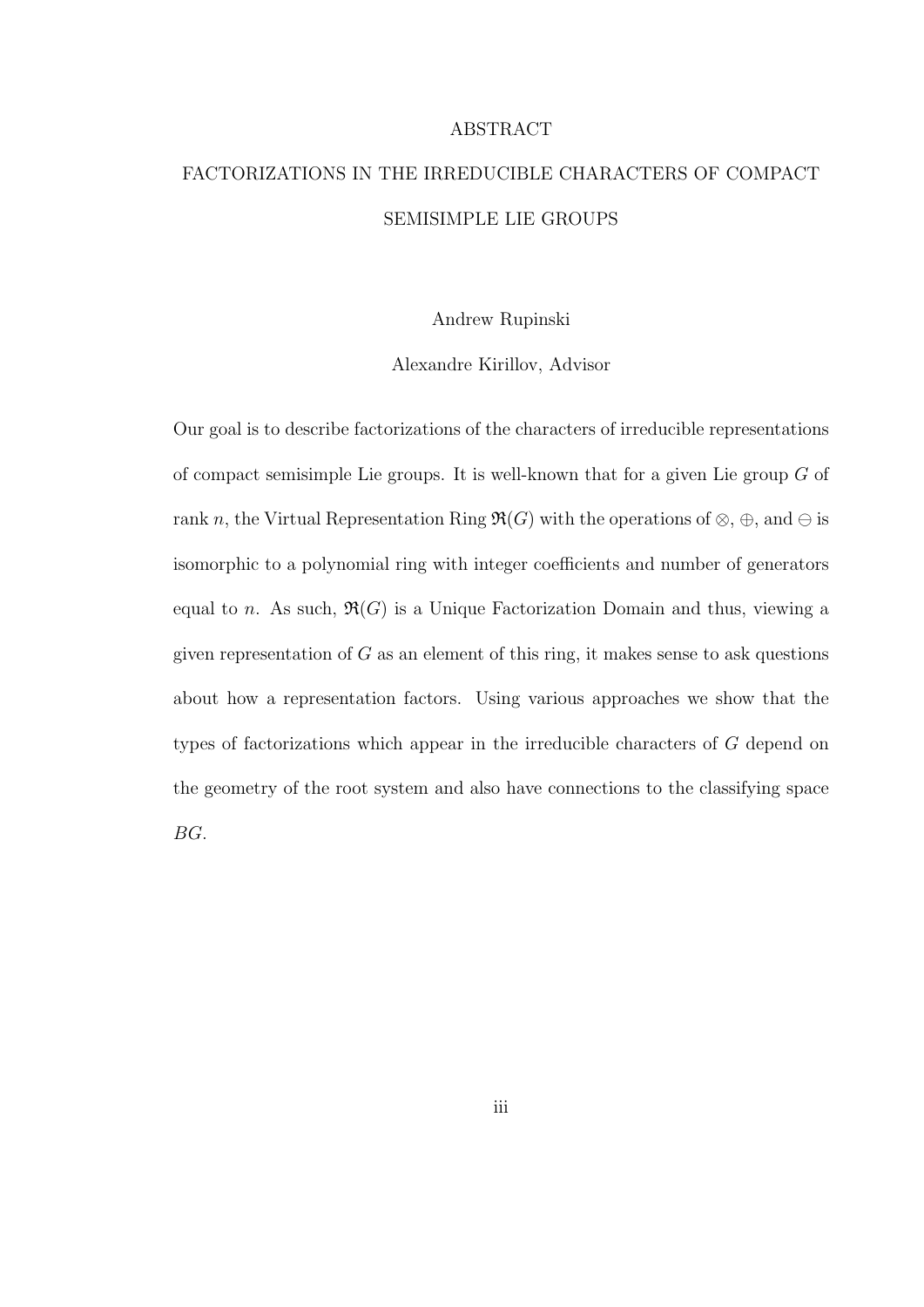# **Contents**

| $\mathbf{1}$ |     | $\mathbf{1}$<br>Introduction |                                                 |    |  |  |  |  |
|--------------|-----|------------------------------|-------------------------------------------------|----|--|--|--|--|
|              | 1.1 |                              |                                                 |    |  |  |  |  |
|              |     | 1.1.1                        |                                                 |    |  |  |  |  |
|              |     | 1.1.2                        | 11                                              |    |  |  |  |  |
|              |     | 1.1.3                        | Useful Theorems and Algorithms for Calculations | 14 |  |  |  |  |
|              | 1.2 |                              | Fundamental Weight Labelling Scheme             |    |  |  |  |  |
|              | 1.3 |                              | Summary of Commonly Used Notations              |    |  |  |  |  |
|              |     |                              |                                                 |    |  |  |  |  |
| $\bf{2}$     |     |                              | <b>Examples of Factorization of Irreps</b>      | 23 |  |  |  |  |
|              | 2.1 |                              |                                                 | 23 |  |  |  |  |
|              |     | 2.1.1                        |                                                 | 24 |  |  |  |  |
|              |     | 2.1.2                        |                                                 | 29 |  |  |  |  |
|              | 2.2 |                              |                                                 | 38 |  |  |  |  |
|              |     | 2.2.1                        |                                                 | 39 |  |  |  |  |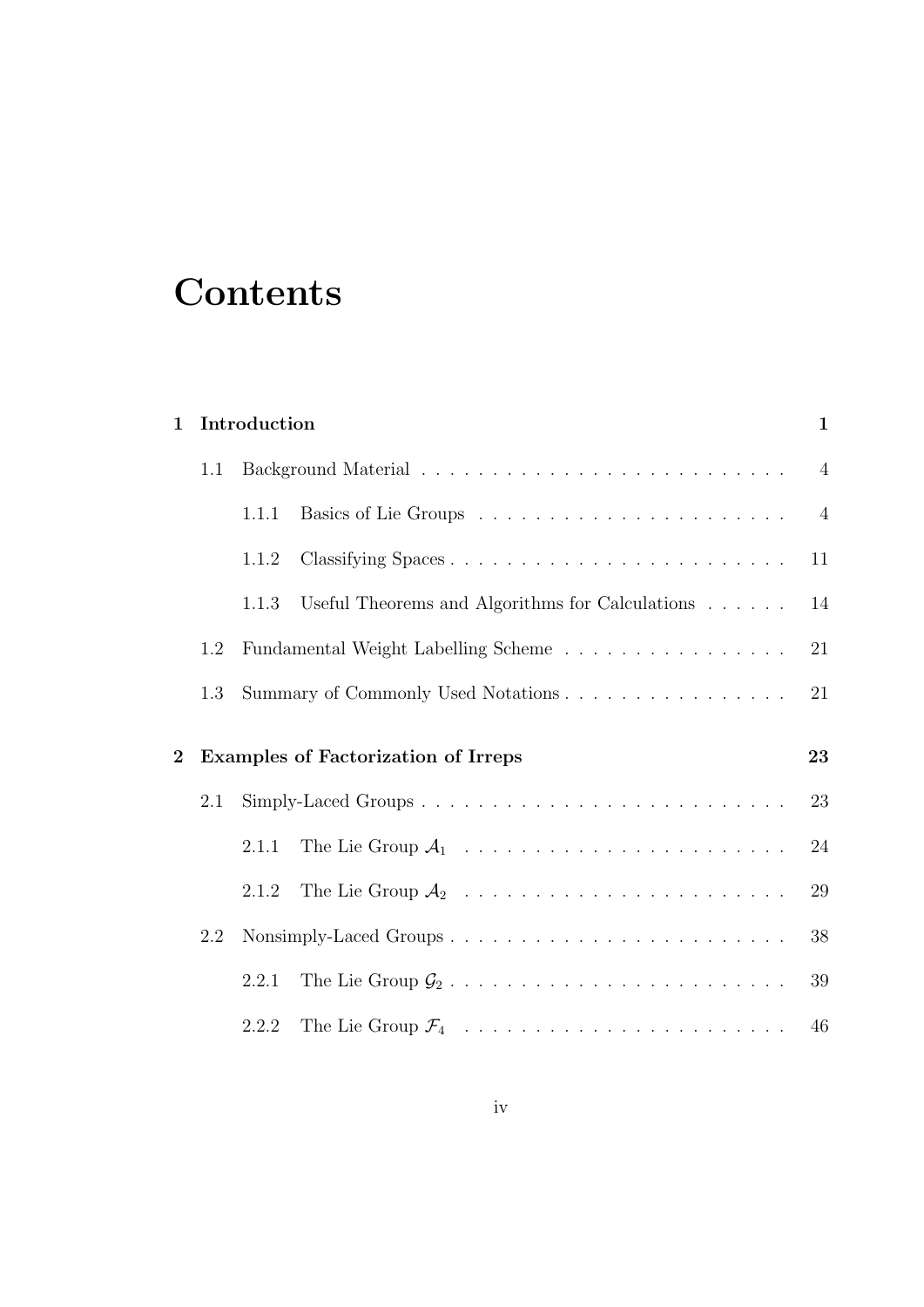|             |                                      | 2.2.3                                                   |                                                                                                     | 51  |  |  |  |
|-------------|--------------------------------------|---------------------------------------------------------|-----------------------------------------------------------------------------------------------------|-----|--|--|--|
| 3           | <b>General Factorization Results</b> |                                                         |                                                                                                     |     |  |  |  |
|             | 3.1                                  | Factorizations in $\Re(G)$ Arising from Admissible Maps |                                                                                                     |     |  |  |  |
|             |                                      | 3.1.1                                                   | Ordinary Factorizations in $\Re(G)$                                                                 | 63  |  |  |  |
|             |                                      | 3.1.2                                                   |                                                                                                     | 66  |  |  |  |
|             | 3.2                                  |                                                         | Factorizations in $\mathfrak{R}(G)$ Arising from Factorization Results in $\mathfrak{E}(G)$ .<br>69 |     |  |  |  |
|             |                                      | 3.2.1                                                   |                                                                                                     | 71  |  |  |  |
|             |                                      | 3.2.2                                                   |                                                                                                     | 78  |  |  |  |
|             |                                      | 3.2.3                                                   |                                                                                                     | 90  |  |  |  |
| 4           |                                      |                                                         | Related Results and Further Directions of Research                                                  | 92  |  |  |  |
|             | 4.1                                  |                                                         |                                                                                                     | 93  |  |  |  |
|             | 4.2                                  |                                                         | Divisibility Properties of Recursively Defined Integer Sequences                                    | 94  |  |  |  |
|             | 4.3                                  |                                                         |                                                                                                     | 103 |  |  |  |
|             | 4.4                                  |                                                         | Factorization after Restriction to a Subgroup                                                       | 105 |  |  |  |
| $5^{\circ}$ |                                      | 107<br>Appendix                                         |                                                                                                     |     |  |  |  |
|             | $5.1\,$                              |                                                         |                                                                                                     | 107 |  |  |  |
|             |                                      | 5.1.1                                                   | Defining the Weyl Group $\ldots \ldots \ldots \ldots \ldots \ldots \ldots$                          | 107 |  |  |  |
|             |                                      | 5.1.2                                                   | The Weyl Character Formula and the $^{LS}$ -factors                                                 | 109 |  |  |  |
|             |                                      | 5.1.3                                                   | Implementing Algorithms 1.1.1 and $1.1.2\,$                                                         | 112 |  |  |  |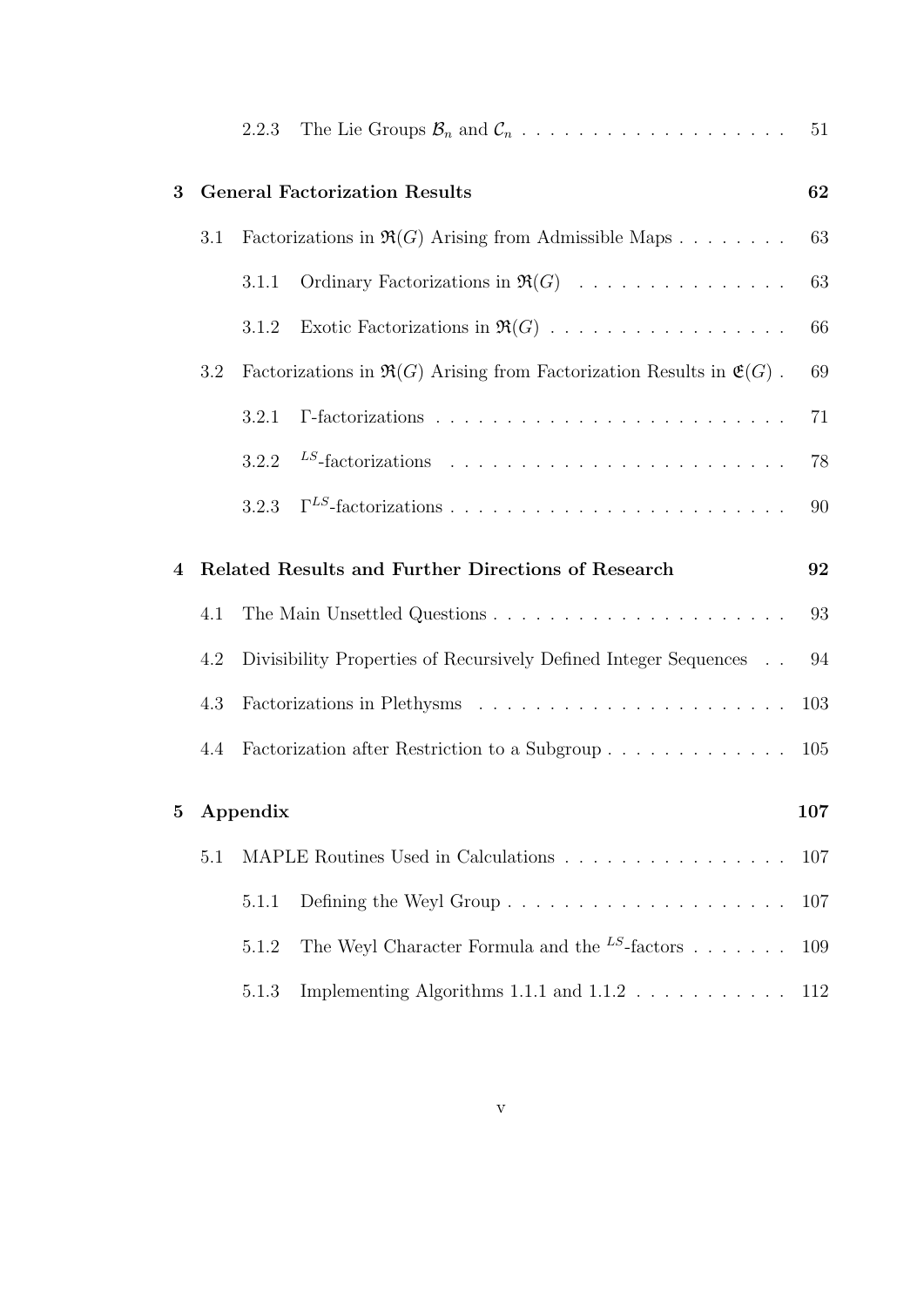# Chapter 1

# Introduction

In this dissertation we seek to examine series of factorizations arising in the irreducible characters of a compact semisimple Lie group G. The operations of direct sum ⊕ and tensor product ⊗ make the set of finite-dimensional representations of G into a semiring; by introducing a formal operation  $\Theta$ , one may complete this semiring to a ring, the Virtual Representation Ring which we denote  $\mathfrak{R}(G)$ . With the operations of  $\otimes$ ,  $\oplus$ , and  $\ominus$ ,  $\mathfrak{R}(G)$  is isomorphic to a polynomial ring with integer coefficients and number of generators equal to the rank of G; we are interested in classifying factorizations of irreducible characters when viewed as elements of  $\mathfrak{R}(G)$ . Formally all factorizations of representations are only factorizations of characters since the factors which arise in general are not characters of any finite dimensional G-module.

It is interesting that the question of factorization just among the irreducible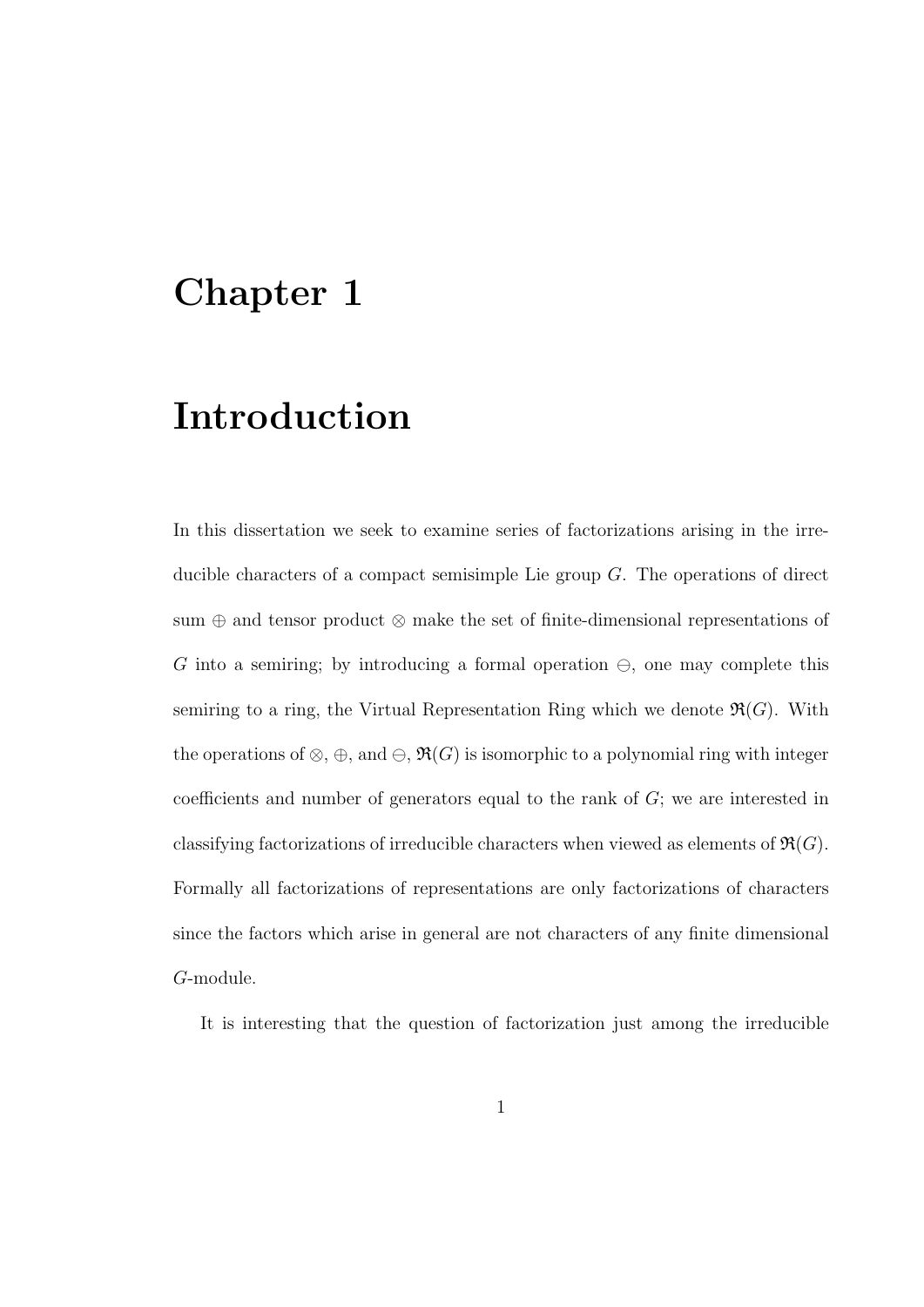representations turns out to be quite nontrivial, leading to a number of types of factorizations depending on the Lie group in question. For example, the irreducible characters of any compact semisimple Lie group possess two series of factorizations which we term ordinary factorizations  $(\S3.1.1)$  and Γ-factorizations  $(\S3.2.1)$ . In addition, when  $G$  is a nonsimply-laced group, we show that there are three additional series: exotic factorizations (§3.1.2), <sup>LS</sup>-factorizations (§3.2.2), and  $\Gamma^{LS}$ factorizations (§3.2.3).

In order to effectively deal with the irreducible representations, we usually choose to view them not in  $\mathfrak{R}(G)$ , but in a ring extension of  $\mathfrak{R}(G)$  which we denote  $\mathfrak{E}(G)$ ; this ring is the Virtual Character Ring of a maximal torus  $\mathbb{T}(G) \subset G$ . The Weyl group  $W(G)$  acts on  $\mathbb{T}(G)$ , and hence acts on  $\mathfrak{E}(G)$ ; it is well-known that the image of the embedding  $\mathfrak{R}(G) \hookrightarrow \mathfrak{E}(G)$  is exactly equal to  $\mathfrak{E}(G)^{W(G)}$ . Clearly, characters which factor as elements of  $\mathfrak{R}(G)$  also factor in  $\mathfrak{E}(G)$ , but there are numerous examples showing the converse implication does not hold. In fact, we exploit the existence of extra factors in  $\mathfrak{E}(G)$  to deduce the existence of the series of Γ-factorizations, <sup>LS</sup>-factorizations, and  $\Gamma^{LS}$ -factorizations in  $\mathfrak{R}(G)$ .

As we will see, each class of factorization has a natural relationship to the root lattice of G, and thus affords us a geometrical connection to the factorization problem. Indeed, several of our proofs rely on what is known about the geometry of the root lattices. In addition, in the case of ordinary and exotic factorizations of characters of G, the geometrical pictures are further related to maps on the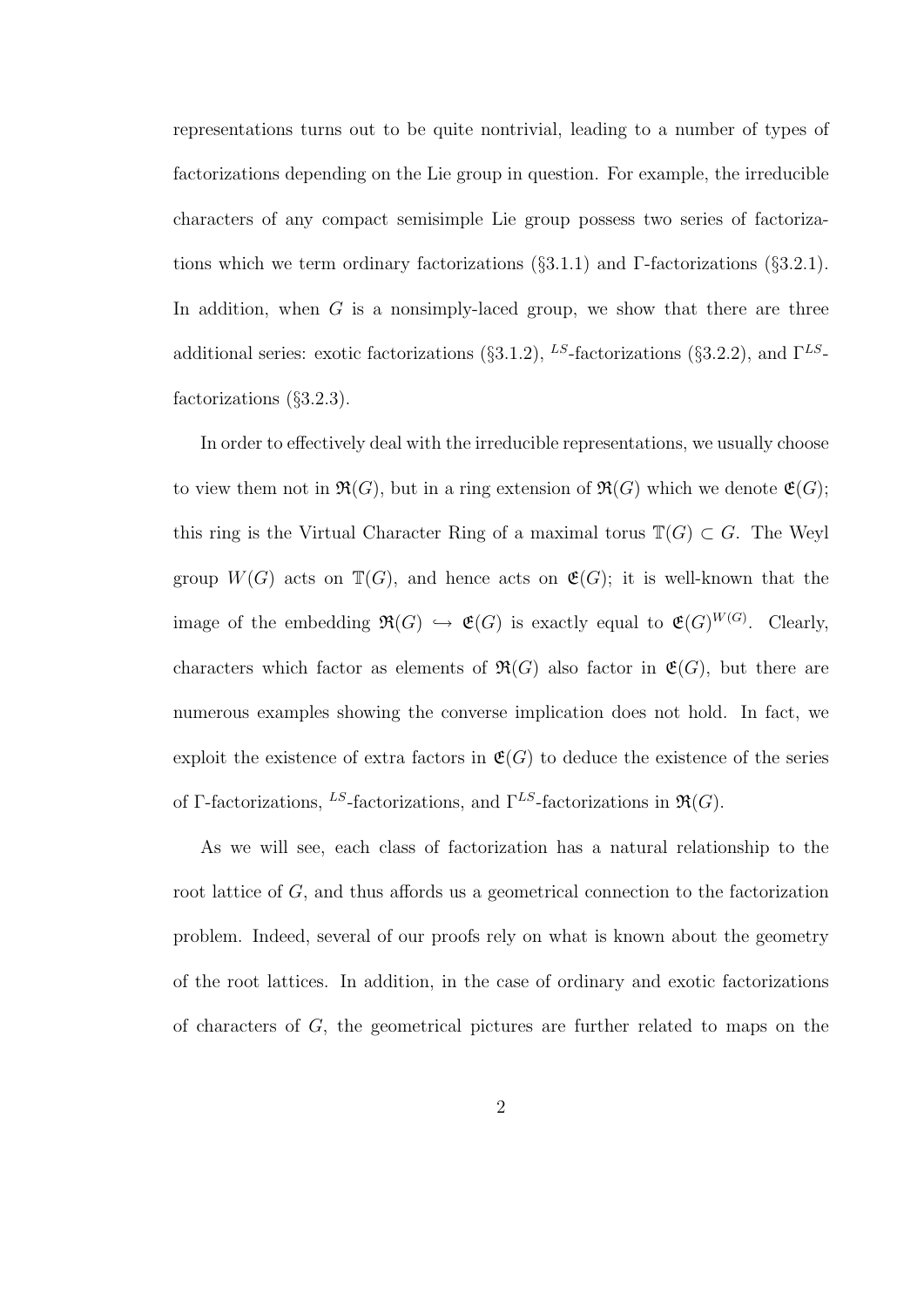corresponding classifying spaces  $BG$ . Indeed it seems that these factorizations should be related to certain tensor products of vector bundles over  $BG$ , although we have not yet investigated the exact relationship.

Finally, it is our belief that the factorizations obtained in this dissertation are complete among irreducible representations. There do not appear to be any further considerations in  $\mathfrak{E}(G)$  which might lead to series of factorizations; this indicates with strong probability that the various infinite series of factorizations we discuss form a complete list. However, we have thusfar been unsuccessful in attempts to show that no sporadic factorizations appear among the irreducible characters.

Our approach is as follows: after discussing the background material and introducing the relevant concepts, in  $\S2.1.1$  through  $\S2.2.3$  we begin the main body by looking at examples of factorizations in some low-rank groups. Once we have begun to see general patterns, in §3.1.1 we will prove the existence of the ordinary and exotic factorizations. In the first part of §3.2 we consider some factorization patterns from our observations which are not covered by the Theorems in §3.1.1. Finally we combine the factorizations from §3.1.1 and the first part of §3.2 with the fact that we are working in a UFD to deduce additional factorizations which would not be apparent just from our observations of the tables of factorizations which we construct. Finally, in §4.2 we explore the appearances of these factorization results among recursively defined sequences of integers with a divisibility property and discuss further avenues of study.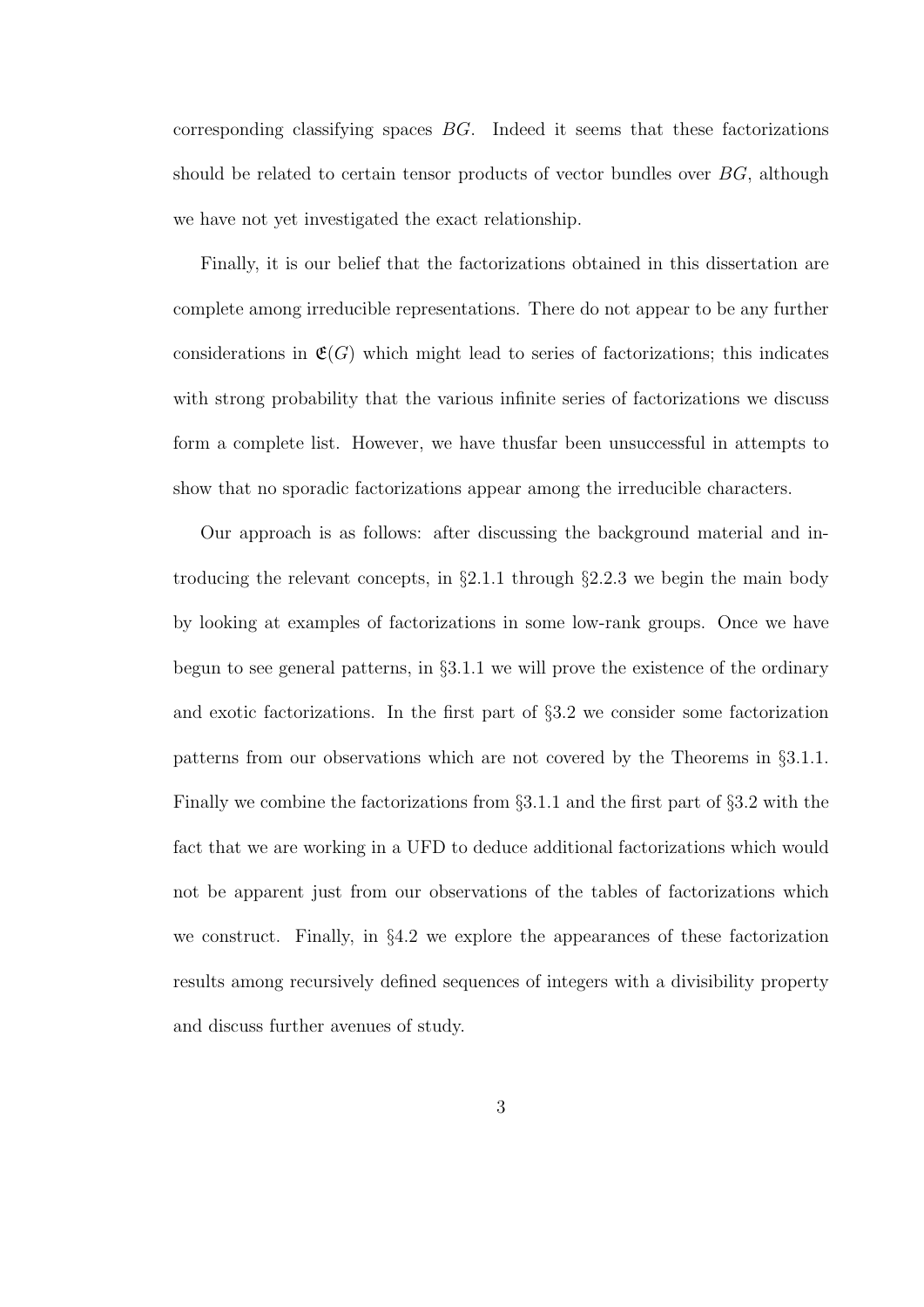### 1.1 Background Material

#### 1.1.1 Basics of Lie Groups

Throughout the course of this paper a Lie group  $G$  is understood to be compact, connected, simple, semisimple, and simply-connected and all representations of G are complex representations. When  $G$  is arbitrary, the variable  $n$  will be used exclusively in reference to the rank.

When dealing with a specific group we use the standard Dynkin names  $A_n$ ,  $B_n$ , etc. The groups  $\mathcal{B}_n$ ,  $\mathcal{C}_n$ ,  $\mathcal{F}_4$ , and  $\mathcal{G}_2$  are nonsimply – laced, refering to the fact that their associated Dynkin diagrams contain double or triple edges.

Associated to G are several related objects, its maximal torus  $\mathbb{T}(G) = \mathbb{T}$ , Root System  $\mathbf{R}_{\mathbf{G}} \subset \widetilde{\mathbb{T}}$ , and Weyl Group  $W(G)$ , being the most important for our purposes. Although  $T$  is not unique, every element of G lies in some maximal torus and any two maximal tori of  $G$  are  $G$ -conjugate to one another, so for our purposes it will be sufficient to consider T as fixed. Although it is important in general, we do not use many facts about the Lie algebra  $\mathfrak g$  associated to  $G$ , other than the fact that it forms a vector space of dimension  $\dim(G)$ . As a maximal torus is itself a Lie group, it possesses a Lie algebra as well, which is equal to its universal cover and which we denote  $\widetilde{\mathbb{T}}$ . Although we shall not need the exponential map defined on  $\mathfrak{g}$ , we will often use its dual map which we denote exp:

$$
\exp: \widetilde{\mathbb{T}}^{\vee} \to Hom(\mathbb{T}, U(1))
$$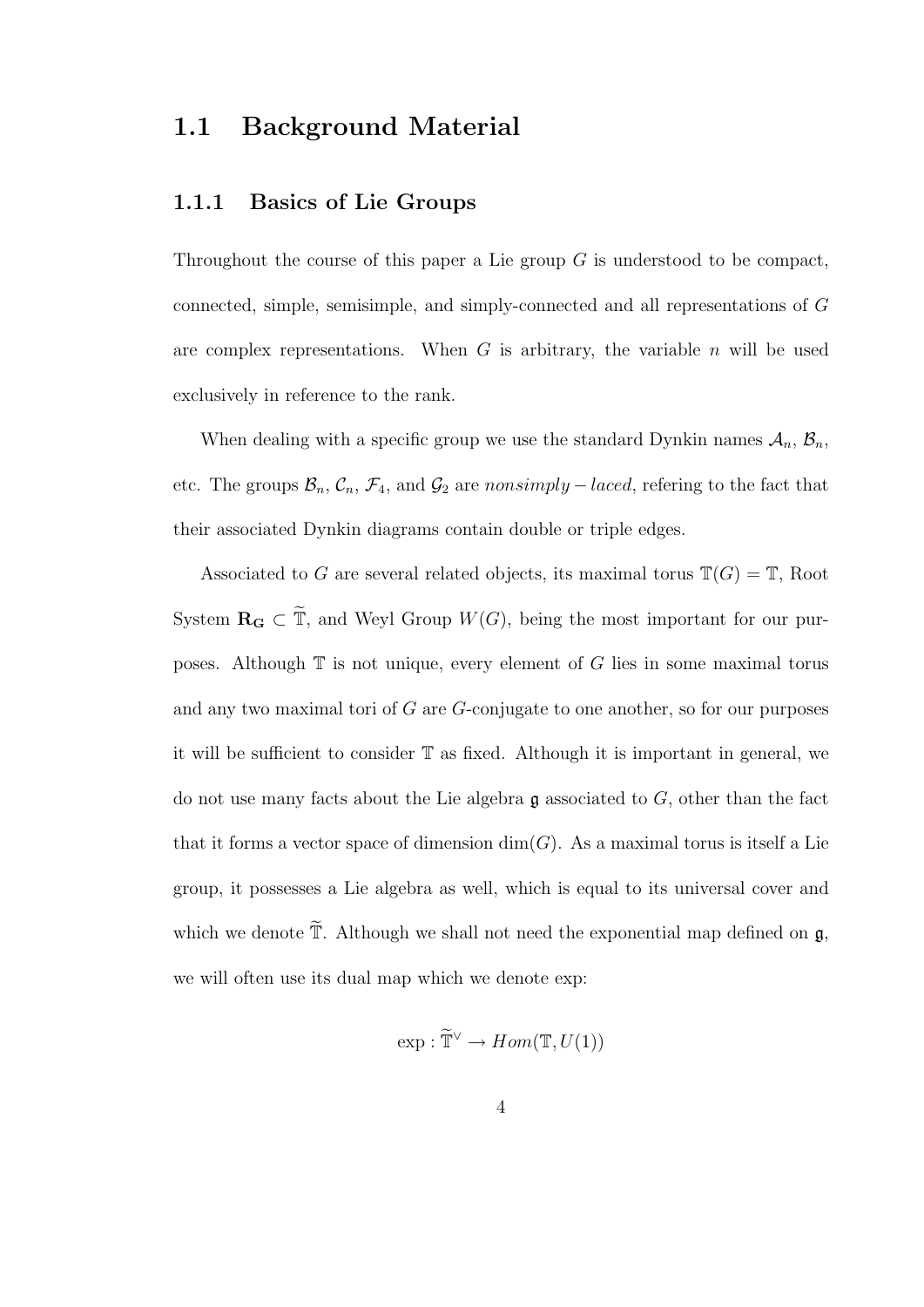Given  $\mathbf{R}_{\mathbf{G}}$  one can always choose n linearly independent roots  $\{\alpha_1, \ldots, \alpha_n\},\$ the simple roots, such that all other roots are either nonnegative or nonpositive integer combinations of the simple roots. This decomposes  $\mathbf{R}_{\mathbf{G}}$  into  $\mathbf{R}_{\mathbf{G}}^+ \sqcup \mathbf{R}_{\mathbf{G}}^-$ , the sets of positive and negative roots respectively. The lattice formed by all integer combinations of the simple roots is the root lattice of  $G$ ; the root system is a certain subset of this lattice. The root lattice sits inside  $\tilde{\mathbb{T}}$  as the kernel of the exponential map  $\widetilde{\mathbb{T}} \to \mathbb{T}$ .

**Definition 1.1.1.** The characteristic of a simple Lie Group  $G$ , is the square of the ratio of the length of the longest root to the length of the shortest root in  $\mathbf{R}_{\mathbf{G}}$ .

Thus  $A_n$ ,  $\mathcal{D}_n$ , and  $\mathcal{E}_{6,7,8}$  have characteristic 1,  $\mathcal{B}_n$ ,  $\mathcal{C}_n$ , and  $\mathcal{F}_4$  have characteristic 2, and  $\mathcal{G}_2$  has characteristic 3. The variable q will be used to refer to the characteristic.

Dual to the root lattice is the weight lattice, and the dual basis to the simple roots are the fundamental weights  $\omega_j := \alpha_j^{\vee}$ . In particular, the weights correspond to linear functionals on the Lie algebra of a given maximal torus in G. We use a coordinate system on the weight lattice in which  $\omega_j$  is simply written as the  $j^{th}$ coordinate vector so that a weight such as  $2\omega_1 + \omega_3$  would be written as  $[2, 0, 1, 0, \ldots]$ for example. There is a natural partial order on the weight lattice induced by the simple roots, see [BD] or [FH] for details.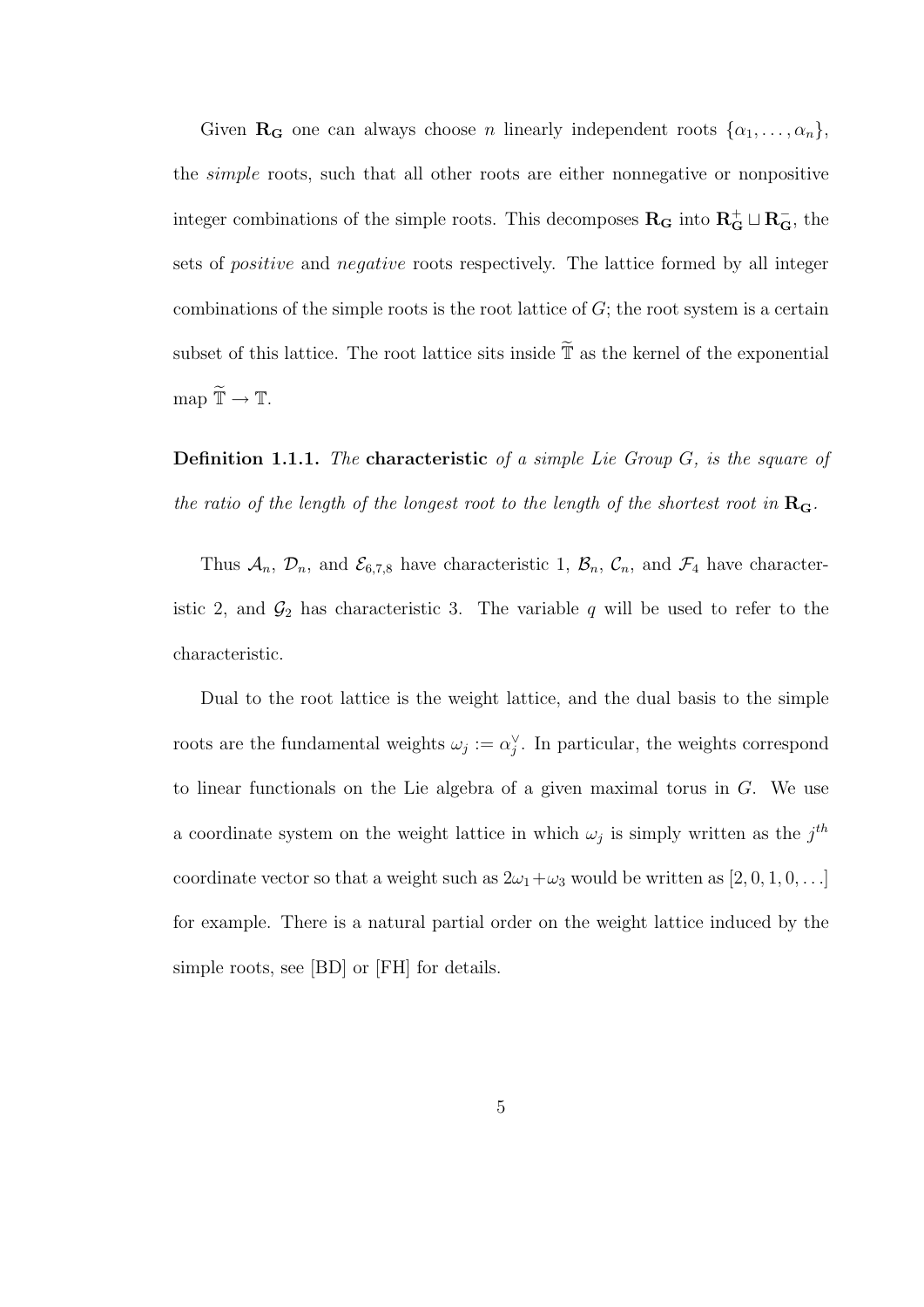An arbitrary weight will usually be denoted  $[I]$  which is shorthand notation for:

$$
[I] = \sum_{k=1}^{n} I_k \omega_k
$$

When working with indeterminate weights [I] it is assumed that all  $I_k \geq 0$ , i.e. [I] is a dominant weight. Most of the time the group to which a weight is associated is understood from context; however in a few cases we will be working with multiple groups, so in those cases to reduce confusion we may write  $[I]_G$  to specify the associated group.

One particular weight which appears often in various contexts is the weight  $\sum_{k=1}^{n} \omega_k$  which is the weight dual to the half-sum of all roots in  $\mathbb{R}^+_G$ . We denote this weight  $[\rho]$  for convenience; notation such as  $[I + \rho]$  is then understood to be the weight obtained by adding 1 to each  $I_k$ .

For many of our calculations it is more convenient to use  $\rho - shifted$  indexing which we denote with a hat above the indexed object  $S$  and which is defined by:

$$
\widehat{S}_{[I+\rho]}(G) := S_{[I]}(G)
$$

Using the map exp introduced earlier, we define:

$$
X_j := \exp(\omega_j)
$$

The  $X_j$  are thus particular elements of  $Hom(\mathbb{T},U(1))$  and are most conveniently viewed as defining a set of coordinates on  $\mathbb{T}$ ; given  $g \in G$ , the  $X_j$  indicate where g lies in T.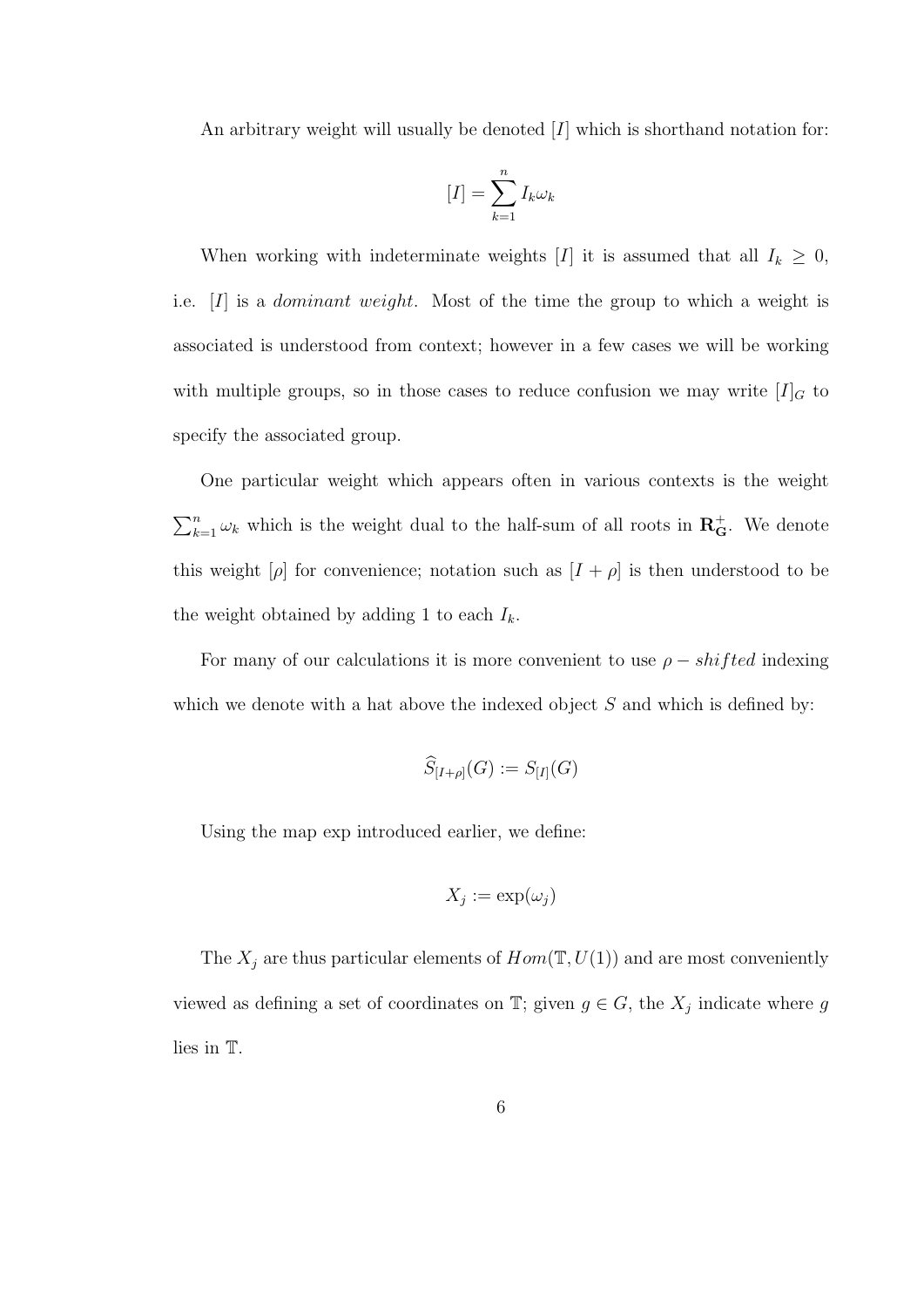For a given  $G$ , the set of isomorphism classes of finite dimensional representations of G forms a semiring under the natural operations  $\oplus$  and  $\otimes$ ; one may complete this semiring to a ring by formally introducing the operation of  $\ominus$  defined such that if  $C = A \ominus B$  then  $A = B \oplus C$ . The resulting ring, denoted  $\Re(G)$  is the Virtual Representation Ring of G; elements of  $\mathfrak{R}(G)$  in general are not isomorphic to any G-module. An element of  $\mathfrak{R}(G)$  which corresponds to a G-module will be referred to as honest while an element which either does not correspond to any G-module or whose status is unknown will be referred to as virtual.

Note that an honest representation of G need not involve only  $+$  and  $\cdot$  operations as an expression in  $\mathfrak{R}(G)$ . For example, denoting the k-dimensional irreducible representation of  $SU(2)$  by  $\pi_{[k-1]}$ , as elements of  $\Re(A_1)$  one has:

$$
\pi_{[2]} = \pi_{[1]} \cdot \pi_{[1]} - \pi_{[0]}
$$

We use the variable  $\pi$  when considering a representation as an element of  $\mathfrak{R}(G)$ . Each representation  $\pi(G)$  has an associated set of weights, and with respect to the partial order on weights, each irreducible representation (or irrep for short) of G possesses a unique highest weight, i.e. a dominant weight [I] which is greater than all other weights of the representation; this highest weight appears with multiplicity 1. We index irreps by their highest weights, such as  $\pi_{[I]}(G)$  which is an irrep of G with highest weight  $i_1\omega_1 + i_2\omega_2 + \ldots$  We will occasionally omit the reference to the group after the representation name when it is clear from context which group we are dealing with.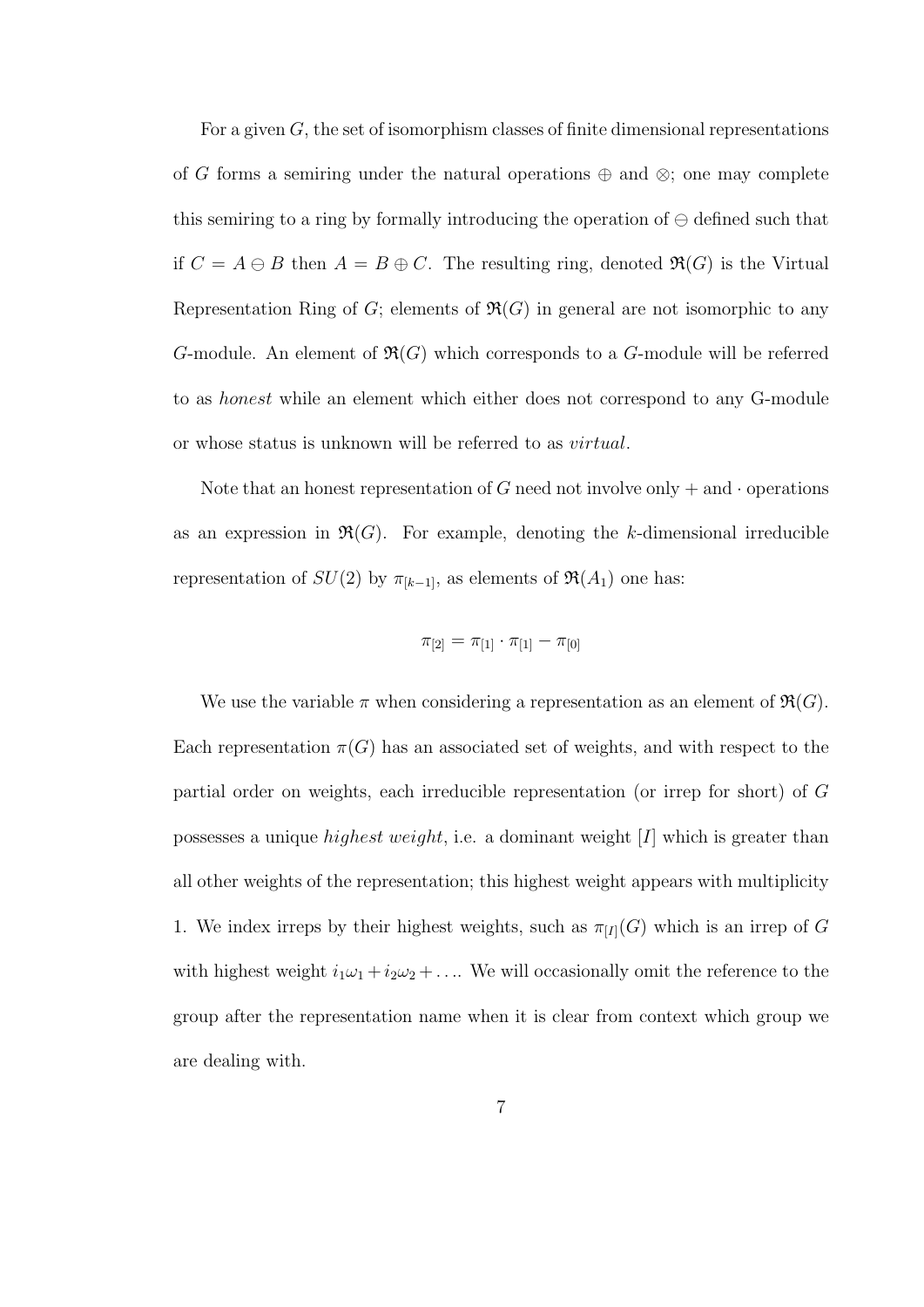When the highest weight is a fundamental weight  $\omega_j$ , we will usually denote the irreducible representation simply by  $\pi_{\omega_j}(G)$ ; such representations are often referred to as fundamental representations of G. It is well-known that  $\mathfrak{R}(G)$  is isomorphic to a polynomial ring with integer coefficients and generated by the fundamental representations. Thus, when dealing with elements of  $\mathfrak{R}(G)$  we usually replace the bulky notation  $\pi_{\omega_j}(G)$  by a formal variable  $V_j$  and work with elements of  $\mathfrak{R}(G)$  as elements of the isomorphic ring  $\mathbb{Z}[V_1, \ldots, V_n].$ 

The second important ring for our purposes is the Virtual Character Ring of  $\mathbb{T}(G)$ , which we denote  $\mathfrak{E}(G)$ .  $\mathfrak{E}(G)$  is isomorphic to a Laurent polynomial ring generated by the  $X_j$ :

$$
\mathfrak{E}(G) = \mathbb{Z}[X^*(\mathbb{T})] \cong \mathbb{Z}[X_j, X_j^{-1}]_{j=1}^n
$$

We associate each weight of a given representation  $\pi$  to a monomial formed from the  $X_i$  by applying the map exp to the weight; in this way we naturally associate each representation  $\pi$  to a corresponding element  $\chi \in \mathfrak{E}(G)$ . If  $\pi = \pi_{[I]}(G)$  is an irrep, then this corresponding element is denoted  $\chi_{[I]}(G)$ . Recalling that each  $g \in G$ lies in some T, evaluation of  $\chi(g)$  returns the value of the character of  $\pi$  at g; furthermore, evaluation of the monomial terms of  $\chi$  returns the individual eigenvalues of q in the representation  $\pi$  (we thus sometimes refer to  $\mathfrak{E}(G)$  as the Eigenvalue Ring of G). In general, we will use  $\chi$  to refer to the character of a representation when we are considering its factorization in  $\mathfrak{E}(G)$ . If  $\pi$  is further named by a subscript then the corresponding element  $\chi$  also carries the same subscript.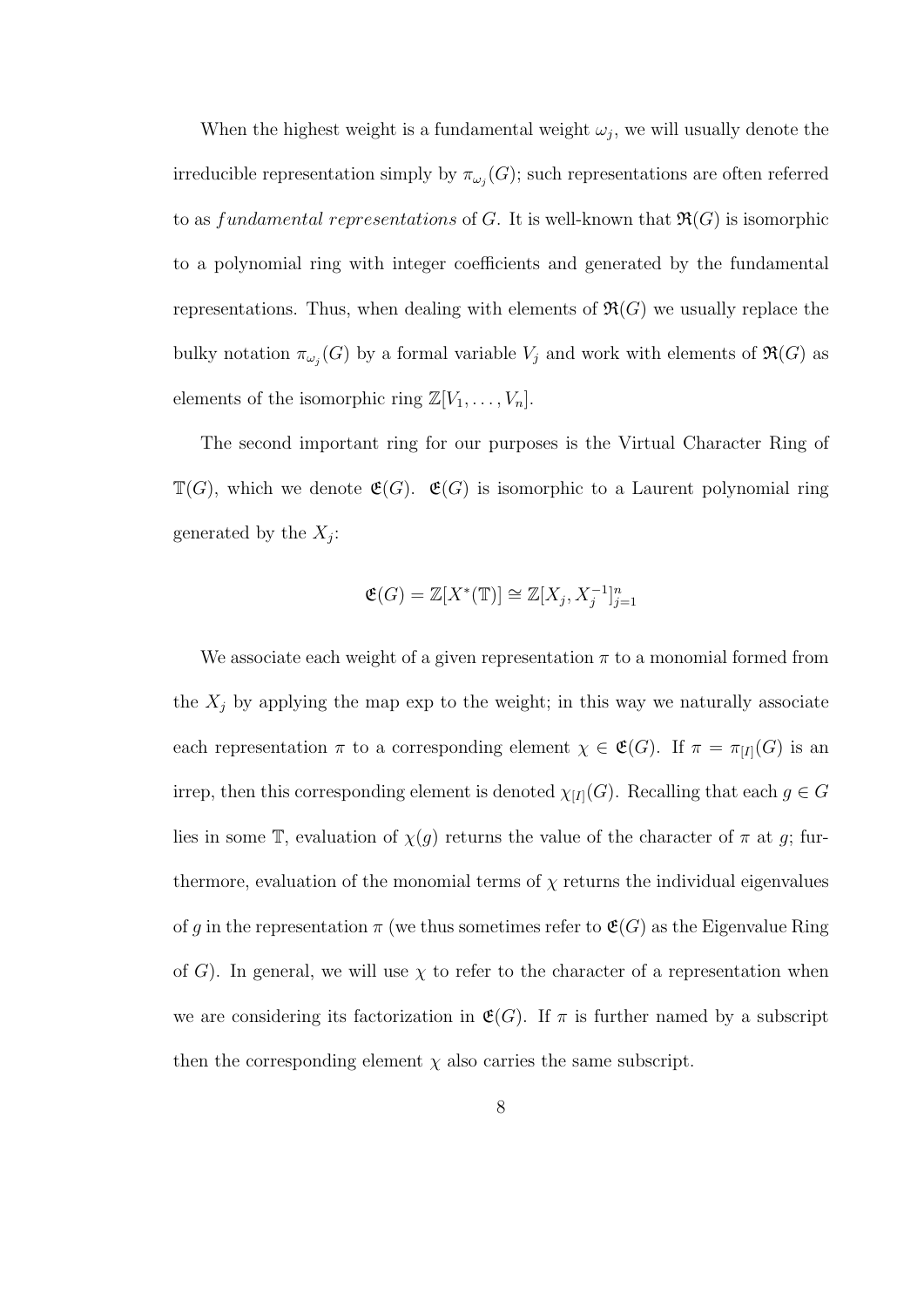The dimension of an arbitrary representation  $\pi \in \mathfrak{R}(G)$  is obtained by setting  $V_k = \dim(\pi_{\omega_k}(G))$  for all k; when the polynomial corresponds to an honest representation this notion of dimension corresponds to the usual dimension of the representation. Similarly, for an element  $\chi \in \mathfrak{E}(G)$ , the dimension is obtained by specializing  $X_k = 1$  for all  $1 \leq k \leq n$ .

The Weyl Group of  $G$ , denoted  $W(G)$ , is the Coxeter group generated by reflections in the hyperplanes orthogonal to the roots of  $G$ , thus there is a natural  $W(G)$ -action on the universal cover of  $\mathbb T$ . This action induces corresponding actions on the weight lattice,  $\mathbb{T}$ , and on  $\mathfrak{E}(G)$ .

As it is a Coxeter group,  $W(G)$  has a nontrivial homomorphism  $sgn: W(G) \rightarrow$  $\mathbb{Z}/2\mathbb{Z} \subset U(1)$  which sends all the Coxeter generators to  $-1$ . This is the sign representation and we will use the notation  $(-1)^w$  to denote its action:

$$
(-1)^w := sgn(w)
$$

For  $g \in \mathfrak{E}(G)$  and for  $w \in W(G)$ , w-action on g is denoted  $w(g)$  and is given by:

$$
w(g) = g(w(X_1), \ldots, w(X_n))
$$

**Definition 1.1.2.** Let  $S = \{s_i\}_{i \in \mathcal{I}}$  be a set of elements of  $\mathfrak{E}(G)$ .

S is  $\mathbf{W}(\mathbf{G})$  – alternating if  $S = \{(-1)^w \cdot w(s_i)\}_{i \in \mathcal{I}}$  for each  $w \in W(G)$ . An element  $s \in \mathfrak{E}(G)$  is a W(G)-alternating element if  $s = (-1)^w \cdot w(s)$  for all  $w \in$  $W(G).$ 

S is  $\mathbf{W}(\mathbf{G})$  – symmetric if  $S = \{w(s_i)\}_{i \in \mathcal{I}}$  for each  $w \in W(G)$ . An element  $s \in \mathfrak{E}(G)$  is a  $W(G)$ -symmetric element if  $s = w(s)$  for all  $w \in W(G)$ .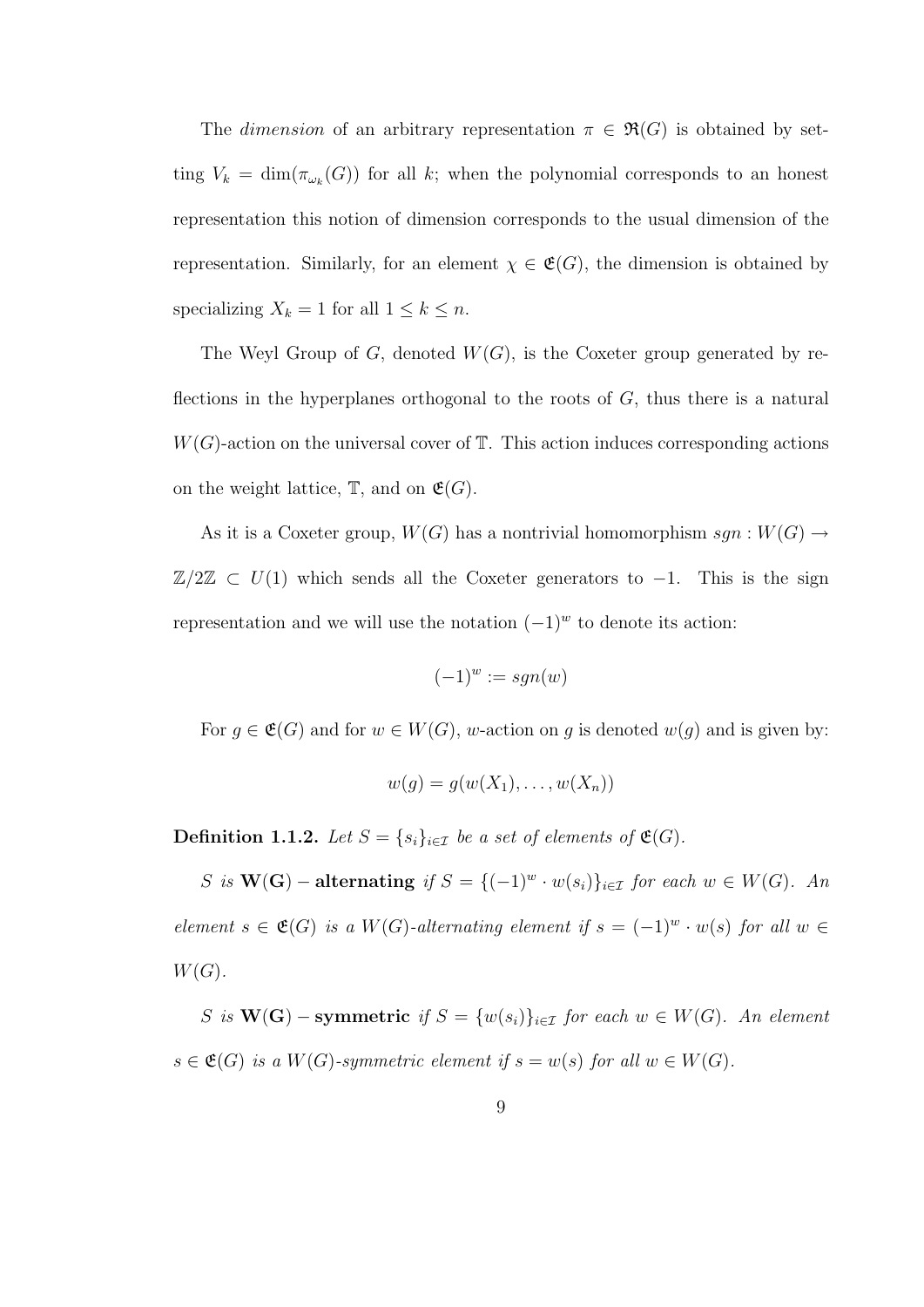Since monomials in  $\mathfrak{E}(G)$  naturally correspond to weights of G counted with multiplicity, by abuse of notation we will also sometimes refer to a set of weights as  $W(G)$ -alternating or symmetric.

 $W(G)$ -alternating sets and  $W(G)$ -alternating elements are in 1-1 correspondence. The correspondence is given by multiplying together the elements of an alternating set to obtain an alternating element; conversely, factoring an alternating element gives an alternating set. The analogous statements hold for  $W(G)$ symmetric sets and elements.

The product of the elements of a  $W(G)$ -alternating set is a  $W(G)$ -alternating element of  $\mathfrak{E}(G)$  and likewise the product of the elements of a  $W(G)$ -symmetric set is a  $W(G)$ -symmetric element of  $\mathfrak{E}(G)$ . The constant polynomials are the only elements of  $\mathfrak{E}(G)$  which are simultaneously  $W(G)$ -alternating and  $W(G)$ -symmetric.

 $W(G)$  permutes the weights of any representation, so characters are  $W(G)$ symmetric elements of  $\mathfrak{E}(G)$  and in fact one has  $\mathfrak{E}(G)^{W(G)} \cong \mathfrak{R}(G)$ . In particular, every  $W(G)$ -symmetric element of  $\mathfrak{E}(G)$  is the character of some element of  $\mathfrak{R}(G)$ , a fact which we will often use.

As every weight of G lies in the  $W(G)$ -orbit of a unique dominant weight, for any non-dominant weight [J], one can 'factor' [J] as  $w \circ [I]$  for some  $w \in W(G)$  and  $[I]$  a dominant weight of G. The dominant weight  $[I]$  is unique in this factorization, but the Weyl group element w need not be unique. Using this factorization, one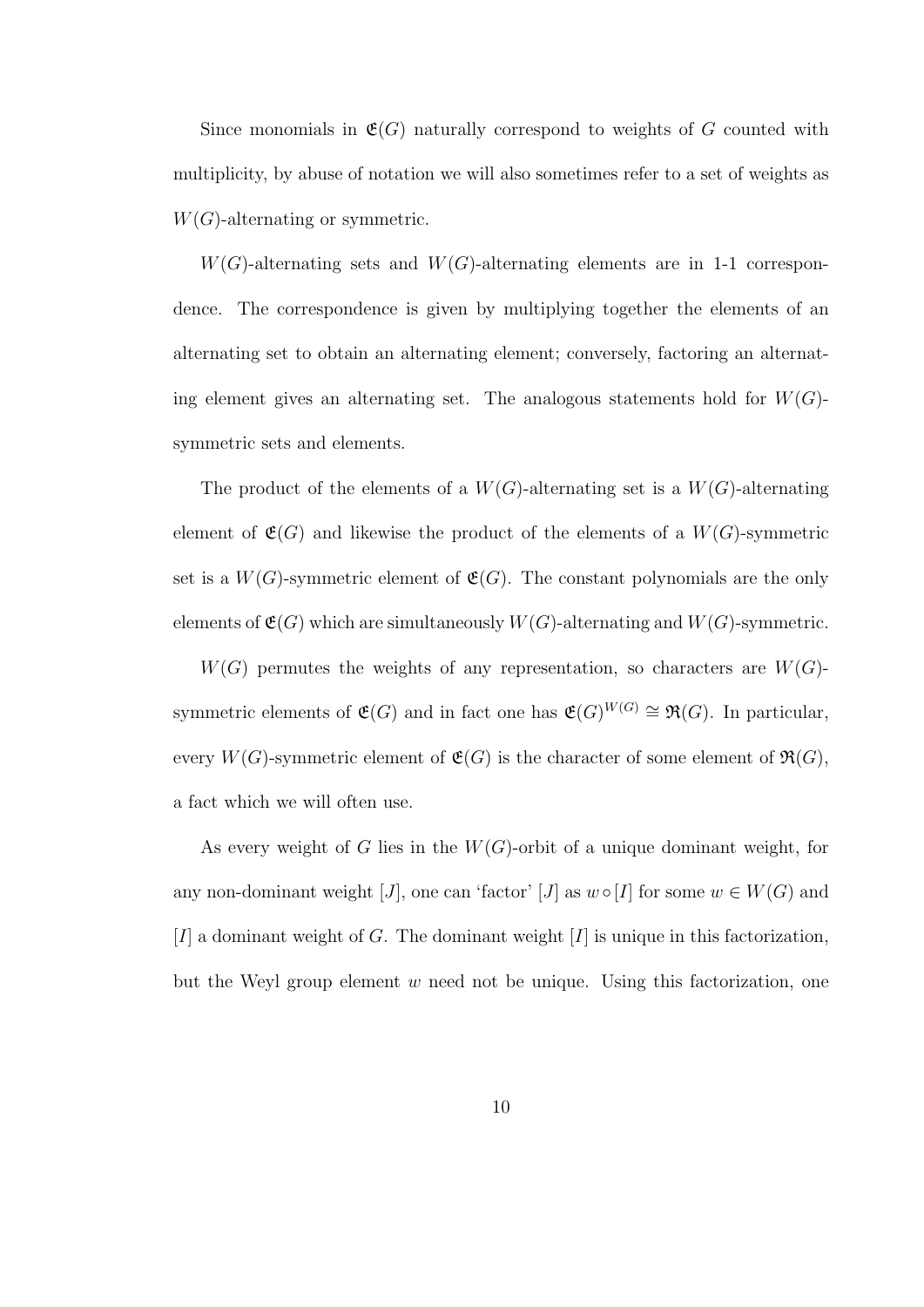extends the concept of highest weight irreps to all weights as follows:

$$
\pi_{[J]}(G) = (-1)^{w} \pi_{[I]}(G)
$$

#### 1.1.2 Classifying Spaces

As mentioned in the introduction, associated to each  $G$  is a classifying space  $BG$ . We will not use BG directly in our results, but some results of Adams' et. al. on BG will be relevant to our later discussions so we introduce them now. In [AD1], Adams and Mahmud consider the problem of determining maps between classifying spaces of compact Lie Groups. Their result uses the notion of an admissible map which they define as:

**Definition 1.1.3.** Let  $G$  and  $G'$  be arbitrary compact semisimple Lie Groups with fixed maximal torii  $\mathbb{T}(G)$  and  $\mathbb{T}(G')$  respectively. Let  $\widetilde{\mathbb{T}}(G)$  be the universal cover of  $\mathbb{T}(G)$  and similarly for G'. A linear map  $\tau : \widetilde{\mathbb{T}}(G) \to \widetilde{\mathbb{T}}(G')$  is admissible if for every  $w \in W(G)$  there is  $w' \in W(G')$  such that:

$$
\tau \circ w = w' \circ \tau
$$

The definition used in [AD1] assumes slightly more, but the extra assumptions are not necessary for our purposes. They then proceed to show:

Theorem 1.1.1. (Adams, Mahmud) There is a 1-1 correspondence between admissible maps  $\tau : \widetilde{\mathbb{T}}(G) \to \widetilde{\mathbb{T}}(G')$  and maps  $f : BG \to BG'[\frac{1}{n}]$  $\frac{1}{n}$  (with certain restrictions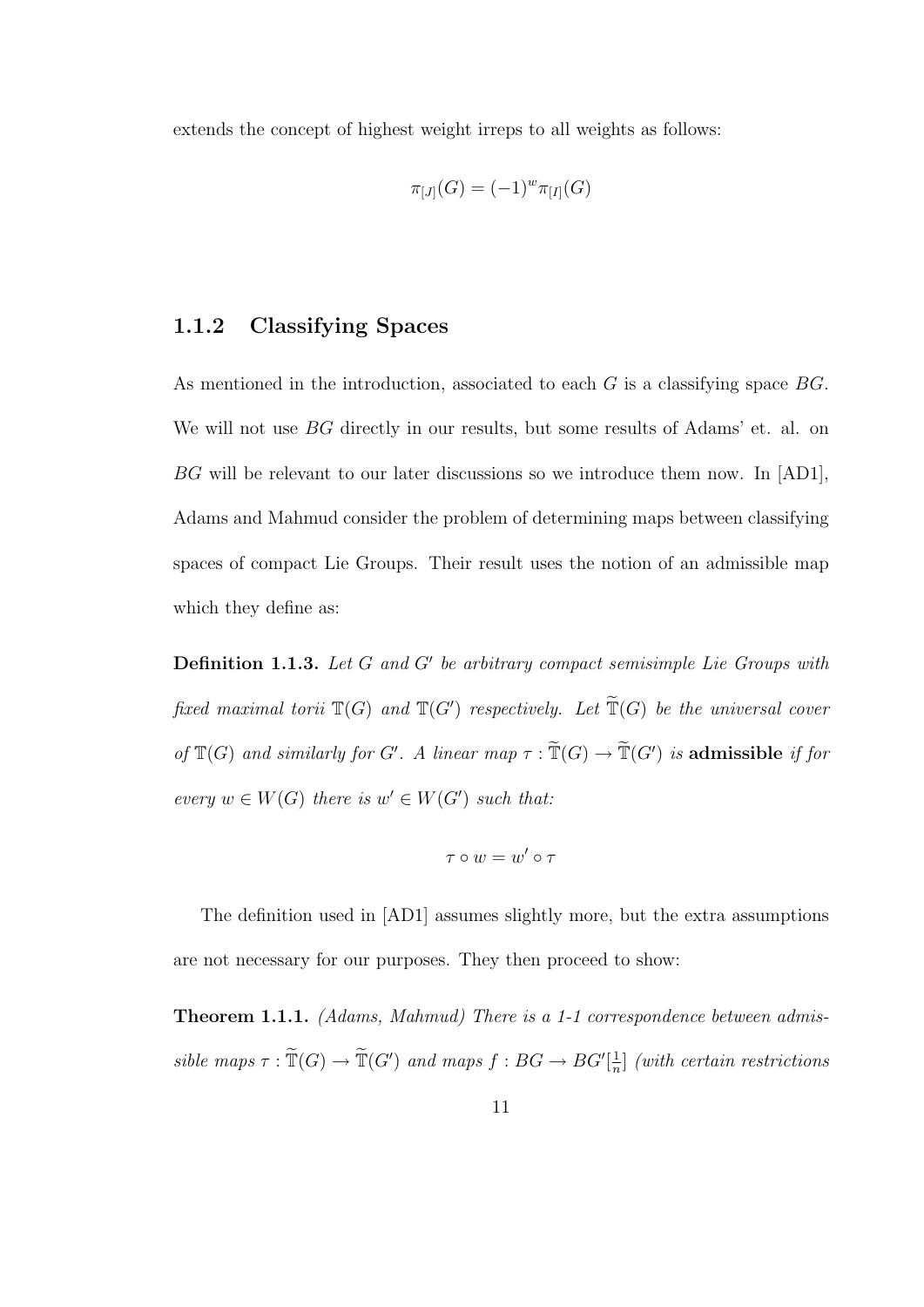on n which depend on  $\tau$ ).

The conditions on  $n$  do not affect our results so we will ignore them.

The cases which turn out to be relevant to our work are the cases when  $G' = G$ or  $G' = G^*$  where  $G^*$  denotes the Cartan dual of  $G$ ; i.e. the simply connected Lie group which has the same Dynkin diagram as G but with all arrows reversed (in particular  $G \not\cong G^*$  iff  $G = \mathcal{B}_n$  or  $\mathcal{C}_n$  with  $n \geq 3$ ). In order to understand their results in these cases as well as several of our later results, we first introduce the Adams' operations  $\psi_G^m$  (or simply  $\psi^m$  when G is clear from context) which are defined as follows. Letting  $\chi$  be the character of  $\pi \in \mathfrak{R}(G)$  and let  $g \in G$ ,  $\psi^m$  is an endomorphism of  $\mathfrak{E}(G)^{W(G)}$  whose action on characters is given by:

$$
\psi^m \chi(g) = \chi(g^m)
$$

This extends to an endomorphism of all of  $\mathfrak{E}(G)$  by:

$$
\psi^m(X_j) = X_j^m
$$

The corresponding action on the weight lattice multiplies every coordinate of a given weight [I] by m; the notation we will use for this action will simply be  $m[I]$ . Extending this action we have that  $\psi_G^m$  acts on all of  $\tilde{T}(G)$  by dilation by a factor of m.

As already noted, applying  $\psi^m$  clearly does not affect  $W(G)$ -invariance of a character (since  $\psi^m$  corresponds to an admissible map), so  $\psi^m$  also induces an endomorphism  $\Psi^m : \mathfrak{R}(G) \to \mathfrak{R}(G)$  defined by the condition that if  $\chi$  is the character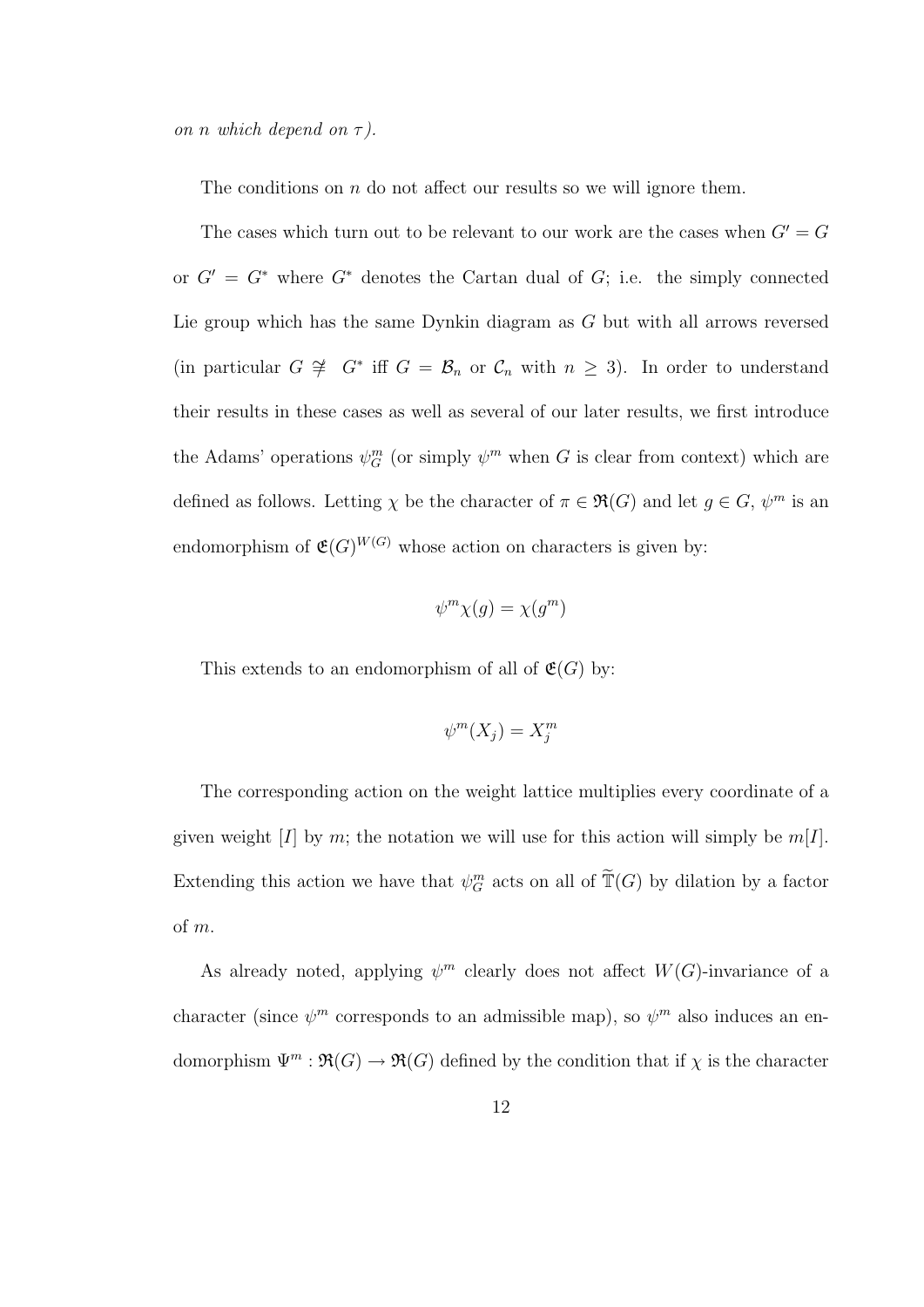of  $\pi \in \mathfrak{R}(G)$ , then  $\Psi^m \pi$  is the element of  $\mathfrak{R}(G)$  whose character is  $\psi^m \chi$ .

Using the Adams' operations, the admissible maps  $\tau:G\rightarrow G$  and  $\tau:G\rightarrow G^*$ are classified as follows:

**Theorem 1.1.2.** (Adams, Mahmud) The ordinary admissible maps  $\widetilde{T}(G) \to \widetilde{T}(G)$ are dilation of  $\widetilde{\mathbb{T}}(G)$  by a factor of m with  $m \in \mathbb{Q}$ ; when  $m \in \mathbb{N}$  these correspond to the actions of Adams' operations on  $\widetilde{\mathbb{T}}(G)$ . In addition, when G is not simply-laced there is a unique (up to  $W(G)$ -equivalence) exotic admissible map  $\varepsilon_G : \mathbb{T}(G) \to$  $\widetilde{\mathbb{T}}(G^*)$  such that:

$$
\varepsilon_{\mathcal{C}_n} \circ \varepsilon_{\mathcal{B}_n} = \psi_{\mathcal{B}_n}^2
$$
  
\n
$$
\varepsilon_{\mathcal{B}_n} \circ \varepsilon_{\mathcal{C}_n} = \psi_{\mathcal{C}_n}^2
$$
  
\n
$$
\varepsilon_{\mathcal{F}_4} \circ \varepsilon_{\mathcal{F}_4} = \psi_{\mathcal{F}_4}^2
$$
  
\n
$$
\varepsilon_{\mathcal{G}_2} \circ \varepsilon_{\mathcal{G}_2} = \psi_{\mathcal{G}_2}^3
$$
\n(1.1.1)

**Remark**. Note that for  $G = \mathcal{B}_2$ ,  $\mathcal{F}_4$ , and  $\mathcal{G}_2$ ,  $G \cong G^*$ , so in particular  $\varepsilon_G = \varepsilon_{G^*}$ for these cases; but the exotic maps implied by the theorem in these cases are nontrivial by Condition 1.1.1. In describing an exotic admissible map, it is enough to describe its action on the simple roots since they span  $\widetilde{\mathbb{T}}$ .

Although Theorem 1.1.2 allows  $m$  to be any rational number in an ordinary admissible maps, on the level of characters the ordinary admissible maps correspond to the  $\psi_G^m$  when  $m \in \mathbb{Z}$  so these are the only ordinary admissible maps we will be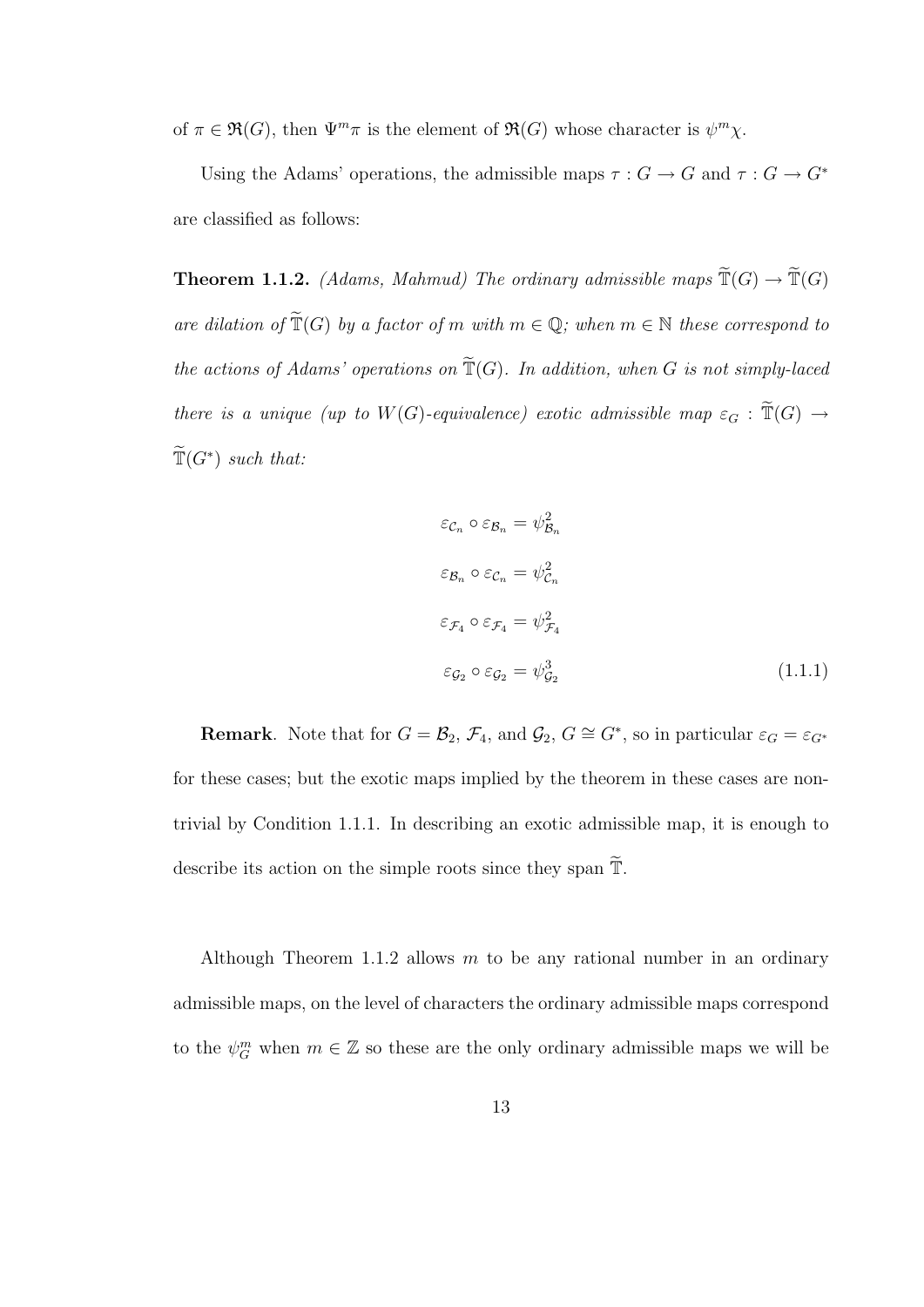interested in.

The remaining maps, which Adams calls  $\varepsilon$  for 'exotic', do not have as simple description as the ordinary Adams' maps; for now we only note that they induce corresponding ring homomorphisms  $\mathfrak{E}(G) \to \mathfrak{E}(G^*)$  which, in keeping with Adams' description of these as exotic maps, we denote  $\xi_G$  (or simply  $\xi$  when G is clear from context).

**Remark.** If q is the characteristic of G, the maps  $\xi$  satisfy an analogue of  $(1.1.1):$ 

$$
\xi_{G^*} \circ \xi_G = \psi_G^q \tag{1.1.2}
$$

As before, since  $\xi$  comes from an admissible map, there is a corresponding ring homomorphism  $\Xi : \mathfrak{R}(G) \to \mathfrak{R}(G)$  defined analogously to  $\Psi^m$ . There is also a corresponding map  $\epsilon = \epsilon_G$  on weights whose action we denote  $\epsilon[I]$ . The descriptions of the actions of  $\xi$ ,  $\Xi$  and  $\epsilon$ [I] will be dealt with as they arise in our work.

Finally, we note that besides the cases of maps  $BG \rightarrow BG$  and  $BG \rightarrow BG^*$ , [AD1] and [AD2] study numerous other examples of maps  $BG \rightarrow BG'$ . Based on the fact that our factorization results are connected to the cases above, these other maps may offer a promising starting point for finding related factorization results.

#### 1.1.3 Useful Theorems and Algorithms for Calculations

In order to effectively work with the irreps of  $G$ , we need efficient methods of calculating their images in  $\mathfrak{R}(G)$  and  $\mathfrak{E}(G)$ . To do this, we make use of Klimyk's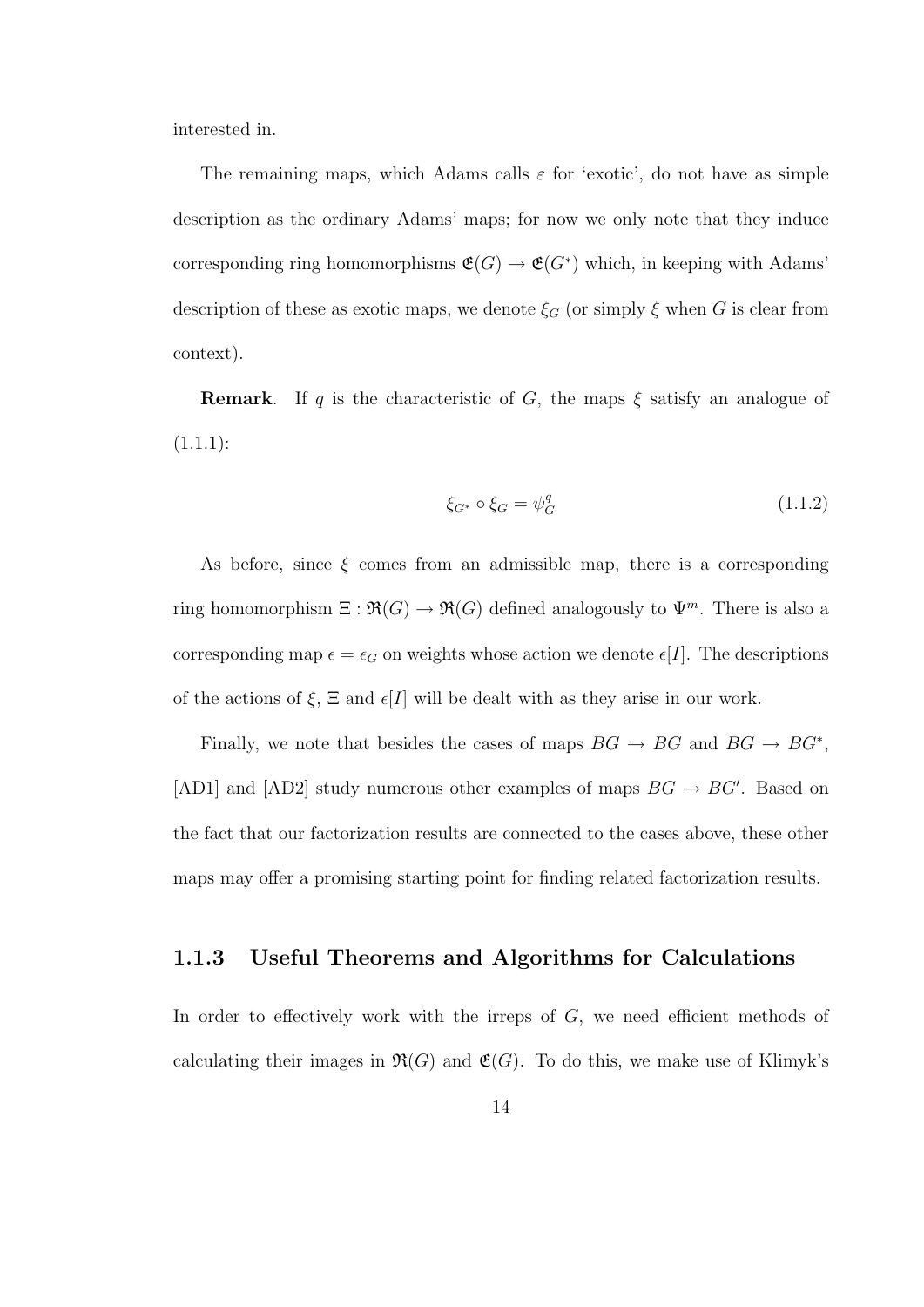Formula in  $\mathfrak{R}(G)$  and the Weyl Character Formula in  $\mathfrak{E}(G)$ .

**Theorem 1.1.3.** (Klimyk) Let  $\pi_{[J]}(G)$  be an irrep of dimension d and let  $\{\alpha_p\}_{p=1}^d$ be the set of weights of  $\pi_{[J]}(G)$ . Then for an arbitrary irrep  $\pi_{[I]}(G)$  one has:

$$
\pi_{[I]}(G)\otimes \pi_{[J]}(G)\cong \bigoplus_{p=1}^d \pi_{[I+\alpha_p]}(G)
$$

Proof. See [Kl] for details.

**Remark.** For some p,  $[I + \alpha_p]$  may not be a dominant weight which means that the above direct sum may actually be of the form  $\Pi_1(G) \ominus \Pi_2(G)$  with each  $\Pi_i(G)$  honest when expanded out; however in the case that both [I] and [J] are dominant weights, it is known that  $\Pi_2(G)$  is always a subrepresentation of  $\Pi_1(G)$ so that  $\pi_{[I]}(G) \otimes \pi_{[J]}(G)$  is nonetheless honest.

In theory, Theorem 1.1.3 allows one to recursively compute the polynomials of irreps starting from the polynomials of the fundamental irreps (which are monomials, hence easy to deal with). This recursive method works well for groups of low rank and was the method employed in calculating the polynomials for irreps of  $A_1$ ,  $A_2$ ,  $B_3$ ,  $B_3$ ,  $C_3$  and  $G_2$  used in our work. For larger ranks the formula quickly becomes too cumbersome to be practical because the fundamental representations have too many weights and we instead use a trick involving the Weyl Character Formula.

 $\Box$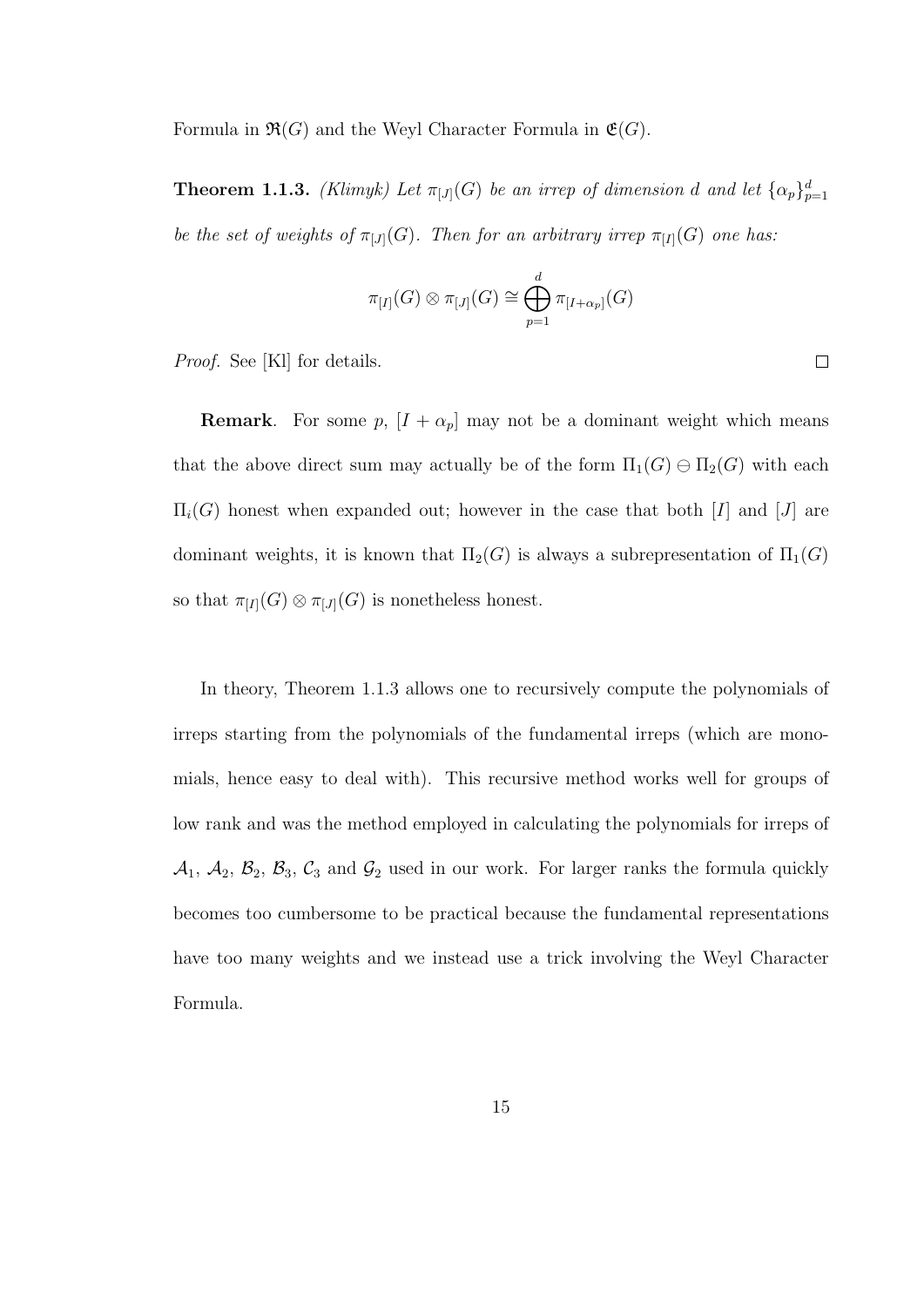**Theorem 1.1.4.** (Weyl Character Formula) For [I] a weight of G, let  $E_{[I]}(G) \in$  $\mathfrak{E}(G)$  be given by:

$$
E_{[I]}(G) := \sum_{w \in W(G)} (-1)^w \exp(w \circ [I])
$$

The irreducible character  $\chi_{[I]}(G)$  is given by:

$$
\chi_{[I]}(G) = \frac{E_{[I+\rho]}(G)}{E_{[\rho]}(G)}
$$

Proof. See [BD] for details.

**Remark.** From its definition, it is clear that  $E_{[I]}(G)$  is  $W(G)$ -alternating for any weight  $[I]$ .

Besides explicitly computing characters, the Character Formula allows us to easily compute both the image of  $\pi_{[I]}(G)$  in  $\mathfrak{R}(G)$  as well as the decomposition into irreducible summands of a given representation as outlined in the next two Algorithms. In both, if  $\{Y_i\}$  is a sequence of values, we use the notation  $Y_\infty = Y_k$ for  $k \geq 0$ . All such sequences we will use will be seen to stabilize in finite time so that  $Y_{\infty}$  makes sense.

**Algorithm 1.1.1.** (Computation of the element  $\pi(G) \in \mathfrak{R}(G)$  corresponding to a given character  $\chi(G) \in \mathfrak{E}(G)$ ) Compute the fundamental characters of G using the Character Formula. Set  $X_0 := \chi(G)$ . Given  $X_i$ , choose a highest weight  $[J^i]$  of  $X_i$ and let its multiplicity be  $\mu_i$ ; for  $X_0$ , clearly  $[J^0] = [I]$  and  $\mu_0 = 1$ . In general the  $X_i$  may not have a unique highest weight, but as they are Laurent polynomials they

 $\Box$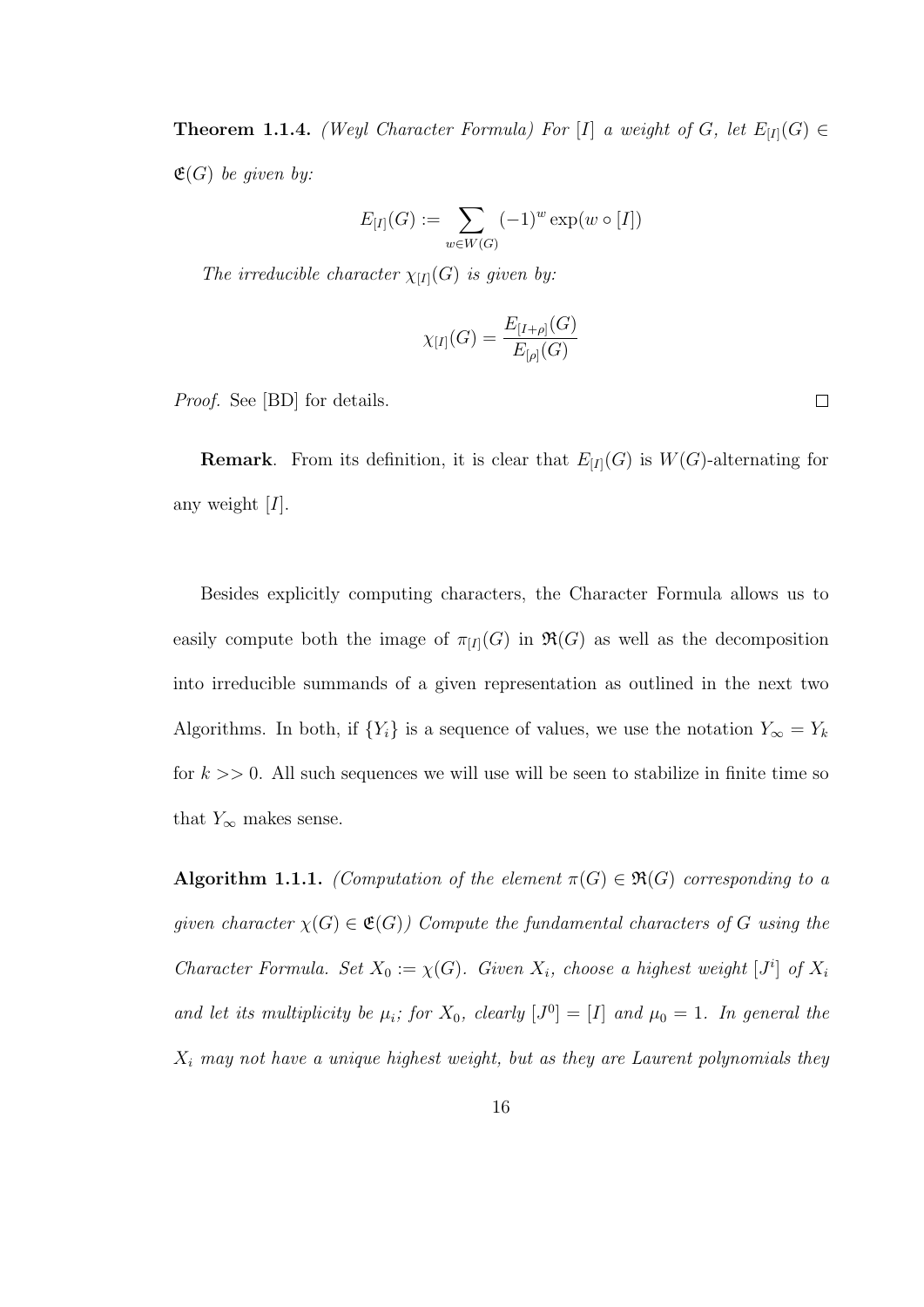possess only finitely many terms, so they must possess at least one dominant weight which is maximal in the partial order. Recursively define:

$$
X_{i+1} := X_i - \mu_i \prod_{k=1}^n [\chi_{\omega_k}(G)]^{J_k^i}
$$

Since  $\pi_{[I]}(G)$  is an element of  $\mathfrak{R}(G)$ , this process eventually stabilizes; thus  $X_{\infty} =$  $\mu_{\infty}=0$  and the image of  $\pi_{[I]}(G)$  in  $\mathfrak{R}(G)$  is given by:

$$
\sum_{i=0}^{\infty} \left( \mu_i \cdot \prod_{k=1}^{n} V_k^{J_k^i} \right)
$$

Remark. Note that Algorithm 1.1.1 uses unshifted characters, so care must be taken to make sure inputs are unshifted before applying it.

Remark. The usefulness of Algorithm 1.1.1 will be seen in §2.2.2 when we need to check whether certain polynomials factor to verify predictions.

Algorithm 1.1.2. (Decomposition of Arbitrary Characters into Irreducibles) If  $\Pi(G)$  is a representation such its image in  $\mathfrak{R}(G)$  or its character in  $\mathfrak{E}(G)$  are known, then the decomposition of  $\Pi(G)$  into irreducible summands is computable without explicitly calculating the irrep polynomials.

If  $\Pi$  is known as an element of  $\mathfrak{R}(G)$ , use the fundamental characters to compute its character in  $\mathfrak{E}(G)$ . Once the character of  $\Pi$  is known, multiply this character by  $E_{[\rho]}(G)$  to obtain an element  $E(\Pi) \in \mathfrak{E}(G)$ . Set  $E_0 := E(\Pi)$  and let  $[J^0]$  be a highest weight of  $E(\Pi)$  with multiplicity  $\nu_0$ . Recursively, as in the proof of Algorithm 1.1.1, choose a highest weight  $[J^i]$  of  $E_i$  with multiplicity  $\mu_i$  and define:

$$
E_{i+1} := E_i - \mu_i \cdot E_{[J^i]}(G)
$$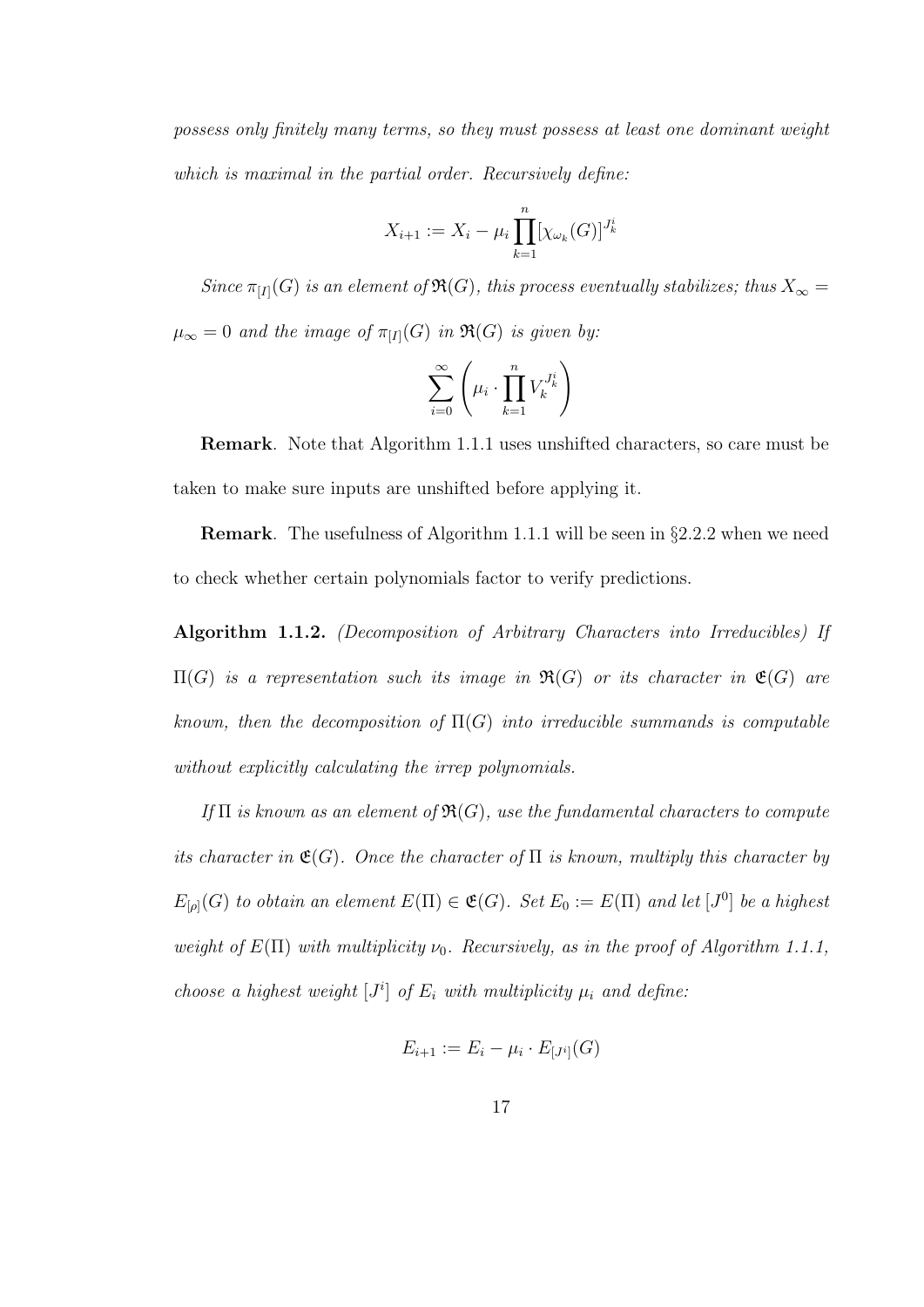As  $\Pi$  decomposes into a finite number of irreducibles,  $E_{\infty} = \mu_{\infty} = 0$  and the desired decomposition of  $\Pi$  into irreducibles is:

$$
\Pi = \bigoplus_{i=0}^{\infty} \mu_i \widehat{\pi}_{[J^i]}(G)
$$

Remark. Note that the irreducible summands appearing in the final result are  $\widehat{\pi}_{[J^i]}(G)$ , not  $\pi_{[J^i]}(G)$  as one might at first expect. This shifting occurs precisely because the denominator in the Character Formula is  $E_{[\rho]}(G)$  instead of  $E_{[0]}(G)$ .

Remark. While the characters of the irreducible summands may grow arbitrarily large, each  $E_{[J^i]}$  only contains  $|W(G)|$  terms, hence the growth of  $|E_i|$  is at most linear (and furthermore eventually decays to 0). This slow growth and bounded overall size makes it feasible to employ a computer to carry out decompositions of large characters without quickly running out of memory.

Remark. In applying Algorithm 1.1.2 it is often possible to work with a variable m in the expressions for the  $E_{[I]}(G)$ , thereby allowing one to prove results for arbitrary  $m$  instead of performing case-by-case analyses. In such cases, the highest weight  $[J<sup>i</sup>]$  is obtained by ignoring the m-dependence of the weights which appear in  $E_i$ , choosing the highest weight, then adding the m-dependence back on to this weight.

Remark. The usefulness of Algorithm 1.1.2 will be seen in §3.2 when certain characters are easy to compute, and the decompositions of the corresponding virtual representations are desired. For example, it affords us the ability to use sym-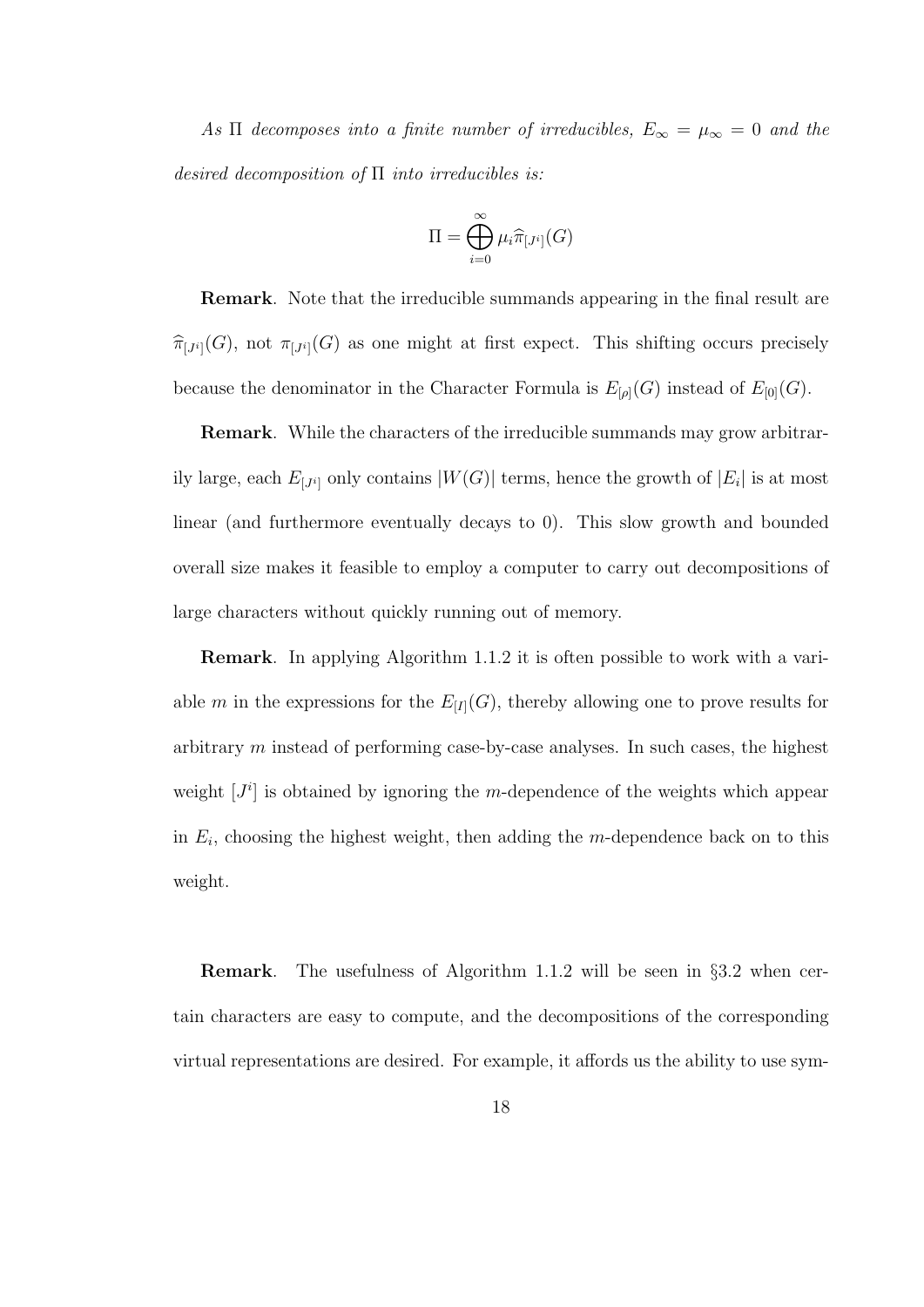bolic manipulation to simultaneously decompose the infinite classes of  $^{LS}$ -factors in §3.2.2, whose characters are easily computed, into irreducible components. Such decompositions would be tedious if done using characters as they could only be done one factor at a time and one would have no guarantee that the patterns obtained hold forever. It also allows one to compute the decompositions into irreducibles of the series of Γ-factors and  $\Gamma^{LS}$ -factors introduced in §3.2.1 and §3.2.3 respectively, although in these cases the decompositions must be computed individually instead of simultaneously.

Related to Theorem 1.1.4 and central to much of our discussion in §3.2 will be the Weyl Denominator Formula which gives a description of  $E_{[\rho]}(G)$ , as well as some of its corollaries. We state the Denominator Formula here, and defer its corollaries until the sections in which they are needed.

**Definition 1.1.4.** Let  $u_j$  denote the vector formed by the j<sup>th</sup> row of the Cartan matrix of G. For  $r = \sum_{i=1}^{n} k_i(r) \alpha_i$  an arbitrary element of the root lattice of G, define  $v$  to be the vector-valued function on the root lattice of  $G$  given by:

$$
v(r) := \frac{1}{2} \sum_{i=1}^{n} k_i(r) u_i
$$

Using this, we further define  $X^v$  to be the  $\mathfrak{E}(G)$ -valued function on the root lattice of G given by:

$$
X^{v(r)} := \prod_{i=1}^n X_i^{v(r)_i}
$$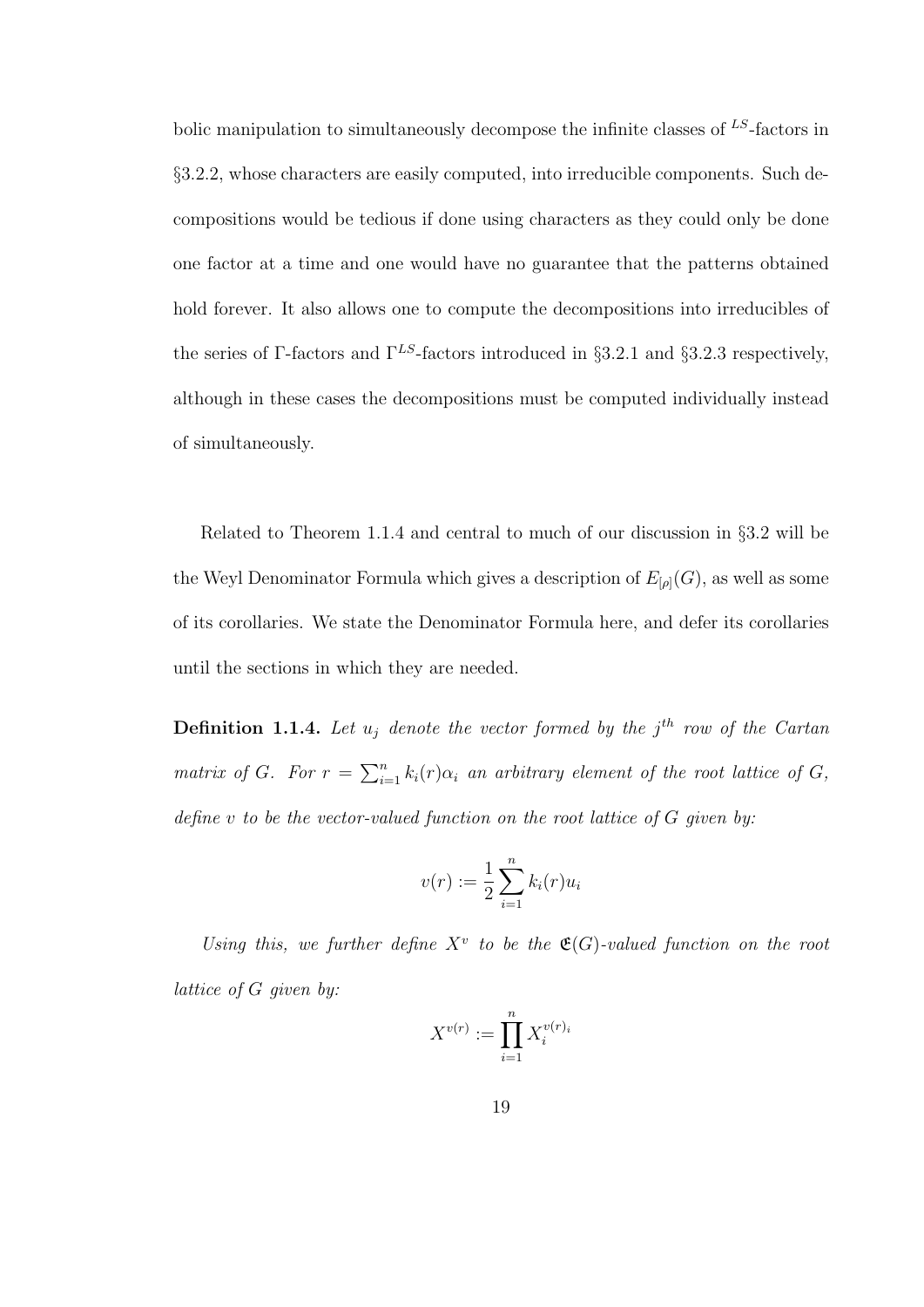**Remark**. The function v is chosen so that the weight  $\omega_r := \sum_{i=1}^n v(r)_i \omega_i$  is the dual weight to  $\frac{1}{2}r$ . In particular, if r is the sum of all positive roots of G, then  $\omega_r = \rho$ .

Theorem 1.1.5. (Weyl Denominator Formula)

In  $\mathfrak{E}(G)$ ,  $E_{[\rho]}(G)$  factors as:

$$
E_{[\rho]}(G) = \prod_{r \in \mathbf{R}_{\mathbf{G}}^+} (X^{v(r)} - X^{-v(r)})
$$

Proof. See [FH], Lemma 24.3 for details.

**Remark**. It is clear from this factorization that the factors of  $E_{[\rho]}(G)$  form an  $W(G)$ -alternating set.

 $\Box$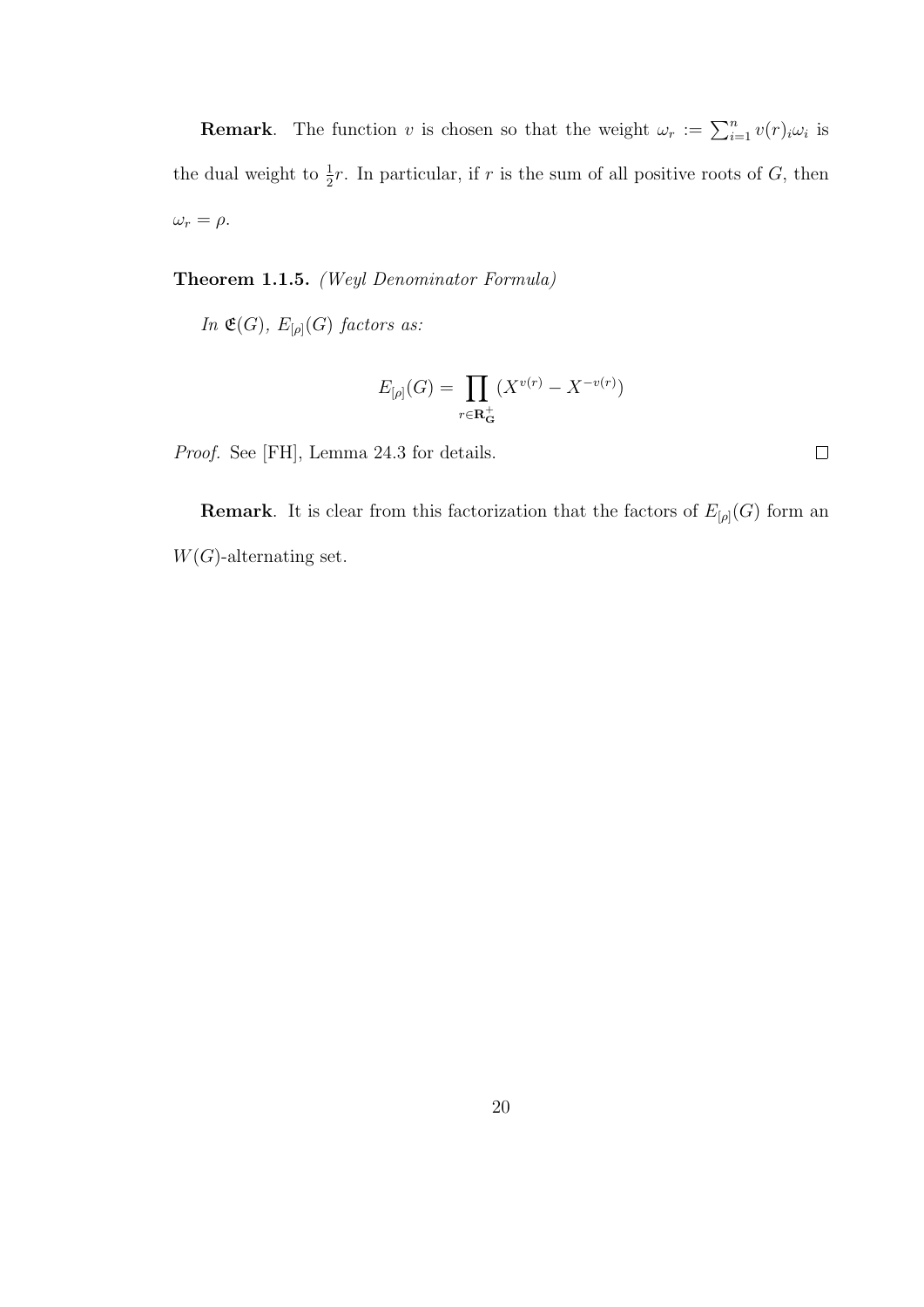## 1.2 Fundamental Weight Labelling Scheme

The Dynkin Diagram of G gives information about how the simple roots of G lie relative to one another in the root system. In particular, each node of the diagram corresponds to a simple root and hence to a fundamental weight as well. The following are the labellings of the fundamental weights which we shall use when dealing with the nonsimply-laced groups. A filled in node indicates the fundamental weight corresponds to a short simple root, while a hollow node indicates the weight corresponds to a long simple root.



## 1.3 Summary of Commonly Used Notations

 $G$  A an arbitrary connected, simply-connected, semisimple simple Lie Group of rank  $n$ 

- $W(G)$  The Weyl Group of G
- $\mathfrak{R}(G)$  The Virtual Representation Ring of G
- $\mathfrak{E}(G)$  The Eigenvalue Ring of G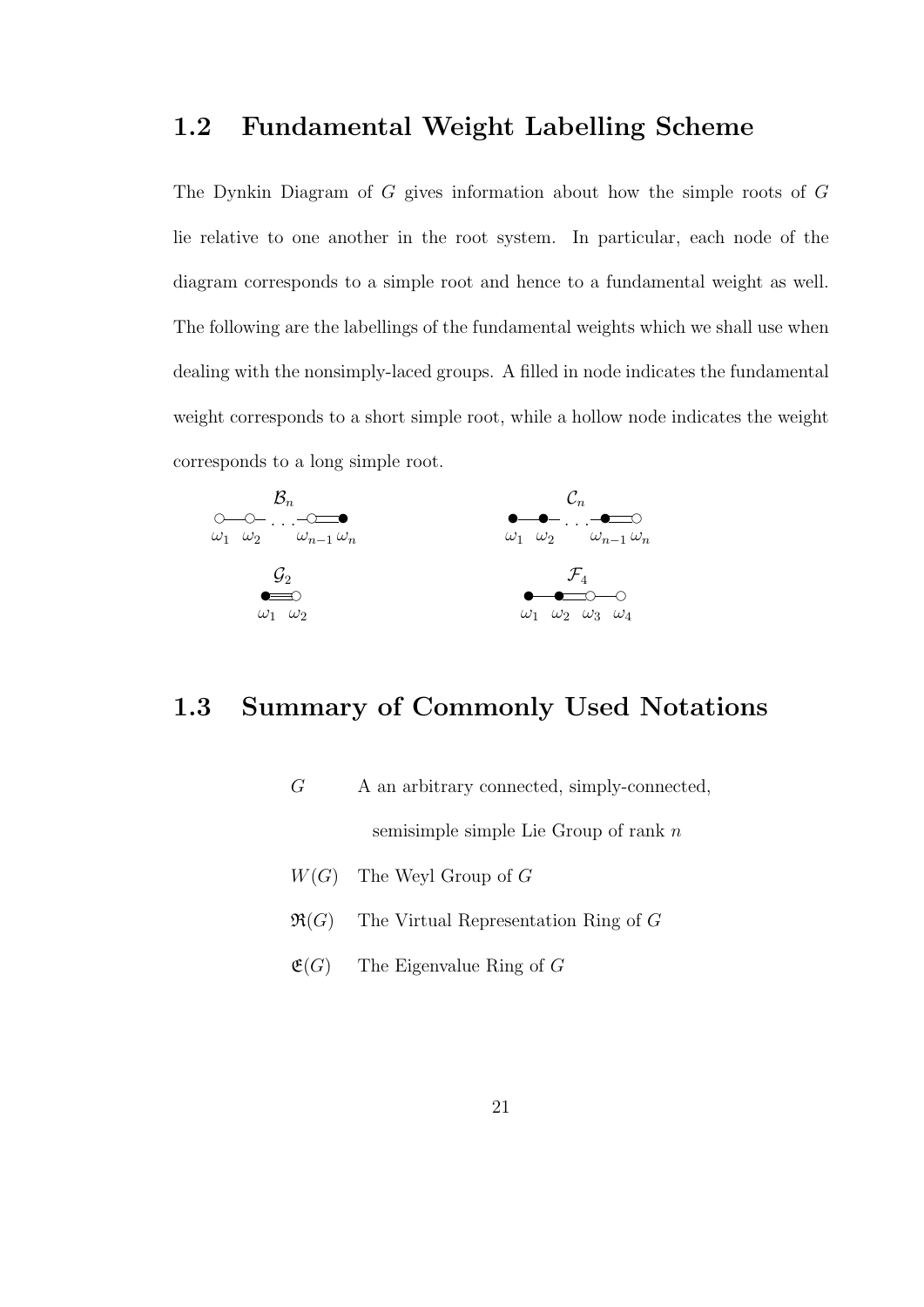| $\omega_k$                                                                                                | The $k^{th}$ fundamental weight of a Lie Group;                                        |  |  |
|-----------------------------------------------------------------------------------------------------------|----------------------------------------------------------------------------------------|--|--|
|                                                                                                           | the index corresponds to a given indexing                                              |  |  |
|                                                                                                           | of the nodes of the Dynkin Diagram                                                     |  |  |
| $X_k$                                                                                                     | The generator $\exp(\omega_k)$ of $\mathfrak{E}(G)$                                    |  |  |
| [ <i>I</i> ] or $[I_1, \ldots, I_n]$                                                                      | The weight $\sum_{k=1}^{n} I_k \omega_k$                                               |  |  |
| $[\rho]$                                                                                                  | The weight $[1, \ldots, 1]$ dual to the half-sum                                       |  |  |
|                                                                                                           | of positive roots                                                                      |  |  |
| m[I]                                                                                                      | The weight obtained from [I] by the induced action of $\psi^m$                         |  |  |
| The weight of $G^*$ obtained from [I] by the<br>$\epsilon[I]$                                             |                                                                                        |  |  |
|                                                                                                           | induced action of $\xi$                                                                |  |  |
| $w \circ [I]$                                                                                             | The weight obtained by the action of $w \in W(G)$ on [I]                               |  |  |
| $E_{[I]}(G)$ or $E_{[I]}$                                                                                 | The function $\sum_{w \in W(G)} (-1)^w \exp(w \circ [I])$                              |  |  |
| $\pi_{[I]}(G)$ or $\pi_{[I]}$                                                                             | The irrep of G with highest weight $[I]$                                               |  |  |
| $\chi_{[I]}(G)$ or $\chi_{[I]}$                                                                           | The character of $\pi_{[I]},$ given by $\chi_{[I]} = \frac{E_{[I+\rho]}}{E_{I\cap I}}$ |  |  |
| $\pi_{\omega_k}(G)$ or $\pi_{\omega_k}$<br>The fundamental irrep of G with highest weight $\omega_k$      |                                                                                        |  |  |
| $V_k$                                                                                                     | Notation for $\pi_{\omega_k}$ as a generator of $\Re(G)$                               |  |  |
| $\chi_{\omega_k}(G)$ or $\chi_{\omega_k}$<br>The character of $\pi_{\omega_k}$ , sometimes referred to as |                                                                                        |  |  |
|                                                                                                           | a fundamental character                                                                |  |  |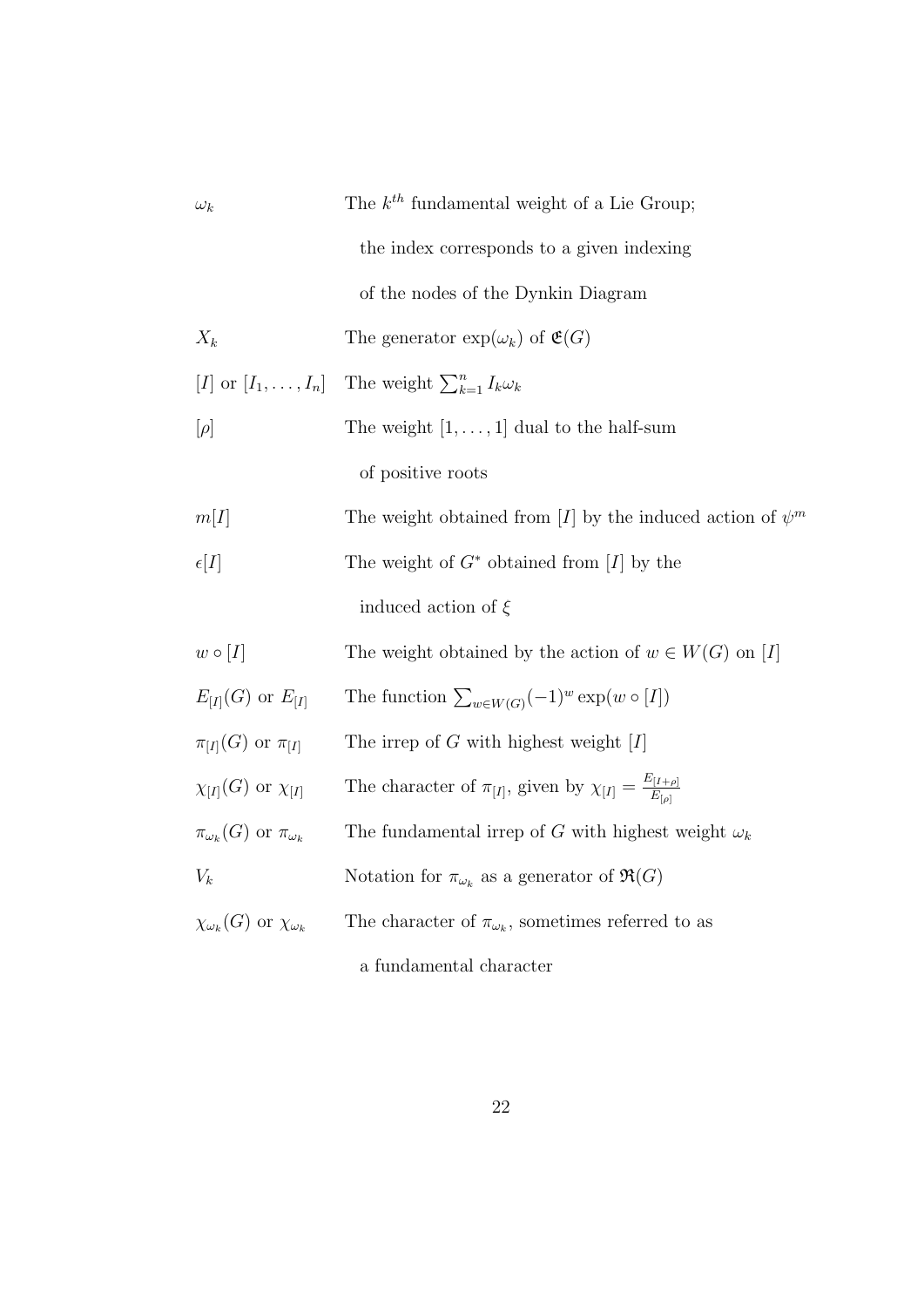## Chapter 2

# Examples of Factorization of Irreps

## 2.1 Simply-Laced Groups

We begin our work by looking at factorizations of irreps of  $A_1$  and  $A_2$  where the Weyl Groups and irreps are small enough to be able to easily calculate a number of results using the Weyl Character Formula and Klimyk's Formula. The ultimate result is the appearance of what we will call ordinary factorizations (whose existence in all Lie Groups we prove in  $\S3.1.1$ ) and  $\Gamma$  factorizations (whose existence in all Lie Groups we prove in §3.2). Our work shows that working just in  $A_1$  does not accurately exhibit the nature of ordinary factorizations while working in  $A_2$  does not clearly exhibit the nature of Γ-factorizations.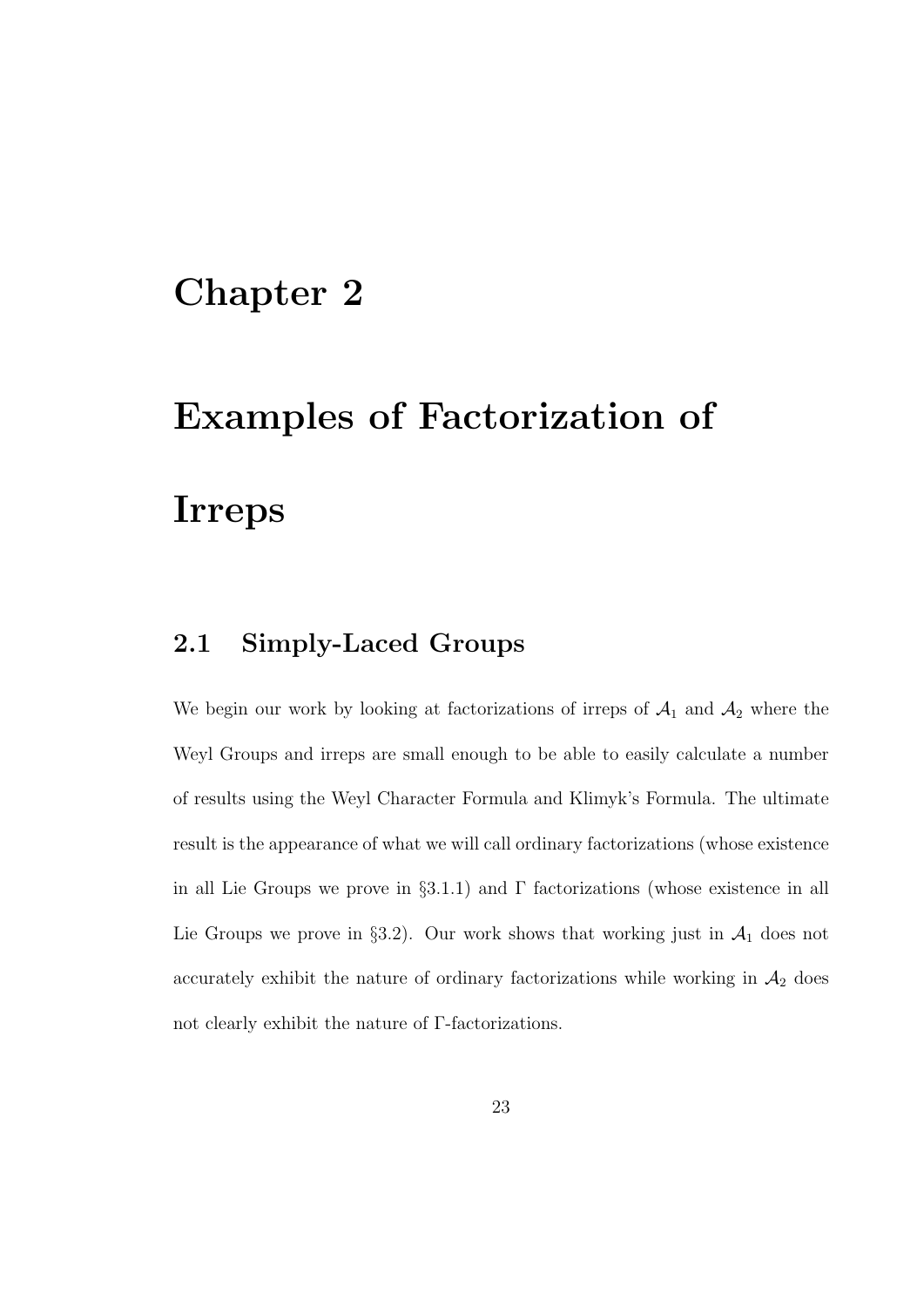#### 2.1.1 The Lie Group  $\mathcal{A}_1$

We start by examining the irreducible representations of  $A_1 = SU(2)$ . The weights of  $\mathcal{A}_1$  form a 1-dimensional lattice generated by the fundamental weight  $\omega_1$  :=  $\omega_1(\mathcal{A}_1)$  and parametrized by Z so that irreducible representations are parametrized by a single nonnegative integer k so that the irreps are of the form  $\pi_{[k]}(\mathcal{A}_1)$  with highest weight  $k\omega_1$  and the corresponding character is  $\chi_{[k]}(\mathcal{A}_1)$ . As there is only one Lie Group of rank 1, there is no chance of ambiguity as to the Lie Group, so we drop the reference to  $A_1$  throughout this section.

By the Weyl Character formula, the dimension of  $\pi_{[k]}$  is  $(k+1)$ . The fundamental representation  $\pi_{11}$  of dimension 2 may be explicitly realized as the standard action of the group of unit quaternions on  $\mathbb{C}^2$ ; for arbitrary  $g = a + b\hat{i} + c\hat{j} + d\hat{k}$  this representation is given by:

$$
\pi_{[1]}(g) = \begin{pmatrix} a+bi & c+di \\ -c+di & a-bi \end{pmatrix}
$$

The character of this representation is therefore:

$$
\chi_{[1]}(g) = 2 \cdot \Re(\mathfrak{e}(g)) = 2a
$$

Note that  $a$  is itself a function of  $g$ , so that the polynomial  $2a$  completely describes the character  $\chi_{[1]}(g)$  for any  $g \in \mathcal{A}_1$ . We therefore drop the reference to g when describing characters in general.

Klimyk's Formula (Theorem 1.1.3) gives the following relationship between ir-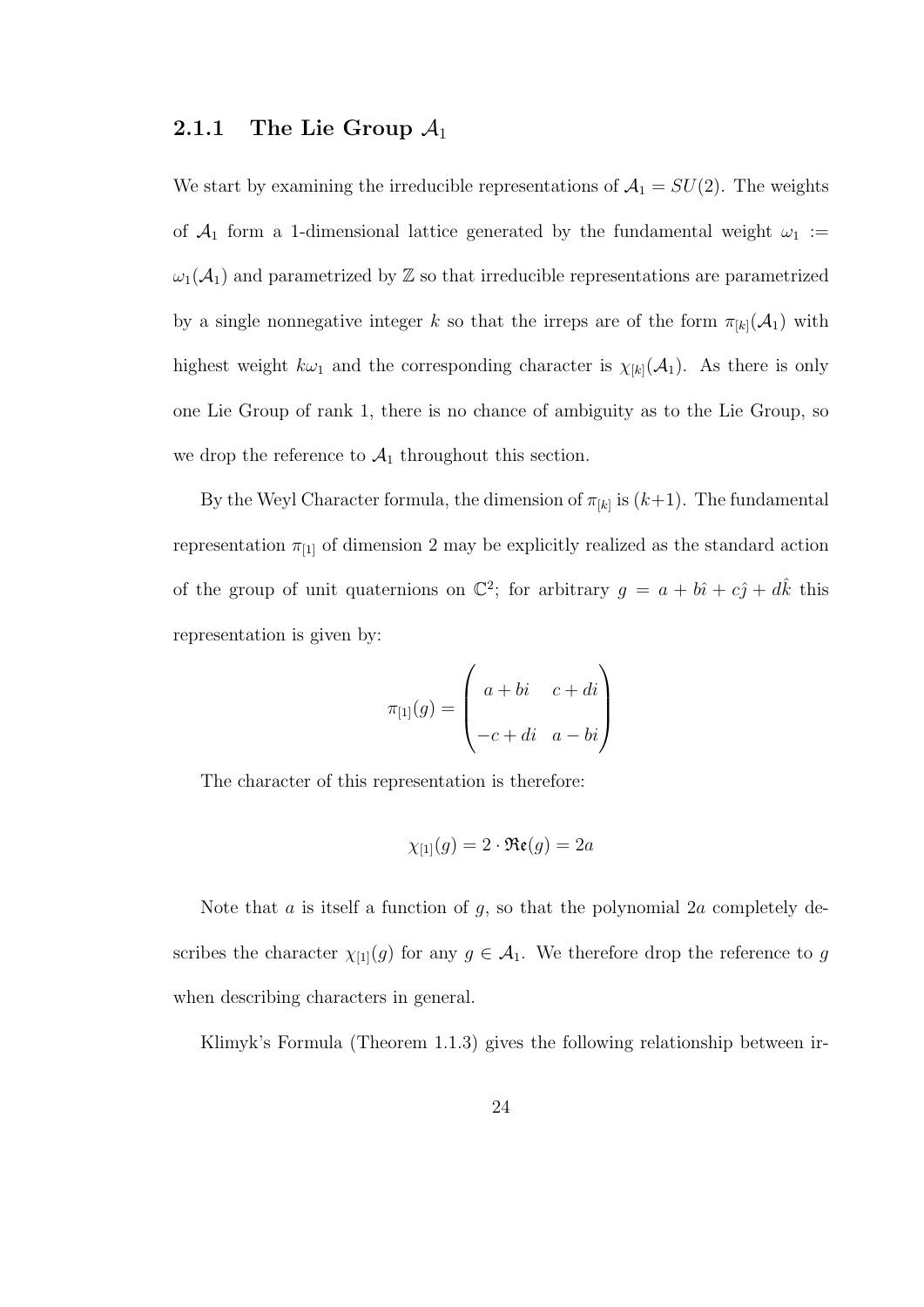reducible representations of  $\mathcal{A}_1$ :

$$
\pi_{[n]} \otimes \pi_{[1]} \cong \pi_{[n+1]} \oplus \pi_{[n-1]}
$$

Replacing each representation by its character and rearranging we thus obtain a recurrence relation for the characters:

$$
\chi_{[n+1]} = \chi_{[n]} \cdot \chi_{[1]} - \chi_{[n-1]}
$$

Since  $\chi_{[1]}(g) = 2a$ , by induction  $\chi_{[n]}$  is of degree n in  $\mathbb{Z}[2a]$ . The first few of these are given below:

| $\boldsymbol{n}$ | $\chi_{[n]}$        | $\boldsymbol{n}$ | $\chi_{[n]}$                               |
|------------------|---------------------|------------------|--------------------------------------------|
| $\theta$         |                     | 5                | $32a^5 - 32a^3 + 6a$                       |
| 1                | 2a                  | 6                | $64a^6 - 80a^4 + 24a^2 - 1$                |
| $\overline{2}$   | $4a^2 - 1$          | 7                | $128a^7 - 192a^5 + 80a^3 - 8a$             |
| 3                | $8a^3-4a$           | 8                | $256a^8 - 448a^6 + 240a^4 - 40a^2 + 1$     |
| $\overline{4}$   | $16a^4 - 12a^2 + 1$ | -9               | $512a^9 - 1024a^7 + 672a^5 - 160a^3 + 10a$ |

Table 2.1: Irreducible Characters  $\chi_{[n]}$  for small n

The polynomials in Table 2.1 are easily recognized to be Chebyshev polynomials of the second kind, so from general theory of Chebyshev polynomials we already know each  $\chi_{[n]}$  factors in  $\mathbb{Z}[a]$ . However we will ignore this fact and instead use a more general approach which will apply to other compact semisimple Lie groups. First we try factoring the first few  $\chi_{[n]}$  in  $\mathbb{Z}[\chi_{[1]}]$ :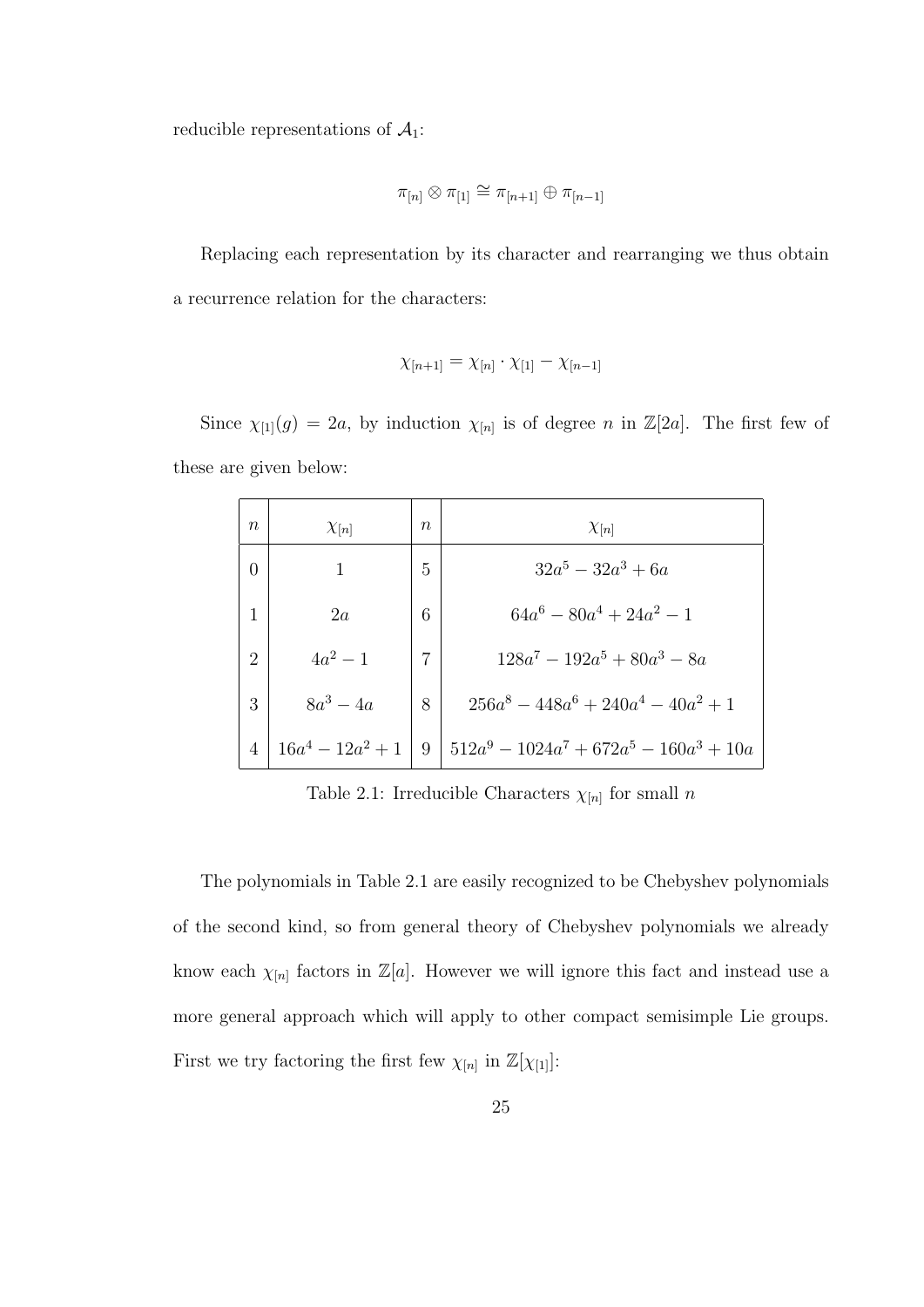

Table 2.2: Factors of  $\chi_{[n]}$  in  $\mathbb{Z}[\chi_{[1]}]$ 

From this table we already see a pair of interesting features. Firstly, all  $\chi_{[n]}$ factors nontrivially for small n, and indeed we will see that  $\chi_{[n]}$  factors in general. Secondly, some factors such as  $\chi_{[1]}, \chi_{[1]}-1$  and  $\chi_{[1]}+1$  appear multiple times in the table. This phenomenon will also be explained shortly.

To understand why the  $\chi_{[n]}$  always factor, we approach the problem from another angle. Recall that a character is really a sum of eigenvalues. So let us examine the eigenvalues of  $g = a + b\hat{i} + c\hat{j} + d\hat{k}$  in  $\pi_{[1]}$ ; a short computation shows that they are  $a \pm$ √  $a^2 - 1$  and the determinant condition on  $\mathcal{A}_1$  shows that they are inverses to one another. Setting  $X_1 := a +$ √  $a<sup>2</sup>-1$  we can thus also express the fundamental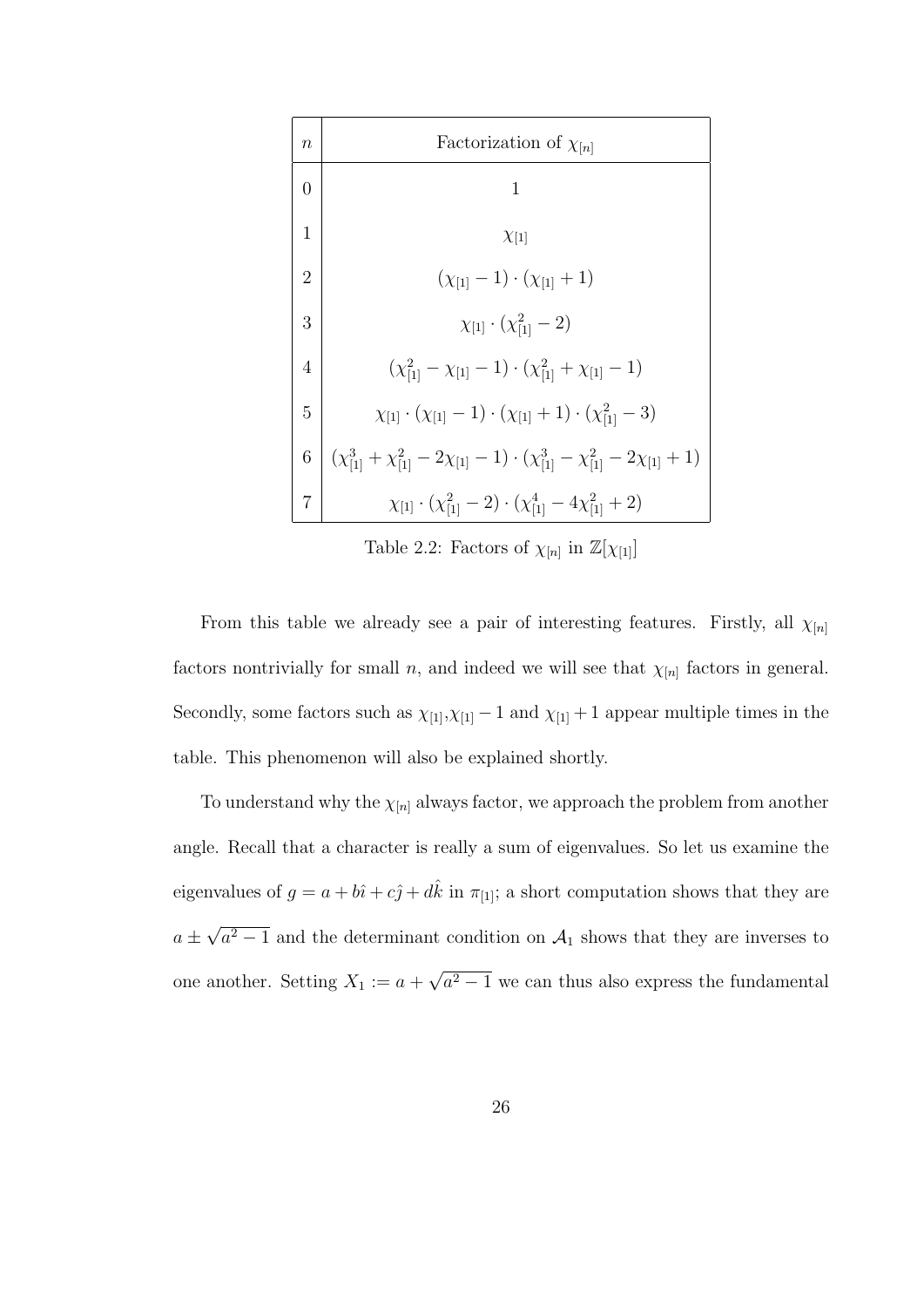character as:

$$
\chi_{[1]}(g) = X_1 + X_1^{-1}
$$

Although the polynomial 2a was derived from the explicit action of  $SU(2)$  on  $\mathbb{C}^2$ , with respect to Lie theory in general it is not a natural construction; in particular, it does not reflect  $W(A_1)$ -invariance in the character. However, the alternative character  $X_1 + X_1^{-1}$  does reflect this invariance since the action of the nontrivial element  $\sigma \in W(\mathcal{A}_1)$  on the weights of  $\mathcal{A}_1$  is given by  $\sigma \circ [k] = [-k]$ . Indeed,  $X_1 + X_1^{-1}$ is the character predicted by the Weyl Character Formula applied to  $\mathcal{A}_1$ :

$$
\chi_{[n]} = \frac{E_{[n+1]}(\mathcal{A}_1)}{E_{[1]}(\mathcal{A}_1)}
$$
  
= 
$$
\frac{X_1^{n+1} - X_1^{-n-1}}{X_1 - X_1^{-1}}
$$

From this point of view, the factorizations observed earlier are easily understood; to explain them we first make a definition.

**Definition 2.1.1.** Let  $\zeta_d$  denote a primitive  $d^{th}$  root of unity. The  $d^{th}$  homogenous cyclotomic polynomial in  $X$  and  $Y$  is defined as:

$$
\Phi_d(X, Y) := Prim(X^d - Y^d)
$$

$$
= \prod_{\substack{1 \le k \le d \\ gcd(k, d) = 1}} (X - \zeta_d^k Y)
$$

Now notice that  $E_{[n+1]}$  is of the form  $X_1^{n+1} - (X_1^{-1})^{n+1}$ ; it therefore factors into homogenized cyclotomic factors in  $X$  and  $X^{-1}$ :

$$
E_{[n+1]} = \prod_{d|(n+1)} \Phi_d(X_1, X_1^{-1})
$$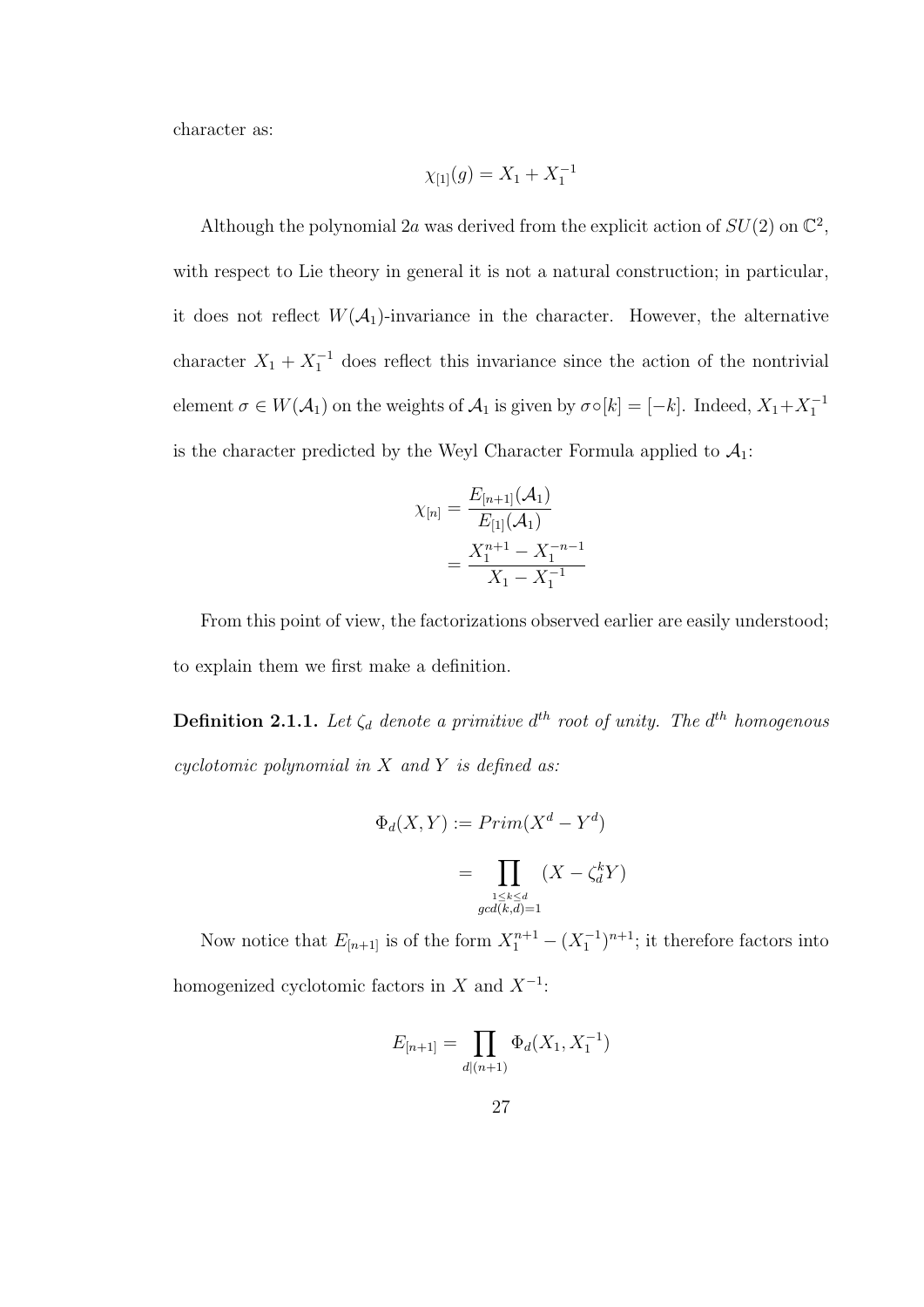Thus we have the following factorizations of the  $\chi_{[n]}$ :



Table 2.3: Cyclotomic Factorization of  $\chi_{[n]}$  in  $\mathfrak{E}(\mathcal{A}_1)$ 

Note that there are fewer factors here than in Table 2.2. To understand this, recall from the univariate cyclotomic polynomials that, for d odd,  $\Phi_d(u^2) = \Phi_d(u)\Phi_{2d}(u)$ . Thus for d odd one has:

$$
\Phi_d(X_1, X_1^{-1}) = \Phi_d(X_1^{\frac{1}{2}}, X_1^{-\frac{1}{2}}) \Phi_{2d}(X_1^{\frac{1}{2}}, X_1^{-\frac{1}{2}})
$$

A priori,  $\Phi_d(X_1^{\frac{1}{2}}, X_1^{-\frac{1}{2}}) \in \mathbb{Z}[X_1^{\frac{1}{2}}, X_1^{-\frac{1}{2}}]$ , but more is true in fact:

**Lemma 2.1.1.** For d odd, both  $\Phi_d(X_1^{\frac{1}{2}}, X_1^{-\frac{1}{2}})$  and  $\Phi_{2d}(X_1^{\frac{1}{2}}, X_1^{-\frac{1}{2}})$  are elements of  $\mathbb{Z}[X_1, X_1^{-1}].$ 

*Proof.* Note that since the degree of  $\Phi_d$  is even for  $d \geq 3$ , all terms of the homogenized polynomials  $\Phi_d(X, Y)$  are of even total degree. In particular, each term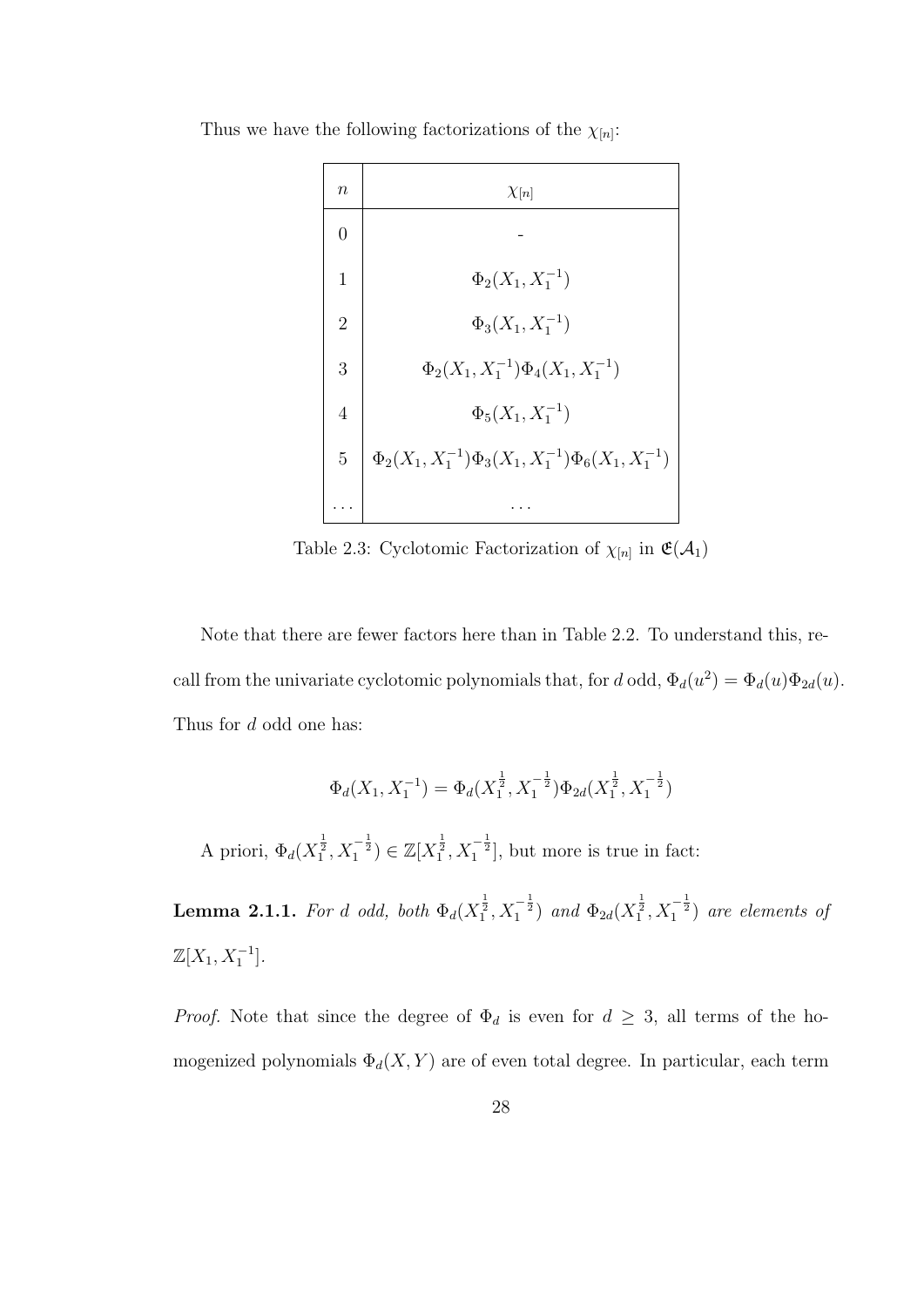of  $\Phi_d(X_1^{\frac{1}{2}}, X_1^{-\frac{1}{2}})$  therefore has integer degree. The same argument applies for  $\Phi_{2d}$ which proves the lemma.  $\Box$ 

Since the cyclotomic polynomials are irreducible, this completes the analysis of the factorizations of irreducible characters of  $A_1$ . Before moving on, we note that the above analysis indicates that if  $d|n$  then  $\widehat{\chi}_{[d]}|\widehat{\chi}_{[n]}$  in  $\mathfrak{E}(\mathcal{A}_1)$ ; this explains the appearance of the repeated factors in Table 2.1. This divisibility result will also follow from Theorem 3.1.1 which we prove in §3.1.1.

#### 2.1.2 The Lie Group  $\mathcal{A}_2$

The case of  $A_1$  having been completely handled, we now turn to the next simplest case:  $SU(3) = A_2$ . It turns out that factorization properties observed in  $A_1$  are in some ways unique to  $A_1$ ; for example, if  $G \neq A_1$  then there are irreps which do not factor in  $\mathfrak{R}(G)$  or  $\mathfrak{E}(G)$ . As we will see,  $\mathcal{A}_2$  better displays typical behavior which appears in the higher rank Lie groups. In particular,  $A_2$  clearly displays factorization relationships which occur in all Lie Groups and will exhibit the typical factorization properties of the simply-laced Lie Groups. As we are only working in  $\mathcal{A}_2$  thus<br>far, we again omit reference to the group throughout this section.

 $\mathcal{A}_2$  has two fundamental weights  $\omega_1$  and  $\omega_2$ , so irreducible representations have highest weights of the form  $[n_1, n_2]$ . Note that  $\pi_{\omega_2} = \Lambda^2 \pi_{\omega_1} = \pi_{\omega_1}^*$  and  $\pi_{\omega_1} =$  $\Lambda^2 \pi_{\omega_2} = \pi_{\omega_2}^*$ , so that all properties of the fundamental representations will be reflexive in the two indices. For example, the weights of  $\pi_{\omega_1} = \pi_{[1,0]}$  are  $[1,0]$ ,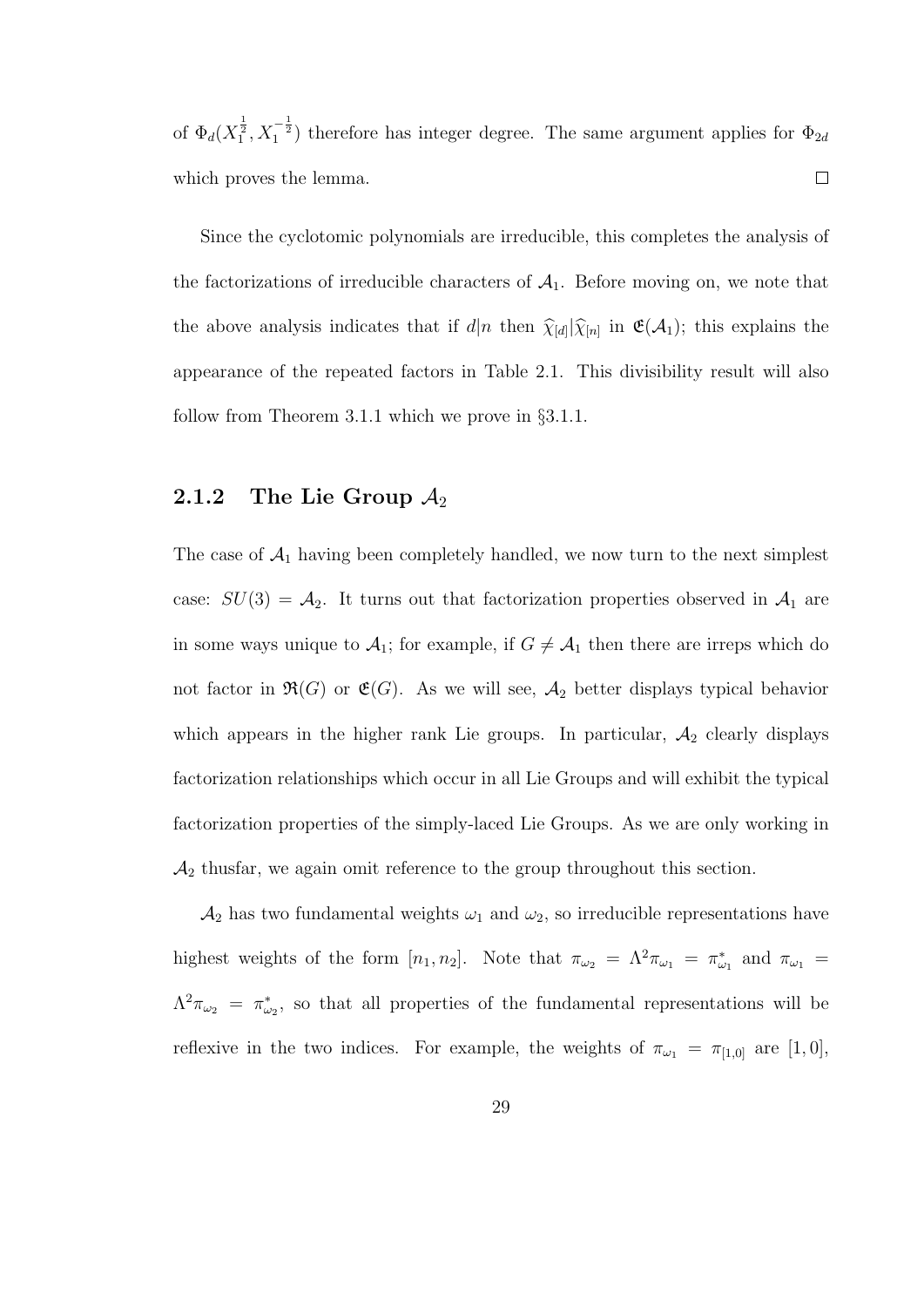[−1, 1], and [0, −1]; by reflexivity the weights of  $\pi_{\omega_2}$  are [0, 1], [1, −1], [−1, 0]. In this case, as elements of  $\mathfrak{E}(\mathcal{A}_2)$  the fundamental characters are given by:

$$
\chi_{\omega_1} = X_1 + X_1^{-1} X_2 + X_2^{-1}
$$
  

$$
\chi_{\omega_2} = X_2 + X_1 X_2^{-1} + X_1^{-1}
$$

The Weyl group of  $\mathcal{A}_2$  is of order 6, and in particular the  $E_{[n_1,n_2]}(\mathcal{A}_2)$  appearing in the Weyl Character Formula are given by:

$$
E_{[n_1,n_2]} = X_1^{n_1} X_2^{n_2} + X_1^{n_2} X_2^{-n_1-n_2} + X_1^{-n_1-n_2} X_2^{n_1}
$$

$$
- X_1^{n_1+n_2} X_2^{-n_2} - X_1^{-n_1} X_2^{n_1+n_2} - X_1^{-n_2} X_2^{-n_1}
$$

Using Klimyk's Formula, basic properties of plethysms of the fundamental representations of  $SU(3)$ , and some rearranging, one can derive the following general recursive relationships among these polynomials in terms of symmetric and exterior powers:

$$
\pi_{[n_1,n_2]} = (\pi_{[n_1,0]} \otimes \pi_{[0,n_2]}) \ominus (\pi_{[n_1-1,0]} \otimes \pi_{[0,n_2-1]})
$$
  
\n
$$
\pi_{[n_1,0]} = Sym^{n_1}(\pi_{[1,0]})
$$
  
\n
$$
= \sum_{i=1}^{3} (-1)^{i-1} \Lambda^i(\pi_{[1,0]}) \otimes Sym^{n_1-i}(\pi_{[1,0]})
$$
  
\n
$$
= (\pi_{[1,0]} \otimes Sym^{n_1-1}(\pi_{[1,0]})) \ominus (\pi_{[0,1]} \otimes Sym^{n_1-2}(\pi_{[1,0]})) \oplus Sym^{n_1-3}(\pi_{[1,0]})
$$
  
\n
$$
= (\pi_{[1,0]} \otimes \pi_{[n_1-1,0]}) \ominus (\pi_{[0,1]} \otimes \pi_{[n_1-2,0]}) \oplus \pi_{[n_1-3,0]}
$$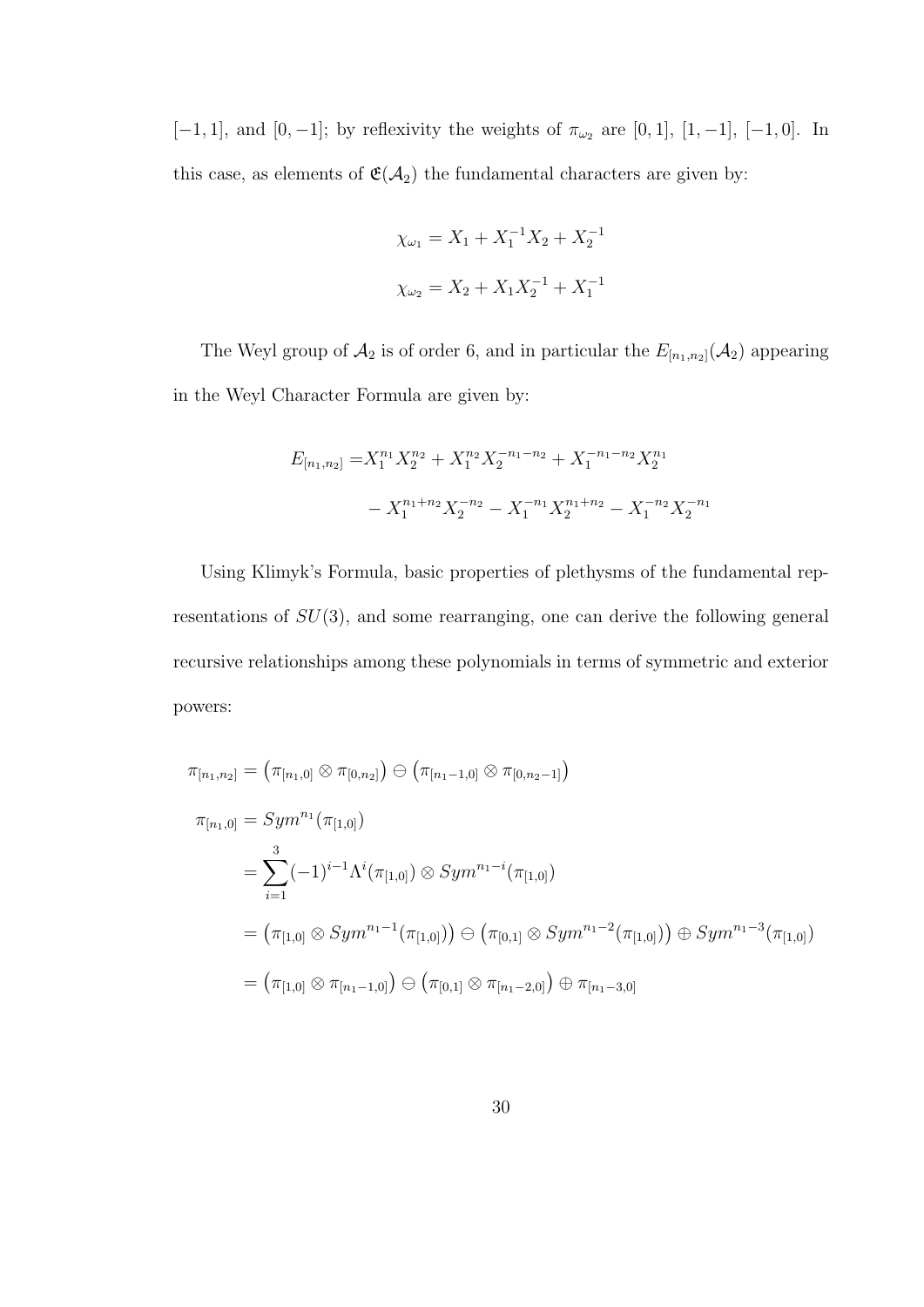$$
\pi_{[0,n_2]} = Sym^{n_2}(\pi_{[0,1]})
$$
\n
$$
= \sum_{i=1}^3 (-1)^{i-1} \Lambda^i(\pi_{[0,1]}) \otimes Sym^{n_2-i}(\pi_{[0,1]})
$$
\n
$$
= (\pi_{[0,1]} \otimes Sym^{n_2-1}(\pi_{[0,1]})) \oplus (\pi_{[1,0]} \otimes Sym^{n_2-2}(\pi_{[0,1]})) \oplus Sym^{n_2-3}(\pi_{[0,1]})
$$
\n
$$
= (\pi_{[0,1]} \otimes \pi_{[0,n_2-1]}) \oplus (\pi_{[1,0]} \otimes \pi_{[0,n_2-2]}) \oplus \pi_{[0,n_2-3]}
$$

Using these relationships, we can quickly generate the polynomials of irreps in  $\mathfrak{R}(\mathcal{A}_2)$  without having to apply Algorithm 1.1.1 to each individual irrep. Doing so, we construct Table 2.4 showing the factorizability in  $\mathfrak{R}(\mathcal{A}_2)$  of small index irreps.

Looking at this table, there are not many patterns readily apparent. Not surprisingly we see the table is symmetric across the main diagonal, which is to be expected due to the reflexivity of  $\pi_{1,0}$  and  $\pi_{0,1}$  noted earlier. To better understand the patterns arising in this table, let us examine a few of the factorizations themselves.

To begin with, in the second row, we have that the  $\pi_{[3,1]}, \pi_{[5,1]}, \pi_{[7,1]}, \pi_{[9,1]},$  and  $\pi_{[11,1]}$  representations all factor in  $\mathfrak{R}(\mathcal{A}_2)$ . Recalling the shorthand notation  $V_i$  from §1.1.1 so that  $V_1 = \pi_{[1,0]}$  and  $V_2 = \pi_{[0,1]}$ , the factorizations of the first few are given by:

$$
\pi_{[3,1]} = (V_1V_2 - 1) \cdot (V_1^2 - 2V_2)
$$
  
\n
$$
\pi_{[5,1]} = (V_1V_2 - 1) \cdot (V_1^4 - 4V_1^2V_2 + 3V_2^2 + 2V_1)
$$
  
\n
$$
\pi_{[7,1]} = (V_1V_2 - 1) \cdot (V_1^6 - 6V_1^4V_2 + 10V_1^2V_2^2 - 4V_2^3 + 4V_1^3 - 8V_1V_2 + 1)
$$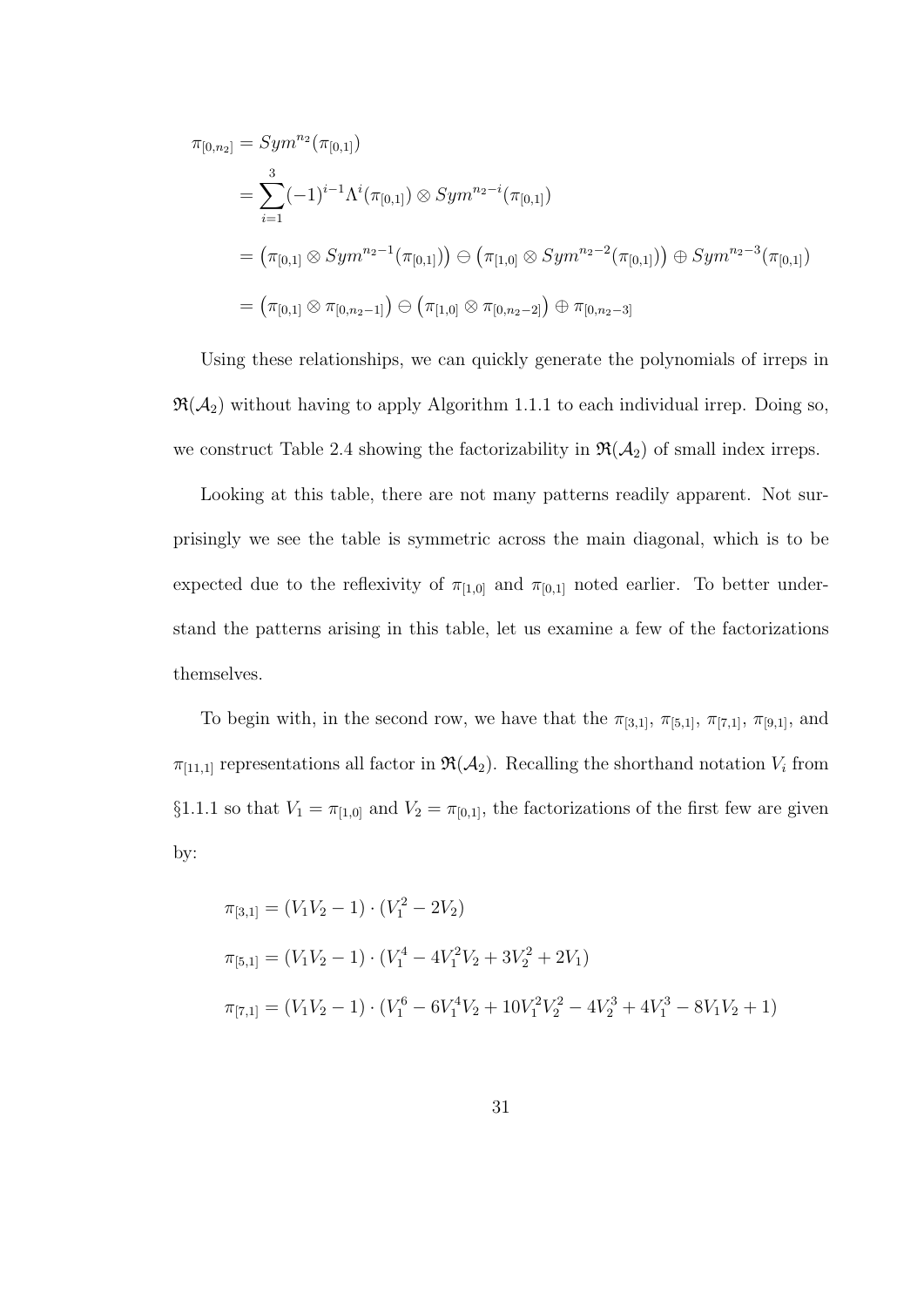| $n_2 \backslash n_1$ | $\overline{0}$      |                     |                                                | $1 \t2 \t3 \t4 \t5 \t6 \t7$                     |                             |                |                             |                   |                                                | 8 9                       |                                                         | $10 \quad 11 \quad \dots$ |            |
|----------------------|---------------------|---------------------|------------------------------------------------|-------------------------------------------------|-----------------------------|----------------|-----------------------------|-------------------|------------------------------------------------|---------------------------|---------------------------------------------------------|---------------------------|------------|
| $\overline{0}$       |                     |                     |                                                |                                                 |                             |                |                             |                   |                                                |                           |                                                         |                           |            |
| $\mathbf{1}$         |                     |                     |                                                | X                                               | $\sim 10^{-10}$             | $\mathbf X$    | $\mathcal{L} = \mathcal{L}$ | $\mathbf X$       | $-X$                                           |                           | $\sim 10^{-10}$                                         | X                         | $\ddots$   |
| $\sqrt{2}$           |                     |                     |                                                | $\bar{\phantom{a}}$                             | $\sim$                      | $\mathbf X$    |                             | $  X$             |                                                |                           | $\mathcal{L}(\mathbf{z})$ and $\mathcal{L}(\mathbf{z})$ | $\mathbf X$               | $\ddotsc$  |
| 3                    | $\omega_{\rm{max}}$ | X                   | $-X$                                           |                                                 |                             | $-X - X$       |                             |                   | $- X$                                          |                           | $\sim 10^{-10}$                                         | $\mathbf X$               | $\ddotsc$  |
| $\overline{4}$       |                     |                     |                                                |                                                 | $\bar{\mathbb{Z}}$          | $\mathbb{Z}^2$ |                             | $\omega_{\rm c}$  | $\omega_{\rm{max}}$                            | $\boldsymbol{\mathrm{X}}$ | $\equiv$                                                |                           |            |
| $\overline{5}$       | $\omega_{\rm{max}}$ |                     | X X X                                          |                                                 | $-X$                        |                |                             | $-X-X-X$          |                                                |                           | $\sim 10^{-10}$                                         | $X_{-}$                   | $\ldots$   |
| 6                    |                     |                     |                                                |                                                 |                             | $\overline{a}$ | $\overline{a}$              | $\qquad \qquad -$ |                                                |                           |                                                         |                           |            |
| $\overline{7}$       | $\mathbf{r}$        | X                   | $- X$                                          |                                                 | $\mathcal{L} = \mathcal{L}$ | $\mathbf X$    | $-X$                        |                   | $- X$                                          |                           | $\sim 10^{-10}$                                         | $\mathbf X$               | $\ddotsc$  |
| $8\,$                |                     | $\omega_{\rm{max}}$ | $\mathbf X$                                    | $\mathcal{L}(\omega)$ , $\mathcal{L}(\omega)$ , |                             | $\mathbf X$    |                             | $- - X$           |                                                | $\sim 10^{-11}$           | $\omega_{\rm{max}}$                                     | X                         | $\dddotsc$ |
| $\boldsymbol{9}$     | $\omega_{\rm{max}}$ | X                   |                                                | - X X X - X                                     |                             |                |                             |                   | $- X$                                          |                           | $\alpha$ and $\alpha$                                   | X                         | $\ddotsc$  |
| 10                   |                     |                     |                                                |                                                 |                             |                |                             |                   |                                                |                           |                                                         |                           |            |
| $11\,$               | $\omega_{\rm{max}}$ |                     | $\mathbf{X} \quad \mathbf{X} \quad \mathbf{X}$ |                                                 | $\sim$ $ \sim$              | X              | $\sim$ $-$                  |                   | $\mathbf{X} \quad \mathbf{X} \quad \mathbf{X}$ |                           | $\sim 10^{-10}$                                         | $\mathbf X$               | $\dddotsc$ |
| $\vdots$             | $\vdots$            | $\frac{1}{2}$ .     |                                                | <b>(4) 4</b>                                    |                             |                |                             |                   |                                                | 生活性 电压电压                  | $\ddot{\cdot}$                                          | $\vdots$                  | ÷.         |

Table 2.4:  $X = \text{Irreducible Representation } \pi_{[n_1,n_2]}$  factors in  $\Re(\mathcal{A}_2)$ 

These irreps have the common factor  $V_1V_2-1$ , so we might guess that this factor is important. To test this hypothesis, we construct Table 2.5 showing which irreps are divisible by this factor.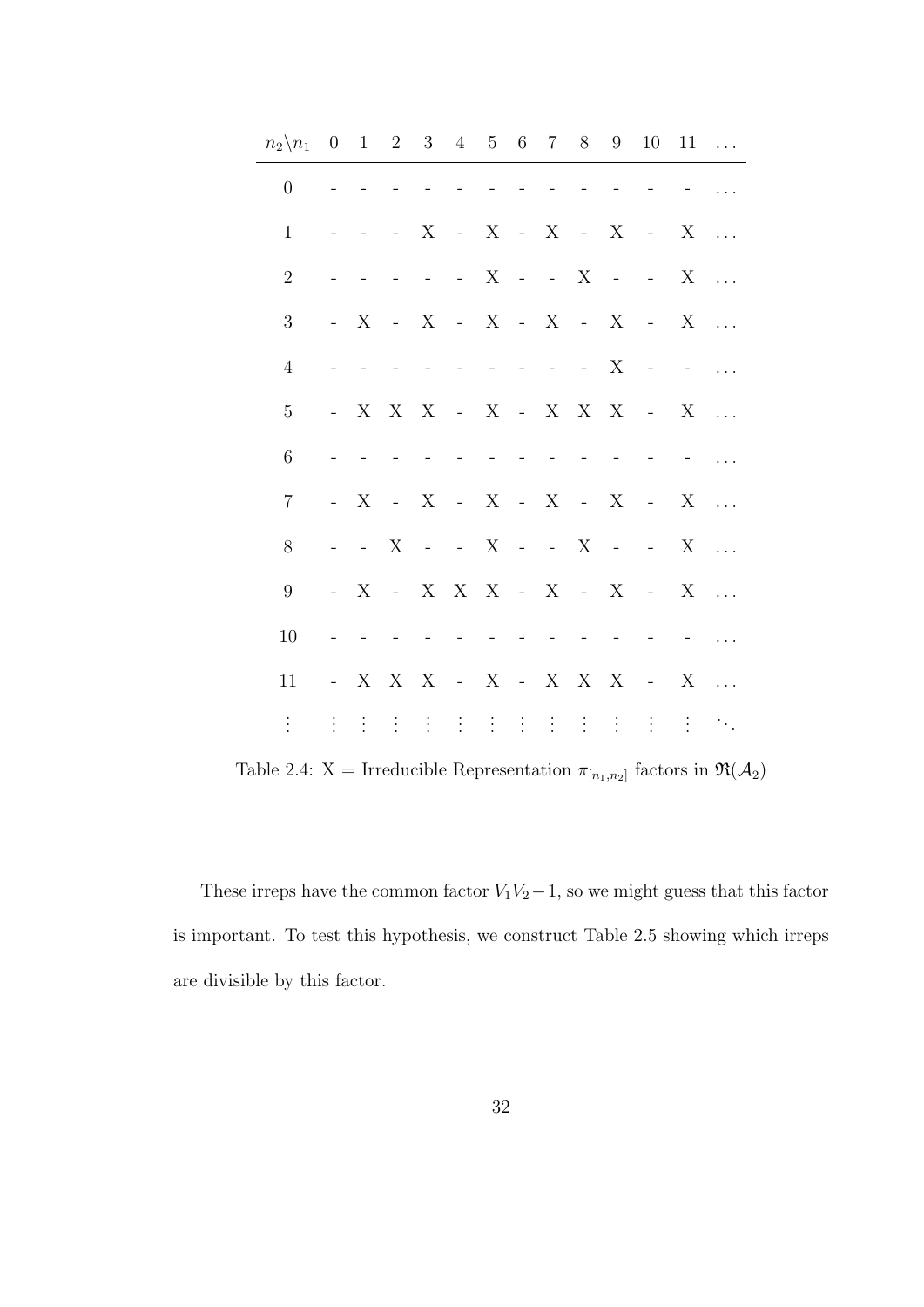| $n_2 \backslash n_1$ |                           |                |             |                     |                           |                 | $0$ 1 2 3 4 5 6 7 8                                                |                 | 9             | 10 <sup>1</sup>                                                                 | 11                        |  |
|----------------------|---------------------------|----------------|-------------|---------------------|---------------------------|-----------------|--------------------------------------------------------------------|-----------------|---------------|---------------------------------------------------------------------------------|---------------------------|--|
| $\overline{0}$       |                           |                |             |                     |                           |                 |                                                                    |                 |               |                                                                                 |                           |  |
| $\mathbf{1}$         | X                         |                | X           | $\mathbb{Z}^2$      | $X - X$                   |                 |                                                                    | $\sim 100$      | X             |                                                                                 | X                         |  |
| $\sqrt{2}$           |                           |                |             |                     |                           |                 |                                                                    |                 |               |                                                                                 |                           |  |
| 3                    | X                         |                | X           | $\bar{\mathbb{Z}}$  | $X - X$                   |                 |                                                                    | $\sim 100$      | X             |                                                                                 | $\mathbf X$               |  |
| $\overline{4}$       |                           |                |             |                     |                           |                 |                                                                    |                 |               |                                                                                 |                           |  |
| $\overline{5}$       | X                         |                | X           | $\bar{\mathbb{Z}}$  | $X - X$                   |                 |                                                                    | $\sim 10^{-10}$ | X             |                                                                                 | X                         |  |
| $\,6$                |                           |                |             |                     |                           |                 |                                                                    |                 |               |                                                                                 |                           |  |
| $\overline{7}$       | $\boldsymbol{\mathrm{X}}$ |                | X           | $\Box$              | $X - X$                   |                 |                                                                    | $\sim 10^{-11}$ | X             |                                                                                 | X                         |  |
| $8\,$                |                           |                |             |                     |                           |                 |                                                                    |                 |               |                                                                                 |                           |  |
| $\boldsymbol{9}$     | X                         |                | X           | $\bar{\mathbb{Z}}$  | $\boldsymbol{\mathrm{X}}$ | $\sim 10^{-10}$ | X                                                                  | $\sim$ $-$      | X             |                                                                                 | X                         |  |
| 10                   |                           |                |             |                     |                           |                 |                                                                    |                 |               |                                                                                 |                           |  |
| 11                   | X                         | $\overline{a}$ | X           | $\bar{\mathcal{A}}$ | X                         | $\sim 10^{-10}$ | X                                                                  | $\sim$ $-$      | X             |                                                                                 | $\boldsymbol{\mathrm{X}}$ |  |
| $\vdots$             | $\vdots$                  | $\frac{1}{2}$  | $\pm$ $\pm$ |                     |                           |                 | $\mathcal{A} \in \mathbb{R}^n$ . If $\mathcal{A} \in \mathbb{R}^n$ |                 | $\frac{1}{2}$ | $\vdots$                                                                        | $\frac{1}{2}$             |  |
|                      |                           |                |             |                     |                           |                 |                                                                    |                 |               | Table 2.5: $X = (V_1V_2 - 1)$ divides $\pi_{[n_1,n_2]}$ in $\Re(\mathcal{A}_2)$ |                           |  |

Table 2.5 highlights two important facts about the common factor  $(V_1V_2 - 1)$ . Firstly, it divides a very regular pattern of character polynomials in  $\mathfrak{R}(\mathcal{A}_2)$ ; namely, it divides  $\pi_{[n_1,n_2]}$  whenever both  $n_1$  and  $n_2$  are odd (later we will prove this holds in general). Secondly, in Table 2.5 there is now an  $X$  in the  $(1, 1)$ -position whereas in Table 2.4 there was no  $X$  in this position.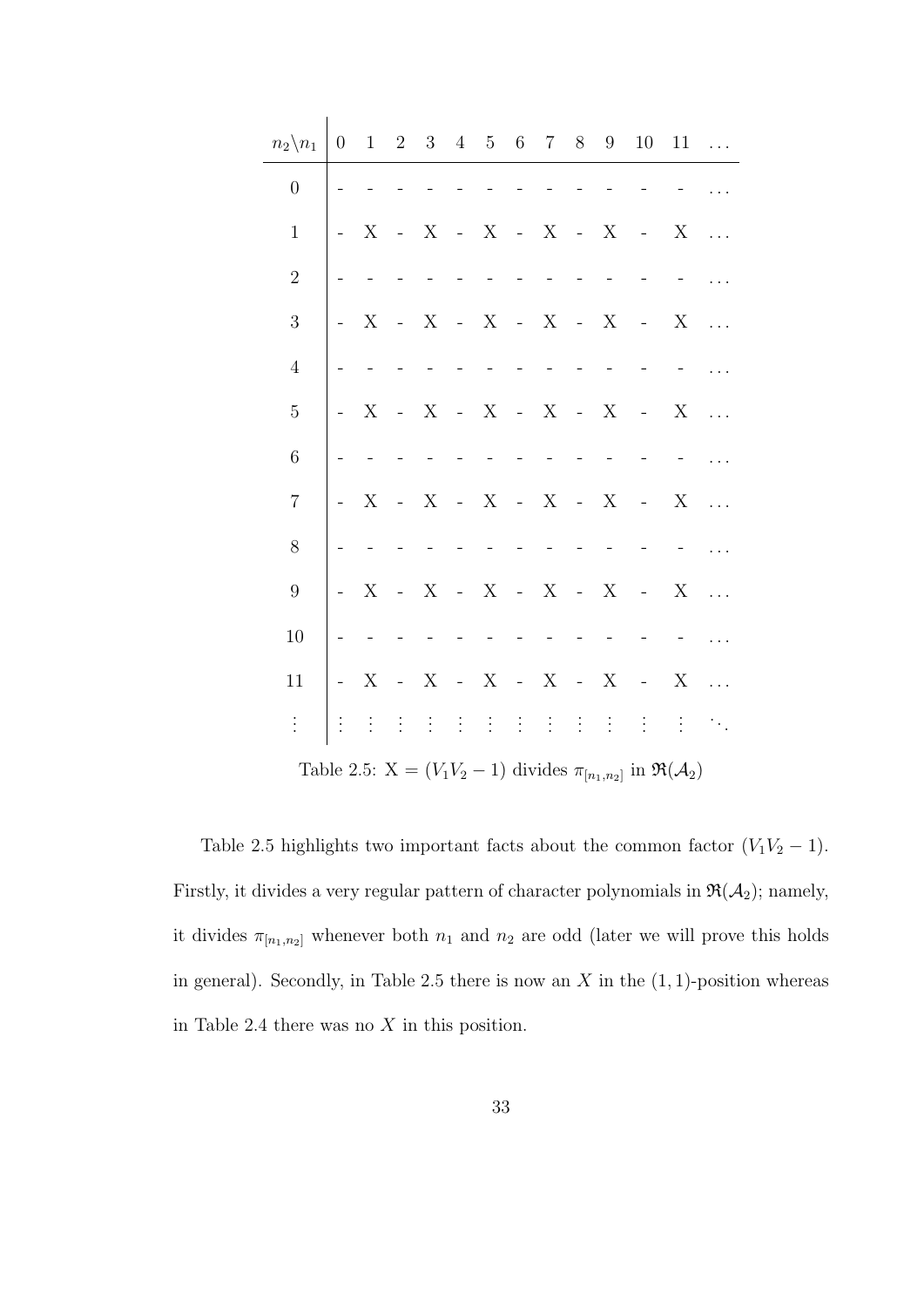This latter fact is not surprising once we calculate the image of  $\pi_{[1,1]}$  in  $\mathfrak{R}(\mathcal{A}_2)$ which turns out to be  $V_1V_2 - 1$ . Thus the common factor arising in the second row and elsewhere in the table is exactly  $\pi_{[1,1]}$ . In light of this, the lack of an X in Table 2.4 in the  $(1, 1)$ -position is not surprising; we can view this representation as factorizing as  $(V_1V_2 - 1) \cdot 1$  in order to 'fill in' the missing factorization in the (1, 1)-position of Table 2.4.

We have now explained some of the factorizations in Table 2.4, but not all of them, so we move on to the third row where we find that  $\pi_{[5,2]}$ ,  $\pi_{[8,2]}$ , and  $\pi_{[11,2]}$ factor as follows:

$$
\pi_{[5,2]} = (V_1^2 V_2^2 - V_1^3 - V_2^3) \cdot (V_1^3 - 3V_1 V_2 + 3)
$$
  
\n
$$
\pi_{[8,2]} = (V_1^2 V_2^2 - V_1^3 - V_2^3)
$$
  
\n
$$
\cdot (V_1^6 - 6V_1^4 V_2 + 9V_1^2 V_2^2 - V_2^3 + 6V_1^3 - 15V_1 V_2 + 6)
$$
  
\n
$$
\pi_{[11,2]} = (V_1^2 V_2^2 - V_1^3 - V_2^3)
$$
  
\n
$$
(V_1^9 - 9V_1^7 V_2 + 27V_1^5 V_2^2 - 29V_1^3 V_2^3 + 6V_1 V_2^4 + 9V_1^6 - 48V_1^4 V_2
$$
  
\n
$$
+ 63V_1^2 V_2^2 - 6V_2^3 + 21V_1^3 - 45V_1 V_2 + 10)
$$

Again we see that each of these polynomials has a common factor, in this case  $(V_1^2V_2^2 - V_1^3 - V_2^3)$ . Checking when this factor contributes to Table 2.4, we find it does exactly when:

$$
n_1 \equiv n_2 \equiv (2 \mod 3)
$$

A short computation shows that this factor is the image of  $\pi_{[2,2]}$  in  $\mathfrak{R}(\mathcal{A}_2)$ ; note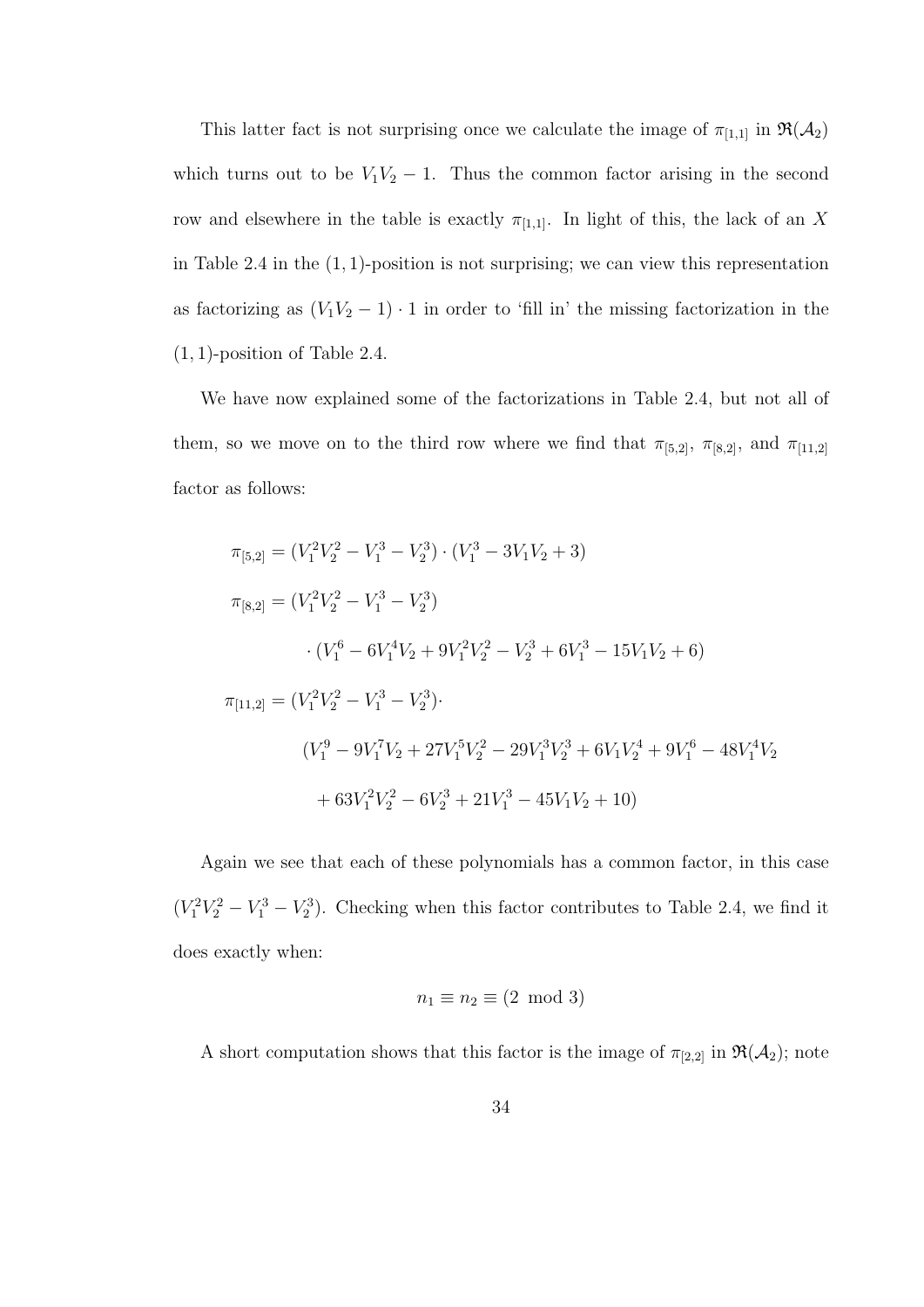the similarity between the common factors in the second and third rows of Table 2.4. We thus begin to understand the apparent chaos of Table 2.4 as a superposition of many regular patterns; based on our observations a reasonable first guess is that each pattern is related to a factor of the form  $\pi_{[n,n]}$ .

Before proceeding further, since we understand the common factors which arise, we would also like to understand the cofactors as well if possible. We begin by returning to the second row of Table 2.4 where we had the following cofactors of  $\pi_{[1,1]}$ :

$$
cof_{[3,1]} := \left(\frac{\pi_{[3,1]}}{\pi_{[1,1]}}\right) = V_1^2 - 2V_2
$$
  
\n
$$
cof_{[5,1]} := \left(\frac{\pi_{[5,1]}}{\pi_{[1,1]}}\right) = V_1^4 - 4V_1^2V_2 + 3V_2^2 + 2V_1
$$
  
\n
$$
cof_{[7,1]} := \left(\frac{\pi_{[7,1]}}{\pi_{[1,1]}}\right) = V_1^6 - 6V_1^4V_2 + 10V_1^2V_2^2 - 4V_2^3 + 4V_1^3 - 8V_1V_2 + 1
$$

At first glance, there is very little we can say about these cofactors; a quick calculation of their decomposition into irreducibles shows none of them are honest representations of  $A_2$ . To better understand exactly which virtual representations they are, we first look at their dimensions. Since both  $V_1$  and  $V_2$  are 3-dimensional, the dimension of an arbitrary element of  $\mathfrak{R}(\mathcal{A}_2)$  is found by specializing  $V_1 = V_2 = 3$ . Upon doing so, we have  $\dim(cof_{[3,1]}) = 3$ ,  $\dim(cof_{[5,1]}) = 6$  and  $\dim(cof_{[7,1]}) = 10$ . These dimensions are irreducible dimensions of  $A_2$ -modules, but we have already seen the cofactors are not characters of any irreps. Thus we look deeper to find out what, if any, is the connection to the irreps of  $\mathcal{A}_2$ .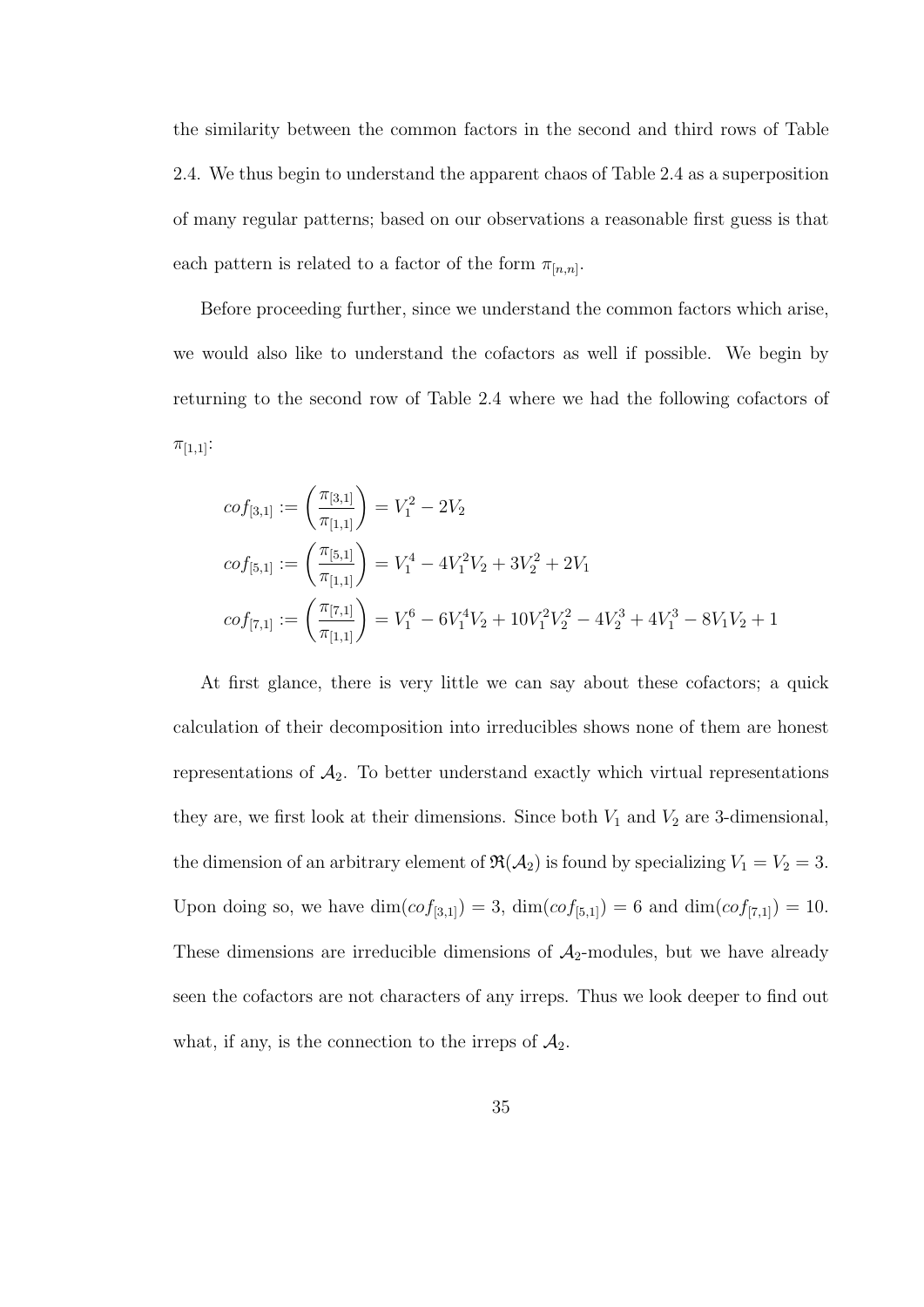| Cofactor      | Dimension | Image in $\mathfrak{R}(\mathcal{A}_2)$ | Image in $\mathfrak{E}(\mathcal{A}_2)$                 |
|---------------|-----------|----------------------------------------|--------------------------------------------------------|
| $cof_{[3,1]}$ | 3         | $V_1^2 - 2V_2$                         | $X_1^2 + X_1^{-2}X_2^2 + X_2^{-2}$                     |
| $cof_{[5,1]}$ | 6         | $V_1^4 - 4V_1^2V_2 + 3V_2^2 + 2V_1$    | $X_1^4 + X_1^{-4}X_2^4 + X_2^{-4}$                     |
|               |           |                                        | $+X_2^2+X_1^2X_2^{-2}+X_1^{-2}$                        |
| $cof_{[7,1]}$ | 10        | $V_1^6 - 6V_1^4V_2 + 10V_1^2V_2^2$     | $X_1^6 + X_1^{-6} X_2^6 + X_2^{-6}$                    |
|               |           | $-4V_2^3 + 4V_1^3 - 8V_1V_2 + 1$       | $+X_1^2X_2^2+X_1^{-4}X_2^2+X_1^2X_2^{-4}$              |
|               |           |                                        | $X_1^{-2}X_2^4 + X_1^4X_2^{-2} + X_1^{-2}X_2^{-2} + 1$ |

Table 2.6: Images in  $\mathfrak{E}(\mathcal{A}_2)$  of low-dimensional cofactors of  $\pi_{[1,1]}$ 

Thusfar we have worked only in  $\mathfrak{R}(\mathcal{A}_2)$  to find out properties of these cofactors. Having said about as much about them as we can in  $\mathfrak{R}(\mathcal{A}_2)$  for now, the logical next step is to look at their images in  $\mathfrak{E}(\mathcal{A}_2)$  and see what can be said there. Doing so, gives Table 2.6.

Viewed in  $\mathfrak{E}(\mathcal{A}_2)$ , these cofactors assume much more regularity. For example, we notice that each of the individual monomials of the images of the cofactors has exponents divisible by 2. Since each term is a perfect square, we may therefore take its square root and examine the character that results. Doing so we find that the resulting characters are exactly the characters  $\chi_{[1,0]}, \chi_{[2,0]}$  and  $\chi_{[3,0]}$  respectively. Thus these three cofactors are  $\psi^2 \chi_{[1,0]}, \psi^2 \chi_{[2,0]}$  and  $\psi^2 \chi_{[3,0]}$  respectively.

We can therefore summarize our the factorizations in the second row of Table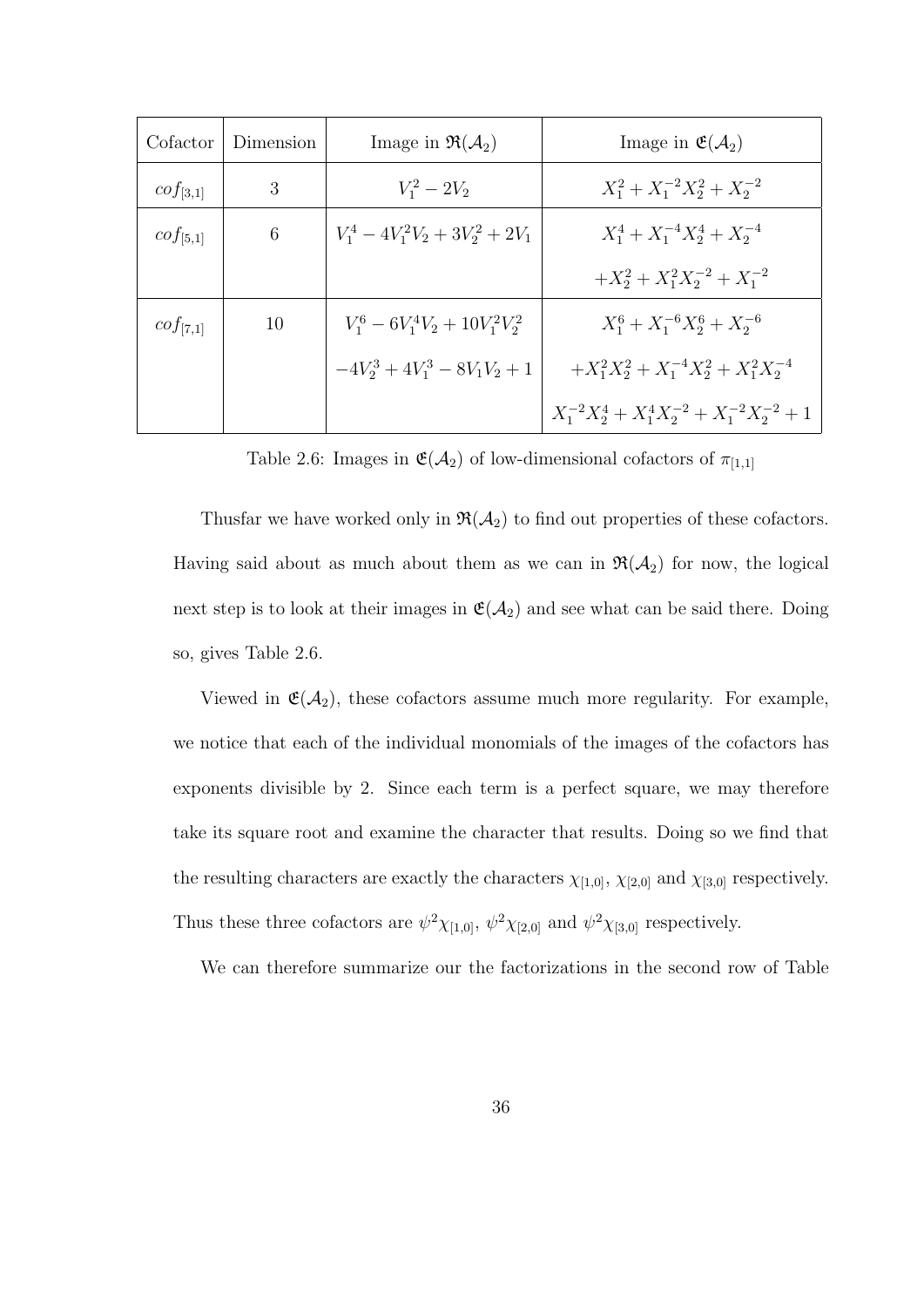2.4 as follows:

$$
\chi_{[3,1]} = \chi_{[1,1]} \cdot \psi^2 \chi_{[1,0]}
$$
  

$$
\chi_{[5,1]} = \chi_{[1,1]} \cdot \psi^2 \chi_{[2,0]}
$$
  

$$
\chi_{[7,1]} = \chi_{[1,1]} \cdot \psi^2 \chi_{[3,0]}
$$

Likewise the cofactors of  $\pi_{[2,2]}$  in the the third row of Table 2.4, when viewed in  $\mathfrak{E}(\mathcal{A}_2)$ , involve  $\psi^3$ :

$$
\chi_{[5,2]} = \chi_{[2,2]} \cdot \psi^3 \chi_{[1,0]}
$$

$$
\chi_{[8,2]} = \chi_{[2,2]} \cdot \psi^3 \chi_{[2,0]}
$$

$$
\chi_{[11,2]} = \chi_{[2,2]} \cdot \psi^3 \chi_{[3,0]}
$$

Observing that the irreps in the second row of Table 2.4 which factor are those for which both  $n_1$  and  $n_2$  are odd while and in the third row those that factor are those for which both  $n_1$  and  $n_2$  are congruent to 2 mod 3, we can begin to guess a general pattern. First define N, and  $k_i$  for  $i = 1, 2$  by:

$$
N := \gcd(n_1, n_2)
$$
  

$$
k_i := \frac{n_i}{N}
$$

Then the observed patterns may be summarized as follows:

$$
\widehat{\chi}_{[n_1,n_2]} = \widehat{\chi}_{[N,N]} \cdot \psi^N \widehat{\chi}_{[k_1,k_2]}
$$
\n(2.1.1)

$$
\widehat{\pi}_{[n_1,n_2]} = \widehat{\pi}_{[N,N]} \cdot \Psi^N \widehat{\pi}_{[k_1,k_2]}
$$
\n(2.1.2)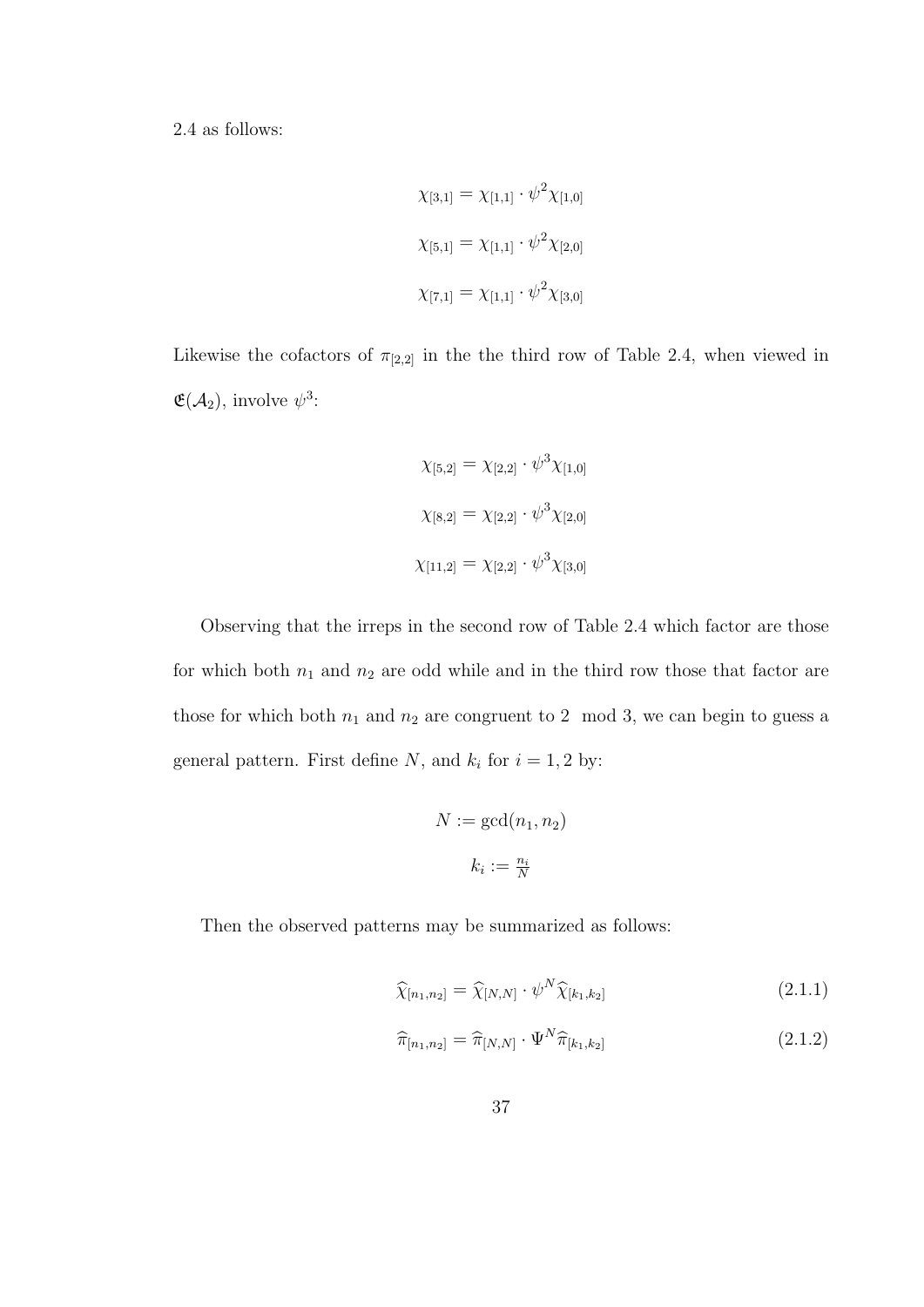**Remark.** In the case that  $N = 1$ , this statement is vacuously true since on the RHS we have  $\hat{\chi}_{[1,1]} = 1$  while the second factor is  $\psi^1 \hat{\chi}_{[n_1,n_2]} = \hat{\chi}_{[n_1,n_2]}$ .

It is not hard to check that the positions of all factorizations appearing in Table 2.4 can be accounted for by Formula 2.1.1. Such factorizations are what we call 'ordinary' factorizations and correspond to the ordinary Adams' operations. Since the Adams' operations are defined for all  $G$ , it is plausible to assume similar factorizations occur in general, and indeed in §3.1.1 we will prove Theorem 3.1.1 which shows that this is indeed the case.

For some representations, including all irreps along the main diagonal which factor in Table 2.4, Formula 2.1.1 predicts multiple possible factorizations. In §3.2 we will handle this situation when we introduce the notion of Γ-factorizations and prove their existence in the irreps of all Lie Groups.

### 2.2 Nonsimply-Laced Groups

Having seen numerous factorization properties in  $A_1$  and  $A_2$ , and in particular how many factorizations in  $\mathfrak{R}(\mathcal{A}_2)$  are related to the Adams' operations, we proceed to examine the nonsimply-laced groups. As we will quickly discover, the nonsimplylaced groups behave slightly differently from the simply-laced groups, and thus we will examine each of them in turn, beginning with the exceptionals  $\mathcal{G}_2$  and  $\mathcal{F}_4$ . Although one would assume that  $\mathcal{B}_2$  would be easiest to deal with, we will hold off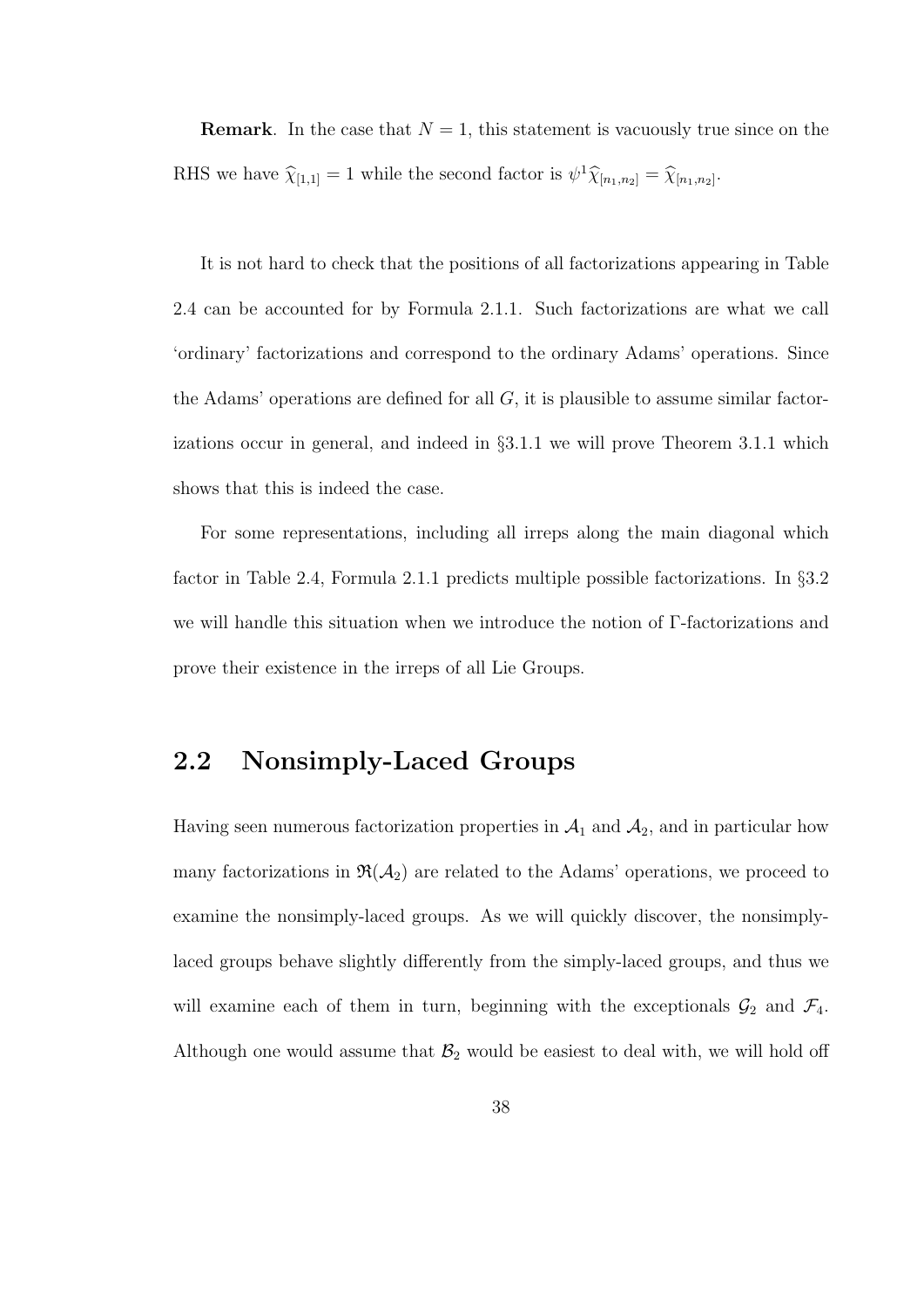on its analysis until after these two cases due to special considerations which arise in the  $\mathcal{B}_n$  and  $\mathcal{C}_n$  series.

Although we have not yet proven that the ordinary factorizations seen in  $\mathfrak{R}(\mathcal{A}_2)$ occur in general, as noted before, Theorem 3.1.1 will show they do exist and thus will guarantees a similar factorization pattern to that of  $A_2$  among the irreducible representations in  $\mathfrak{R}(G)$  for the nonsimply-laced groups we study below. Thus, in these discussions we will assume Theorem 3.1.1 and focus our attention exclusively on factorizations not predicted by Theorem 3.1.1.

As we now will be working in several groups, several of the same rank to one another, we will no longer omit references to the group in our notation for irreps, characters, etc.

#### 2.2.1 The Lie Group  $\mathcal{G}_2$

Proceeding as with  $\mathcal{A}_2$ ,  $\mathfrak{R}(\mathcal{G}_2)$  is generated by two fundamental representations; however as the simple roots of  $\mathcal{G}_2$  are fundamentally different, the dimensions of these fundamental representations differ; in our convention  $\omega_1$  corresponds to the short simple root, hence  $\pi_{\omega_1}(\mathcal{G}_2)$  is the natural 7-dimensional representation of  $\mathcal{G}_2$ acting as automorphisms of the Cayley numbers. Likewise,  $\pi_{\omega_2}(\mathcal{G}_2)$  is the adjoint representation of dimension 14.

We therefore proceed to calculate factorizations in  $\mathfrak{R}(\mathcal{G}_2)$  using a combination of Algorithm 1.1.1 and Klimyk's Formula; this leads to Table 2.7.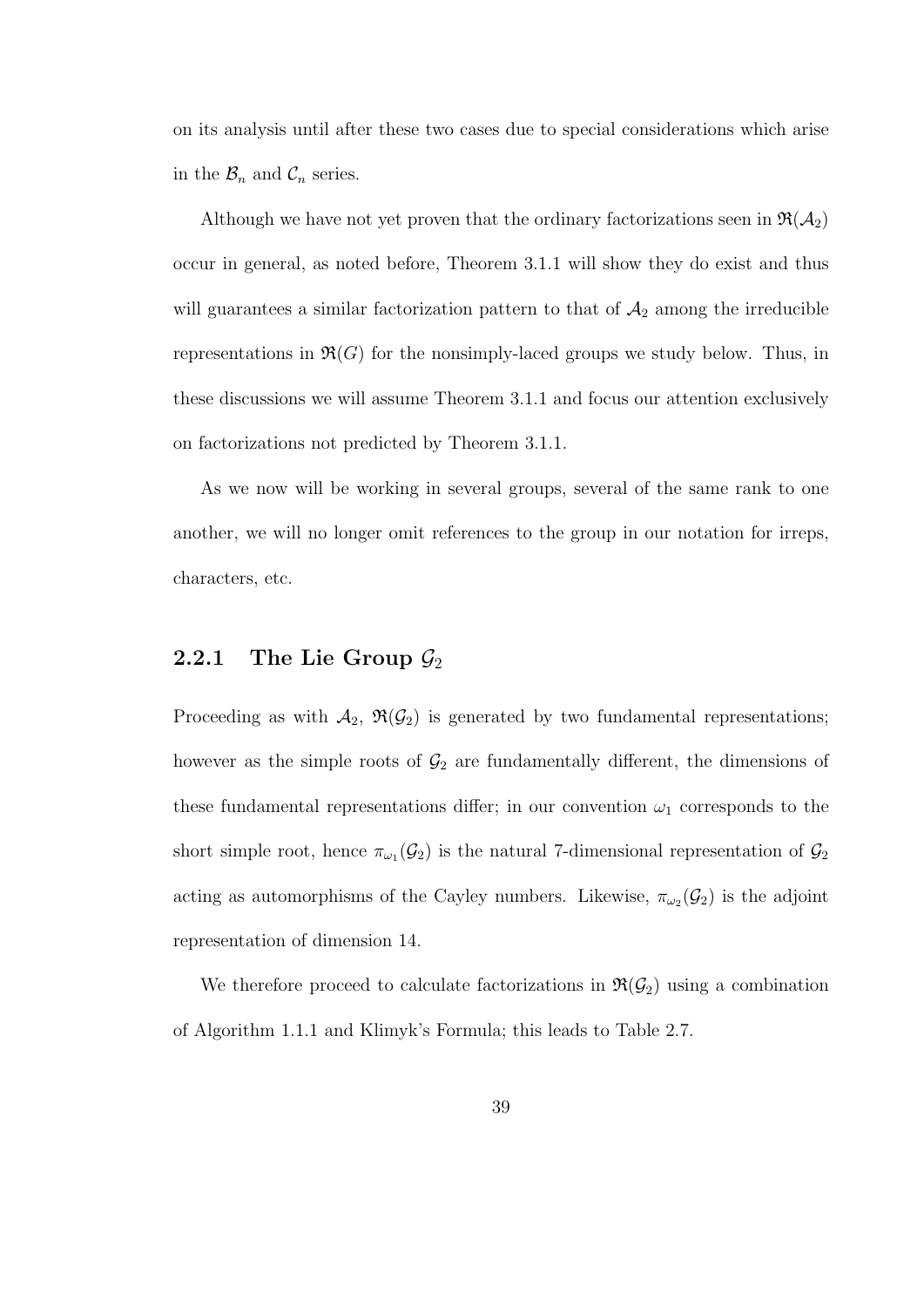| $n_2 \backslash n_1$ | $\overline{0}$ |                  |                                                |                             |                  |             | $1 \t2 \t3 \t4 \t5 \t6 \t7$                                             |                     | 8 | 9               | 10 <sup>1</sup>                                                                          | 11      |                             |
|----------------------|----------------|------------------|------------------------------------------------|-----------------------------|------------------|-------------|-------------------------------------------------------------------------|---------------------|---|-----------------|------------------------------------------------------------------------------------------|---------|-----------------------------|
| $\boldsymbol{0}$     |                |                  |                                                |                             | $\omega_{\rm c}$ | $\mathbf X$ | $\sim 10^{-10}$                                                         | $\omega_{\rm{max}}$ | X | $\sim$ $-$      | $\mathcal{L}^{\mathcal{L}}(\mathcal{L}^{\mathcal{L}}(\mathcal{L}))$                      | X       |                             |
| $\mathbf{1}$         |                | X                | X                                              | X                           |                  |             | - X - X $X$ X                                                           |                     |   |                 | $\sim 1000$ km s $^{-1}$                                                                 | $X_{-}$ |                             |
| $\sqrt{2}$           |                | $\pm$ .          | X                                              | $\mathcal{L}_{\mathcal{A}}$ |                  |             | $- X - -$                                                               |                     | X | $\sim$ $-$      | $\omega_{\rm{max}}$                                                                      | X       |                             |
| 3                    |                | X                | X X                                            |                             |                  |             | - X - X $X$ X                                                           |                     |   |                 | $\sim 10^{-10}$                                                                          | X       |                             |
| $\overline{4}$       |                | $\pm$ .          | X                                              | $\sim 10^{-10}$             |                  |             | $X \tX - -$                                                             |                     |   | $X$ X           | $\sim 10^{-10}$                                                                          | X       |                             |
| $\overline{5}$       |                | X                | X X                                            |                             |                  |             | $-X-X-X-X$                                                              |                     |   |                 | $\sim 10^{-10}$                                                                          | X       |                             |
| 6                    |                | $\pm$ .          | X                                              | $\mathcal{L}_{\mathcal{A}}$ |                  | $-X-X$      |                                                                         | $\sim 10^{-10}$     | X | $\sim$ $-$      | $\omega_{\rm{max}}$                                                                      | X       |                             |
| $\overline{7}$       |                | X                | X X                                            |                             |                  |             | - X - X $X$ X                                                           |                     |   |                 | $\mathcal{L} = \mathcal{L}$ .                                                            | X       |                             |
| 8                    |                | $\omega_{\rm c}$ | X                                              | $\mathcal{L}_{\mathcal{A}}$ | $-X$             |             | $\alpha$ , $\alpha$ , $\alpha$ , $\alpha$ , $\alpha$                    |                     | X | $\sim$ $-$      | $\omega_{\rm{max}}$                                                                      | X       |                             |
| $\boldsymbol{9}$     |                | X                |                                                |                             |                  |             | $\begin{array}{cccccccccc} & X & X & X & X & - & X & X & X \end{array}$ |                     |   |                 | $\sim 10^{-10}$                                                                          | X       |                             |
| 10                   |                | $\equiv$ .       | X                                              | $\mathcal{L}_{\mathcal{A}}$ | $-X$             |             | $\alpha$ and $\alpha$ and $\alpha$                                      |                     | X | $\sim 10^{-10}$ | X                                                                                        | X       |                             |
| 11                   |                |                  | $\mathbf{X} \quad \mathbf{X} \quad \mathbf{X}$ |                             |                  |             | $-X-X-X-X$                                                              |                     |   |                 | $\sim 10^{-10}$                                                                          | X       |                             |
| $\vdots$             |                | $\vdots$         | $\pm$ $\pm$                                    |                             |                  |             |                                                                         |                     |   |                 |                                                                                          | ÷       | $\mathcal{O}_{\mathcal{A}}$ |
|                      |                |                  |                                                |                             |                  |             |                                                                         |                     |   |                 | Table 2.7: $X = \pi_{[n_1,n_2]}(\mathcal{G}_2)$ factors in $\mathfrak{R}(\mathcal{G}_2)$ |         |                             |

Here we see a very different factorization pattern than that seen in Table 2.4. If we ignore the factorizations predicted by Theorem 3.1.1, then we obtain Table 2.8.

Unlike Table 2.5 in  $A_2$ , the patterns of Table 2.8 are somewhat easier to see, although as before they are not entirely predictable yet. In particular, we see that the new factorizations occur along the main diagonal and in certain columns, but it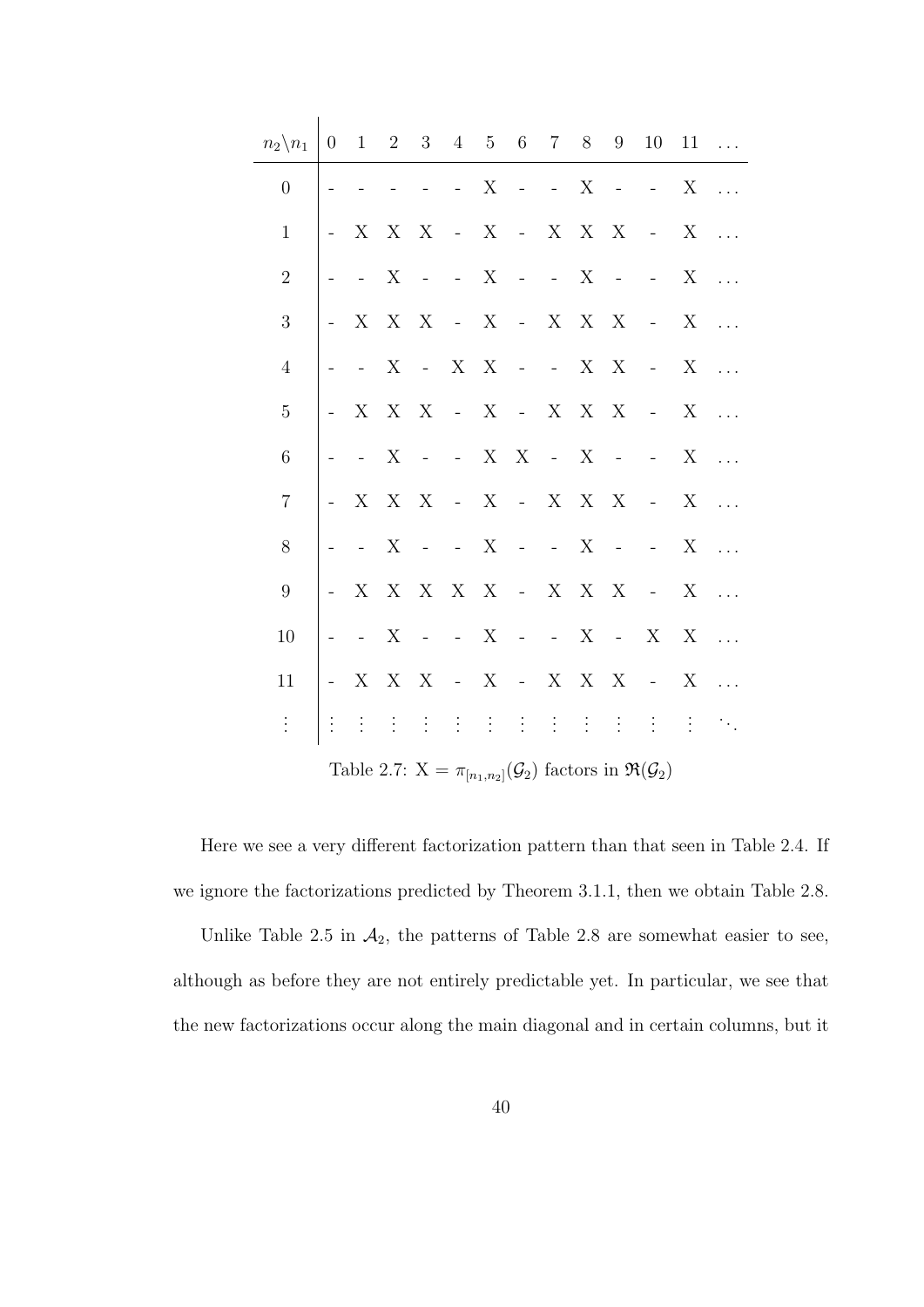| $n_2 \backslash n_1$ | $\theta$            |                     |                           |               |                     |                      |                               |       |          |                          | $1 \quad 2 \quad 3 \quad 4 \quad 5 \quad 6 \quad 7 \quad 8 \quad 9 \quad 10$ |             | $11 \ldots$    |
|----------------------|---------------------|---------------------|---------------------------|---------------|---------------------|----------------------|-------------------------------|-------|----------|--------------------------|------------------------------------------------------------------------------|-------------|----------------|
| $\overline{0}$       |                     |                     |                           |               |                     |                      |                               |       |          |                          | - - X - - X - -                                                              | $\mathbf X$ | $\dddotsc$     |
| $\mathbf{1}$         | $\omega_{\rm{max}}$ | X X                 |                           | $\sim$        |                     | $\sim$ $-$           | $\overline{a}$                |       | - $X$    | $\overline{\phantom{a}}$ |                                                                              |             |                |
| $\sqrt{2}$           |                     | $\omega_{\rm{eff}}$ | $\boldsymbol{\mathrm{X}}$ | $\sim$        |                     |                      |                               |       |          |                          |                                                                              |             |                |
| $\sqrt{3}$           |                     |                     | - $X$                     | $\sim$ $-$    | $\bar{\phantom{a}}$ | $\sim$ $-$           | $\sim$ $-$                    | $- X$ |          | $\sim$                   |                                                                              |             |                |
| $\overline{4}$       |                     |                     | - X - X $X$               |               |                     |                      | $- - X$                       |       |          | $\sim$ $-$               |                                                                              | X           | $\mathbb{R}^2$ |
| $\mathbf 5$          |                     |                     |                           |               |                     |                      |                               |       |          |                          |                                                                              |             |                |
| $\,6$                | $\frac{1}{2}$       | $- X$               |                           |               |                     |                      |                               |       |          |                          | $  X$ $X$ $ X$ $ -$                                                          | X           |                |
| $\overline{7}$       |                     | $\overline{a}$      | X                         | $\sim$        |                     | $\sim$ $\sim$ $\sim$ |                               |       | - $X$    | $\sim$                   |                                                                              |             |                |
| 8                    |                     |                     |                           |               |                     |                      |                               |       |          |                          |                                                                              |             |                |
| $\boldsymbol{9}$     |                     | $\Delta \sim 10^4$  | $\boldsymbol{\mathrm{X}}$ |               |                     | $\frac{1}{2}$        | $\overline{\phantom{0}}$      |       | $- X$    | $\sim$                   |                                                                              |             |                |
| 10                   |                     | $\bar{\mathbb{L}}$  | X                         | $\sim$ $-$    | $- X$               |                      |                               |       |          |                          | $  X$ $ X$                                                                   | X           | $\ddotsc$      |
| 11                   |                     |                     |                           |               |                     |                      |                               |       |          |                          |                                                                              |             |                |
| $\vdots$             | $\vdots$            | $\vdots$            | $\frac{1}{2}$             | $\frac{1}{2}$ | $\vdots$            | $\vdots$             | $\frac{1}{2}$ , $\frac{1}{2}$ |       | $\vdots$ | $\vdots$                 | $\vdots$                                                                     | ÷           |                |

Table 2.8:  $X = \pi_{[n_1,n_2]}(\mathcal{G}_2)$  factors in  $\mathfrak{R}(\mathcal{G}_2)$ , but not predicted by Theorem 3.1.1

is not immediately clear as to which entries along the diagonal or in these columns correspond to new factorizations.

We defer dealing with the new factorizations along the main diagonal of Table 2.8 until §3.2. To understand the new patterns in the columns, we proceed as before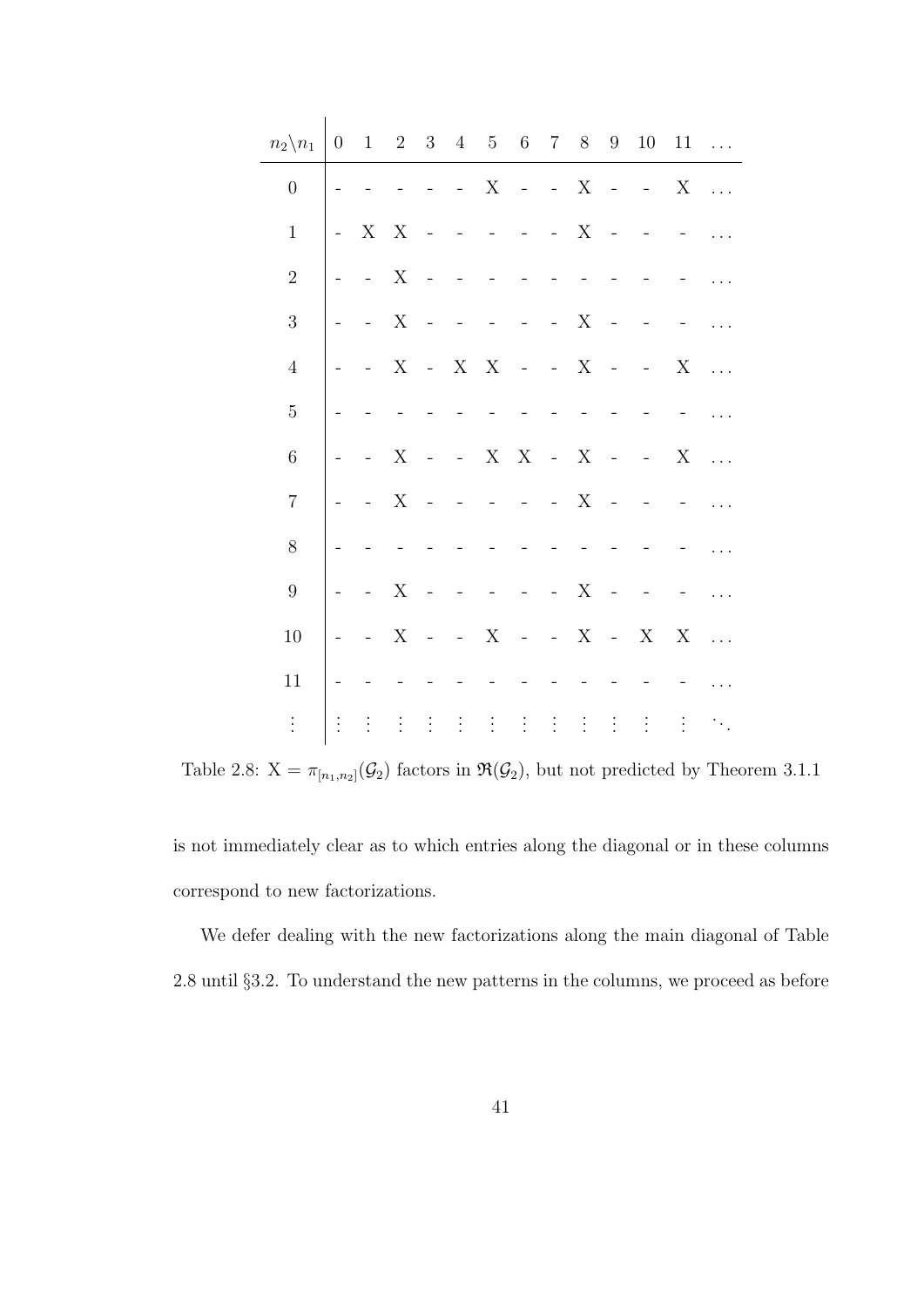to look for common factors and then determine the cofactors. Thus we obtain:

$$
\pi_{[2,1]}(\mathcal{G}_2) = (V_1^2 - V_1 - V_2 - 1) \cdot (V_2 - V_1)
$$
  
\n
$$
\pi_{[2,2]}(\mathcal{G}_2) = (V_1^2 - V_1 - V_2 - 1) \cdot (V_2^2 - V_1^3 + V_1 V_2 + V_1^2 + V_2 + 2V_1 - 1)
$$
  
\n
$$
\pi_{[2,3]}(\mathcal{G}_2) = (V_1^2 - V_1 - V_2 - 1).
$$
  
\n
$$
(V_2^3 - 2V_1^3 V_2 + 2V_1^4 + 3V_1 V_2^2 - 3V_1^2 V_2 + 3V_2^2 - 2V_2^3 + 3V_1 V_2
$$
  
\n
$$
-3V_1^2 + V_2 + 2V_1)
$$
  
\n
$$
\pi_{[5,0]}(\mathcal{G}_2) = (V_1^2 - V_1 - V_2 - 1) \cdot (V_1^3 - 3V_1 V_2 - V_1 - 2V_2)
$$

As with the factorizations in  $\mathfrak{R}(\mathcal{A}_2)$ , we have a common factor and further calculation shows that this factor divides the other non-diagonal representations in Table 2.8. In fact, checking further, one finds that this factor is equal to  $\pi_{[2,0]}(\mathcal{G}_2)$ and divides  $\pi_{[n_1,n_2]}(\mathcal{G}_2)$  whenever  $n_1 = 2,5,8$ , or 11 in Table 2.7. We therefore set out as before to determine the cofactors of these representations and in particular to determine the underlying patterns. We first summarize the dimensions of these cofactors in Table 2.9.

Comparing the dimensions of cofactors in Table 2.9 to dimensions of irreps of  $\mathcal{G}_2$ (Table 2.10) one finds that the dimensions of the cofactors are exactly dimensions of irreducible  $\mathcal{G}_2$ -modules. Thus, as in §2.1.2 we look for an explanation for these common dimensions; to find this connection we will proceed as before to look at the images of the cofactors in  $\mathfrak{E}(\mathcal{G}_2)$ .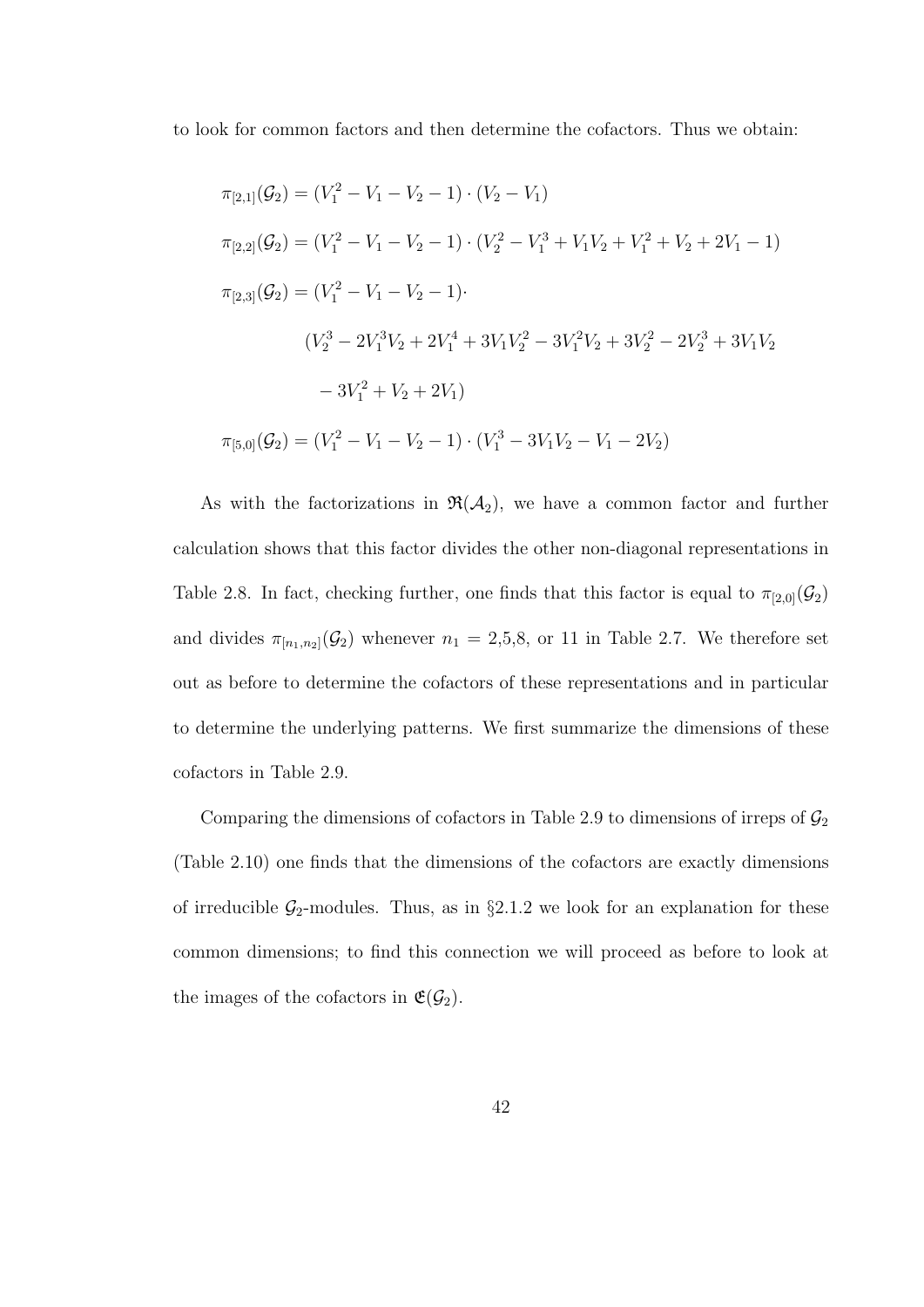|                |  |  |  |  |  | $n_2 \setminus n_1$   0 1 2 3 4 5 6 7 8 9 10 11 |  |
|----------------|--|--|--|--|--|-------------------------------------------------|--|
|                |  |  |  |  |  | $0 \mid -$ - 1 - - 14 - - 77 - - 273            |  |
|                |  |  |  |  |  | $\vert -$ - 7 - - 64 - - 286 - - 896            |  |
|                |  |  |  |  |  |                                                 |  |
| $\overline{3}$ |  |  |  |  |  | $\vert$ - 77 - - 448 - - 1547 - - 4096          |  |
|                |  |  |  |  |  | $\vert$ - 182 - - 924 - - 2926 - - 7293         |  |
|                |  |  |  |  |  | $5 \Big $ - - 378 - - 1728 - - 5103 - - 12096   |  |
|                |  |  |  |  |  |                                                 |  |

Table 2.9: Dimensions of cofactors of  $\pi_{[2,0]}(\mathcal{G}_2)$  in  $\Re(\mathcal{G}_2)$ 

|                |  |  |                                                                   | $n_2 \backslash n_1 \begin{array}{ ccc } 0 & 1 & 2 & 3 & 4 & 5 \end{array}$ |  |
|----------------|--|--|-------------------------------------------------------------------|-----------------------------------------------------------------------------|--|
| $\overline{0}$ |  |  |                                                                   | $\begin{array}{cccccccc} 1 & 7 & 27 & 77 & 182 & 378 & . \end{array}$       |  |
| 1              |  |  |                                                                   | $\begin{vmatrix} 14 & 64 & 189 & 448 & 924 & 1728 \end{vmatrix}$            |  |
| $\overline{2}$ |  |  |                                                                   | 77 286 729 1547 2926 5103                                                   |  |
| 3 <sup>1</sup> |  |  |                                                                   | 273 896 2079 4096 7293 12096                                                |  |
|                |  |  | $E = \begin{bmatrix} 1 & 1 & 1 & 1 & 1 & 1 & 1 & 1 \end{bmatrix}$ |                                                                             |  |

Table 2.10: Dimensions of  $\pi_{[n_1,n_2]}(\mathcal{G}_2)$ 

The fundamental characters of  $\mathcal{G}_2$  are:

$$
\chi_{\omega_1}(\mathcal{G}_2) = X_1 + X_1^{-1}X_2 + X_1^2X_2^{-1} + 1 + X_1^{-2}X_2 + X_1X_2^{-1} + X_1^{-1}
$$
  

$$
\chi_{\omega_2}(\mathcal{G}_2) = X_2 + X_1^3X_2^{-1} + X_1 + X_1^{-1}X_2 + X_1^2X_2^{-1} + X_1^{-3}X_2^2 + 2
$$
  

$$
+ X_1^3X_2^{-2} + X_1^{-2}X_2 + X_1X_2^{-1} + X_1^{-1} + X_1^{-3}X_2 + X_2^{-1}
$$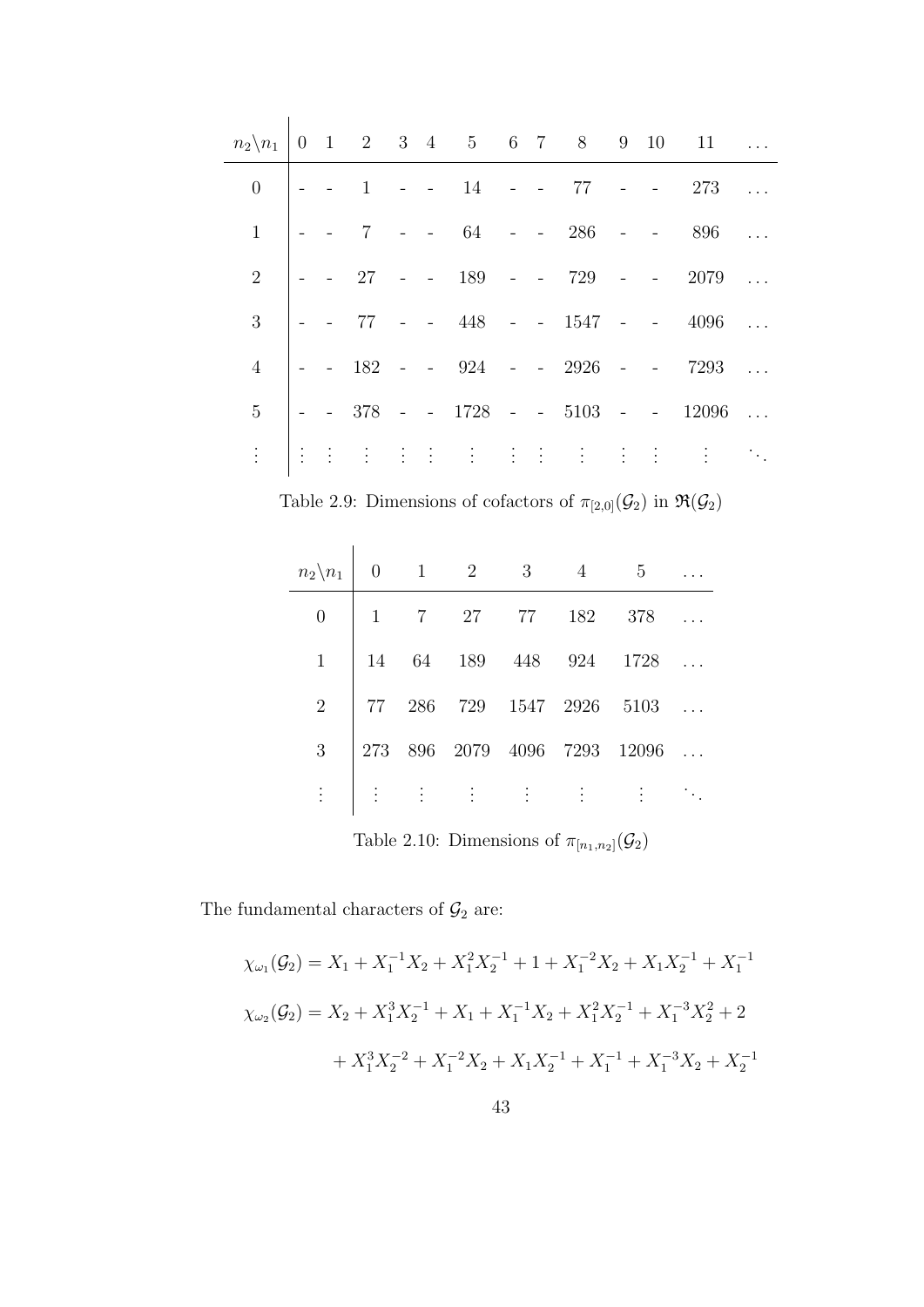Comparing the 7-dimensional cofactor  $cof(\chi_{[2,1]}(\mathcal{G}_2)) := \frac{\chi_{[2,1]}}{\chi_{[2,0]}}$  with  $\chi_{\omega_1}(\mathcal{G}_2)$  one has:

$$
cof(\chi_{[2,1]}) = X_2 + X_1^3 X_2^{-1} + X_1^{-3} X_2^2 + 1 + X_1^3 X_2^{-2} + X_1^{-3} X_2 + X_2^{-1}
$$
  

$$
\chi_{\omega_1} = X_1 + X_1^{-1} X_2 + X_1^2 X_2^{-1} + 1 + X_1^{-2} X_2 + X_1 X_2^{-1} + X_1^{-1}
$$

After some inspection, one sees that  $\chi_{\omega_1}$  and  $cof(\chi_{[2,1]})$  may be related to one another by any of several possible maps. The easiest of these to describe is given by:

$$
X_1 \mapsto X_2
$$

$$
X_2 \mapsto X_1^3
$$

We denote this map  $\xi$ . Upon applying  $\xi$  to other irreducible characters, we find that they too coincide with the the other cofactors.  $\xi$  applied to a character is not easily describable in terms of an action on  $\mathcal{G}_2$  like the Adams operations were, but it is easy to check that, as endomorphisms of  $\mathfrak{E}(\mathcal{G}_2)$  it is related to the Adams operations by:

$$
\xi\circ\xi=\psi^3
$$

 $\xi$  thus satisfies relationship 1.1.2 and is in fact related to the exotic map  $\varepsilon$ :  $B\mathcal{G}_2 \rightarrow B\mathcal{G}_2$  introduced in §1.1.2. Clearly the induced action on weights is given by:

$$
\epsilon[n_1, n_2] = [3n_2, n_1]
$$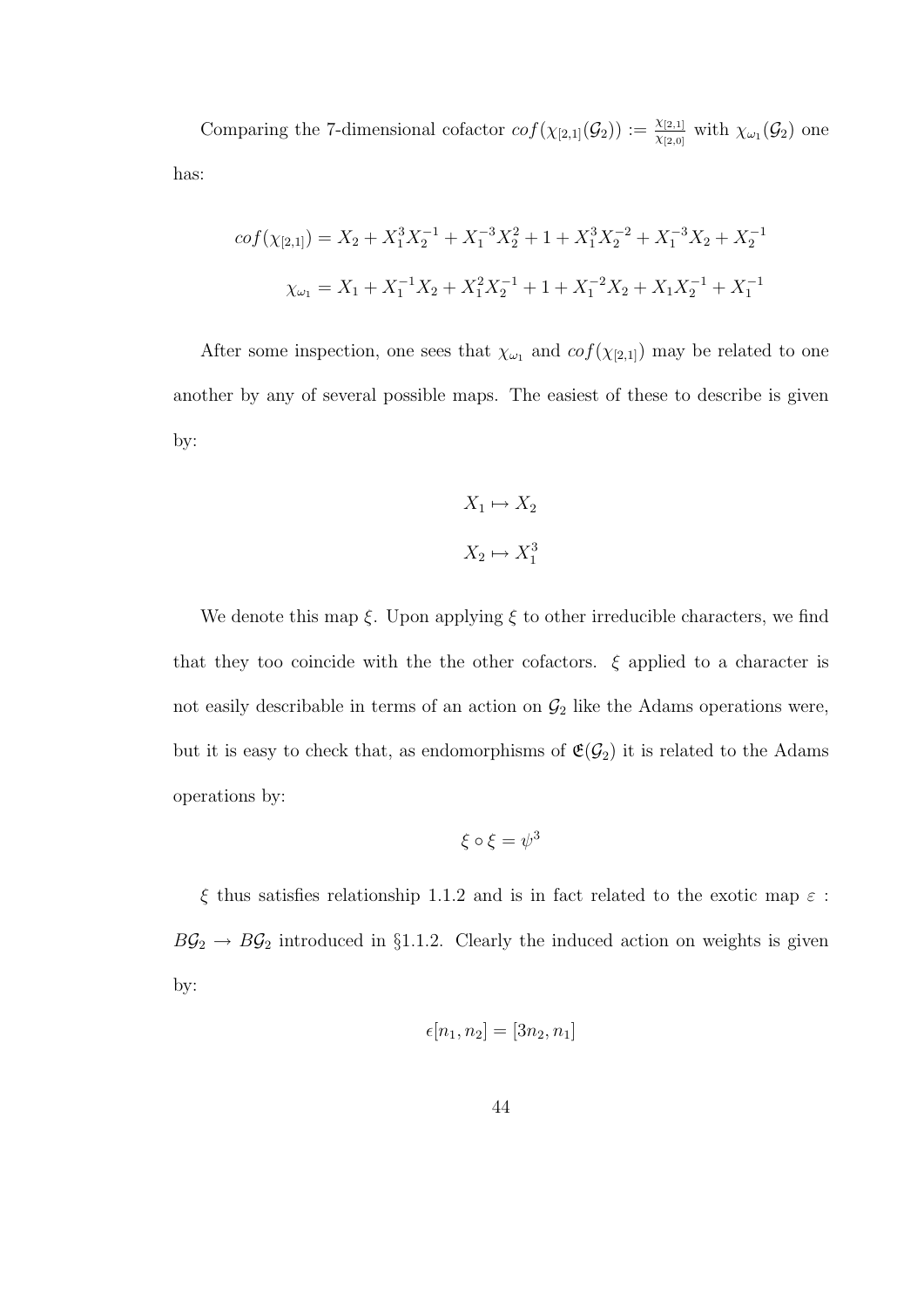Finally, by brute force computation, one finds that the corresponding endomorphism  $\Xi$  of  $\mathfrak{R}(\mathcal{G}_2)$  is given by:

$$
\Xi(V_1) = V_2 - V_1
$$
  

$$
\Xi(V_2) = V_1^3 - 3V_1V_2 - V_1 - 2V_2
$$

Returning to the information gleaned from Tables 2.9 and 2.10 we can therefore summarize the new factorizations as follows:

$$
\widehat{\pi}_{[3n_2,n_1]}(\mathcal{G}_2) = \widehat{\pi}_{[3,1]}(\mathcal{G}_2) \cdot \Xi \widehat{\pi}_{[n_1,n_2]}(\mathcal{G}_2)
$$
\n(2.2.1)

Note the similarity between (2.2.1) and the ordinary factorizations in  $\mathfrak{R}(\mathcal{A}_2)$ given by Formula 2.1.1; the major changes are that the indices  $n_1$  and  $n_2$  switch spots between the LHS and the second factor on the RHS and the first factor on the RHS is no longer of the form  $\widehat{\chi}_{m[\rho]}$ . In light of what we know about the map  $\epsilon$ on weights of  $\mathcal{G}_2$  and the form of the ordinary factorizations with respect to  $\psi^m$  we rewrite  $(2.2.1)$  alongside  $(2.1.1)$ :

$$
\widehat{\pi}_{m[n_1,n_2]}(\mathcal{G}_2) = \widehat{\pi}_{m[\rho]}(\mathcal{G}_2) \cdot \Psi^m \widehat{\pi}_{[n_1,n_2]}(\mathcal{G}_2)
$$

$$
\widehat{\pi}_{\epsilon[n_1,n_2]}(\mathcal{G}_2) = \widehat{\pi}_{\epsilon[\rho]}(\mathcal{G}_2) \cdot \Xi \widehat{\pi}_{[n_1,n_2]}(\mathcal{G}_2)
$$

Both factorizations have now taken essentially the same form, showing that even though the exotic map is quite different from the ordianry Adams' maps, nevertheless both give rise to very similar looking series of factorizations. As the factorizations in (2.2.1) are related to the exotic map described by Adams, we call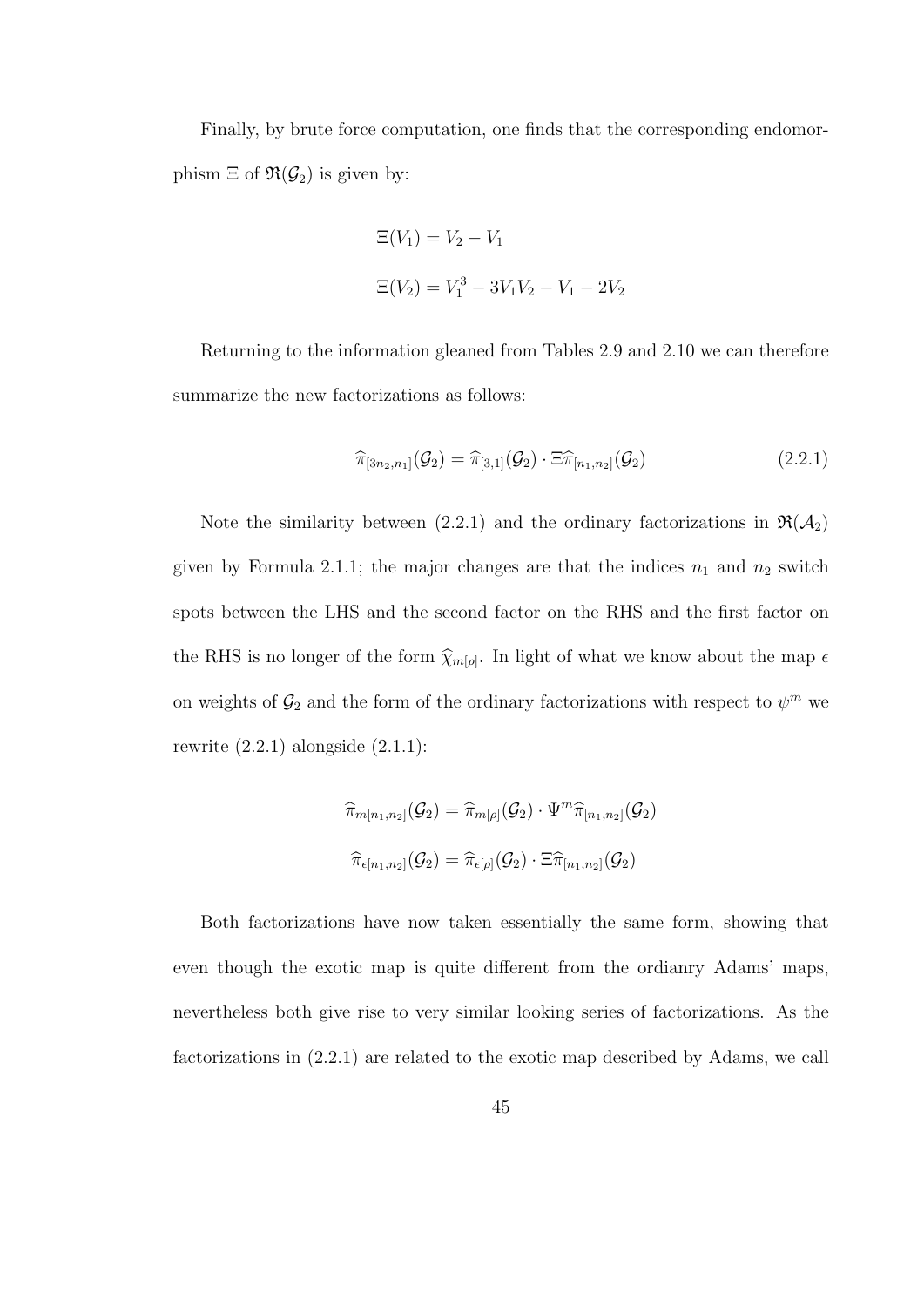them exotic factorizations in analogy with the ordinary factorizations which were related to ordinary Adams' operations.

#### 2.2.2 The Lie Group  $\mathcal{F}_4$

When we go to examine factorizations in  $\mathfrak{R}(\mathcal{F}_4)$ , we are confronted with many technical limitations. Whereas the Weyl Groups of  $A_1$ ,  $A_2$  and  $G_2$  were small (of orders 2, 6 and 12 respectively), the Weyl Group of  $\mathcal{F}_4$  is comparatively large (of order 1152) which makes actual computations of the characters via the Weyl Character Formula vastly more difficult in terms of time and computing power required. Once we have the characters we would then need to do further calculations to find their images in  $\mathfrak{R}(\mathcal{F}_4)$ . Once this is done, the lattice of irreducible representations is still 4-dimensional, so to plot which representations factor we would have to look at 2 or 3-dimensional slices of this lattice and try to reconstruct the entire picture based on these slices.

Because of these obstructions, we would first like to narrow down our search in order to locate irreducible representations of  $\mathcal{F}_4$  which are likely to factor in  $\mathfrak{R}(\mathcal{F}_4)$  and then to examine these in order to verify our predictions. In order to find factorizations in  $\mathfrak{R}(\mathcal{F}_4)$  not covered by Theorem 3.1.1, we should begin our search by looking at the exotic map  $\xi_{\mathcal{F}_4}: \mathfrak{E}(\mathcal{F}_4) \to \mathfrak{E}(\mathcal{F}_4)$  which by Theorem 1.1.2 has some similar properties to those of the exotic map  $\xi_{\mathcal{G}_2}$ .

We now examine how to construct  $\xi_{\mathcal{F}_4}$  given only that its action on  $\mathfrak{E}(\mathcal{F}_4)$  is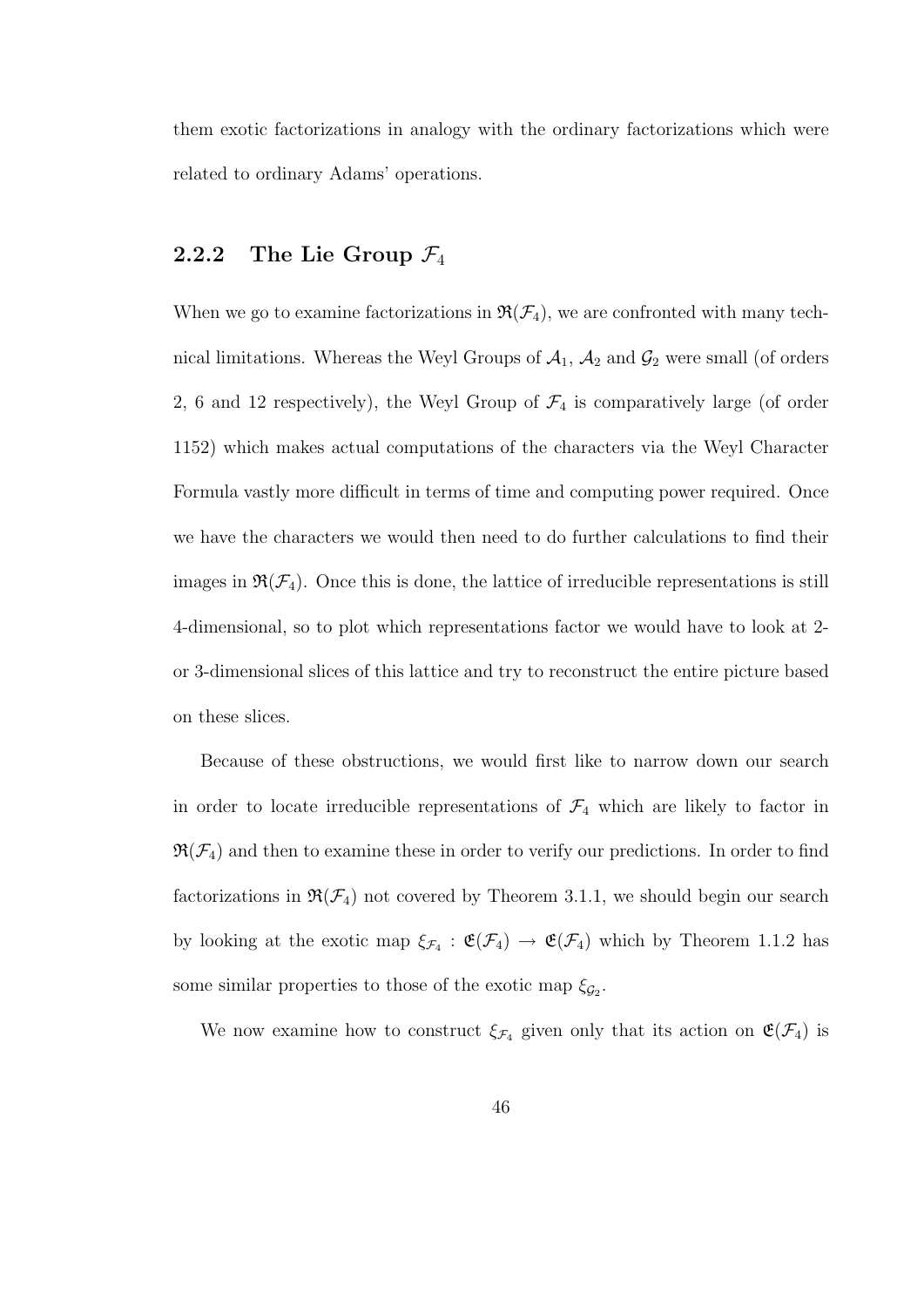induced from the admissible map  $\varepsilon_{\mathcal{F}_4}$  whose action also has not yet been explicitly specified. To do so, we will first take a closer look at the map  $\xi_{\mathcal{G}_2}$ .

Recalling that  $\xi_{\mathcal{G}_2}$  induced a map  $\epsilon_{\mathcal{G}_2}$  on the weight lattice of  $\mathcal{G}_2$ , we begin by looking more closely at the action of  $\epsilon_{\mathcal{G}_2}$ . We know how  $\epsilon_{\mathcal{G}_2}$  acts on the fundamental weights of  $\mathcal{G}_2$  which are dual to the simple roots, we therefore know the action of  $\varepsilon_{\mathcal{G}_2}$  on the simple roots of  $\mathcal{G}_2$ . Now using what we know about  $\epsilon_{\mathcal{G}_2}$ , it is not hard to see that the action  $\varepsilon_{\mathcal{G}_2}$  on the root lattice of  $\mathcal{G}_2$  thus maps the short simple root  $\alpha_1$ to  $\alpha_2$  and maps the long simple root  $\alpha_2$  to  $3\alpha_1$ .

In light of this, the appearance of  $\psi^3$  in relation to  $\xi_{\mathcal{G}_2}$  is no accident either. As the length of  $\alpha_2$  is  $\sqrt{3}$  times the length of  $\alpha_1$ , geometrically the induced action of  $\epsilon_{\mathcal{G}_2}$ reflects the root lattice over a mirror while simultaneously stretching it by a factor of  $\sqrt{3}$  in all directions; clearly applying such an operation twice results in simply stretching the entire lattice by a factor of 3 which is the induced action of  $\psi^3$ . The induced action on the root lattice is exactly the admissible map  $\varepsilon_{\mathcal{G}_2}$  introduced in Theorem 1.1.2.

In the root lattice of  $\mathcal{F}_4$ , we have two short simple roots  $(\alpha_1 \text{ and } \alpha_2)$  and two long simple roots ( $\alpha_3$  and  $\alpha_4$ ), and the long roots are  $\sqrt{2}$  times the short roots in length. At first it might seem that this gives us several possible choices for the action of  $\varepsilon_{\mathcal{F}_4}$  on the root lattice; but if we also want to preserve angles between roots then it is not hard to see that there is a unique map satisfying these conditions,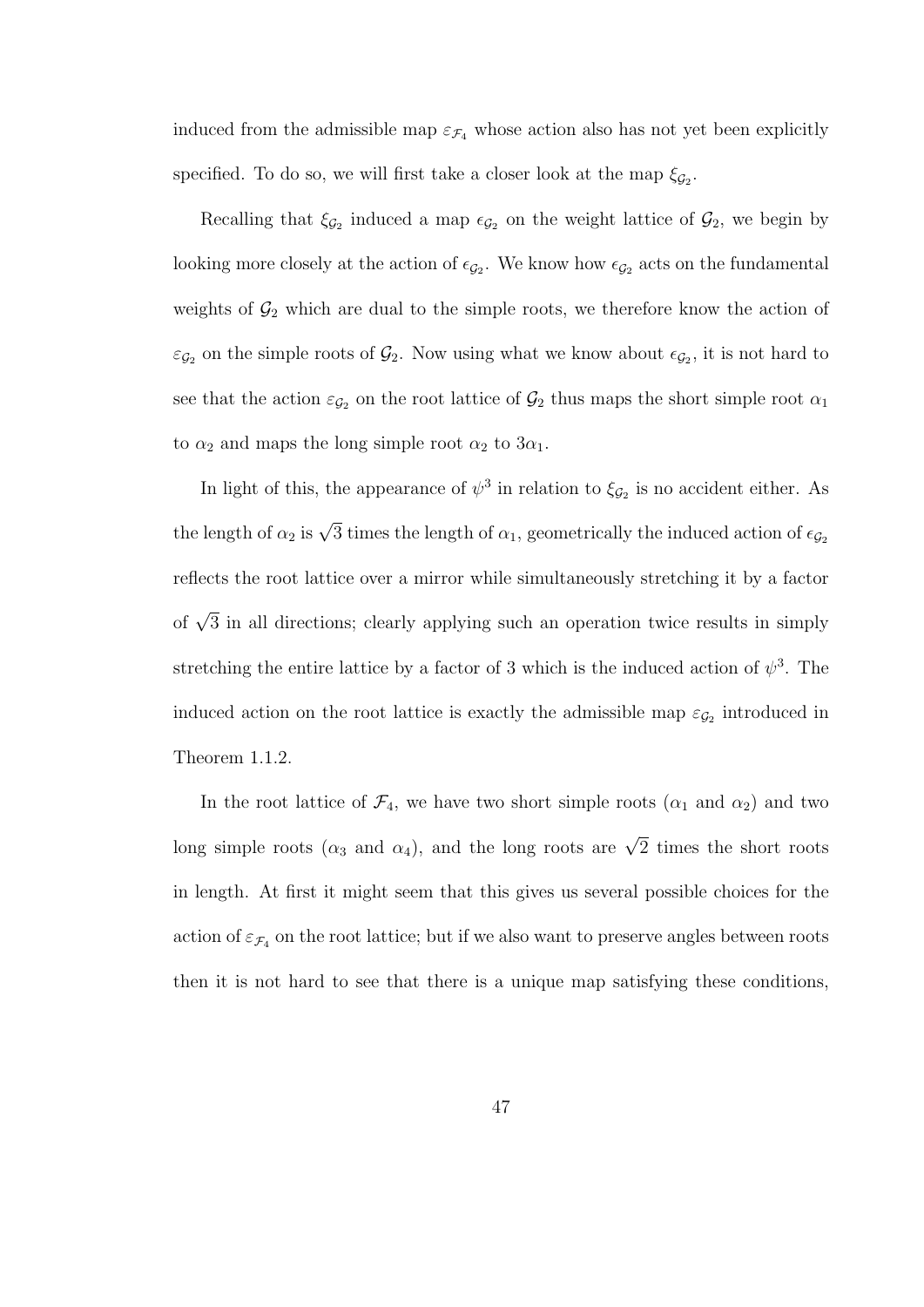given by:

$$
\alpha_1 \mapsto \alpha_4
$$
  
\n
$$
\alpha_2 \mapsto \alpha_3
$$
  
\n
$$
\alpha_3 \mapsto 2\alpha_2
$$
  
\n
$$
\alpha_4 \mapsto 2\alpha_1
$$

Hence we find that the map  $\epsilon_{\mathcal{F}_4}$  on the weights of  $\mathcal{F}_4$  and the map  $\xi_{\mathcal{F}_4}$ :  $\mathfrak{E}(\mathcal{F}_4) \to$  $\mathfrak{E}(\mathcal{F}_4)$  are given by:

| $\omega_i$ | $\epsilon_{\mathcal{F}_4}\omega_i$ | Generator $X_i$ | $\xi_{\mathcal{F}_4} X_i$ |
|------------|------------------------------------|-----------------|---------------------------|
| $\omega_1$ | $\omega_4$                         | $X_1$           | $X_4$                     |
| $\omega_2$ | $\omega_3$                         | $X_2$           | $X_3$                     |
| $\omega_3$ | $2\omega_2$                        | $X_3$           | $X_2^2$                   |
| $\omega_4$ | $2\omega_1$                        | $X_4$           | $X_1^2$                   |

**Remark**. It is clear from this action that  $\xi_{\mathcal{F}_4}$  satisfies  $\xi_{\mathcal{F}_4} \circ \xi_{\mathcal{F}_4} = \psi_{\mathcal{F}_4}^2$  in analogy with our the observation that  $\xi_{\mathcal{G}_2} \circ \xi_{\mathcal{G}_2} = \psi_{\mathcal{G}_2}^3$  and also in agreement with (1.1.2). As we are now working exclusively in  $\mathcal{F}_4$  we will drop the subscript  $\mathcal{F}_4$ 's on our maps for the remainder of this section.

Modifying 2.2.1 so as to use this new map throughout, we therefore predict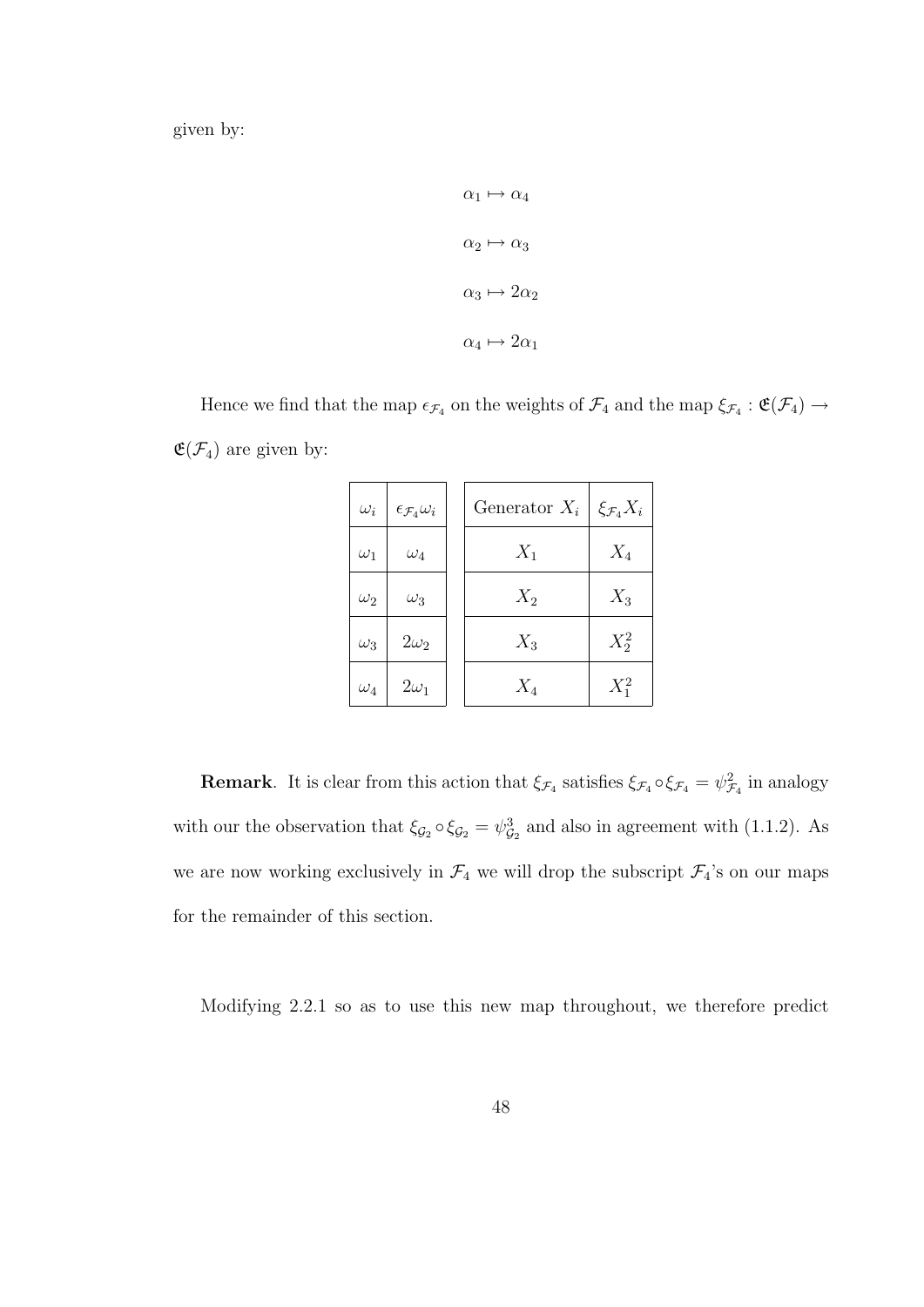factorizations in  $\mathfrak{R}(\mathcal{F}_4)$  of the form:

$$
\widehat{\pi}_{[2n_4,2n_3,n_2,n_1]}(\mathcal{F}_4) = \widehat{\pi}_{[2,2,1,1]}(\mathcal{F}_4) \cdot \Xi \widehat{\pi}_{[n_1,n_2,n_3,n_4]}(\mathcal{F}_4)
$$
\n(2.2.2)

In particular we have predicted that the irreducible representation  $\hat{\pi}_{[2,2,1,1]}(\mathcal{F}_4)$  =  $\pi_{[1,1,0,0]}(\mathcal{F}_4)$  of dimension 4096 will appear as a common factor in these factorizations. Considering the case of minimal dimension,  $\hat{\pi}_{[2,1,1,1]}(\mathcal{F}_4) = \pi_{[1,0,0,0]}(\mathcal{F}_4)$  of dimension 26, we therefore predict the smallest factorization in  $\mathfrak{R}(\mathcal{F}_4)$  corresponding to  $\xi$  is:

$$
\widehat{\pi}_{[2,2,1,2]}(\mathcal{F}_4) = \widehat{\pi}_{[2,2,1,1]}(\mathcal{F}_4) \cdot \Xi \widehat{\pi}_{[2,1,1,1]}(\mathcal{F}_4)
$$

A quick check of dimensions shows that  $\widehat{\pi}_{[2,2,1,2]}(\mathcal{F}_4) = \pi_{[1,1,0,1]}(\mathcal{F}_4)$  has dimension  $106496 = 4096 \cdot 26$  so our prediction is at least consistent on the level of dimensions. With the aid of the LiE online computation package [LiE], we compute the image of  $\pi_{[1,1,0,1]}(\mathcal{F}_4)$  in  $\mathfrak{R}(\mathcal{F}_4)$  to be:

$$
\pi_{[1,1,0,1]}(\mathcal{F}_4) = V_1 V_2 V_4 - V_1 V_2 - V_3 V_4 + V_3 V_1 - V_1 V_4^2 + V_1^3 + V_2 V_4 - V_1 V_2 + V_1 V_4
$$

$$
- V_1^2 + V_4 - V_1
$$

$$
= (V_1 V_2 - V_3 - V_1 V_4 - V_1^2 + V_2 + V_1 + 1)(V_4 - V_1)
$$

Note that the LiE convention for  $\mathcal{F}_4$  is the reverse of ours, so that for example what we would refer to as  $\pi_{[1,2,3,4]}(\mathcal{F}_4)$  would be input in LiE as  $\pi_{[4,3,2,1]}(\mathcal{F}_4)$ .

Further calculation with LiE shows that  $V_1V_2 - V_3 - V_1V_4 - V_1^2 + V_2 + V_1 + 1$  is indeed the image of  $\pi_{[1,1,0,0]}(\mathcal{F}_4)$  in  $\mathfrak{R}(\mathcal{F}_4)$ . As for the second factor, let us examine its weights; by our predictions it should have the same weights as  $\xi \chi_{[1,0,0,0]}(\mathcal{F}_4)$ .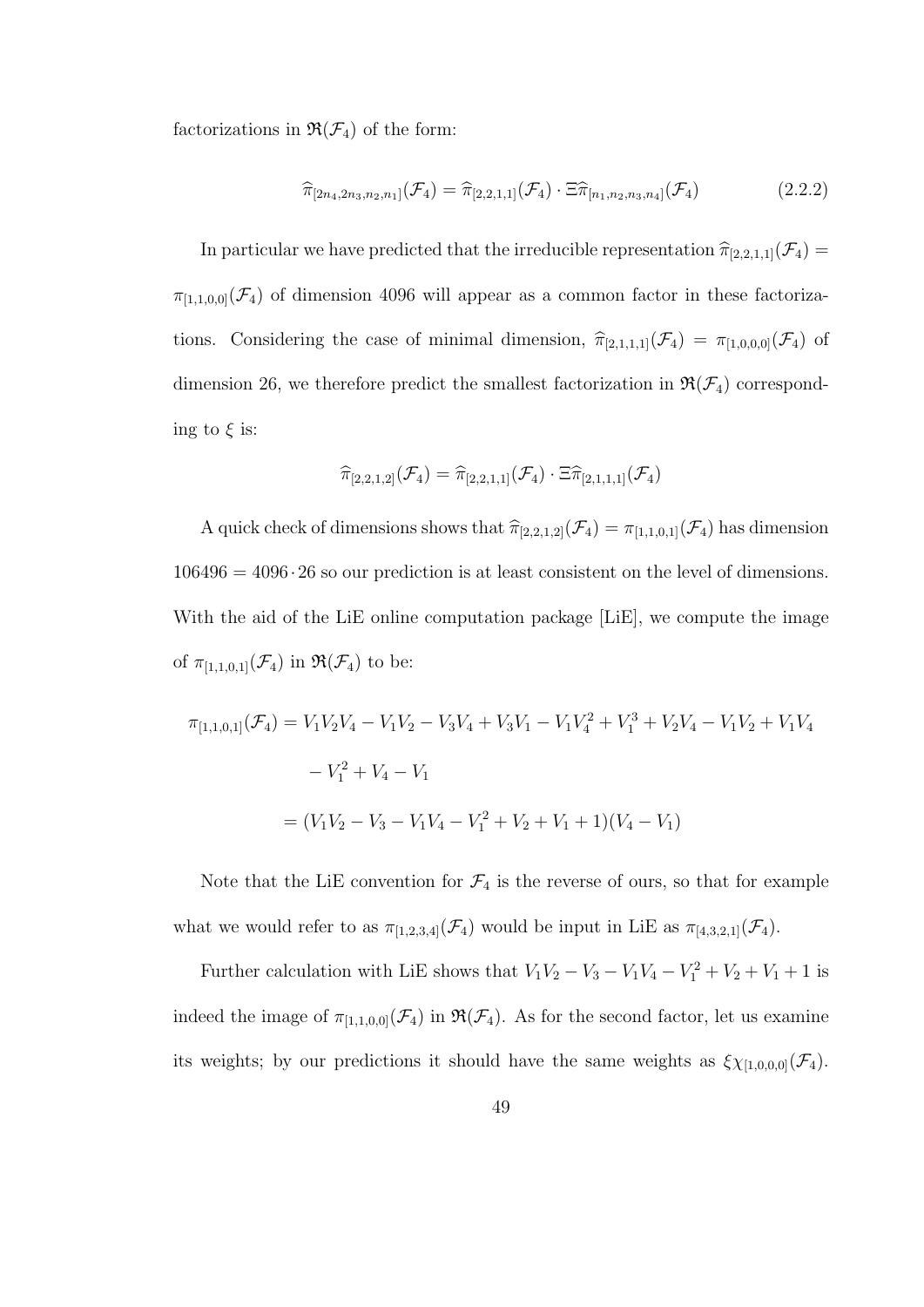|                         | Weights of $\pi_{[1,0,0,0]}(\mathcal{F}_4)$ |                                                                                                                                                                                                                                                                            |  |  |  |  |  |  |  |  |  |  |
|-------------------------|---------------------------------------------|----------------------------------------------------------------------------------------------------------------------------------------------------------------------------------------------------------------------------------------------------------------------------|--|--|--|--|--|--|--|--|--|--|
|                         |                                             | $[1,0,0,0]$ $[-1,1,0,0]$ $[0,-1,1,0]$ $[0,1,-1,1]$ $[1,-1,0,1]$ $[0,1,0,-1]$                                                                                                                                                                                               |  |  |  |  |  |  |  |  |  |  |
|                         |                                             | $\begin{bmatrix} -1, 0, 0, 1 \end{bmatrix}$ $\begin{bmatrix} 1, -1, 1, -1 \end{bmatrix}$ $\begin{bmatrix} -1, 0, 1, -1 \end{bmatrix}$ $\begin{bmatrix} 1, 1, -1, 0 \end{bmatrix}$ $\begin{bmatrix} 2, -1, 0, 0 \end{bmatrix}$ $\begin{bmatrix} -1, 2, -1, 0 \end{bmatrix}$ |  |  |  |  |  |  |  |  |  |  |
|                         |                                             | $\begin{bmatrix} 1, -2, 1, 0 \end{bmatrix}$ $\begin{bmatrix} -2, 1, 0, 0 \end{bmatrix}$ $\begin{bmatrix} -1, -1, 1, 0 \end{bmatrix}$ $\begin{bmatrix} 1, 0, -1, 1 \end{bmatrix}$ $\begin{bmatrix} -1, 1, -1, 1 \end{bmatrix}$ $\begin{bmatrix} 1, 0, 0, -1 \end{bmatrix}$  |  |  |  |  |  |  |  |  |  |  |
|                         |                                             | $\begin{bmatrix} 0, -1, 0, 1 \end{bmatrix}$ $\begin{bmatrix} -1, 1, 0, -1 \end{bmatrix}$ $\begin{bmatrix} 0, -1, 1, -1 \end{bmatrix}$ $\begin{bmatrix} 0, 1, -1, 0 \end{bmatrix}$ $\begin{bmatrix} 1, -1, 0, 0 \end{bmatrix}$ $\begin{bmatrix} -1, 0, 0, 0 \end{bmatrix}$  |  |  |  |  |  |  |  |  |  |  |
| $2 \times [0, 0, 0, 0]$ |                                             |                                                                                                                                                                                                                                                                            |  |  |  |  |  |  |  |  |  |  |

| Weights of $\pi_{[0,0,0,1]}(\mathcal{F}_{4}) \ominus \pi_{[1,0,0,0]}(\mathcal{F}_{4})$ |  |                                                                                                                                                                                                                                                          |  |  |  |  |  |  |  |  |  |
|----------------------------------------------------------------------------------------|--|----------------------------------------------------------------------------------------------------------------------------------------------------------------------------------------------------------------------------------------------------------|--|--|--|--|--|--|--|--|--|
|                                                                                        |  | $[0,0,0,1]$ $[0,0,1,-1]$ $[0,2,-1,0]$ $[2-2,1,0]$ $[2,0,-1,1]$ $[-2,0,1,0]$                                                                                                                                                                              |  |  |  |  |  |  |  |  |  |
|                                                                                        |  | $\begin{bmatrix} 2,0,0,-1 \end{bmatrix}$ $\begin{bmatrix} -2,2,-1,1 \end{bmatrix}$ $\begin{bmatrix} -2,2,0,-1 \end{bmatrix}$ $\begin{bmatrix} 0,-2,1,1 \end{bmatrix}$ $\begin{bmatrix} 0,0,-1,2 \end{bmatrix}$ $\begin{bmatrix} 0,-2,2,-1 \end{bmatrix}$ |  |  |  |  |  |  |  |  |  |
|                                                                                        |  | $[0,2,-2,1]$ $[0,0,1,-2]$ $[0,2,-1,-1]$ $[2,-2,0,1]$ $[2,-2,1,-1]$ $[-2,0,0,1]$                                                                                                                                                                          |  |  |  |  |  |  |  |  |  |
|                                                                                        |  | $[2,0,-1,0]$ $[-2,0,1,-1]$ $[-2,2,-1,0]$ $[0,-2,1,0]$ $[0,0,-1,1]$ $[0,0,0,-1]$                                                                                                                                                                          |  |  |  |  |  |  |  |  |  |
| $2 \times [0, 0, 0, 0]$                                                                |  |                                                                                                                                                                                                                                                          |  |  |  |  |  |  |  |  |  |

Table 2.11: Weights of Virtual Representations of  $\mathcal{F}_4$ 

Calculation of the weights of  $\pi_{[1,0,0,0]}(\mathcal{F}_4)$  and  $V_4 - V_1 = \pi_{[0,0,0,1]}(\mathcal{F}_4) \ominus \pi_{[1,0,0,0]}(\mathcal{F}_4)$ gives Table 2.11.

It is easily checked that  $\epsilon$  applied to any weight of  $\pi_{[1,0,0,0]}(\mathcal{F}_4)$  gives a weight of  $\pi_{[0,0,0,1]}(\mathcal{F}_4)\ominus \pi_{[1,0,0,0]}(\mathcal{F}_4)$  and conversely that all weights of  $\pi_{[0,0,0,1]}(\mathcal{F}_4)\ominus \pi_{[1,0,0,0]}(\mathcal{F}_4)$ are obtained in this way, hence we have the desired result:

$$
\xi\chi_{[1,0,0,0]}(\mathcal{F}_{4})=\chi_{[0,0,0,1]}(\mathcal{F}_{4})-\chi_{[1,0,0,0]}(\mathcal{F}_{4})
$$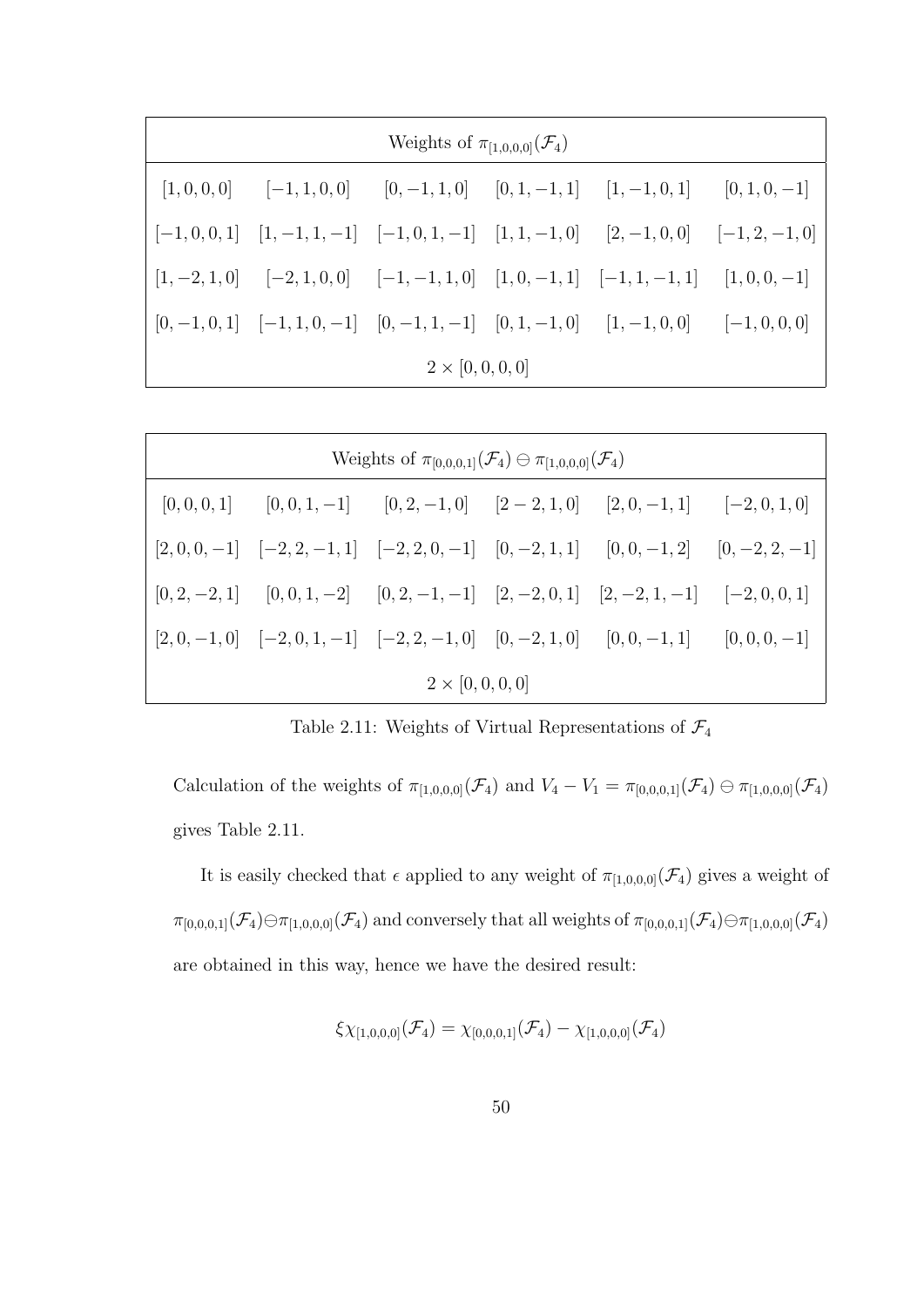Thus, based on our observation of the structure of the exotic factorizations in  $\mathcal{G}_2$ , we have been able to correctly predict exactly how  $\pi_{[1,1,0,1]}(\mathcal{F}_4)$  factors in  $\mathfrak{R}(\mathcal{F}_4)$ . In §2.2.3 we will extend these predictions to  $\mathcal{B}_n$  and  $\mathcal{C}_n$  and in § 3.1.1 we will finally prove the general result (Theorem 3.1.2) about exotic factorizations in  $\mathfrak{R}(G)$  when G is nonsimply-laced.

#### 2.2.3 The Lie Groups  $\mathcal{B}_n$  and  $\mathcal{C}_n$

We now examine the series  $\mathcal{B}_n$  and  $\mathcal{C}_n$ , starting with  $\mathcal{B}_2 = \mathcal{C}_2$ . For purposes of indexing weights and simple roots, we treat this case exclusively as  $\mathcal{B}_2$ .

 $B_2$  is small enough to effectively employ Klimyk's Formula and quickly generate irrep polynomials in  $\mathfrak{R}(\mathcal{B}_2)$  and then check for factorizations as in  $\mathcal{G}_2$ . On the other hand, it is more instructive to examine  $\mathcal{B}_2$  along the lines of our analysis in  $\mathcal{F}_4$ . Doing so we will be able to obtain predictions of which irreps of  $\mathcal{B}_2$  we should expect to exhibit exotic factorizations and what those factors should look like.

From our work in  $\mathcal{G}_2$  and subsequent predictions which turned out to hold for a relatively small example in  $\mathcal{F}_4$ , we first note that  $\mathcal{B}_2$  has one long simple root,  $\alpha_1$ in our convention, and one short simple root  $\alpha_2$ . The length of  $\alpha_1$  is  $\sqrt{2}$  times the length of  $\alpha_2$ . Based on what we have observed in  $\mathcal{G}_2$  and  $\mathcal{F}_4$ , we therefore expect the action of  $\varepsilon_{\mathcal{B}_2}$  on  $\widetilde{\mathbb{T}}(\mathcal{B}_2)$  to be given by:

$$
\alpha_1 \mapsto 2\alpha_2
$$
  

$$
\alpha_2 \mapsto \alpha_1
$$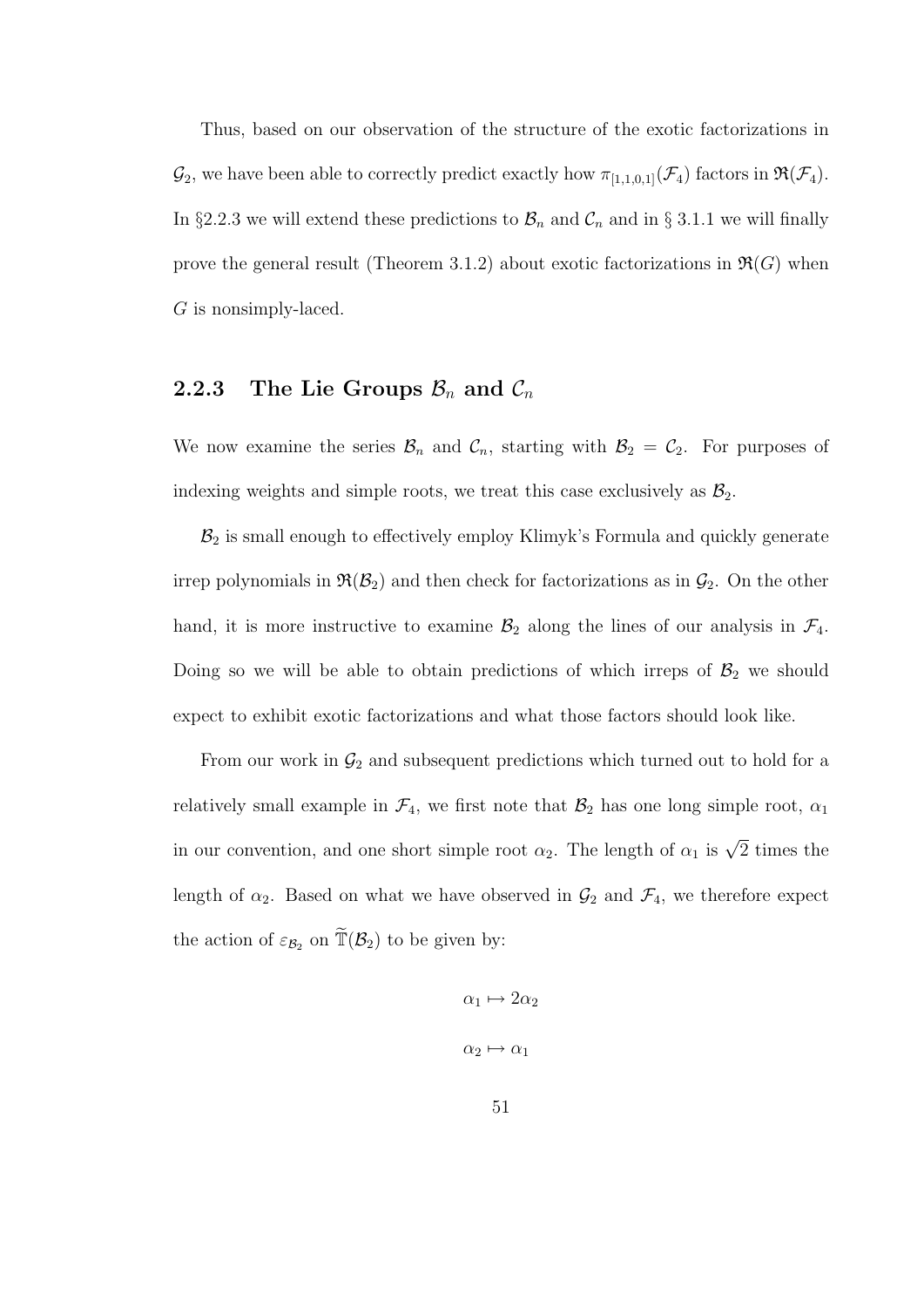| $\omega_i$ | $\varepsilon_{\mathcal{B}_2} \omega_i$ | Generator $X_i   \xi_{\mathcal{B}_2} X_i$ |  |
|------------|----------------------------------------|-------------------------------------------|--|
| $\omega_1$ | $2\omega_2$                            |                                           |  |
| $\omega_2$ | $\omega_1$                             | $X_2$                                     |  |

Therefore  $\epsilon_{\mathcal{B}_2}$  and  $\xi_{\mathcal{B}_2}$  should be given by:

In particular, one predicts that the analogue of equations (2.2.1) and (2.2.2) for exotic factorizations in  $\mathfrak{R}(\mathcal{B}_2)$  is given by:

$$
\widehat{\pi}_{[n_2,2n_1]}(\mathcal{B}_2) = \widehat{\pi}_{[1,2]}(\mathcal{B}_2) \cdot \Xi_{\mathcal{B}_2} \widehat{\pi}_{[n_1,n_2]}(\mathcal{B}_2)
$$
\n(2.2.3)

The common factor this time is  $\pi_{\omega_2}(\mathcal{B}_2)$  which is the 4-dimensional spinor representation of  $\mathcal{B}_2$ ; after unshifting the weights (2.2.3) therefore predicts that the spinor representation divides every representation  $\pi_{[n_1,n_2]}(\mathcal{B}_2)$  such that  $n_2$  is odd. To test this hypothesis, we proceed to calculate the polynomials of low-dimensional irreps in  $\mathfrak{R}(\mathcal{B}_2)$  and find out when they factor. The result is Table 2.12.

As with  $\mathcal{G}_2$ , one sees that this table of factorizations contains the factorizations predicted by Theorem 3.1.1, factorizations down the main diagonal not predicted by Theorem 3.1.1, and factorizations which correspond to our prediction that  $n_2$  be odd. Further checking verifies that for the representations in the table such that  $n_2$ is odd the factorization corresponds exactly to the prediction of (2.2.3). Therefore, in small cases  $\mathcal{B}_2$  exhibits the exotic factorizations we have predicted.

We now move on to the general cases of  $\mathcal{B}_n$  and  $\mathcal{C}_n$ . As we will end up dealing with  $\mathcal{B}_n$  and  $\mathcal{C}_n$  simultaneously, we will use a bar notation  $\overline{\omega}_k$ ,  $\overline{\alpha}_k$ ,  $\overline{V}_k$ , etc. for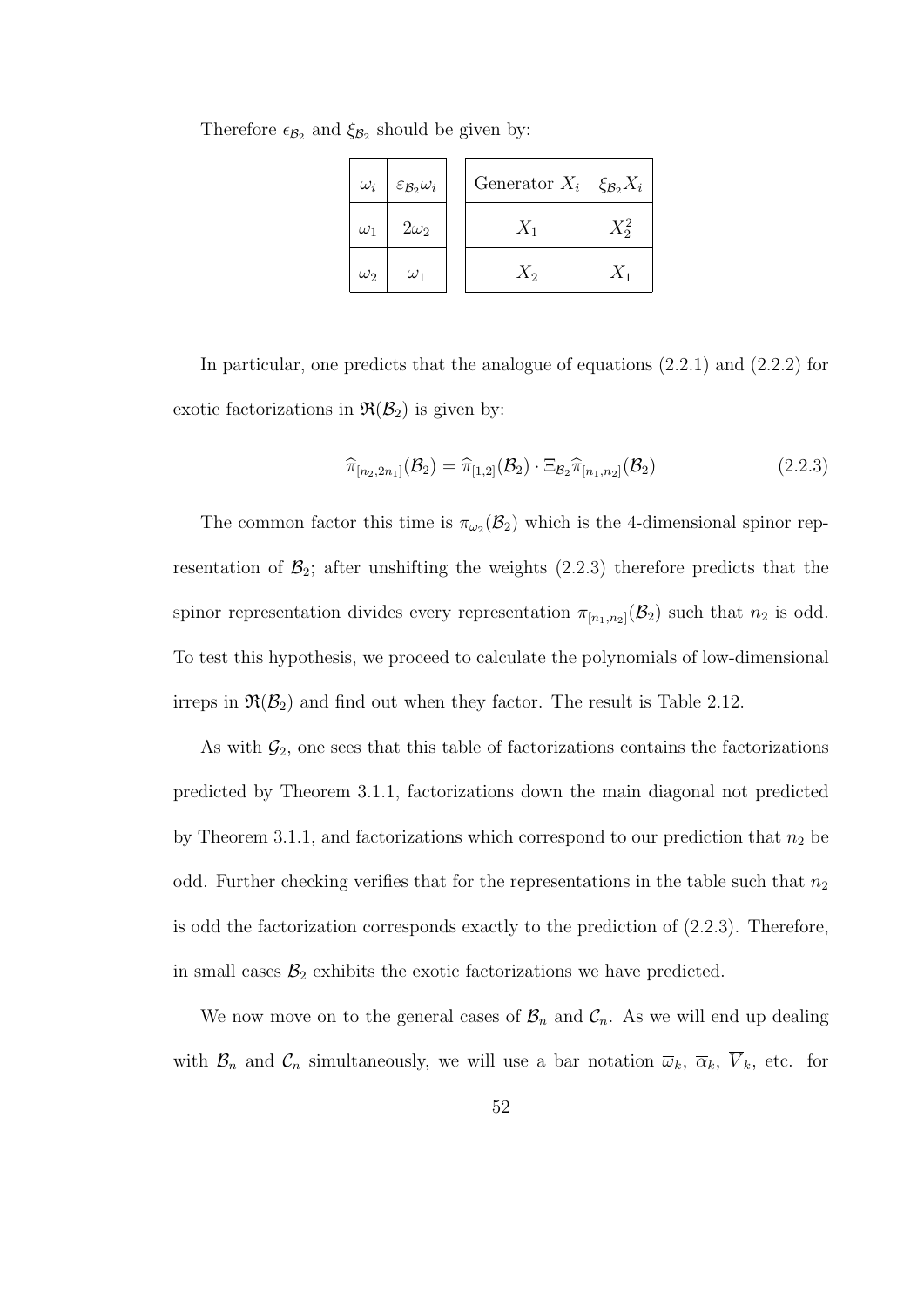| $n_2 \backslash n_1$ | $\overline{0}$                                                    |                     |   |  |                          |        | $1 \t2 \t3 \t4 \t5 \t6 \t7 \t8 \t9$ |            |                          |                          | 10                                                                                               | 11         |              |
|----------------------|-------------------------------------------------------------------|---------------------|---|--|--------------------------|--------|-------------------------------------|------------|--------------------------|--------------------------|--------------------------------------------------------------------------------------------------|------------|--------------|
| $\overline{0}$       |                                                                   |                     |   |  |                          | $\sim$ | $\sim$ $-$                          |            | $\overline{\phantom{a}}$ | $\overline{\phantom{a}}$ | $\sim$ $-$                                                                                       |            |              |
| $\mathbf{1}$         |                                                                   |                     |   |  |                          |        |                                     |            |                          |                          |                                                                                                  |            |              |
| $\overline{2}$       |                                                                   | $\sim$              | X |  |                          |        | $  X$ $  X$                         |            |                          |                          | $- - - X$                                                                                        |            |              |
| 3                    |                                                                   |                     |   |  |                          |        | X X X X X X X X X X X               |            |                          |                          |                                                                                                  | $X \ldots$ |              |
| $\overline{4}$       |                                                                   | $\blacksquare$      |   |  | $- X$                    |        | $    X$                             |            |                          |                          | $\alpha$ and $\alpha$ and $\alpha$                                                               |            |              |
| $\overline{5}$       | X                                                                 |                     |   |  |                          |        | X X X X X X X X X X X               |            |                          |                          |                                                                                                  | $X \ldots$ |              |
| 6                    |                                                                   | $\blacksquare$      |   |  |                          | $ -$ X |                                     | $\sim$ $-$ |                          | $\pm$ .                  | $\sim$ $-$                                                                                       |            |              |
| $\overline{7}$       |                                                                   |                     |   |  |                          |        |                                     |            |                          |                          | $X \quad X \quad X \quad X \quad X \quad X \quad X \quad X \quad X \quad X \quad X \quad \ldots$ |            |              |
| 8                    |                                                                   | $\omega_{\rm{max}}$ | X |  |                          |        | $  X$ $  X$                         |            |                          |                          | $  X$                                                                                            |            | $\mathbb{R}$ |
| $9\phantom{.0}$      |                                                                   |                     |   |  |                          |        | X X X X X X X X X X X               |            |                          |                          |                                                                                                  | X X        |              |
| 10                   |                                                                   |                     |   |  | $\overline{\phantom{0}}$ |        | $\Delta \phi = \Delta \phi$         |            |                          | $\sim 10^{-10}$          | X                                                                                                | $\sim 100$ |              |
| 11                   | X                                                                 |                     |   |  |                          |        |                                     |            |                          |                          | X X X X X X X X X X X X                                                                          |            |              |
| $\vdots$             |                                                                   |                     |   |  |                          |        |                                     |            |                          |                          | 生生生生生生生生生生物                                                                                      |            |              |
|                      | Table 2.12: $X = \pi_{[n_1,n_2]}$ factors in $\Re(\mathcal{B}_2)$ |                     |   |  |                          |        |                                     |            |                          |                          |                                                                                                  |            |              |

objects related to  $\mathcal{C}_n$  to avoid confusion. For purposes of our discussion in this section, whenever not explicitly specified,  $n$  will be assumed to be  $\geq 3$  and fixed.

If we try to mimic the basic approach used in  $\mathbf{R}_{\mathcal{G}_2}$ ,  $\mathbf{R}_{\mathcal{F}_4}$ , and  $\mathbf{R}_{\mathcal{B}_2}$ , we encounter a new problem. Namely, for  $n \geq 3$ ,  $\mathbf{R}_{\mathcal{B}_n}$  no longer contains equal numbers of short and long simple roots; hence our earlier techniques must be modified. Recalling that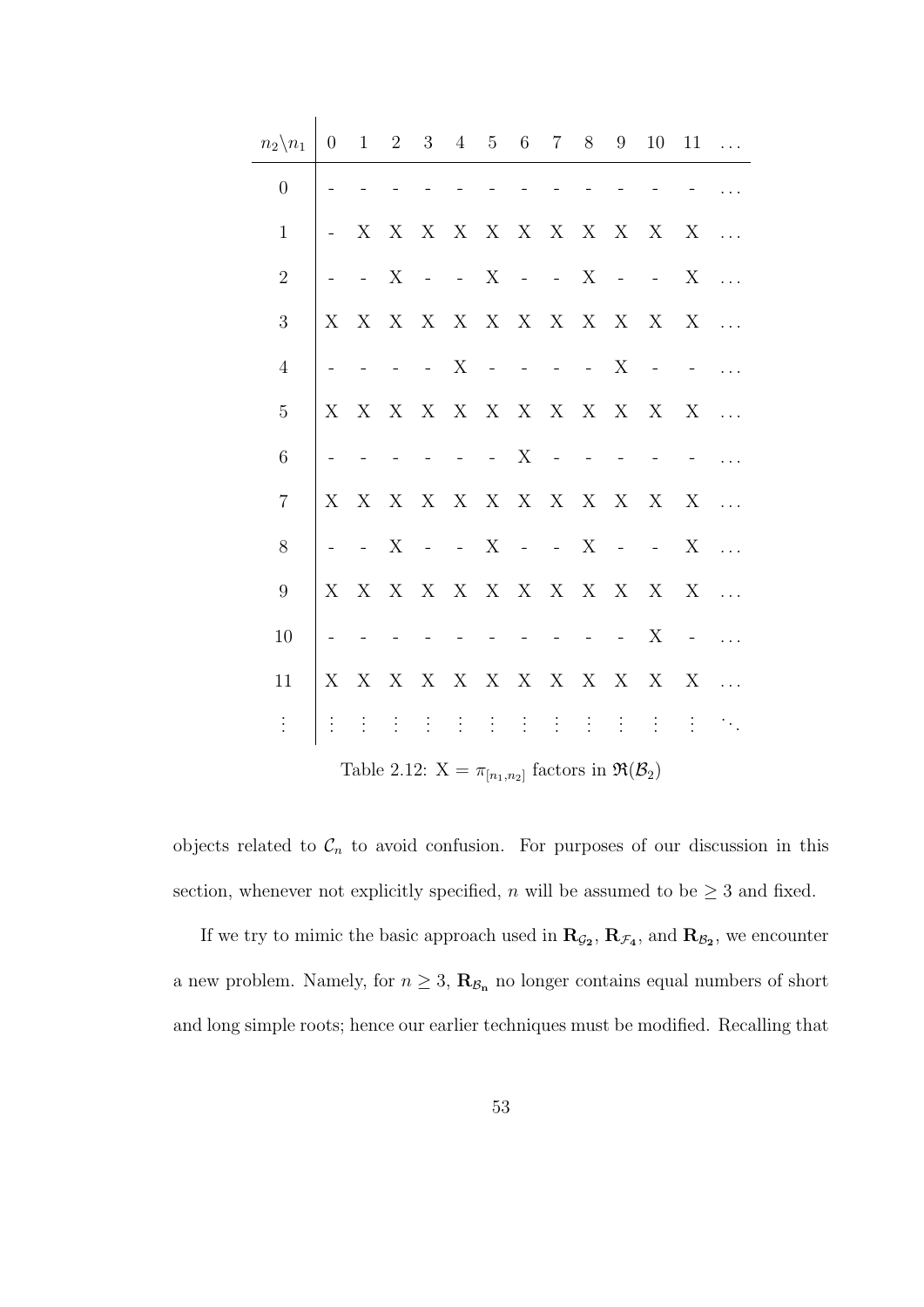the exotic admissible map  $\varepsilon_{\mathcal{B}_n}$  maps the root lattice of  $\mathcal{B}_n$  into the root lattice of  $\mathcal{B}_n^* = \mathcal{C}_n$ ; for  $n \geq 2$  these lattices are distinct so the admissible map is no longer and endomorphism. Nevertheless, proceeding as before, there is a unique way to define the admissible map  $\varepsilon_{\mathcal{B}_n} : \widetilde{\mathbb{T}}(\mathcal{B}_n) \to \widetilde{\mathbb{T}}(\mathcal{C}_n)$  subject to the length and angle conditions on simple roots introduced earlier. The action of this map and the corresponding maps  $\epsilon_{\mathcal{B}_n}$  and  $\xi_{\mathcal{B}_n}$  are given by:

| $\alpha_i$     | $\varepsilon_{\mathcal{B}_n}\alpha_i$ | Weight $\omega_i$ $\epsilon_{\mathcal{B}_n}\omega_i$ |                            | Generator $X_i$ $\xi_{\mathcal{B}_n} X_i$ |                        |
|----------------|---------------------------------------|------------------------------------------------------|----------------------------|-------------------------------------------|------------------------|
| $\alpha_1$     | $2\overline{\alpha}_1$                | $\omega_1$                                           | $2\overline{\omega}_1$     | $X_1$                                     | $\overline{X}_1^2$     |
|                | $\cdots$                              | $\cdots$                                             |                            |                                           |                        |
| $\alpha_{n-1}$ | $2\overline{\alpha}_{n-1}$            | $\omega_{n-1}$                                       | $2\overline{\omega}_{n-1}$ | $X_{n-1}$                                 | $\overline{X}_{n-1}^2$ |
| $\alpha_n$     | $\overline{\alpha}_n$                 | $\omega_n$                                           | $\overline{\omega}_n$      | $X_n$                                     | $\overline{X}_n$       |

By a similar argument, the admissible map  $\varepsilon_{\mathcal{C}_n} : \widetilde{\mathbb{T}}(\mathcal{C}_n) \to \widetilde{\mathbb{T}}(\mathcal{B}_n)$  and its corresponding maps  $\epsilon_{\mathcal{C}_n}$  and  $\xi_{\mathcal{C}_n}$  are given by:

| $\alpha_i$                | $\varepsilon_{\mathcal{C}_n}\alpha_i$ |                           |                | Weight $\overline{\omega}_i$ $\epsilon_{\mathcal{C}_n} \overline{\omega}_i$ Generator $\overline{X}_i$ $\xi_{\mathcal{C}_n} \overline{X}_i$ |           |
|---------------------------|---------------------------------------|---------------------------|----------------|---------------------------------------------------------------------------------------------------------------------------------------------|-----------|
| $\overline{\alpha}_1$     | $\alpha_1$                            | $\overline{\omega}_1$     | $\omega_1$     | $\overline{X}_1$                                                                                                                            | $X_1$     |
|                           |                                       | $\cdots$                  | $\cdots$       | $\cdots$                                                                                                                                    |           |
| $\overline{\alpha}_{n-1}$ | $\alpha_{n-1}$                        | $\overline{\omega}_{n-1}$ | $\omega_{n-1}$ | $X_{n-1}$                                                                                                                                   | $X_{n-1}$ |
|                           | $\overline{\alpha}_n$ 2 $\alpha_n$    | $\overline{\omega}_n$     | $2\omega_n$    | $X_n$                                                                                                                                       |           |

Remark. From these actions, it is clear that (1.1.2) is satisfied as well.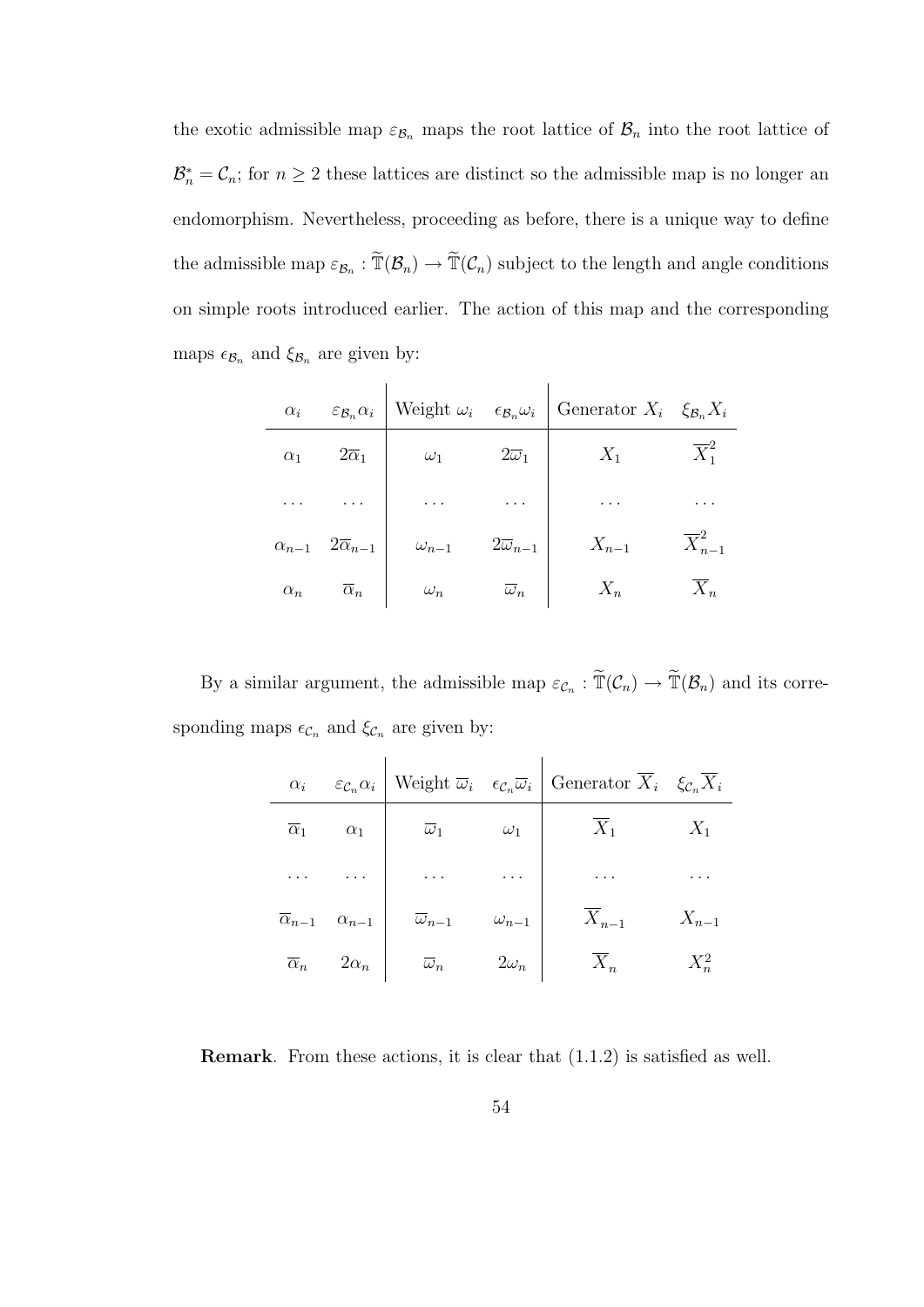Since the exotic maps for  $\mathcal{B}_n$  and  $\mathcal{C}_n$  are maps from a Lie algebra to its dual Lie algebra, we expect that the corresponding exotic factorizations should somehow involve both  $\mathcal{B}_n$  and  $\mathcal{C}_n$ . To find out if this is indeed the case, and if so, how the two appear in the exotic factorizations, we now calculate the polynomials of irreps in  $\mathfrak{R}(\mathcal{B}_3)$  and check when they factor. This leads to Table 2.13 summarizing factorizations in  $\mathfrak{R}(\mathcal{B}_3)$  of low-dimensional irreps.

When  $n_3$  is even, the factorizations correspond to the positions of ordinary factorizations like those encountered in  $A_2$ , as well as the extra factorizations observed along the main diagonal in  $\mathcal{G}_2$ . But, similar to the cases of  $\mathcal{G}_2$  and  $\mathcal{B}_2$ , there are far more factorizations than can be accounted for by ordinary factorizations. Therefore we proceed as before to look at the factorizations when  $n_3$  is odd and, as in  $\mathcal{G}_2$ , at the dimensions of the factors which appear.

Let us first focus on the case when  $n_3 = 1$ ; here we find that  $\pi_{\omega_3}(\mathcal{B}_3) = \pi_{[0,0,1]}(\mathcal{B}_3)$ divides all these cases in Table 2.13 including trivially  $\pi_{[0,0,1]}(\mathcal{B}_3)$  itself; Table 2.14 summarizes the dimensions of these cofactors.

Since  $\pi_{[0,0,1]}(\mathcal{B}_3)$  is the spinor representation, we see that as in the  $\mathcal{B}_2$  case the spinor representation divides all irreps of  $\mathcal{B}_3$  whose highest weight has odd final index, but unlike in  $\mathcal{B}_2$ , the dimensions of the cofactors are not dimensions of irreps of  $\mathcal{B}_3$ . Indeed the smallest cofactor is of dimension 6 which is smaller than the lowest-dimensional irreducible representation of  $\mathcal{B}_3$  of dimension 7. If we look at the cofactors for  $n_3 = 3$ , the situation is no better; the lowest-dimensional cofactor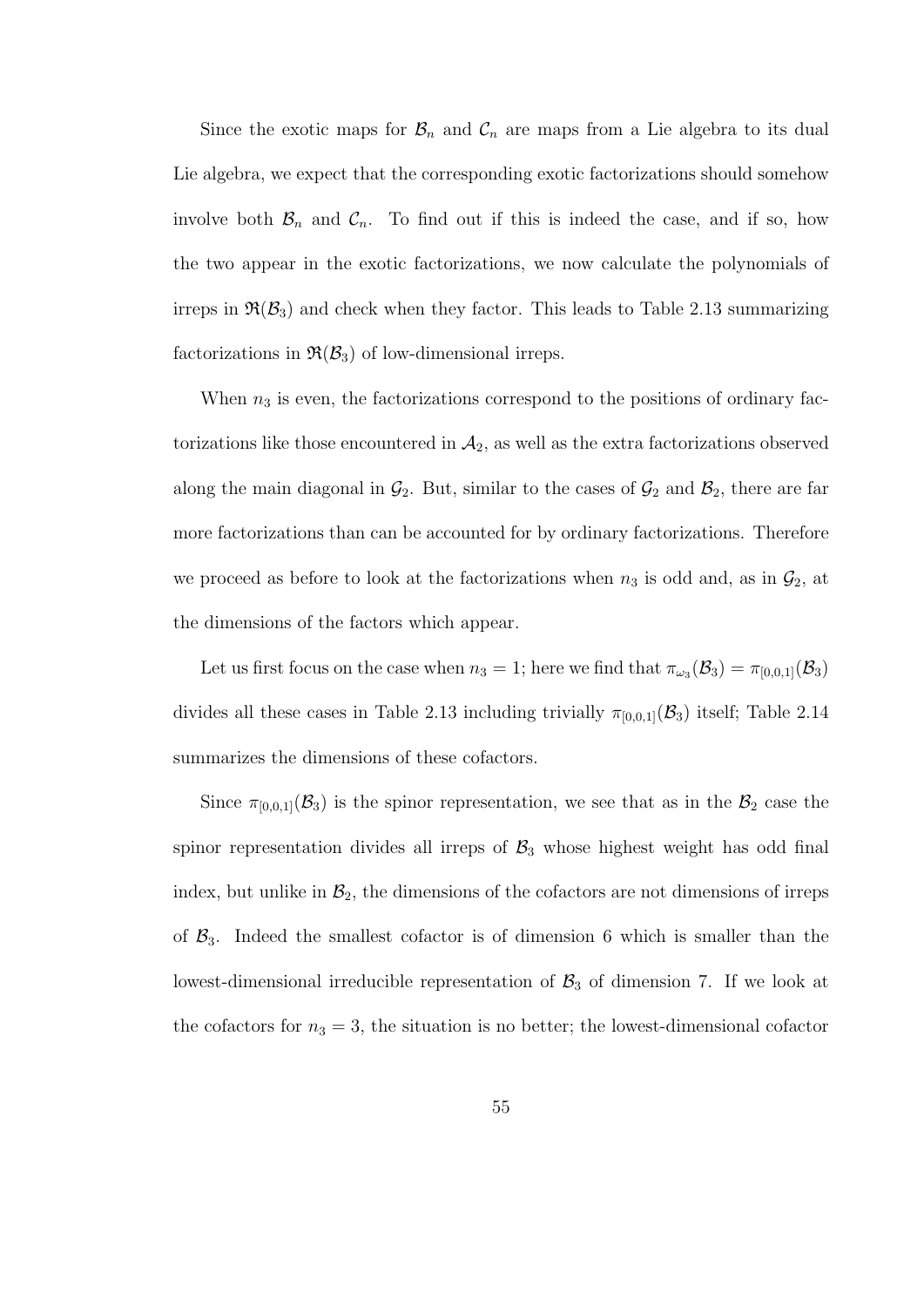there is that of  $\pi_{[0,0,3]}(\mathcal{B}_3)$  which is another 14-dimensional cofactor; and again this is not a dimension of an irreducible representation of  $\mathcal{B}_3$ .

| $n_2 \backslash n_1$ | $\boldsymbol{0}$ | $\mathbf{1}$ | $\overline{2}$ | 3 | $\overline{4}$ | $\bf 5$     | $n_2 \backslash n_1$ | $\overline{0}$    | $\mathbf{1}$              | $\overline{2}$          | 3                       | $\overline{4}$            | $\overline{5}$            |
|----------------------|------------------|--------------|----------------|---|----------------|-------------|----------------------|-------------------|---------------------------|-------------------------|-------------------------|---------------------------|---------------------------|
| $\boldsymbol{0}$     |                  |              |                |   |                |             | $\overline{0}$       | $\Box$            | $\mathbf X$               | $\mathbf X$             | $\mathbf X$             | $\mathbf X$               | $\overline{X}$            |
| $\mathbf{1}$         |                  |              |                |   |                |             | $\mathbf{1}$         | $\mathbf X$       | $\mathbf X$               | $\mathbf X$             | $\mathbf X$             | $\mathbf X$               | X                         |
| $\sqrt{2}$           |                  |              |                |   |                |             | $\sqrt{2}$           | X                 | $\mathbf X$               | X                       | $\mathbf X$             | X                         | $\boldsymbol{\mathrm{X}}$ |
| $\overline{3}$       |                  |              |                |   |                |             | 3                    | X                 | $\mathbf X$               | $\mathbf X$             | $\mathbf X$             | X                         | $\boldsymbol{\mathrm{X}}$ |
| $\overline{4}$       |                  |              |                |   |                |             | $\overline{4}$       | X                 | $\mathbf X$               | $\mathbf X$             | $\mathbf{X}-\mathbf{X}$ |                           | X                         |
| $\overline{5}$       |                  |              |                |   |                |             | $\mathbf 5$          | X                 | $\mathbf X$               | $\mathbf X$             | $X$ X                   |                           | X                         |
|                      |                  | $n_3 = 0$    |                |   |                |             |                      |                   | $n_3 = 1$                 |                         |                         |                           |                           |
|                      |                  |              |                |   |                |             |                      |                   |                           |                         |                         |                           |                           |
|                      |                  |              |                |   |                |             |                      |                   |                           |                         |                         |                           |                           |
| $n_2 \backslash n_1$ | $\boldsymbol{0}$ | 1            | 2 3            |   |                | $4\quad 5$  | $n_2 \backslash n_1$ | $\overline{0}$    | 1                         | $\overline{2}$          | 3 4                     |                           | $-5$                      |
| $\overline{0}$       |                  |              |                |   |                |             | $\overline{0}$       | X                 | $\mathbf X$               | $\mathbf X$             | $\mathbf X$             | $\mathbf X$               | $\overline{X}$            |
| $\mathbf{1}$         |                  |              |                |   |                |             | $\mathbf{1}$         | X                 | $\mathbf X$               | $\mathbf X$             | $\mathbf X$             | $\boldsymbol{\mathrm{X}}$ | $\boldsymbol{\mathrm{X}}$ |
| $\sqrt{2}$           |                  |              | X              |   |                | $\mathbf X$ | $\sqrt{2}$           | X                 | $\boldsymbol{\mathrm{X}}$ | $\mathbf X$             |                         | $\mathbf{X}-\mathbf{X}$   | X                         |
| 3                    |                  |              |                |   |                |             | $\mathfrak{Z}$       | X                 | $\mathbf X$               | X                       | $\mathbf X$             | X                         | X                         |
| $\overline{4}$       |                  |              |                |   |                |             | $\overline{4}$       | $\mathbf X$       | $\mathbf X$               | $\mathbf X$             |                         | $\mathbf{X}-\mathbf{X}$   | X                         |
| $\overline{5}$       |                  |              | $\bar{X}$      |   | $\mathbb{R}^2$ | $\bar{X}$   | $\bf 5$              | $X_{\mathcal{I}}$ |                           | $\mathbf{X}-\mathbf{X}$ |                         | $\mathbf{X}-\mathbf{X}$   | X                         |

Table 2.13:  $X = \pi_{[n_1,n_2,n_3]}(\mathcal{B}_3)$  factors in  $\Re(\mathcal{B}_3)$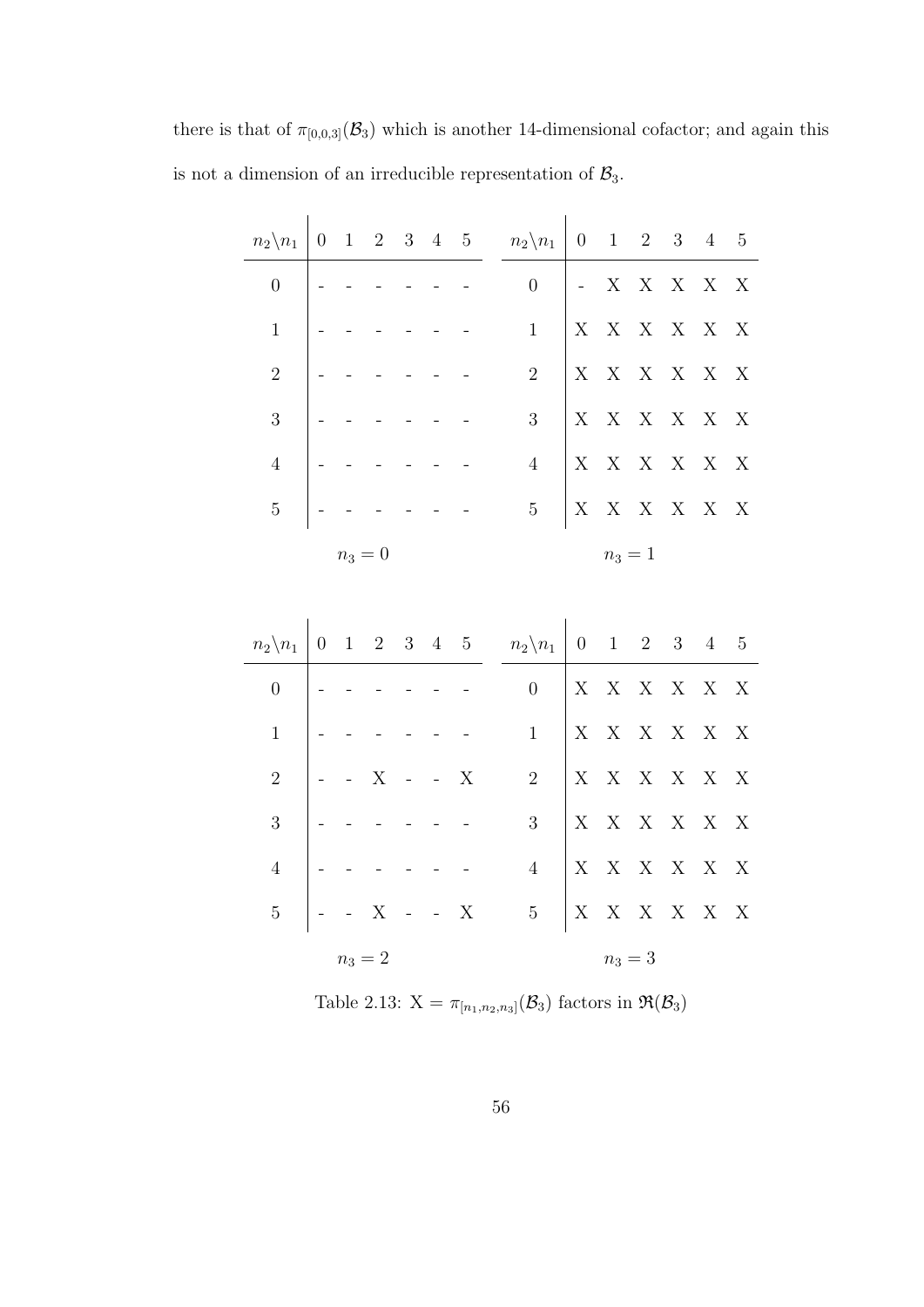| $n_2 \backslash n_1$ | $\overline{0}$ | $\overline{1}$ | 2                    | 3                       | $\overline{4}$ | 5                    |  |
|----------------------|----------------|----------------|----------------------|-------------------------|----------------|----------------------|--|
| $\boldsymbol{0}$     | $\mathbf{1}$   | 6              | 21                   | 56                      | 126            | 252                  |  |
| $\mathbf{1}$         | 14             | 64             | 189                  | 448                     | 924            | 1728                 |  |
| $\overline{2}$       | 90             | 350            | 924                  | 2016                    | 3900           | 6930                 |  |
| 3                    | 385            | 1344           | 3276                 | 6720                    | 12375          | 21120                |  |
| $\overline{4}$       | 1274           | 4116           | 9450                 |                         | 18480 32725    | 54054                |  |
| 5                    | 3528           |                |                      | 10752 23562 44352 76076 |                | 122304               |  |
| $\cdot$              |                |                | $\ddot{\phantom{a}}$ | $\vdots$                | $\ddot{\cdot}$ | $\ddot{\phantom{a}}$ |  |

Table 2.14: Dimension of cofactor  $\frac{\pi_{[n_1,n_2,1]}(\mathcal{B}_3)}{\pi_{[0,0,1]}(\mathcal{B}_3)}$  in  $\mathfrak{R}(\mathcal{B}_3)$ 

Nevertheless, these low-dimensional cofactors are not completely unfamiliar. In particular, recalling that the dimensions of the fundamental representations of  $C_3$  are 6, 14, and 14 which are exactly dimensions of the smallest of these cofactors. Further investigation of  $C_3$  shows that the other cofactor dimensions already calculated are also dimensions of irreps of  $C_3$ .

To connect the cofactors to irreps of  $C_3$ , we begin by calculating the images of the low-dimensional cofactors of  $\pi_{[0,0,1]}(\mathcal{B}_3)$  as elements of  $\mathfrak{R}(\mathcal{B}_3)$ :

$$
cof(\pi_{[1,0,1]}(\mathcal{B}_3)) = V_1 - 1
$$
  
\n
$$
cof(\pi_{[0,1,1]}(\mathcal{B}_3)) = V_2 - V_1
$$
  
\n
$$
cof(\pi_{[0,0,3]}(\mathcal{B}_3)) = V_3^2 - 2V_2 - V_1 - 1
$$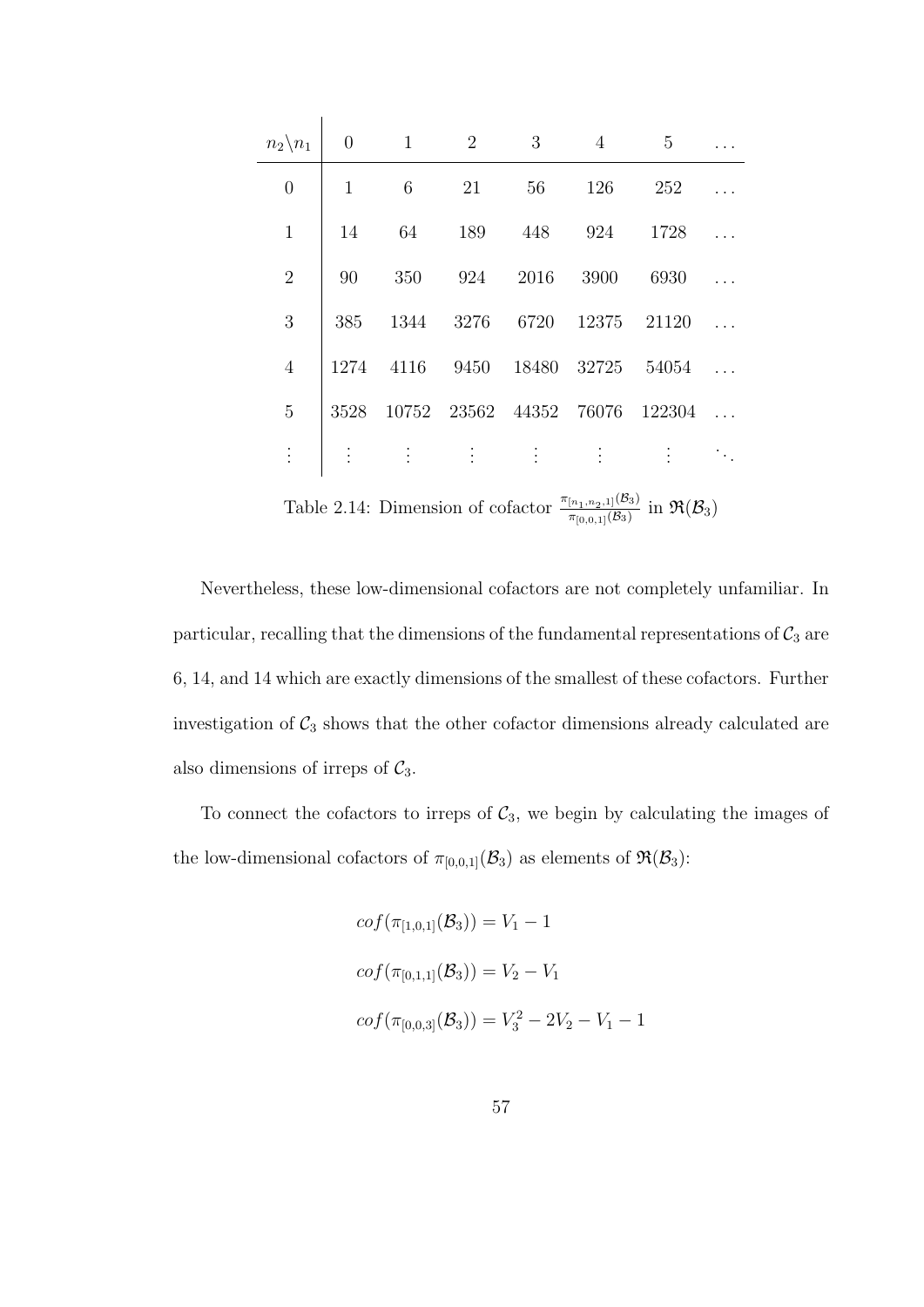As before, we look at the weights of these cofactors:

| Weights of $cof(\pi_{[1,0,1]}(\mathcal{B}_3))$ |  |  |                                                                                                                                                                                                                                          |  |  |  |  |
|------------------------------------------------|--|--|------------------------------------------------------------------------------------------------------------------------------------------------------------------------------------------------------------------------------------------|--|--|--|--|
|                                                |  |  | $\begin{bmatrix} 1,0,0 \end{bmatrix}$ $\begin{bmatrix} -1,1,0 \end{bmatrix}$ $\begin{bmatrix} 0,-1,2 \end{bmatrix}$ $\begin{bmatrix} 0,1,-2 \end{bmatrix}$ $\begin{bmatrix} 1,-1,0 \end{bmatrix}$ $\begin{bmatrix} -1,0,0 \end{bmatrix}$ |  |  |  |  |

| Weights of $cof(\pi_{[0,1,1]}(\mathcal{B}_3))$ |  |                                                                     |  |  |  |  |  |  |
|------------------------------------------------|--|---------------------------------------------------------------------|--|--|--|--|--|--|
|                                                |  | $[0,1,0]$ $[1,-1,2]$ $[-1,0,2]$ $[1,1,-2]$ $[-1,2,-2]$ $[2,-1,0]$   |  |  |  |  |  |  |
|                                                |  | $[-2,1,0]$ $[1,-2,2]$ $[-1,-1,2]$ $[1,0,-2]$ $[-1,1,-2]$ $[0,-1,0]$ |  |  |  |  |  |  |
| $2 \times [0, 0, 0]$                           |  |                                                                     |  |  |  |  |  |  |

| Weights of $cof(\pi_{[0,0,3]}(\mathcal{B}_3))$ |  |  |                                                                    |  |  |  |  |  |
|------------------------------------------------|--|--|--------------------------------------------------------------------|--|--|--|--|--|
|                                                |  |  | $[0,0,2]$ $[0,2,-2]$ $[1,0,0]$ $[-1,1,0]$ $[2,-2,2]$ $[0,-1,2]$    |  |  |  |  |  |
|                                                |  |  | $[2,0,-2]$ $[-2,0,2]$ $[0,1,-2]$ $[-2,2,-2]$ $[1,-1,0]$ $[-1,0,0]$ |  |  |  |  |  |
| $[0, -2, 2]$ $[0, 0, -2]$                      |  |  |                                                                    |  |  |  |  |  |

Table 2.15: Weights of low-dimensional cofactors of  $\pi_{[0,0,1]}(\mathcal{B}_3)$  in  $\mathfrak{R}(\mathcal{B}_3)$ 

On the other hand, Table 2.16 gives the sets of weights of fundamental  $C_3$  representations.

Comparing these two tables, we notice that the weights of  $cof(\pi_{[1,0,1]}(\mathcal{B}_3)),$  $cof(\pi_{[0,1,1]}(\mathcal{B}_3))$  and  $cof(\pi_{[0,0,3]}(\mathcal{B}_3))$  are obtained from the weights of  $\pi_{[1,0,0]}(\mathcal{C}_3)$ ,  $\pi_{[0,1,0]}(\mathcal{C}_3)$  and  $\pi_{[0,0,1]}(\mathcal{C}_3)$  respectively by the exotic map  $\epsilon_{\mathcal{C}_3}$  constructed above.

Thus, it appears that our exotic factorizations in  $\mathfrak{R}(\mathcal{B}_3)$  involve both the spinor representation  $\pi_{[0,0,1]}(\mathcal{B}_3)$  and cofactors whose weights are determined by the weights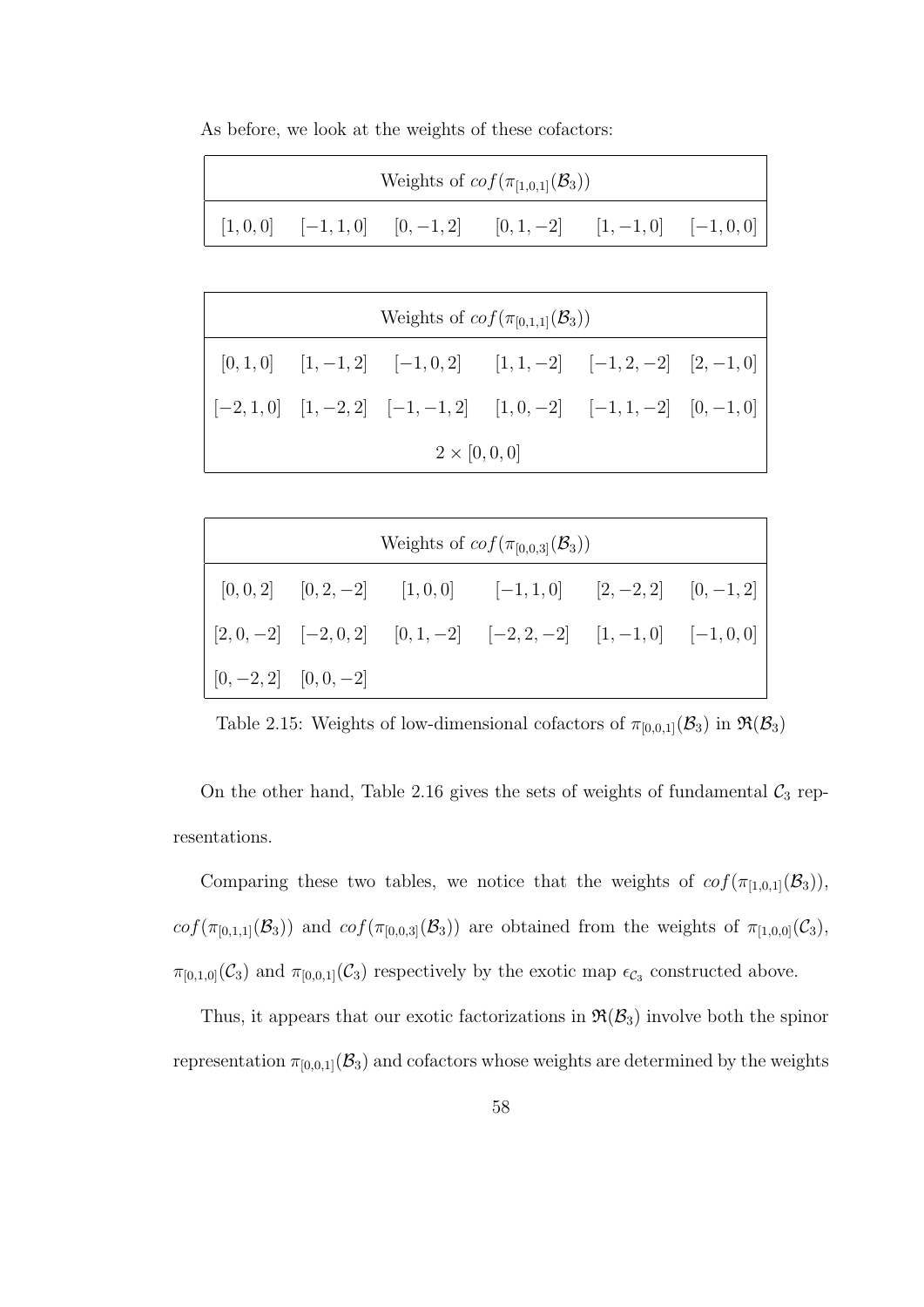|  | Weights of $\pi_{[1,0,0]}(\mathcal{C}_3)$                        |  |
|--|------------------------------------------------------------------|--|
|  | $[1,0,0]$ $[-1,1,0]$ $[0,-1,1]$ $[0,1,-1]$ $[1,-1,0]$ $[-1,0,0]$ |  |

| Weights of $\pi_{[0,1,0]}(\mathcal{C}_3)$ |  |                                                                     |  |  |  |  |  |  |
|-------------------------------------------|--|---------------------------------------------------------------------|--|--|--|--|--|--|
|                                           |  | $[0,1,0]$ $[1,-1,1]$ $[-1,0,1]$ $[1,1,-1]$ $[-1,2,-1]$ $[2,-1,0]$   |  |  |  |  |  |  |
|                                           |  | $[-2,1,0]$ $[1,-2,1]$ $[-1,-1,1]$ $[1,0,-1]$ $[-1,1,-1]$ $[0,-1,0]$ |  |  |  |  |  |  |
| $2 \times [0, 0, 0]$                      |  |                                                                     |  |  |  |  |  |  |

| Weights of $\pi_{[0,0,1]}(\mathcal{C}_3)$ |  |  |                                                                    |  |  |  |  |  |
|-------------------------------------------|--|--|--------------------------------------------------------------------|--|--|--|--|--|
|                                           |  |  | $[0,0,1]$ $[0,2,-1]$ $[1,0,0]$ $[-1,1,0]$ $[2,-2,1]$ $[0,-1,1]$    |  |  |  |  |  |
|                                           |  |  | $[2,0,-1]$ $[-2,0,1]$ $[0,1,-1]$ $[-2,2,-1]$ $[1,-1,0]$ $[-1,0,0]$ |  |  |  |  |  |
| $[0, -2, 1]$ $[0, 0, -1]$                 |  |  |                                                                    |  |  |  |  |  |

Table 2.16: Weights of fundamental representations of  $\mathcal{C}_3$ 

of irreps of  $C_3$ .

In each of the previous groups, our results were easily expressible once we shifted our indexing on our representations. When we do so, the factorizations of  $\pi_{[1,0,1]}(\mathcal{B}_3)$ ,  $\pi_{[0,1,1]}(\mathcal{B}_3)$  and  $\pi_{[0,0,3]}(\mathcal{B}_3)$  become:

$$
\hat{\pi}_{[2,1,2]}(\mathcal{B}_3) = \hat{\pi}_{[1,1,2]}(\mathcal{B}_3) \cdot \Xi_{\mathcal{C}_3} \hat{\pi}_{[2,1,1]}(\mathcal{C}_3)
$$
\n
$$
\hat{\pi}_{[1,2,2]}(\mathcal{B}_3) = \hat{\pi}_{[1,1,2]}(\mathcal{B}_3) \cdot \Xi_{\mathcal{C}_3} \hat{\pi}_{[1,2,1]}(\mathcal{C}_3)
$$
\n
$$
\hat{\pi}_{[1,1,4]}(\mathcal{B}_3) = \hat{\pi}_{[1,1,2]}(\mathcal{B}_3) \cdot \Xi_{\mathcal{C}_3} \hat{\pi}_{[1,1,2]}(\mathcal{C}_3)
$$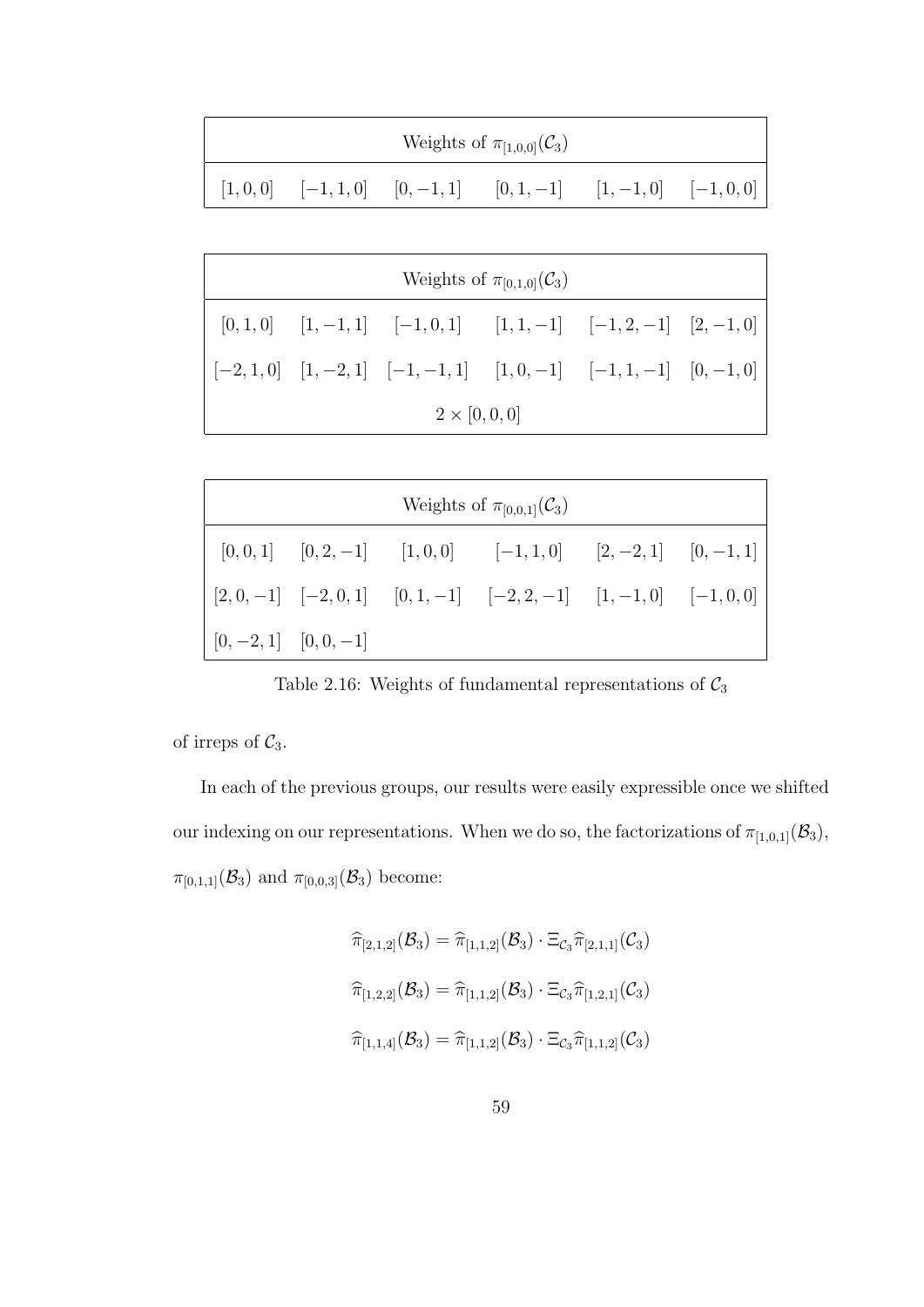Comparing to the exotic factorizations (2.2.1), (2.2.2), and (2.2.3) already observed in  $\mathfrak{R}(\mathcal{G}_2)$ ,  $\mathfrak{R}(\mathcal{F}_4)$ , and  $\mathfrak{R}(\mathcal{B}_2)$  respectively, the exotic factorizations predicted in  $\mathfrak{R}(\mathcal{B}_3)$  take the following general form:

$$
\widehat{\pi}_{\epsilon[I]}(\mathcal{B}_3) = \widehat{\pi}_{\epsilon[\rho]}(\mathcal{B}_3) \cdot \Xi \widehat{\pi}_{[I]}(\mathcal{C}_3)
$$
\n(2.2.4)

**Remark**. In the above context it is clear that  $\epsilon = \epsilon_{\mathcal{C}_3}$  and [I] and [ $\rho$ ] msut be weights of  $\mathcal{C}_3$  since  $\epsilon[I]$  and  $\epsilon[\rho]$  are weights of  $\mathcal{B}_3$ . Similarly,  $\Xi = \Xi_{\mathcal{C}_3}$  since it is acting on an irrep of  $C_3$ . In general, such context clues will often allow us to drop the references to the groups involved.

Based on how we used the admissible maps to come up with (2.2.4), it is reasonable to assume that reversing the roles of  $\mathcal{B}_3$  and  $\mathcal{C}_3$  give an similar exotic factorization pattern in  $\mathfrak{R}(\mathcal{C}_3)$  as well, leading to the following guess:

$$
\widehat{\pi}_{\epsilon[I]}(\mathcal{C}_3) = \widehat{\pi}_{\epsilon[\rho]}(\mathcal{C}_3) \cdot \Xi \widehat{\pi}_{[I]}(\mathcal{B}_3)
$$
\n(2.2.5)

**Remark.** As with (2.2.4), context indicates which maps  $\epsilon$  and  $\Xi$ , and which weights  $[I]$  and  $[\rho]$  are being used.

Applying (2.2.5) to the case of  $\mathcal{C}_3$ , we see that the 64-dimensional irrep  $\pi_{[1,1,0]}(\mathcal{C}_3)$ should be a common factor and the smallest nontrivial exotic factorization should occur in the 448-dimensional representation  $\pi_{[3,1,0]}(\mathcal{C}_3)$ . This factorization is easily verified to exist with the weights of the cofactor exactly  $\epsilon_{\mathcal{B}_3}$  applied to the weights of  $\pi_{[1,0,0]}(\mathcal{B}_3)$ .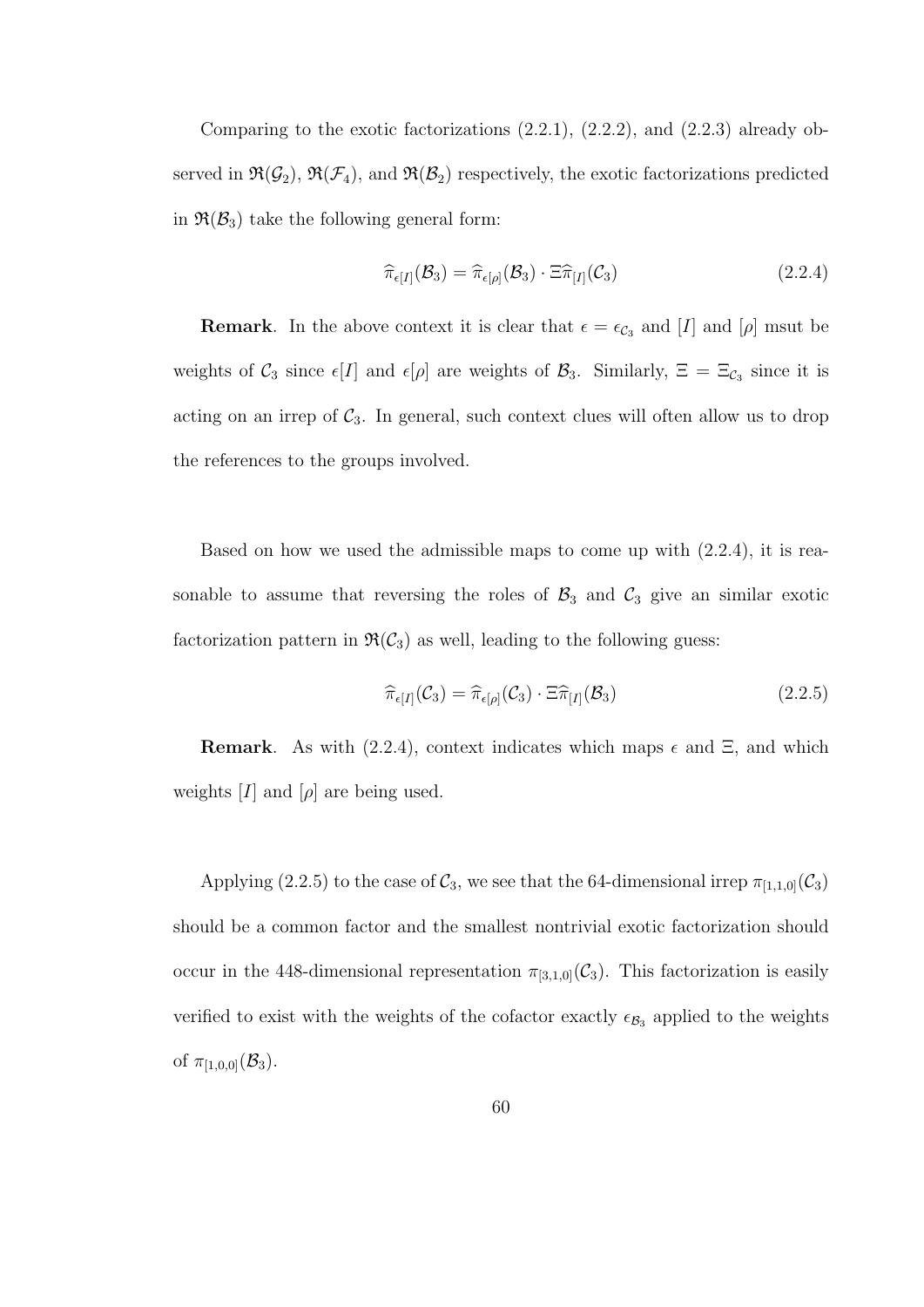Thus, as in  $\Re(\mathcal{F}_4)$  our predictions of exotic factorizations hold for small examples in  $\mathfrak{R}(\mathcal{B}_3)$  and  $\mathfrak{R}(\mathcal{C}_3)$ ; although this does not prove they hold in general, it at least makes them plausible. In fact, seeing as how we have already constructed the admissible maps  $\varepsilon_{\mathcal{B}_n}$  and  $\varepsilon_{\mathcal{C}_n}$ , there is no reason to believe we cannot replace 3 by  $n$  in  $(2.2.4)$  and  $(2.2.5)$  to obtain a more general result. Indeed, replacing 3 by 2 in (2.2.4) exactly gives (2.2.3).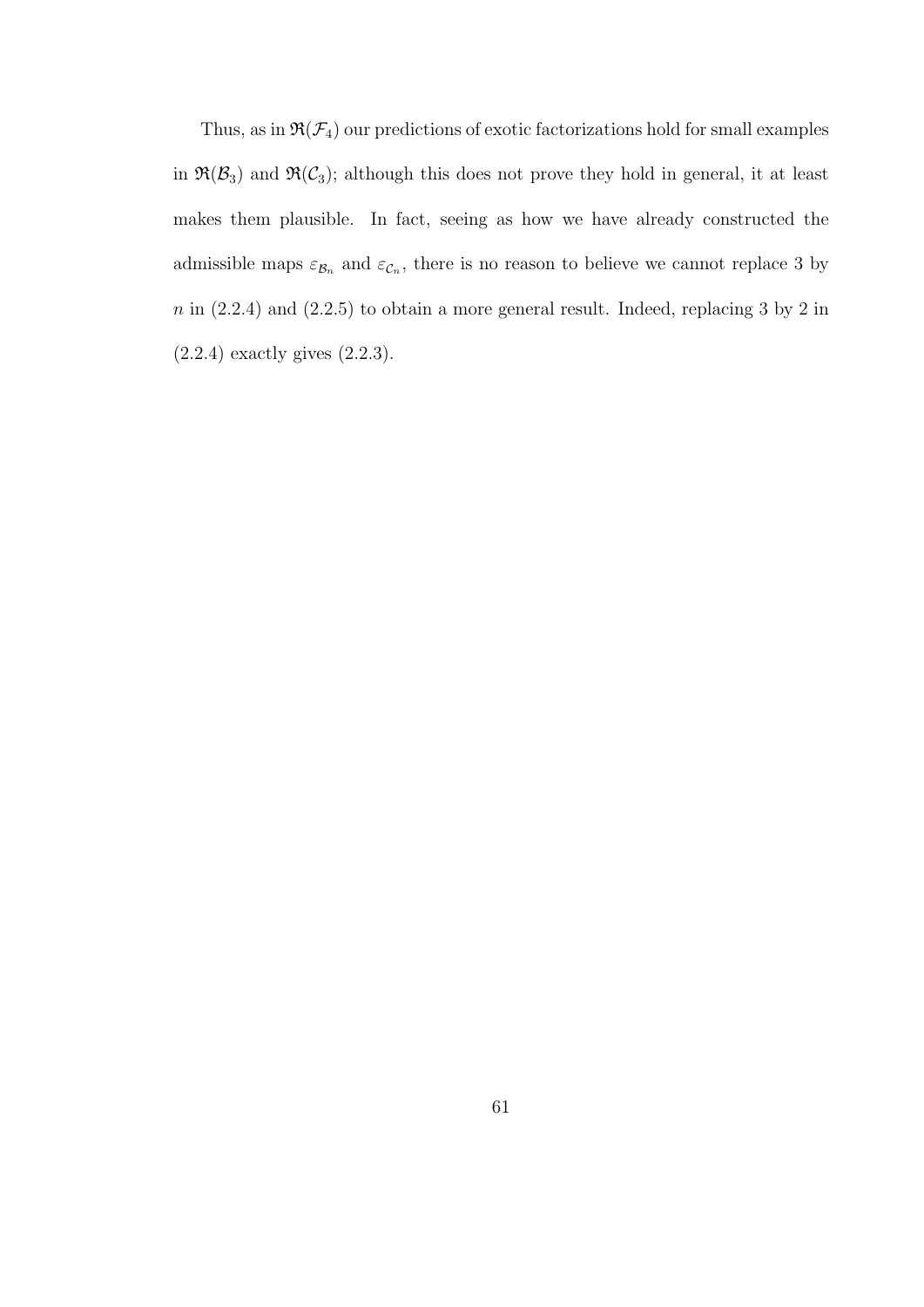## Chapter 3

## General Factorization Results

We now prove our observations from the previous sections on the ordinary and exotic factorizations and show how the appear in general. We also explore one other series of factorizations, the  $^{LS}$ -factorizations, which we have actually observed during our work in  $\mathfrak{R}(\mathcal{G}_2)$ ,  $\mathfrak{R}(\mathcal{B}_2)$ , and  $\mathfrak{R}(\mathcal{B}_3)$  but did not discuss in those sections (they correspond to the factorizations observed along the main diagonals of Tables 2.8, 2.12 and 2.13).

Although these factorizations occur in  $\mathfrak{R}(G)$ , they also occur on the level of characters and indeed our proofs of the existence of the ordinary and exotic factorizations will be done via characters. Further work in  $\mathfrak{E}(G)$  will then be used to derive the existence of three more classes of factorizations in  $\mathfrak{R}(G)$  including the aforementioned <sup>LS</sup>-factorizations as well as two other series whose existence cannot be deduced simply by looking at the factorizations calculated thusfar.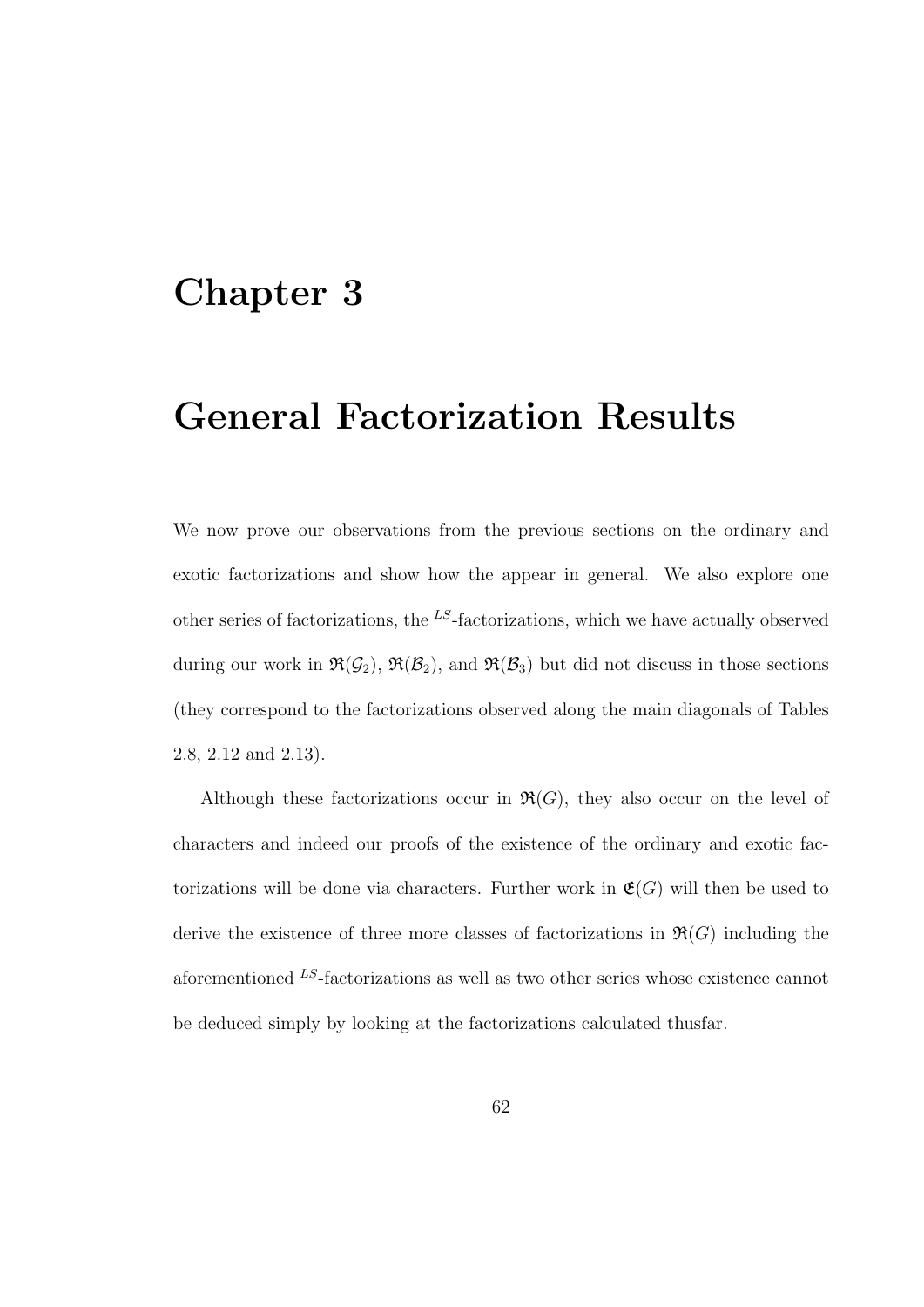# 3.1 Factorizations in  $\mathfrak{R}(G)$  Arising from Admissible Maps

In §2.1 and §2.2 we saw many examples of factorizations in  $\mathfrak{R}(G)$  which were related to the maps of Theorem 1.1.2. We call these factorizations 'ordinary' and 'exotic' according to whether they are related to ordinary Adams' maps or the exotic maps introduced in §1.1.2. We now proceed to show the existences of ordinary factorizations and exotic factorizations in general.

#### 3.1.1 Ordinary Factorizations in  $\mathfrak{R}(G)$

Recall that the ordinary factorizations observed in  $\mathfrak{R}(\mathcal{A}_2)$  in §2.1.2 took the form:

$$
\widehat{\pi}_{m[k_1,k_2]} = \widehat{\pi}_{m[\rho]} \cdot \Psi^m \widehat{\pi}_{[k_1,k_2]}
$$

We recall from §1.1.2 that the  $\Psi^m$  are endomorphisms of  $\mathfrak{R}(G)$  induced by the action of the ordinary admissible maps.

Taking this same basic setup we now let G be arbitrary and let  $[I]$  be a weight of G. Then one has:

**Theorem 3.1.1.** For each ordinary Adams' operation  $\psi^m$ , there is a corresponding series of ordinary factorizations in  $\mathfrak{R}(G)$  of the form:

$$
\widehat{\pi}_{m[I]}(G) = \widehat{\pi}_{m[\rho]}(G) \cdot \Psi^m \widehat{\pi}_{[I]}(G) \tag{3.1.1}
$$

We will require two lemmas: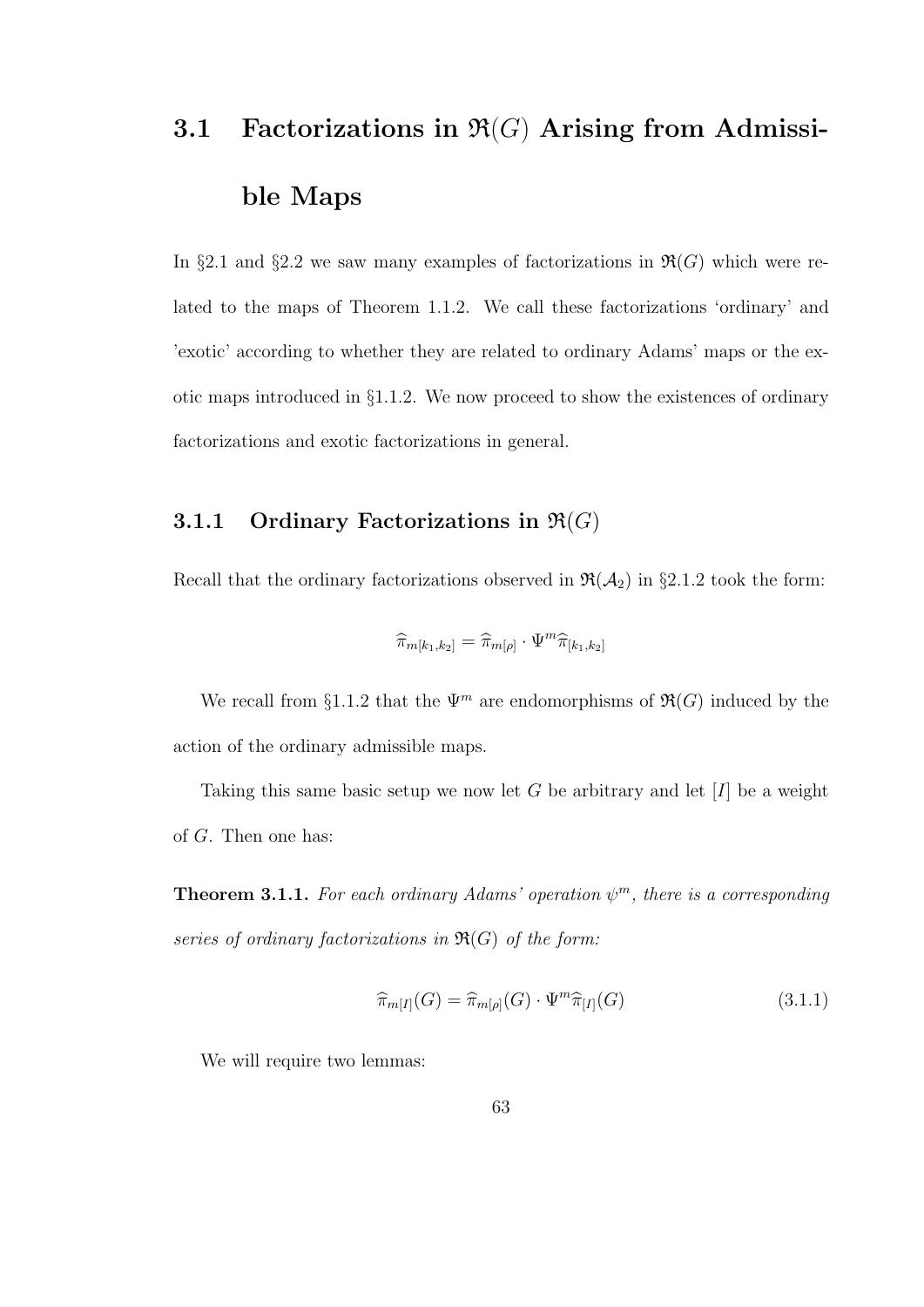**Lemma 3.1.1.** In  $\mathfrak{E}(G)$  one has:

$$
\psi^m \widehat{\chi}_{[I]}(G) = \frac{E_{m[I]}(G)}{E_{m[\rho]}(G)}
$$

*Proof.* Applying  $\psi^m$  to both sides of the Weyl Character Formula expression for  $\widehat{\chi_{[I]}}(G)$  and noting that  $E_{[I]}(G) \in \mathfrak{E}(G)$ , one has:

$$
\psi^m \widehat{\chi}_{[I]}(G) = \psi^m \frac{E_{[I]}(G)}{E_{[\rho]}(G)}
$$

$$
= \frac{\psi^m E_{[I]}(G)}{\psi^m E_{[\rho]}(G)}
$$

Now since  $\psi^m$  is an admissible map it pseudo-commutes with the action of  $W(G)$ on any weight  $[I]$  so that one has:

$$
\psi^m E_{[I]}(G) = \psi^m \sum_{w \in W(G)} (-1)^w \exp(w \circ [I])
$$
  
= 
$$
\sum_{w \in W(G)} (-1)^w \exp(m(w \circ [I]))
$$
  
= 
$$
\sum_{w' \in W(G)} (-1)^{w'} \exp(w' \circ (m[I]))
$$
  
= 
$$
E_{m[I]}(G)
$$

 $\Box$ 

This proves the lemma.

The second lemma was mentioned without proof in §1.1.2.

**Lemma 3.1.2.** The Adams operations  $\psi^m$  lift to homomorphisms  $\Psi^m$ :  $\mathfrak{R}(G) \rightarrow$  $\mathfrak{R}(G)$  such that if  $\chi \in \mathfrak{E}(G)$  is the character of some  $\pi \in \mathfrak{R}(G)$  then  $\Psi^k \pi$  is the element of  $\mathfrak{R}(G)$  whose character is  $\psi^m \chi$ .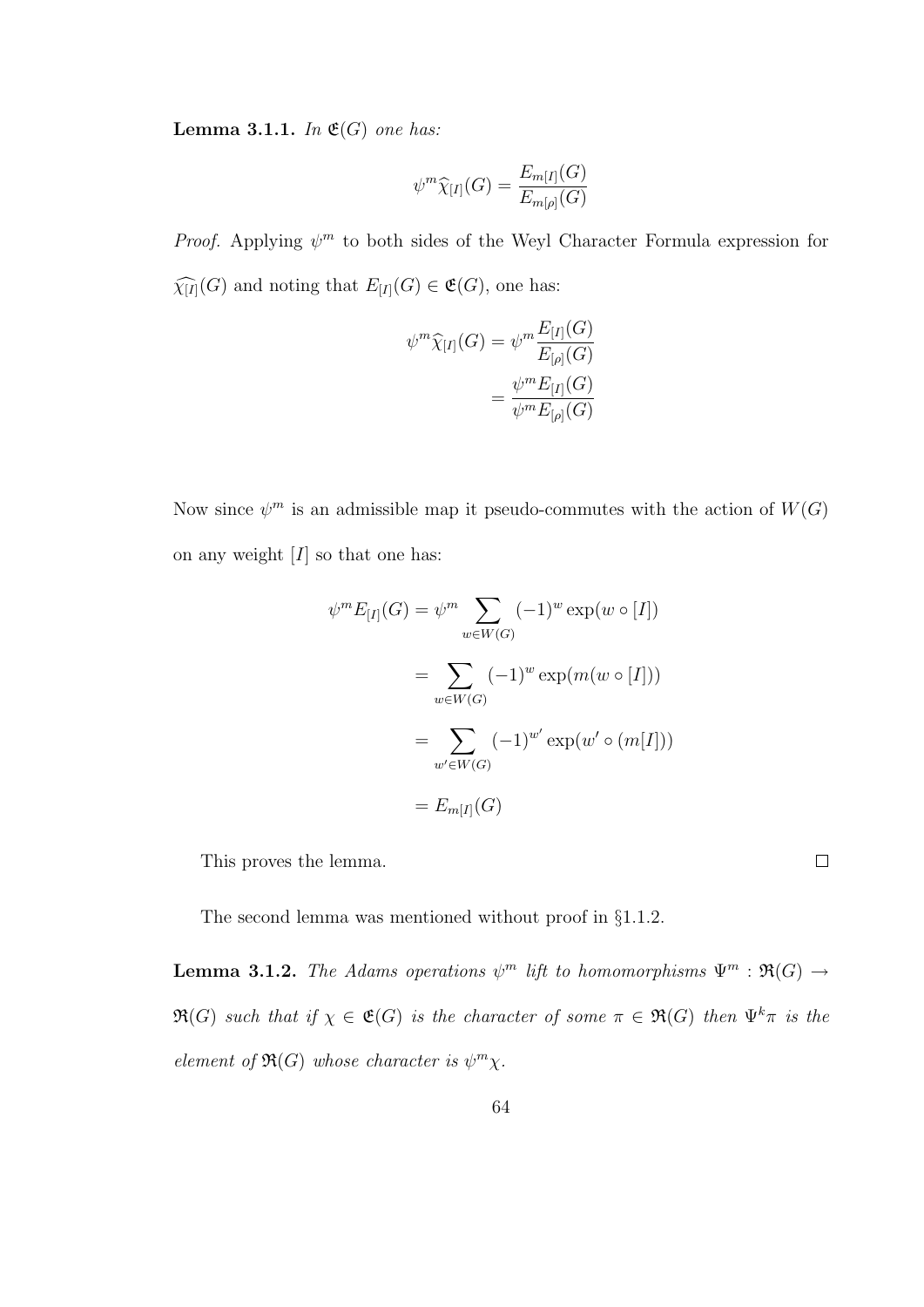*Proof.* If  $\chi$  is the character of  $\pi \in \mathfrak{R}(G)$ , then it is  $W(G)$ -symmetric, and clearly  $\psi^k \chi$  is also  $W(G)$ -symmetric, hence is also a character. We claim this character is actually the character of an element of  $\mathfrak{R}(G)$  (i.e. is an integer combination of irreps as opposed to a rational combination for example). Note that the  $k^{th}$  exterior power  $\Lambda^k \pi$  is a representation of G and hence an element of  $\mathfrak{R}(G)$  with corresponding character  $\lambda^k \chi$ . On the other hand,  $\lambda^k \chi$  is the  $k^{th}$  elementary symmetric polynomial in the monomial terms of  $\chi$  and  $\psi^n \chi$  is the  $n^{th}$  power sum of these monomial terms. By Newton's identities the power sums are Z-polynomials in the elementary symmetric polynomials; hence  $\Psi^n \pi$  is a Z-polynomial in the representations  $\Lambda^k \mu$  so is itself an element of  $\mathfrak{R}(G)$ .

As  $\psi^m : \mathfrak{E}(G) \to \mathfrak{E}(G)$  is clearly a homomorphism and direct sums and tensor products of virtual representations in  $\mathfrak{R}(G)$  correspond to addition and multiplication of characters in  $\mathfrak{E}(G)$ , it follows that  $\Psi^m$ :  $\mathfrak{R}(G) \to \mathfrak{R}(G)$  is also a  $\Box$ homomorphism.

We are now ready to prove Theorem 3.1.1 about ordinary factorizations in  $\mathfrak{R}(G)$ . Proof. First translate the statement to the corresponding statement on characters:

$$
\widehat{\chi}_{m[I]}(G) = \widehat{\chi}_{m[\rho]}(G) \cdot \psi^m \widehat{\chi}_{[I]}(G)
$$

The Weyl Character Formula on the RHS gives:

$$
\widehat{\chi}_{m[I]}(G) = \frac{E_{m[I]}(G)}{E_{[\rho]}(G)} \n= \frac{E_{m[\rho]}(G)}{E_{[\rho]}(G)} \cdot \frac{E_{m[I]}(G)}{E_{m[\rho]}(G)} \tag{3.1.2}
$$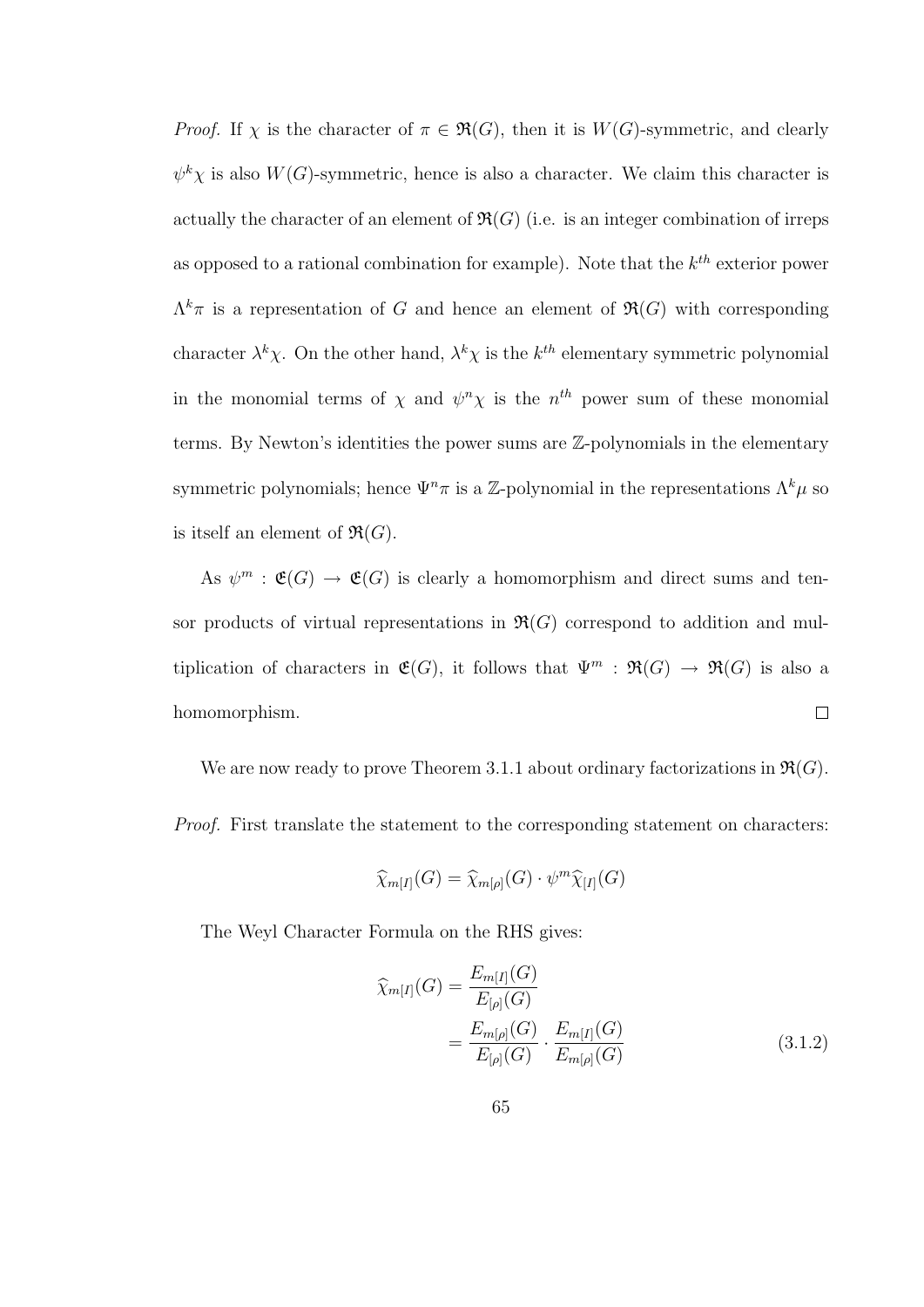By the Weyl Character Formula, the first factor on the RHS of (3.1.2) is  $\widehat{\chi}_{m[\rho]}(G)$ . By Lemma 3.1.1 the second factor of (3.1.2) is  $\psi^m \hat{\chi}_{[I]}(G)$ . Thus by the Weyl Character Formula and Lemma 3.1.2, (ref21) is equal to the LHS of (3.1.1) which proves the theorem.  $\Box$ 

Remark. One immediate consequence of Theorem 3.1.1 is that irreducible representations of the form  $\pi_{m[\rho]}(G)$  divide all irreps whose highest weight lies in a certain sublattice of the weight lattice and the resulting cofactors are virtual representations obtained by applying the Adams' operations to other irreps.

Note that Theorem 3.1.1 applied to  $A_1$  explains some, but not all, of the observed factorizations in  $\mathfrak{R}(\mathcal{A}_1)$ . Furthermore, Theorem 3.1.1 predicts multiple factorizations of some irreps. Both these issues will be dealt with in §3.2.1.

#### 3.1.2 Exotic Factorizations in  $\mathfrak{R}(G)$

We now show that in general when  $G$  is non-simply laced, there is a series of factorizations related to the exceptional admissible maps of Theorem 1.1.2. In particular, we show that the patterns of exotic factorizations observed in  $\mathfrak{R}(\mathcal{B}_2)$  and  $\mathfrak{R}(\mathcal{G}_2)$  continue and that the predicted factorizations in  $\mathfrak{R}(\mathcal{F}_4)$ ,  $\mathfrak{R}(\mathcal{B}_n)$ , and  $\mathfrak{R}(\mathcal{C}_n)$ also appear in general. To keep our expressions from becoming too unwieldly, we will drop the reference to the group from the maps induced by  $\varepsilon_G$  (so  $\epsilon$  is taken to mean  $\epsilon_G$  and so forth) and use the shorthand notation  $\varepsilon^*$  to mean  $\varepsilon_{G^*}$  and similarly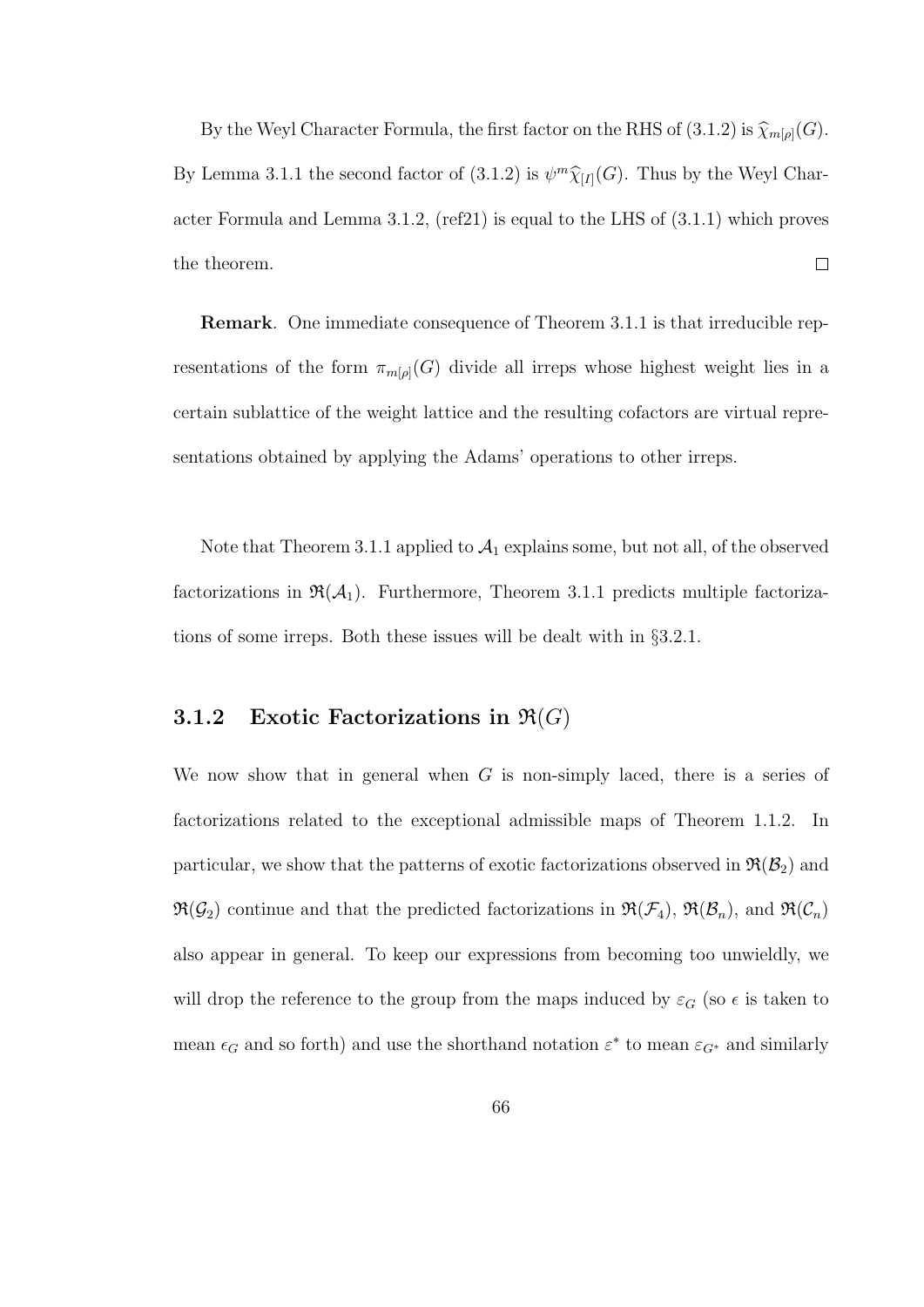for the notations  $\epsilon^*, \xi^*$  and  $\Xi^*.$ 

**Theorem 3.1.2.** Let G be a nonsimply-laced Lie group and  $\epsilon$ ,  $\xi$ , and  $\Xi$  the maps (whose actions were defined in  $\S 2.2$ ) corresponding to the exotic admissible map  $\varepsilon_G : \widetilde{\mathbb{T}}(G) \to \widetilde{\mathbb{T}}(G^*)$ . In addition to the ordinary factorizations  $\mathfrak{R}(G)$ , there is an additional series of exotic factorizations among the irreps in  $\mathfrak{R}(G)$  of the following form:

$$
\widehat{\pi}_{\epsilon^*[I]}(G) = \widehat{\pi}_{\epsilon^*[{\rho}]}(G) \cdot \Xi^* \widehat{\pi}_{[I]}(G^*)
$$
\n(3.1.3)

The proof is similar to that of Theorem 3.1.1 and requires an analogous form of Lemma 3.1.1.

**Lemma 3.1.3.** When G is nonsimply-laced, in  $\mathfrak{E}(G)$  one has:

$$
\xi^* \widehat{\chi}_{[I]}(G^*) = \frac{E_{\epsilon^*[I]}(G)}{E_{\epsilon^*[{\rho}]}(G)}
$$

*Proof.* Applying  $\xi^*$  to both sides of the Weyl Character Formula expression for  $\widehat{\chi}_{[I]}(G^*),$  one has:

$$
\xi^* \widehat{\chi}_{[I]}(G^*) = \xi^* \frac{E_{[I]}(G^*)}{E_{[\rho]}(G^*)}
$$
  
= 
$$
\frac{\xi^* E_{[I]}(G^*)}{\xi^* E_{[\rho]}(G^*)}
$$
(3.1.4)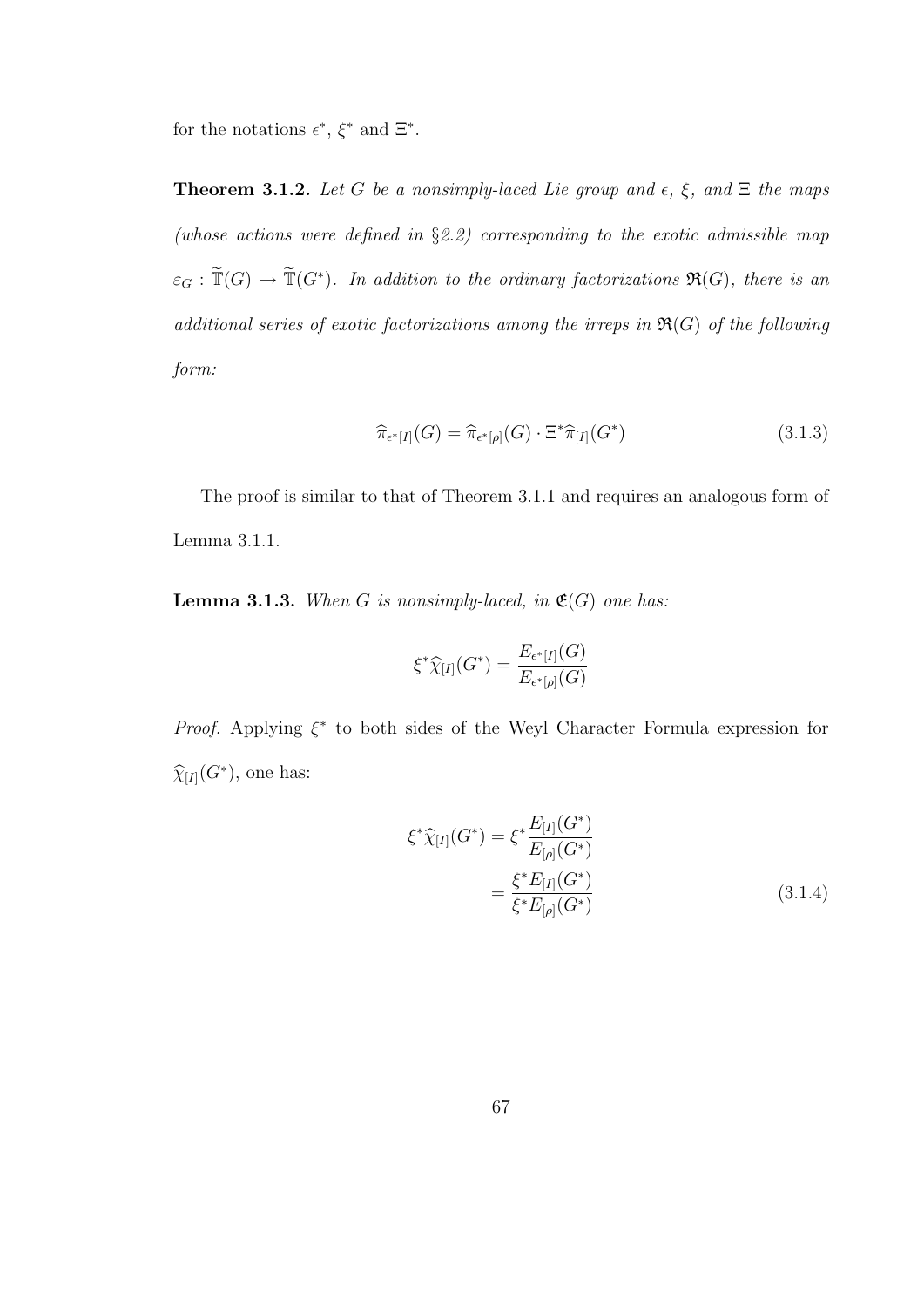Now since  $\varepsilon^*$  is admissible, for any weight [I] of  $G^*$ , one has:

$$
\xi^* E_{[I]}(G^*) = \xi^* \sum_{w \in W(G^*)} (-1)^w \exp(w \circ [I])
$$
  
= 
$$
\sum_{w \in W(G^*)} (-1)^w \exp(\epsilon^*(w \circ [I]))
$$
(3.1.5)  
= 
$$
\sum_{w' \in W(G)} (-1)^{w'} \exp(w' \circ (\epsilon^*[I]))
$$
  
= 
$$
E_{\epsilon^*[I]}(G)
$$
(3.1.6)

**Remark.** (3.1.5) follows from the fact that for the fundamental weights  $\omega_k^*$  of  $G^*$  one clearly has  $\xi^*(\exp(\omega_k^*)) = \exp(\varepsilon^* \omega_k^*)$ .

Equality (3.1.6) allows one to rewrite (3.1.4) as  $\frac{E_{e^*[I]}(G)}{E_{ext}(G)}$  $\frac{E_{\epsilon^*[I]}(G)}{E_{\epsilon^*[{\rho}]}(G)}$  which completes the  $\Box$ proof.

We are now able to prove Theorem 3.1.2

Proof. To prove the theorem, as with Theorem 3.1.1 we first translate the statement to the corresponding statement on characters:

$$
\widehat{\chi}_{\epsilon^*[I]}(G) = \widehat{\chi}_{\epsilon^*[{\rho}]}(G) \cdot \xi^* \widehat{\chi}_{[I]}(G^*)
$$

By the Weyl Character Formula we have:

$$
\widehat{\chi}_{\epsilon^*[I]}(G) = \frac{E_{\epsilon^*[I]}(G)}{E_{[\rho]}(G)}
$$

$$
= \frac{E_{\epsilon^*[{\rho}]}(G)}{E_{[\rho]}(G)} \cdot \frac{E_{\epsilon^*[I]}(G)}{E_{\epsilon^*[{\rho}]}(G)}
$$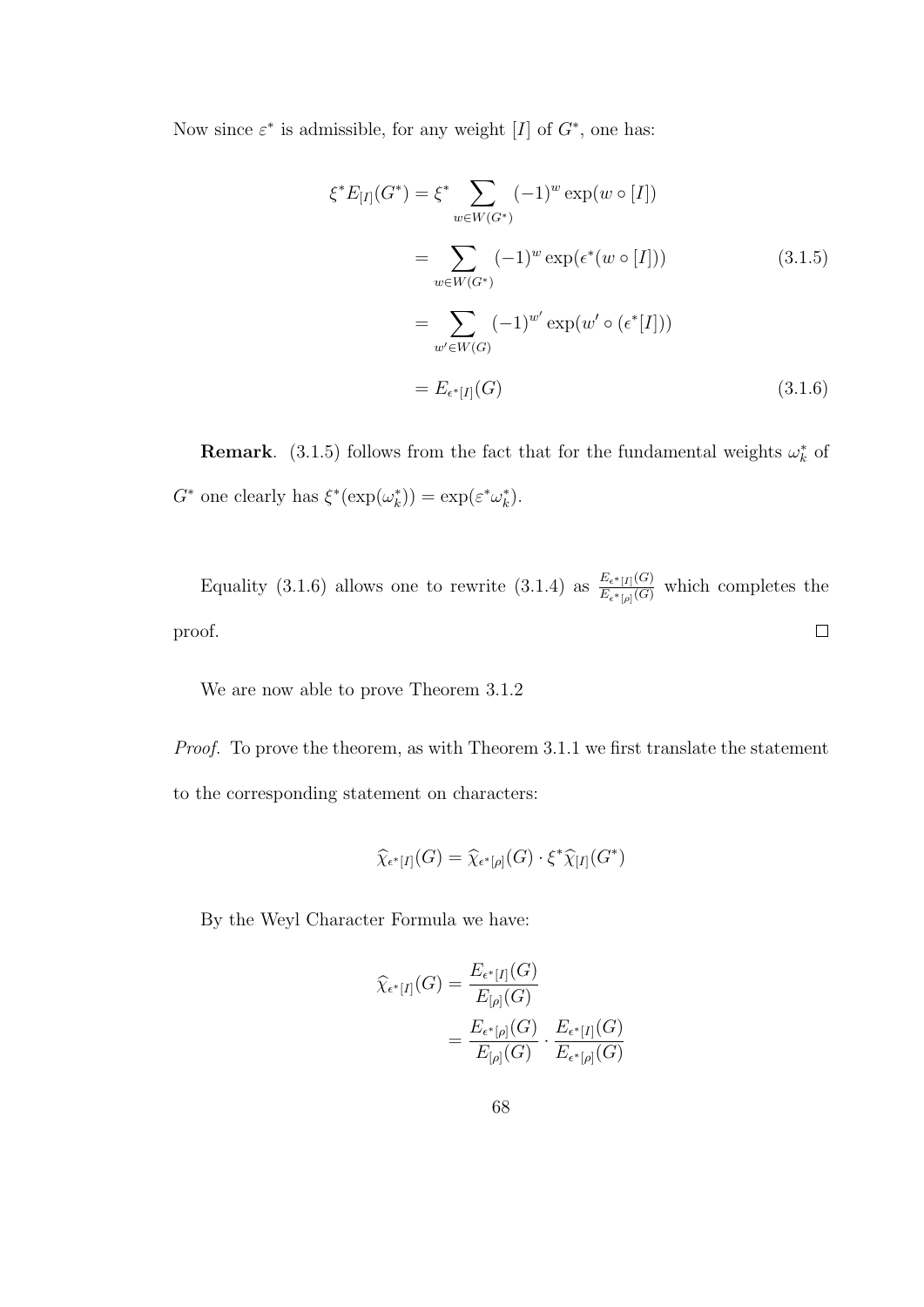The first factor is clearly  $\hat{\chi}_{\epsilon^*[\rho]}$ . By Lemma 3.1.3 the second factor is  $\xi^*\hat{\chi}_{[I]}(G^*)$ . It remains to show that  $\xi^* \widehat{\chi}_{[I]}(G^*)$  is the character of some virtual representation in  $\Re(G)$ . Since  $\widehat{\chi}_{[I]}(G^*)$  is the character of a representation of  $G^*$ , its set of weights is  $W(G^*)$ -symmetric. Now since  $\epsilon^*$  is a lattice homomorphism from the weight lattice of  $G^*$  to the weight lattice of G, it follows that the set of weights of  $\xi^* \widehat{\chi}_{[I]}(G^*)$ is  $W(G)$ -symmetric and the coefficients of these weights are integers (since the multiplicities of weights of  $\widehat{\chi}_{[I]}(G^*)$  are integers and the action of  $\epsilon^*$  clearly does not affect multiplicities). Thus  $\xi^* \widehat{\chi}_{[I]}(G^*) \in \mathfrak{E}(G)^{W(G)}$ , hence is the character of some virtual representation in  $\mathfrak{R}(G)$  as claimed.  $\Box$ 

**Remark**. From the above, we know that  $\Xi^*\hat{\pi}_{[I]}(G^*)$  is some virtual representation of G, but we do not know anything about its image in  $\mathfrak{R}(G)$ . Using what is known about the action of  $\xi$  on  $\mathfrak{E}(G)$  one can work out  $\xi^*\widehat{\chi}_{[I]}(G^*)$ ; applying Algorithm 1.1.1 gives  $\Xi^*\widehat{\pi}_{[I]}(G^*)$  as an element of  $\mathfrak{R}(G)$ .

## 3.2 Factorizations in  $\mathfrak{R}(G)$  Arising from Factorization Results in  $\mathfrak{E}(G)$

We now discuss a number of other factorizations which are not connected to admissible maps. Instead, as we will see, these factorizations arise naturally from considering factorizations from the standpoint of the geometry of the root system  $\mathbf{R}_{\mathbf{G}}$  to obtain factorizations in  $\mathfrak{E}(G)$ ; using unique factorization in  $\mathfrak{R}(G)$  we then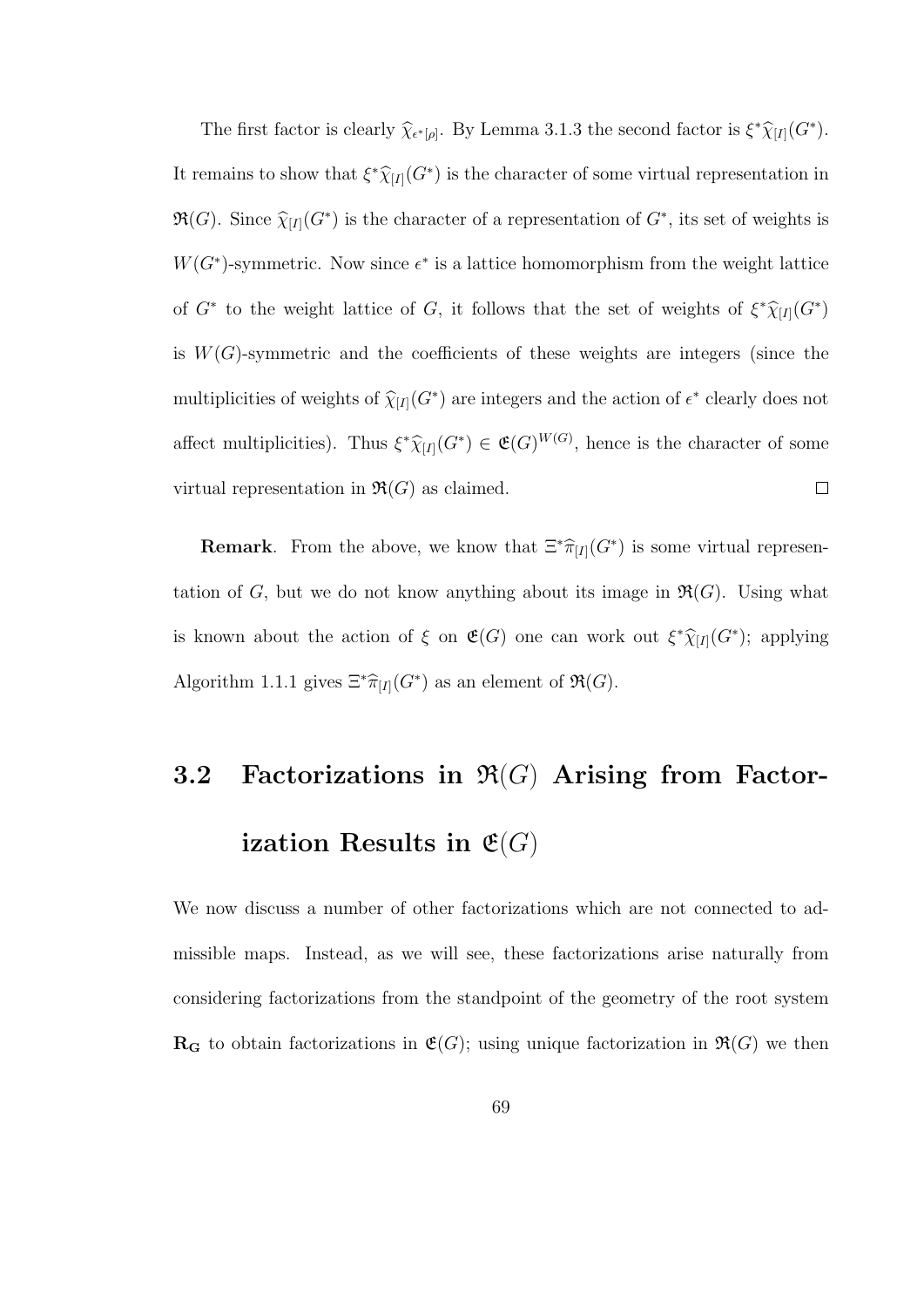use these factorizations to deduce the existence of new factorizations in  $\mathfrak{R}(G)$ .

Because  $\mathfrak{E}(G)$  is a Laurent polynomial ring we must be somewhat careful to specify what exactly is meant by a factorization in  $\mathfrak{E}(G)$ . For our purposes,  $p \in \mathfrak{E}(G)$ factors iff when written as  $p = \frac{q(X_1,...,X_n)}{X_1^k}$  $\frac{N(X_1,...,X_n)}{X_1^{k_1}...X_n^{k_n}}$  in reduced form, the polynomial q factors in  $\mathbb{Z}[X_1,\ldots,X_n]$ . Since each  $X_i$  is a unit in  $\mathfrak{E}(G)$ , we may break up the denominator up among the different factors of the numerator however we like without affecting the factorization of p. For example,  $X_1 - X_1^{-1}$  factors since it equals  $\frac{X_1^2 - 1}{X_1}$  $\frac{x_1-1}{X_1}$  and  $X_1^2 - 1$  factors in  $\mathbb{Z}[X_1]$ .

As we will see, in our factorizations it is actually more convenient to allow halfinteger exponents when breaking up the denominator of an element among factors; we already used such a factorization in our statement of the Denominator Formula (Theorem 1.1.5). Although formally elements such as  $X_i^{\frac{1}{2}}$  do not exist in  $\mathfrak{E}(G)$ , their appearance in our factorizations of characters will not affect our final results. Thus for example we have the following two possible factorizations of  $X_1 - X_1^{-1}$ :

$$
X_1 - X_1^{-1} = \frac{X_1 + 1}{X_1^{\frac{1}{2}}} \cdot \frac{X_1 - 1}{X_1^{\frac{1}{2}}} \tag{3.2.1}
$$

$$
X_1 - X_1^{-1} = \frac{X_1 + 1}{X_1^{\frac{1}{2}}} \cdot \frac{X_1^{\frac{1}{2}} + 1}{X_1^{\frac{1}{2}}} \cdot (X_1^{\frac{1}{2}} - 1)
$$
 (3.2.2)

Even though formally neither factor in  $(3.2.1)$  is an element of  $\mathfrak{E}(G)$ , we allow it as a valid factorization because both the numerators involve only integer exponents. On the other hand, we do not consider (3.2.2) as a valid factorization because the last two factors involve half-integer exponents.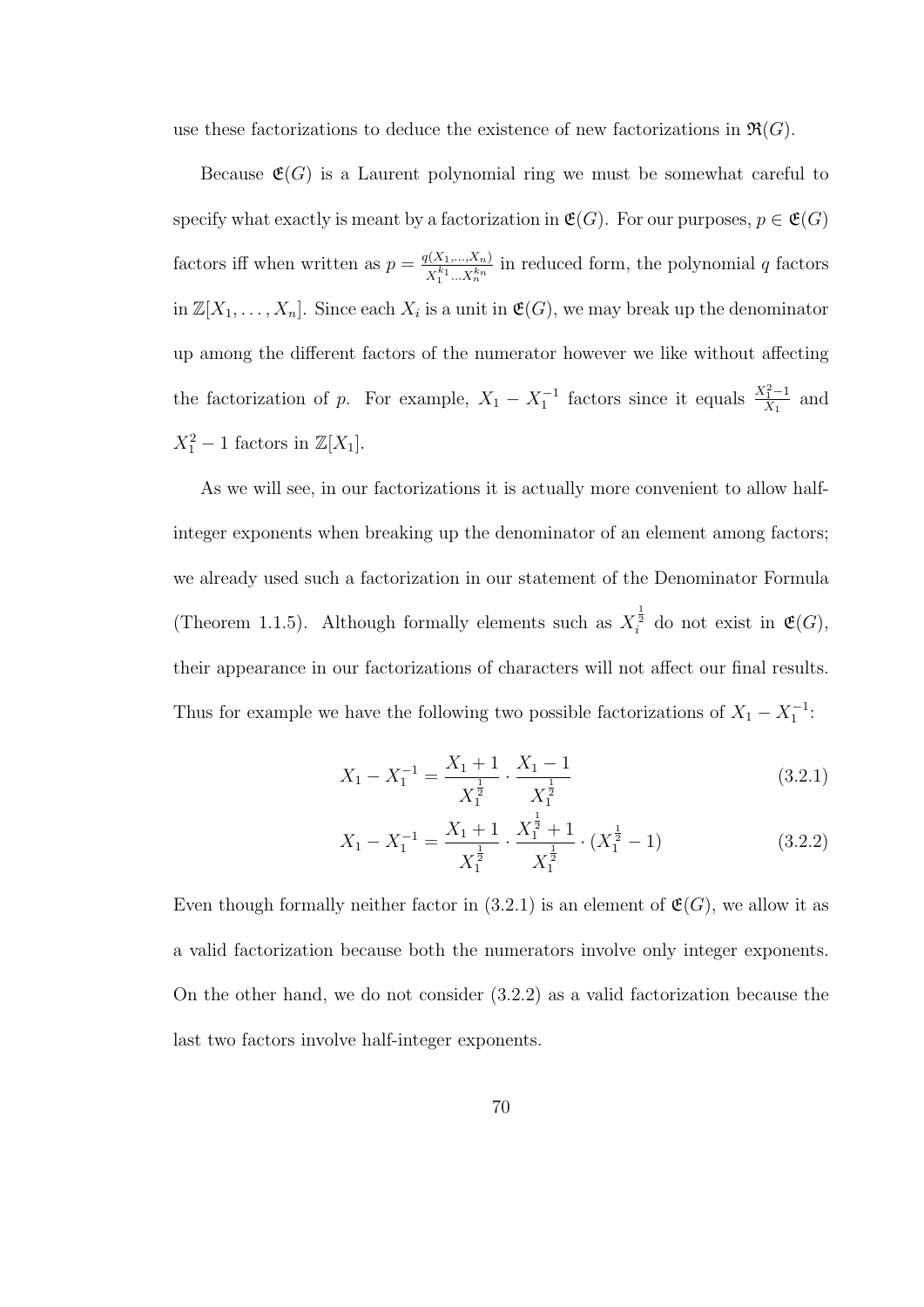#### 3.2.1 Γ-factorizations

Thusfar we have been primarily concerned with factorizations in  $\mathfrak{R}(G)$ . The factors guaranteed by Theorems 3.1.1 and 3.1.2 give rise to factors of the corresponding irreducible characters in  $\mathfrak{E}(G)$ ; such factors are necessarily  $W(G)$ -symmetric (since they are class functions on G). However, when we examine factorization in  $\mathfrak{E}(G)$ , we find that there are irreducible characters which factor in  $\mathfrak{E}(G)$  even though the corresponding irreps do not factor in  $\mathfrak{R}(G)$ . For a nontrivial example of this phenomenon, consider the factorization table of irreducible characters in  $\mathfrak{E}(\mathcal{A}_2)$ given in Table 3.1.

The difference between Tables 2.5 and 3.1 is along the main diagonal; in Table 3.1 we see that for  $n \geq 0$  all  $\chi_{[n,n]}(\mathcal{A}_2)$  factor in  $\mathfrak{E}(\mathcal{A}_2)$  whereas by Table 2.5 only some  $\pi_{[n,n]}(\mathcal{A}_2)$  factor in  $\mathfrak{R}(\mathcal{A}_2)$ . The reason for this difference becomes apparent when we consider these characters from the viewpoint of the Weyl Character Formula. In particular, one has  $\hat{\chi}_{[n,n]}(\mathcal{A}_2) = \frac{E_{[n,n]}(\mathcal{A}_2)}{E_{[0,0]}(\mathcal{A}_2)}$  $\frac{E_{[n,n]}({\cal A}_2)}{E_{[0,0]}({\cal A}_2)}$  .

The numerator of this expression factors in  $\mathfrak{E}(\mathcal{A}_2)$ :

$$
E_{[n,n]}(\mathcal{A}_2) = X_1^n X_2^n + X_1^n X_2^{-2n} + X_1^{-2n} X_2^n
$$

$$
- X_1^{-n} X_2^{-n} - X_1^{-n} X_2^{2n} - X_1^{2n} X_2^{-n}
$$

$$
= \frac{(X_1^{2n} - X_2^n)(X_2^{2n} - X_1^n)(X_1^n X_2^n - 1)}{X_1^{2n} X_2^{2n}}
$$

If we want to include the denominator among these factors, the most natural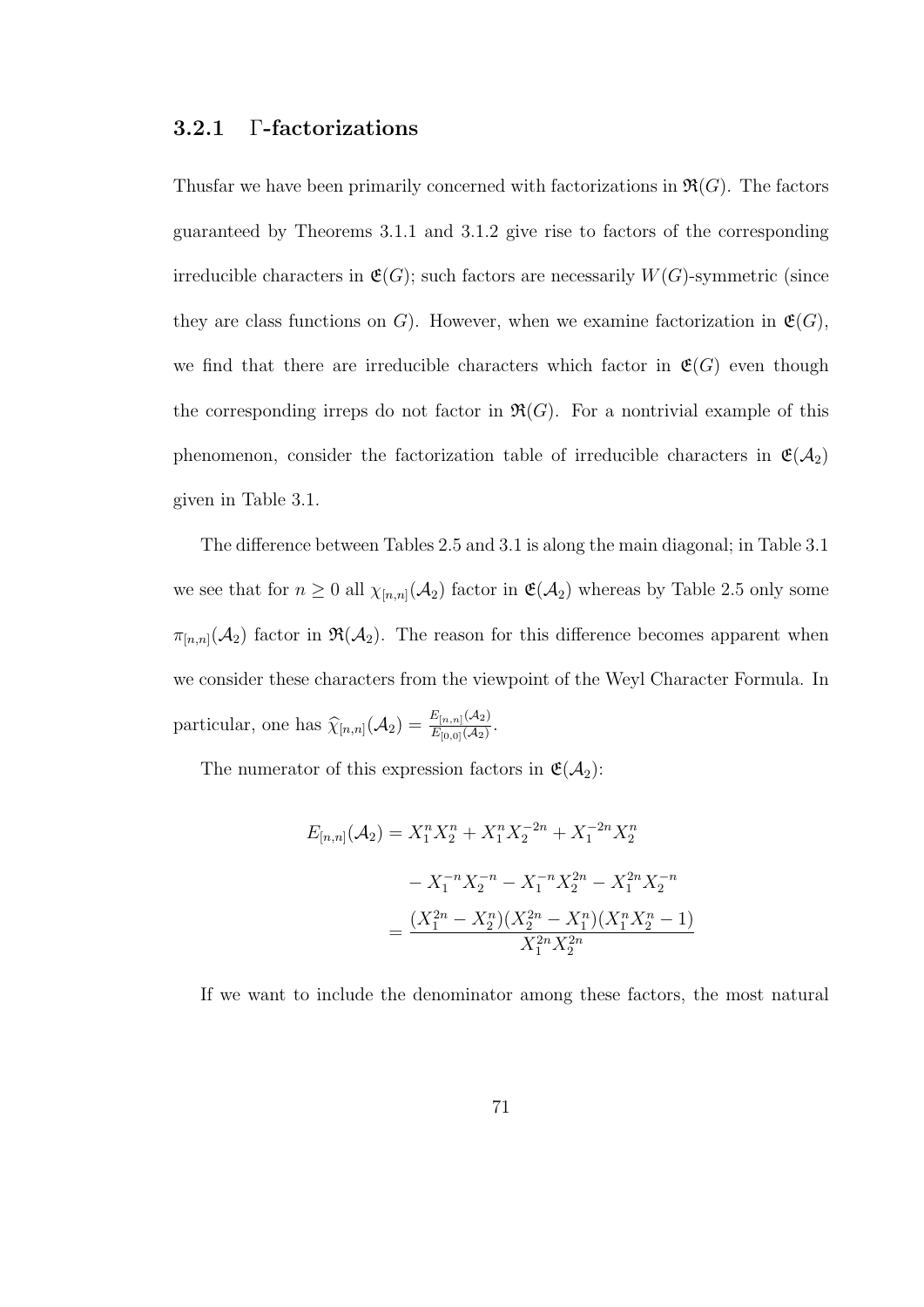| $n_2 \backslash n_1$ | $\overline{0}$                  |                  |                         |                          |        | $1 \t2 \t3 \t4 \t5 \t6 \t7 \t8 \t9$ |                          |            |            |                | 10                                                                                                                                                                                                                                                                                                                                                                                                                                                                              | 11                      | $\ldots$                                  |
|----------------------|---------------------------------|------------------|-------------------------|--------------------------|--------|-------------------------------------|--------------------------|------------|------------|----------------|---------------------------------------------------------------------------------------------------------------------------------------------------------------------------------------------------------------------------------------------------------------------------------------------------------------------------------------------------------------------------------------------------------------------------------------------------------------------------------|-------------------------|-------------------------------------------|
| $\overline{0}$       |                                 |                  |                         |                          |        |                                     |                          |            |            |                |                                                                                                                                                                                                                                                                                                                                                                                                                                                                                 |                         |                                           |
| $\mathbf{1}$         |                                 | $\boldsymbol{X}$ | $-X$                    |                          |        | $-X$ - X - X                        |                          |            |            |                | $\overline{\mathbf{X}}$                                                                                                                                                                                                                                                                                                                                                                                                                                                         |                         |                                           |
| $\overline{2}$       |                                 | $\sim 10^{-11}$  | $\mathbf X$             |                          |        | $  X$ $  X$                         |                          |            |            |                | $  X$                                                                                                                                                                                                                                                                                                                                                                                                                                                                           |                         | $\ldots$                                  |
| $\mathfrak{Z}$       | $\frac{1}{2}$ and $\frac{1}{2}$ | X                | $- X$                   |                          |        | $-X-X-X-X$                          |                          |            |            |                | $- X$                                                                                                                                                                                                                                                                                                                                                                                                                                                                           |                         | $\ldots$                                  |
| $\overline{4}$       |                                 |                  |                         |                          |        |                                     |                          |            |            | X              | $\alpha$ and $\alpha$ and $\alpha$                                                                                                                                                                                                                                                                                                                                                                                                                                              |                         | $\dddotsc$                                |
| $\overline{5}$       |                                 |                  |                         |                          |        |                                     |                          |            |            |                | - X X X - X - X X X - X                                                                                                                                                                                                                                                                                                                                                                                                                                                         |                         | $\sim$                                    |
| $\,$ 6 $\,$          |                                 |                  | $\omega_{\rm{max}}=0.1$ |                          |        | $   X$ $-$                          |                          |            |            | $\equiv$       |                                                                                                                                                                                                                                                                                                                                                                                                                                                                                 |                         |                                           |
| $\overline{7}$       |                                 | X                | $-X$                    |                          |        | - X - X - X                         |                          |            |            |                | $\overline{\phantom{a}}$ $\overline{\phantom{a}}$ $\overline{\phantom{a}}$ $\overline{\phantom{a}}$ $\overline{\phantom{a}}$ $\overline{\phantom{a}}$ $\overline{\phantom{a}}$ $\overline{\phantom{a}}$ $\overline{\phantom{a}}$ $\overline{\phantom{a}}$ $\overline{\phantom{a}}$ $\overline{\phantom{a}}$ $\overline{\phantom{a}}$ $\overline{\phantom{a}}$ $\overline{\phantom{a}}$ $\overline{\phantom{a}}$ $\overline{\phantom{a}}$ $\overline{\phantom{a}}$ $\overline{\$ |                         |                                           |
| 8                    |                                 | $\sim 10^{-10}$  | $\mathbf X$             |                          |        | $  X$ $  X$                         |                          |            |            |                | $\alpha$ and $\alpha$ and $\alpha$                                                                                                                                                                                                                                                                                                                                                                                                                                              | $\mathbf X$             | $\sim$ .                                  |
| $\boldsymbol{9}$     |                                 | $- X$            |                         |                          |        | - X X X - X - X                     |                          |            |            |                | $- X$                                                                                                                                                                                                                                                                                                                                                                                                                                                                           |                         | $\sim$                                    |
| 10                   |                                 |                  |                         | $\overline{\phantom{a}}$ | $\sim$ | $\overline{a}$                      | $\overline{\phantom{a}}$ | $\sim$ $-$ | $\sim$ $-$ | $\sim 10^{-1}$ | X                                                                                                                                                                                                                                                                                                                                                                                                                                                                               | $\alpha_{\rm{max}}=0.1$ | $\ldots$                                  |
| 11                   | $\omega_{\rm{max}}$             |                  | X X X                   |                          |        | - $X$ - $X$ $X$ $X$                 |                          |            |            |                | $\sim 10^{-10}$                                                                                                                                                                                                                                                                                                                                                                                                                                                                 | X                       | $\ddotsc$                                 |
|                      | $\vdots$                        | $\ddot{\cdot}$   |                         |                          |        |                                     |                          |            |            |                |                                                                                                                                                                                                                                                                                                                                                                                                                                                                                 |                         | $\mathcal{F}_{\mathcal{F}_{\mathcal{A}}}$ |

Table 3.1:  $X = \text{Irreducible Character } \chi_{[n_1,n_2]}$  factors in  $\mathfrak{E}(\mathcal{A}_2)$ 

choice is to split the denominator so as to symmetrize the factors:

$$
E_{[n,n]}(A_2) = (X_1^n X_2^{-\frac{n}{2}} - X_1^{-n} X_2^{\frac{n}{2}}) \cdot (X_1^{-\frac{n}{2}} X_2^n - X_1^{\frac{n}{2}} X_2^{-n})
$$

$$
\cdot (X_1^{\frac{n}{2}} X_2^{\frac{n}{2}} - X_1^{-\frac{n}{2}} X_2^{-\frac{n}{2}})
$$

The advantage of the above symmetrization is that the resulting factors form an  $W(\mathcal{A}_2)$ -alternating set in  $\mathfrak{E}(\mathcal{A}_2)$ ; however the factors are not guaranteed to be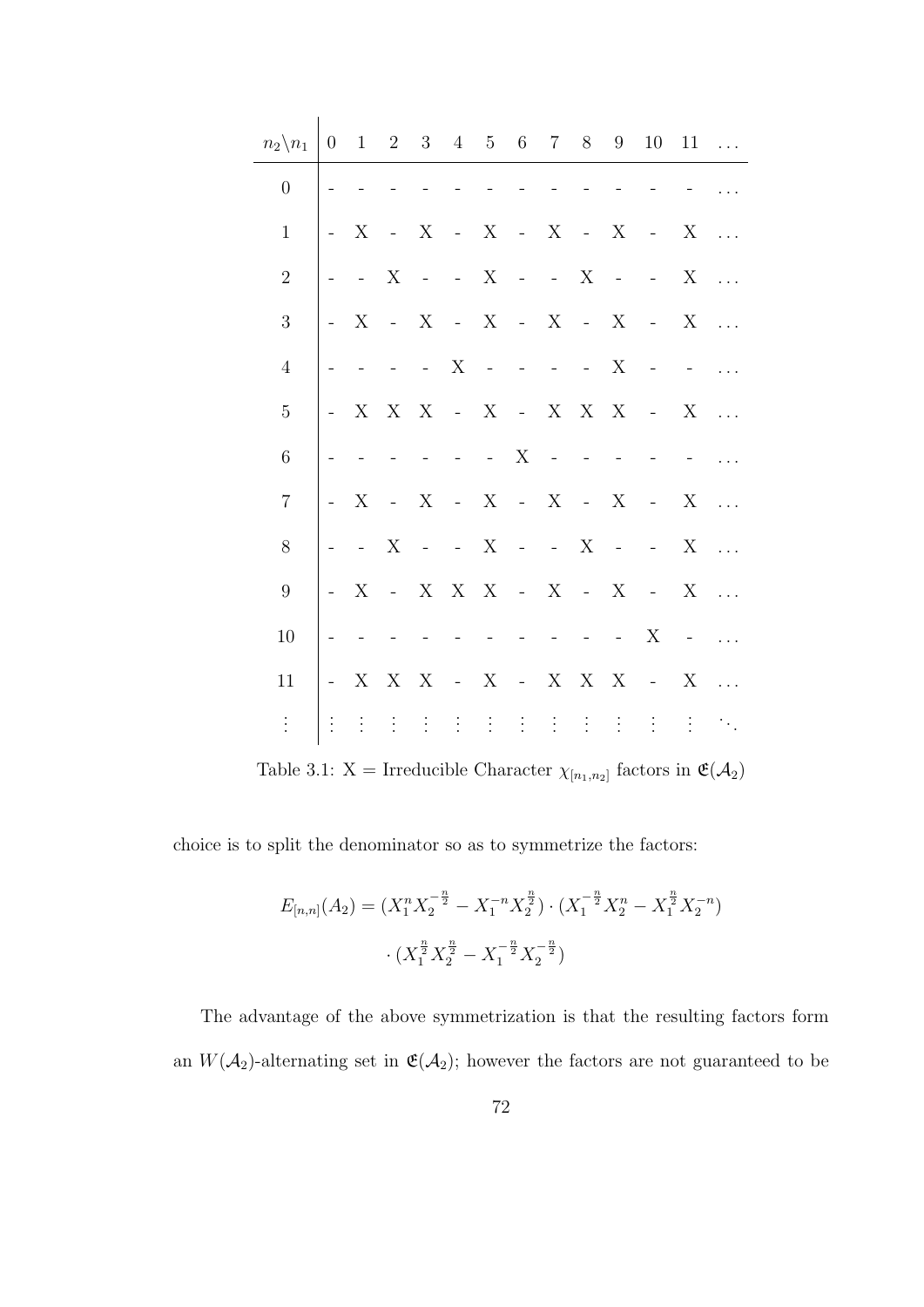characters of elements of  $\mathfrak{R}(\mathcal{A}_2)$ .

Nevertheless, this factorization in  $\mathfrak{E}(G)$  is exactly what we need; we find that there are as many factors of  $E_{[n,n]}(\mathcal{A}_2)$  as elements of  $\mathbb{R}^+_{\mathcal{A}_2}$  and these factors are easily described. In fact an analogous statement holds for arbitrary Lie groups:

**Theorem 3.2.1.** In  $\mathfrak{E}(G)$ ,  $E_{m[\rho]}(G)$  factors as:

$$
E_{m[\rho]}(G) = \prod_{r \in \mathbf{R}_{\mathbf{G}}^+} (X^{m \cdot v(r)} - X^{-m \cdot v(r)})
$$

Proof. This is a consequence of the Weyl Denominator Formula:

$$
E_{m[\rho]}(G) = \psi^m E_{[\rho]}(G)
$$
  
= 
$$
\psi^m \prod_{r \in \mathbf{R}_{\mathbf{G}}^+} (X^{v(r)} - X^{-v(r)})
$$
  
= 
$$
\prod_{r \in \mathbf{R}_{\mathbf{G}}^+} \psi^m (X^{v(r)} - X^{-v(r)})
$$
  
= 
$$
\prod_{r \in \mathbf{R}_{\mathbf{G}}^+} (X^{m \cdot v(r)} - X^{-m \cdot v(r)})
$$

Corollary 3.2.1.  $\widehat{\chi}_{m[\rho]}(G)$  factors in  $\mathfrak{E}(G)$  for  $m \geq 2$  with the sole exception  $\widehat{\chi}_{[2]}(\mathcal{A}_1) = \widehat{\chi}_{2[\rho]}(\mathcal{A}_1)$ . The individual factors are not characters of elements of  $\mathfrak{R}(G)$ unless  $G = A_1$ .

Proof. The Character Formula and Theorem 3.2.1 give:

$$
\widehat{\chi}_{m[\rho]}(G) = \frac{E_{m[\rho]}(G)}{E_{[\rho]}(G)}
$$
  
= 
$$
\frac{\prod_{r \in \mathbf{R}_{\mathbf{G}}^{+}} (X^{m \cdot v(r)} - X^{-m \cdot v(r)})}{\prod_{r \in \mathbf{R}_{\mathbf{G}}^{+}} (X^{v(r)} - X^{-v(r)})}
$$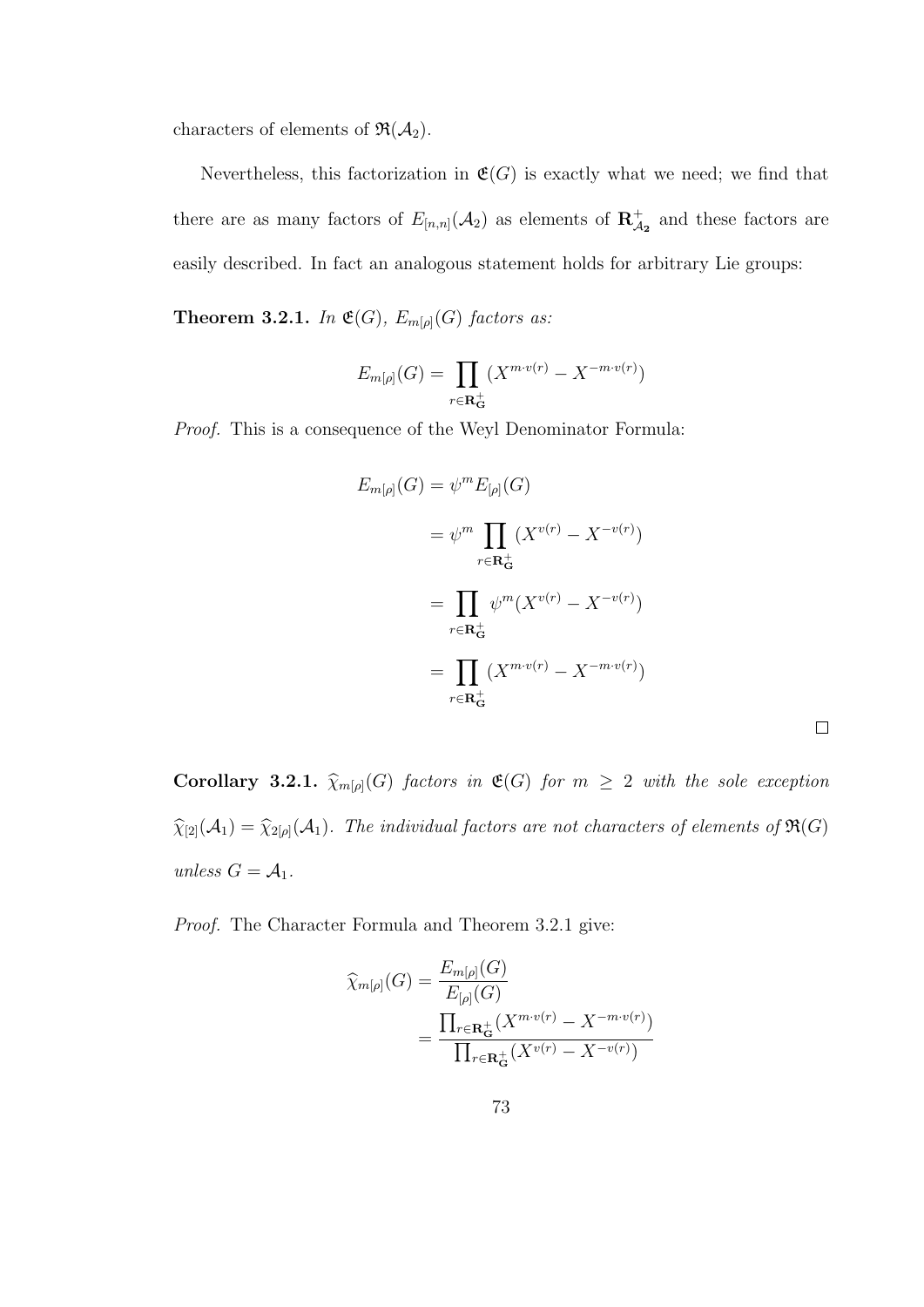For each  $r \in \mathbf{R}_{\mathbf{G}}^+$ ,  $(X^{v(r)} - X^{-v(r)})$  divides  $(X^{m \cdot v(r)} - X^{-m \cdot v(r)})$  in  $\mathfrak{E}(G)$ . The set of cofactors  $\frac{X^{m\cdot v(r)}-X^{-m\cdot v(r)}}{X^{v(r)}-X^{-v(r)}}$  are clearly a  $W(G)$ -symmetric set and there are  $|\mathbf{R_G^+}|$ such cofactors, hence  $\widehat{\chi}_{m[\rho]}(G)$  has at least  $|\mathbf{R}_{\mathbf{G}}^{+}|$  factors. In the case  $G = \mathcal{A}_1$  where  $|\mathbf{R}_{\mathcal{A}_1}^+| = 1$ , this approach fails.

On the other hand, our work in §2.1.1 shows that irreducible characters of  $\mathcal{A}_1$ factor into  $W(\mathcal{A}_1)$ -symmetric factors, hence each such factor is itself the character  $\Box$ of some element of  $\mathfrak{R}(\mathcal{A}_1)$ .

With these results at hand, we return to Theorem 3.1.1 which in some cases predicts multiple factorization of a given irrep. As  $\mathfrak{R}(G)$  is a UFD, we conclude that the ordinary factorizations found in these cases split further. For example, by Theorem 3.1.1 we have the following two factorizations of  $\hat{\pi}_{[6,6]}(\mathcal{A}_2)$ :

$$
\widehat{\pi}_{[6,6]}(\mathcal{A}_2) = \widehat{\pi}_{[2,2]}(\mathcal{A}_2) \cdot \psi^2 \widehat{\pi}_{[3,3]}(\mathcal{A}_2)
$$

$$
= \widehat{\pi}_{[3,3]}(\mathcal{A}_2) \cdot \psi^3 \widehat{\pi}_{[2,2]}(\mathcal{A}_2)
$$

It is easy to check that neither of  $\widehat{\pi}_{[2,2]}(\mathcal{A}_2)$  and  $\widehat{\pi}_{[3,3]}(\mathcal{A}_2)$  divides the other, so we must be able to decompose both these factorizations further. In light of Theorem 3.2.1, in  $\mathfrak{E}(\mathcal{A}_2)$  we have:

$$
E_{[n,n]}(\mathcal{A}_2) = \prod_{d|n} \left( \Phi_d(X_1 X_2^{-\frac{1}{2}}, X_1^{-1} X_2^{\frac{1}{2}}) \cdot \Phi_d(X_1^{-\frac{1}{2}} X_2, X_1^{\frac{1}{2}} X_2^{-1}) \right)
$$

$$
\cdot \Phi_d(X_1^{\frac{1}{2}} X_2^{\frac{1}{2}}, X_1^{-\frac{1}{2}} X_2^{-\frac{1}{2}}) \right)
$$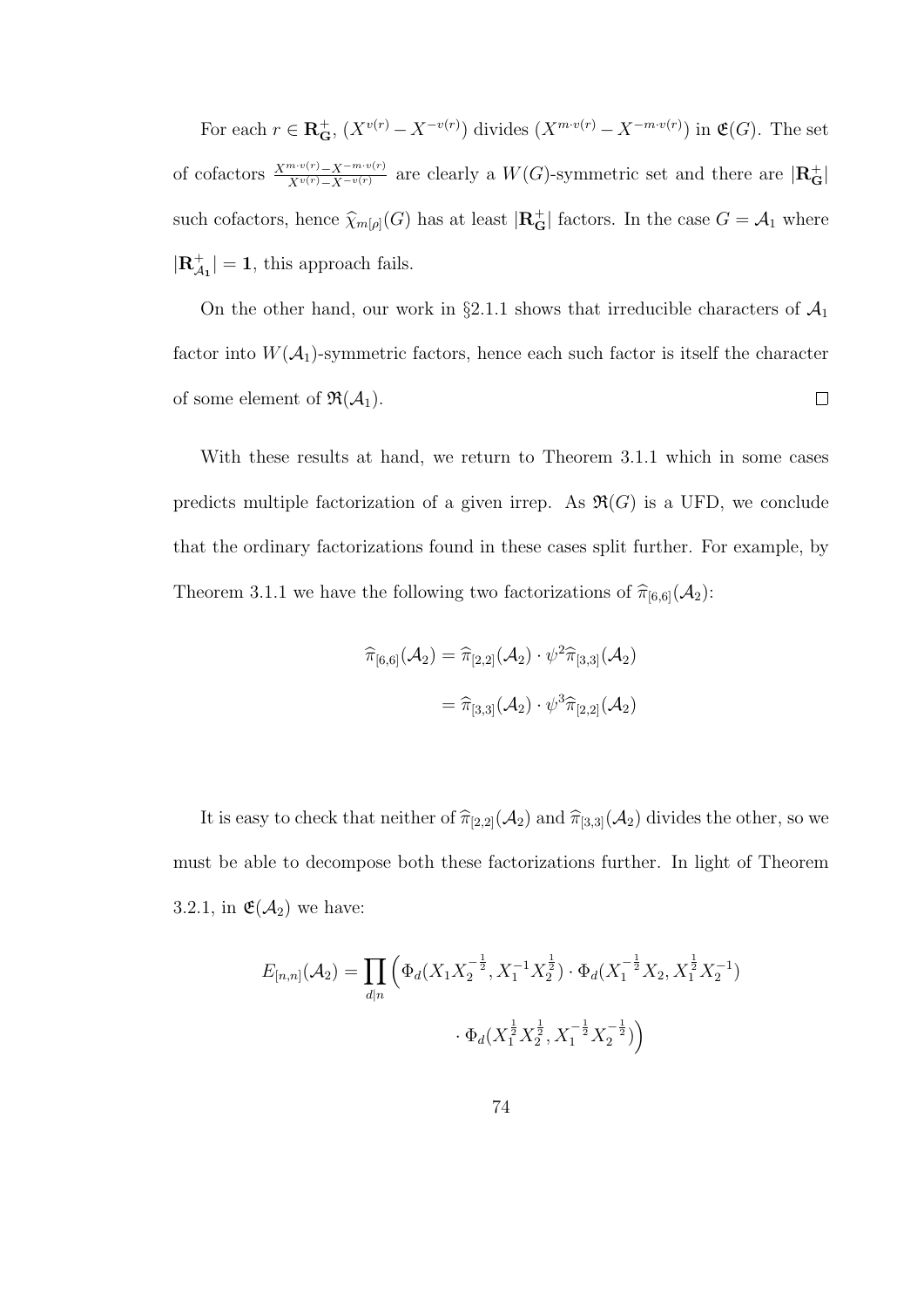In particular, we therefore have:

$$
\widehat{\chi}_{[2,2]}(\mathcal{A}_2) = \Phi_2(X_1 X_2^{-\frac{1}{2}}, X_1^{-1} X_2^{\frac{1}{2}}) \cdot \Phi_2(X_1^{-\frac{1}{2}} X_2, X_1^{\frac{1}{2}} X_2^{-1}) \cdot \Phi_2(X_1^{\frac{1}{2}} X_2^{\frac{1}{2}}, X_1^{-\frac{1}{2}} X_2^{-\frac{1}{2}})
$$
  

$$
\widehat{\chi}_{[3,3]}(\mathcal{A}_2) = \Phi_3(X_1 X_2^{-\frac{1}{2}}, X_1^{-1} X_2^{\frac{1}{2}}) \cdot \Phi_3(X_1^{-\frac{1}{2}} X_2, X_1^{\frac{1}{2}} X_2^{-1}) \cdot \Phi_3(X_1^{\frac{1}{2}} X_2^{\frac{1}{2}}, X_1^{-\frac{1}{2}} X_2^{-\frac{1}{2}})
$$
  

$$
\widehat{\chi}_{[6,6]}(\mathcal{A}_2) = \prod_{d=2,3,6} \Phi_d((X_1 X_2^{-\frac{1}{2}}, X_1^{-1} X_2^{\frac{1}{2}}) \cdot \Phi_d(X_1^{-\frac{1}{2}} X_2, X_1^{\frac{1}{2}} X_2^{-1})
$$
  

$$
\cdot \Phi_d(X_1^{\frac{1}{2}} X_2^{\frac{1}{2}}, X_1^{-\frac{1}{2}} X_2^{-\frac{1}{2}}))
$$

It is also easy to check that:

$$
\psi^3 \widehat{\chi}_{[2,2]}(\mathcal{A}_2) = \prod_{d=2,6} \left( \Phi_d(X_1 X_2^{-\frac{1}{2}}, X_1^{-1} X_2^{\frac{1}{2}}) \cdot \Phi_d(X_1^{-\frac{1}{2}} X_2, X_1^{\frac{1}{2}} X_2^{-1}) \right)
$$
  

$$
\cdot \Phi_d(X_1^{\frac{1}{2}} X_2^{\frac{1}{2}}, X_1^{-\frac{1}{2}} X_2^{-\frac{1}{2}}) \right)
$$
  

$$
\psi^2 \widehat{\chi}_{[3,3]}(\mathcal{A}_2) = \prod_{d=3,6} \left( \Phi_d(X_1 X_2^{-\frac{1}{2}}, X_1^{-1} X_2^{\frac{1}{2}}) \cdot \Phi_d(X_1^{-\frac{1}{2}} X_2, X_1^{\frac{1}{2}} X_2^{-1}) \right)
$$
  

$$
\cdot \Phi_d(X_1^{\frac{1}{2}} X_2^{\frac{1}{2}}, X_1^{-\frac{1}{2}} X_2^{-\frac{1}{2}}) \right)
$$

Hence we do indeed have a unique factorization of  $\widehat{\chi}_{[6,6]}(\mathcal{A}_2)$  in  $\mathfrak{E}(\mathcal{A}_2)$ . Upon factoring the  $\widehat{\chi}_{[2,2]}(A_2)$  and  $\widehat{\chi}_{[3,3]}(A_2)$  factors from  $\widehat{\chi}_{[6,6]}(A_2)$ , we are left with a new cofactor (whose dimension must be  $1 = \frac{\dim(\widehat{\pi}_{[6,6]})}{\dim(\widehat{\pi}_{[6,6]})\dim(\widehat{\pi}_{[6,6]})}$  $\frac{\dim(\pi_{[6,6]})}{\dim(\widehat{\pi}_{[2,2]})\cdot \dim(\widehat{\pi}_{[3,3]})}$ ):

$$
\gamma_6(\mathcal{A}_2):=\Phi_6(X_1X_2^{-\frac{1}{2}},X_1^{-1}X_2^{\frac{1}{2}})\cdot\allowbreak\Phi_6(X_1^{-\frac{1}{2}}X_2,X_1^{\frac{1}{2}}X_2^{-1})\cdot\allowbreak\Phi_6(X_1^{\frac{1}{2}}X_2^{\frac{1}{2}},X_1^{-\frac{1}{2}}X_2^{-\frac{1}{2}})
$$

The factors of  $\gamma_6(\mathcal{A}_2)$  clearly form a  $W(\mathcal{A}_2)$ -symmetric set, thus  $\gamma_6(\mathcal{A}_2)$  is W( $\mathcal{A}_2$ )-symmetric. Furthermore,  $\gamma_6(\mathcal{A}_2)$  lies in  $\mathfrak{E}(A_2)$  since the degree of  $\Phi_6$  is even, so it is the character of some virtual representation  $\Gamma_6(\mathcal{A}_2) \in \mathfrak{R}(\mathcal{A}_2)$ . By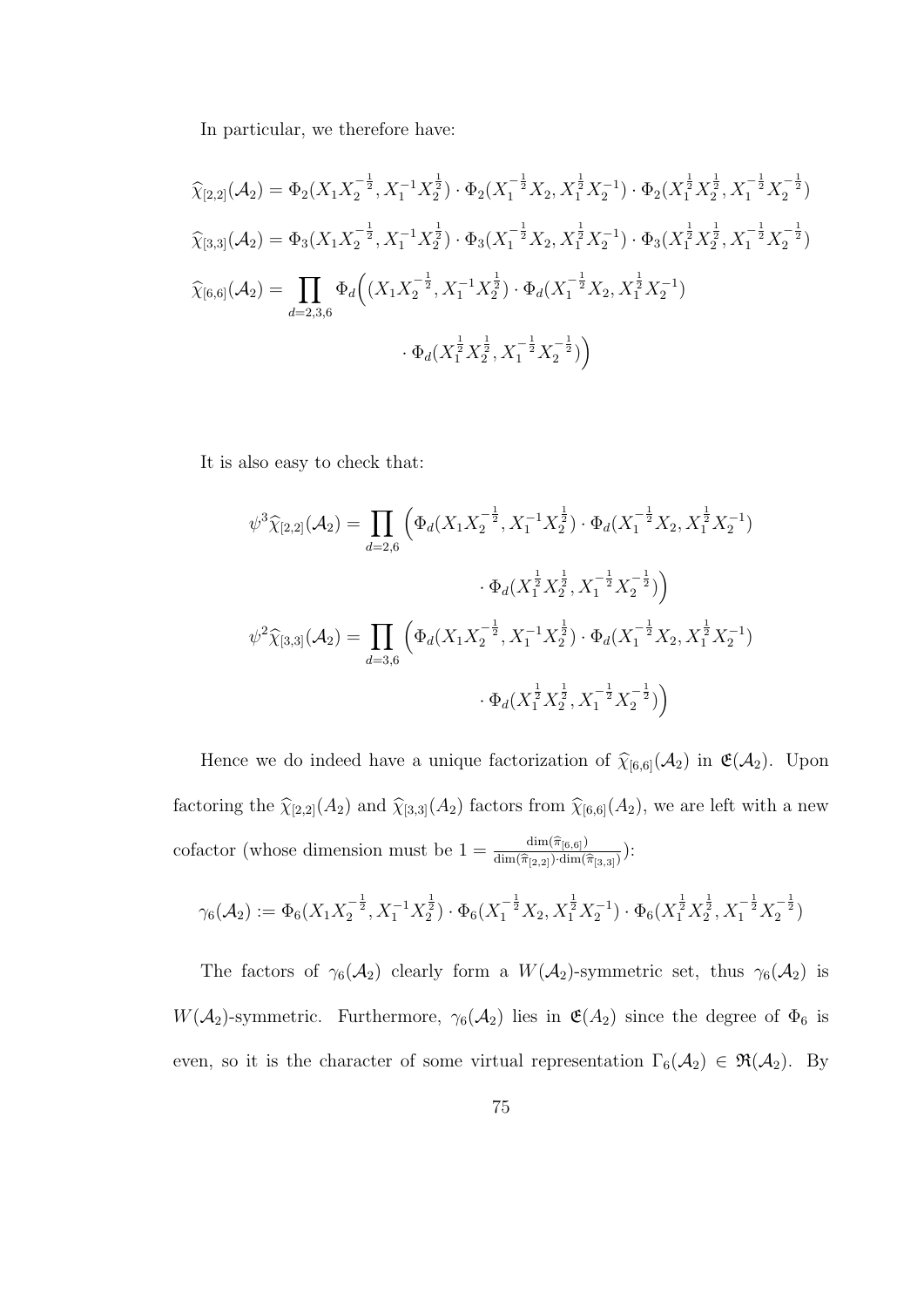construction,  $\Gamma_6(\mathcal{A}_2)$  is a factor of  $\widehat{\pi}_{[6,6]}(\mathcal{A}_2)$  whose existence is only implied by Theorem 3.1.1 combined with unique factorization. From the character  $\gamma_6(\mathcal{A}_2)$ , one computes:

$$
\Gamma_6(\mathcal{A}_2)=V_1^2V_2^2-3V_1^3-3V_2^3+10V_1V_2-8
$$

Specialization at  $V_1 = V_2 = 3$  verifies that the dimension of  $\Gamma_6$  is indeed 1.

By the same basic setup as above, there are many examples of such extra 1 dimensional factors in  $\mathfrak{R}(G)$  in general as we now show.

**Definition 3.2.1.** With  $v(r)$  defined as in Theorem 1.1.5 define  $\gamma_d(G) \in \mathfrak{E}(G)$  to be:

$$
\gamma_d(G) := \begin{cases} 1 & d = 1 \\ \prod_{r \in \mathbf{R}_\mathbf{G}^+} \Phi_d(X^{v(r)}, X^{-v(r)}) & d \ge 2 \end{cases}
$$

Further define elements  $\Gamma_d(G) \in \mathfrak{R}(G)$  by the condition that  $\gamma_d(G)$  is the character of  $\Gamma_d(G)$ .

The set of factors of  $\gamma_d(G)$  clearly form a  $W(G)$ -symmetric set, so in particular  $\gamma_d(G)$  is  $W(G)$ -symmetric which shows that it makes sense to define the  $\Gamma_d(G)$  in this way.

#### **Theorem 3.2.2.** (Γ-factorizations in  $\Re(G)$ )

The irreducible character  $\widehat{\chi}_{m[\rho]}(G)$  factors in  $\mathfrak{E}(G)$  as:

$$
\widehat{\chi}_{m[\rho]}(G) = \prod_{d|m} \gamma_d(G) \tag{3.2.3}
$$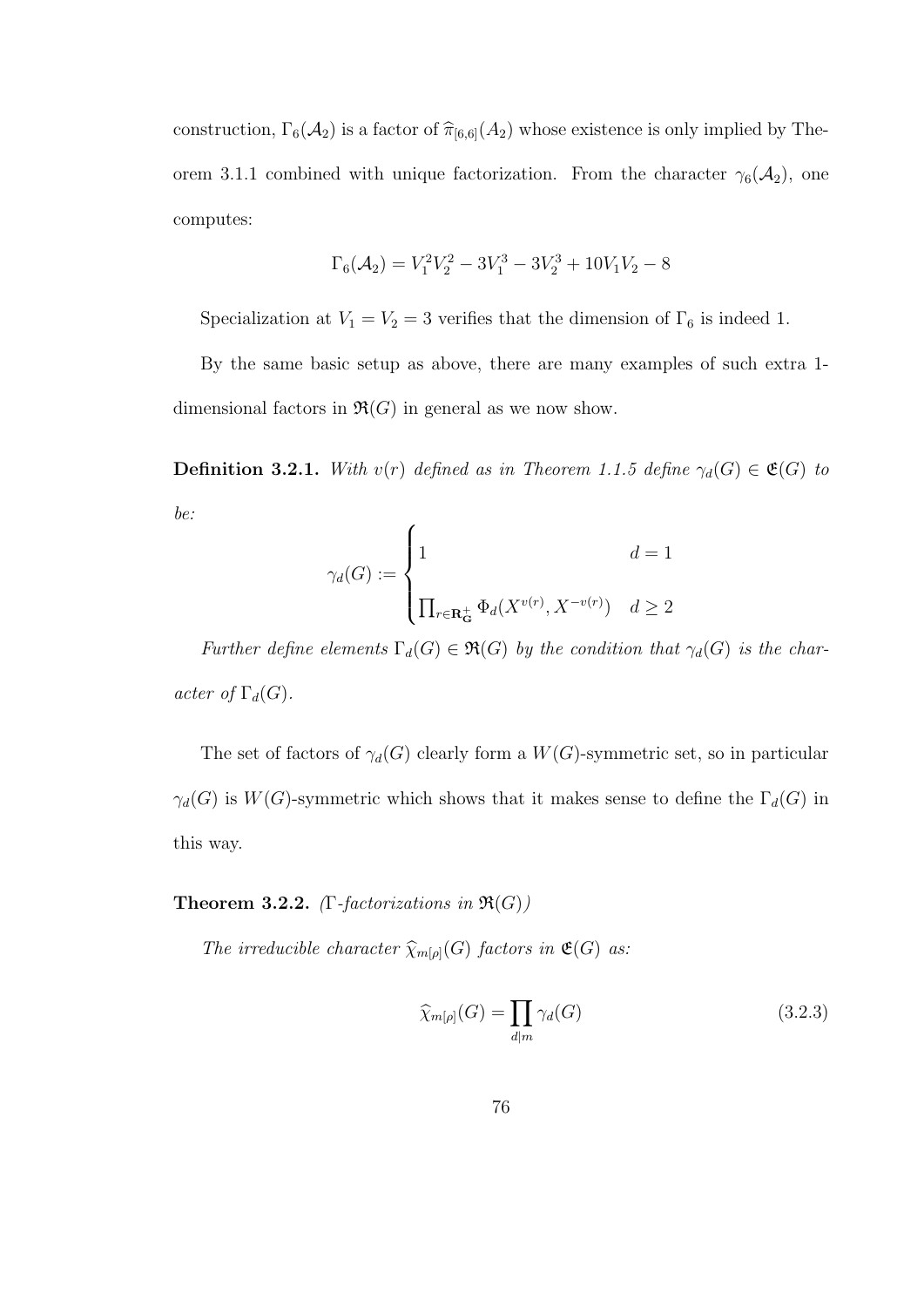Furthermore, (3.2.3) lifts to a factorization of  $\widehat{\pi}_{m[p]}(G)$  in  $\mathfrak{R}(G)$  of the following

form:

$$
\widehat{\pi}_{m[\rho]}(G) = \prod_{d|m} \Gamma_d(G)
$$

Proof. Breaking down the factors of Theorem 3.2.1 into their cyclotomic factors, one has:

$$
E_{m[\rho]}(G) = \prod_{r \in \mathbf{R}_{\mathbf{G}}^+} \prod_{d|m} \Phi_d(X^{v(r)}, X^{-v(r)})
$$

Dividing both sides by  $E_{[\rho]}(G)$  gives:

$$
\widehat{\chi}_{m[\rho]}(G) = \prod_{r \in \mathbf{R}_{\mathbf{G}}^+} \prod_{1 < d, d|m} \Phi_d(X^{v(r)}, X^{-v(r)})
$$
\n
$$
= \prod_{1 < d, d|m} \gamma_d(G)
$$
\n
$$
= \prod_{d|m} \gamma_d(G)
$$

For d fixed, the set of factors  $\Phi_d(X^{v(r)}, X^{-v(r)})$  clearly forms a  $W(G)$ -symmetric set; thus  $\gamma_d(G)$  is  $W(G)$ -symmetric. Hence  $\gamma_d(G)$  is the character of some  $\Gamma_d(G) \in$  $\mathfrak{R}(G).$  $\Box$ 

**Remark.** In the case of  $A_1$  where there is only one positive root, one has  $\gamma_d(\mathcal{A}_1) = \Phi_d(X_1, X_1^{-1})$ . Thus the factorizations in Table 2.3 are exactly the  $\Gamma$ factorizations in  $\mathfrak{R}(\mathcal{A}_1)$ .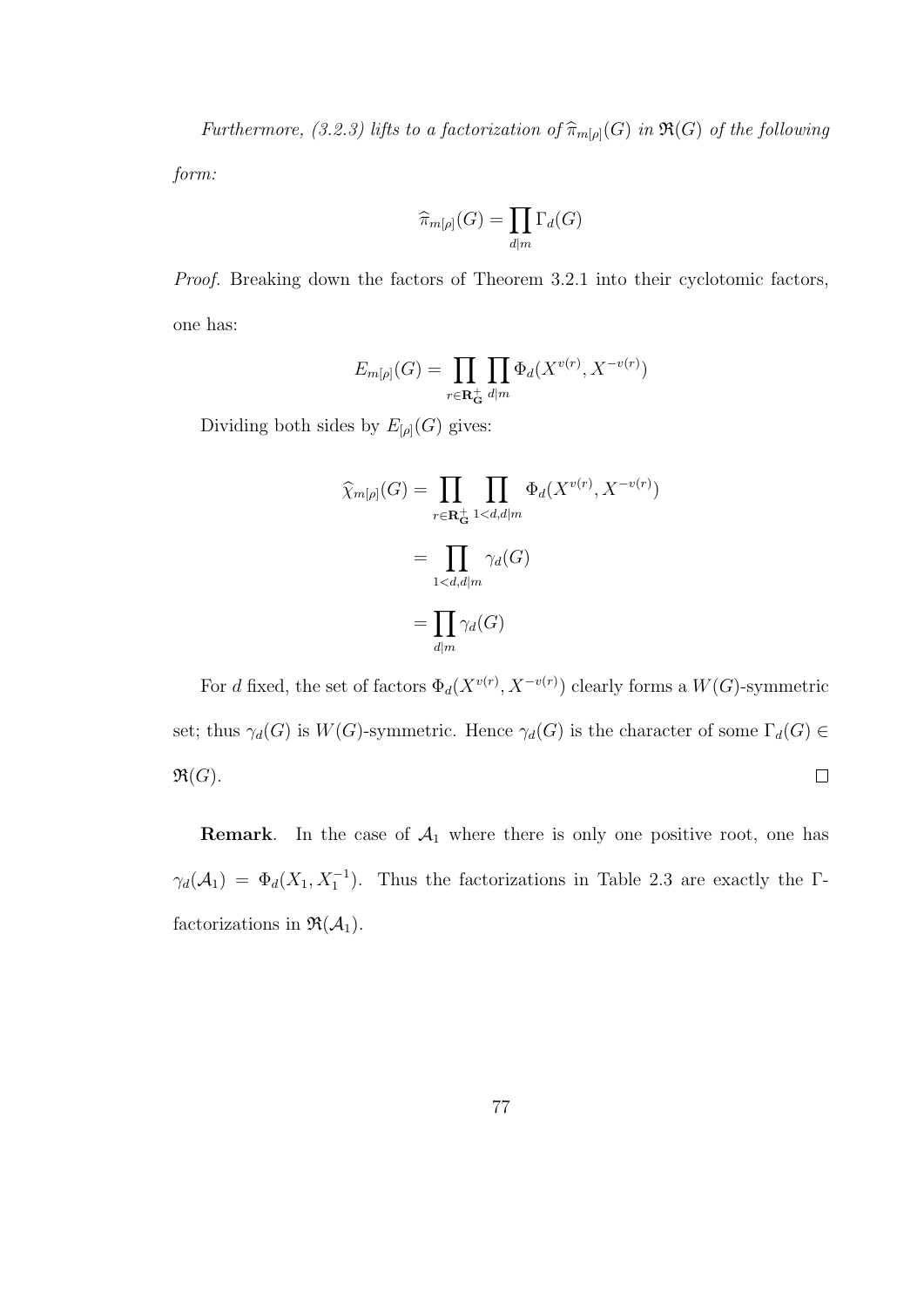Corollary 3.2.2. The virtual dimension of  $\Gamma_d(G)$  is given by:

$$
\dim(\Gamma_d(G)) = \begin{cases} p^{|\mathbf{R_G}|} & d = p^k \text{ with } p \text{ prime} \\ 1 & otherwise \end{cases}
$$

*Proof.* The virtual dimension of each factor  $\Phi_d(X^{v(r)}, X^{-v(r)})$  is obtained by specializing at  $\{X_i = 1\}_{i=1}^n$  which clearly equals  $\Phi_d(1)$ . Since there are  $|\mathbf{R}_{\mathbf{G}}^+|$  such factors of  $\Gamma_d(G)$ , the result follows.  $\Box$ 

In the case that d is prime, one clearly has  $\Gamma_d(G) = \hat{\pi}_{d[\rho]}(G)$ . More generally, when  $d = p^k$  for p a prime, one has:

$$
\Gamma_{p^k}(G) = \Psi^{p^{k-1}} \hat{\pi}_{d[p]}(G)
$$

This is easily shown by induction on k combined with Theorem 3.1.1.

Finally, we note that for d not a power of a prime, although  $\Gamma_d(G)$  has virtual dimension 1, it is clearly not the trivial representation, hence in such cases  $\Gamma_d(G)$ is a nontrivial factor of  $\widehat{\pi}_{d[\rho]}(G)$  in  $\mathfrak{R}(G)$ .

We have now seen how working in  $\mathfrak{E}(G)$  allows us to discover even more factorization results in  $\mathfrak{R}(G)$ .

## 3.2.2  $^{LS}$ -factorizations

In this section we will further refine the techniques used in §3.2.1 to obtain further factorization results in  $\mathfrak{R}(G)$  when G is nonsimply-laced.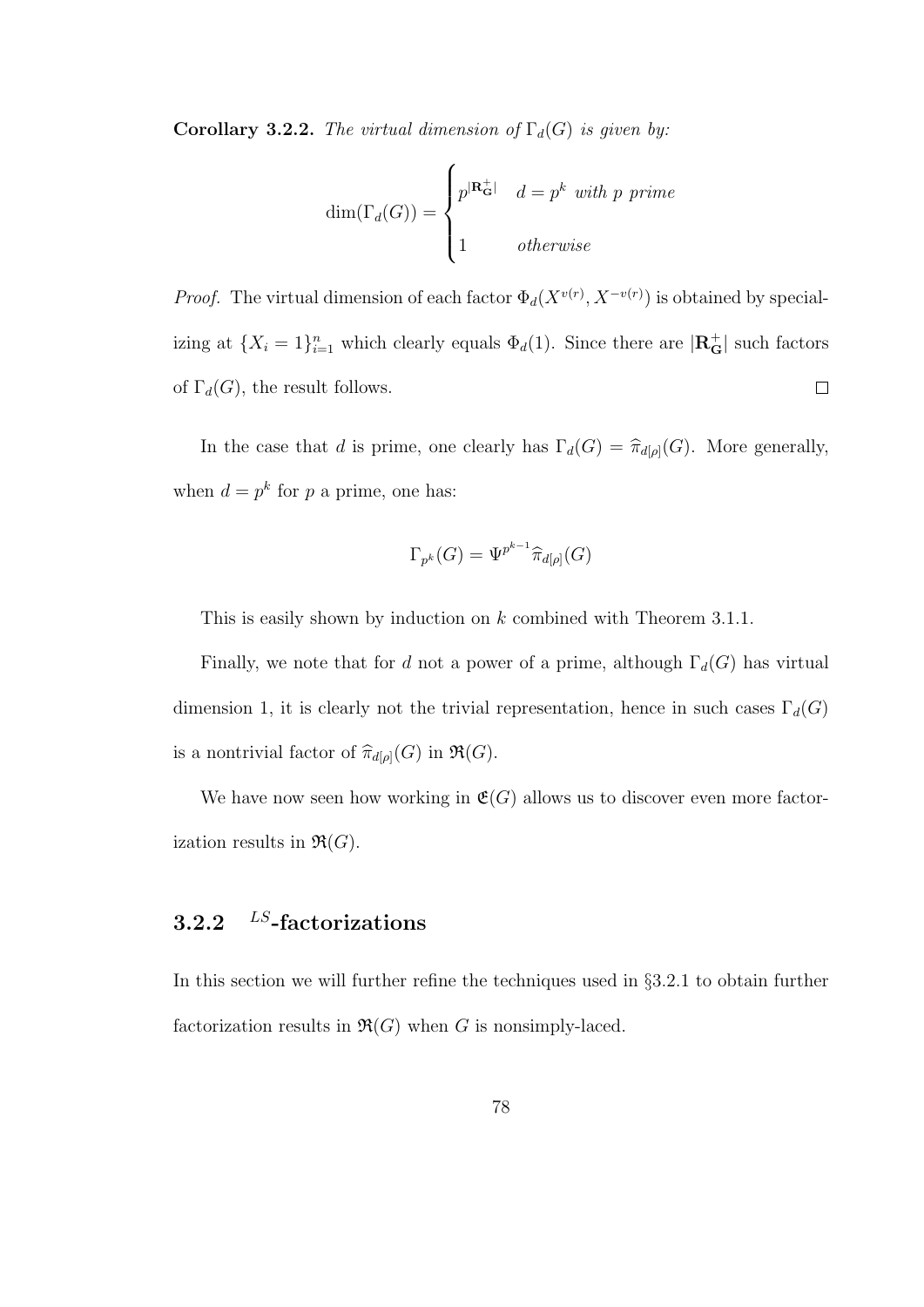As we saw in Theorem 1.1.5,  $E_{m[\rho]}(G)$  factors in  $\mathfrak{E}(G)$  for any G and furthermore if we allow half-integer exponents then we can associate positive roots of G with factors of  $E_{m[\rho]}(G)$  in a natural way. In the case of the nonsimply-laced groups, factorization in  $\mathfrak{E}(G)$  can again be used to deduce factorization results in  $\mathfrak{R}(G)$  not already predicted by any of Theorems 3.1.1, 3.1.2, or 3.2.2.

**Theorem 3.2.3.** If G is nonsimply-laced, then  $\hat{\pi}_{m[\rho]}(G)$  factors in  $\Re(G)$  for all  $k \geq 1$ .

*Proof.* Let G be a fixed nonsimply-laced group. Let  $\mathbb{R}^{\mathbf{L}}_{\mathbf{G}}$  and  $\mathbb{R}^{\mathbf{S}}_{\mathbf{G}}$  denote the subsets of  $\mathbb{R}^+_G$  consisting respectively of the long and short positive roots of G. By Theorem 3.2.1,  $E_{m[\rho]}(G)$  factors in  $\mathfrak{E}(G)$  into factors which are in correspondence with elements of  $\mathbb{R}^+$ . Note that since elements of  $W(G)$  do not change the lengths of roots, the factors associated to elements of  $\mathbf{R}^{\mathbf{L}}_{\mathbf{G}}$  form a  $W(G)$ -alternating subset of all the factors and likewise for the set of factors associated to elements of  $\mathbb{R}^S_{\mathbf{G}}$ . Now with  $v$  as in Theorem 1.1.5, set:

$$
E_{m[\rho]}^{L}(G) := \prod_{r \in \mathbf{R}_{\mathbf{G}}^{L}} (X^{m \cdot v(r)} - X^{-m \cdot v(r)})
$$

$$
E_{m[\rho]}^{S}(G) := \prod_{r \in \mathbf{R}_{\mathbf{G}}^{S}} (X^{m \cdot v(r)} - X^{-m \cdot v(r)})
$$

Thus both  $E_{m[\rho]}^L(G)$  and  $E_{m[\rho]}^S(G)$  are each  $W(G)$ -alternating. Define further:

$$
\widehat{\chi}^{L}_{m[\rho]}(G) := \frac{E^{L}_{m[\rho]}(G)}{E^{L}_{[\rho]}(G)}
$$
  

$$
\widehat{\chi}^{S}_{m[\rho]}(G) := \frac{E^{S}_{m[\rho]}(G)}{E^{S}_{[\rho]}(G)}
$$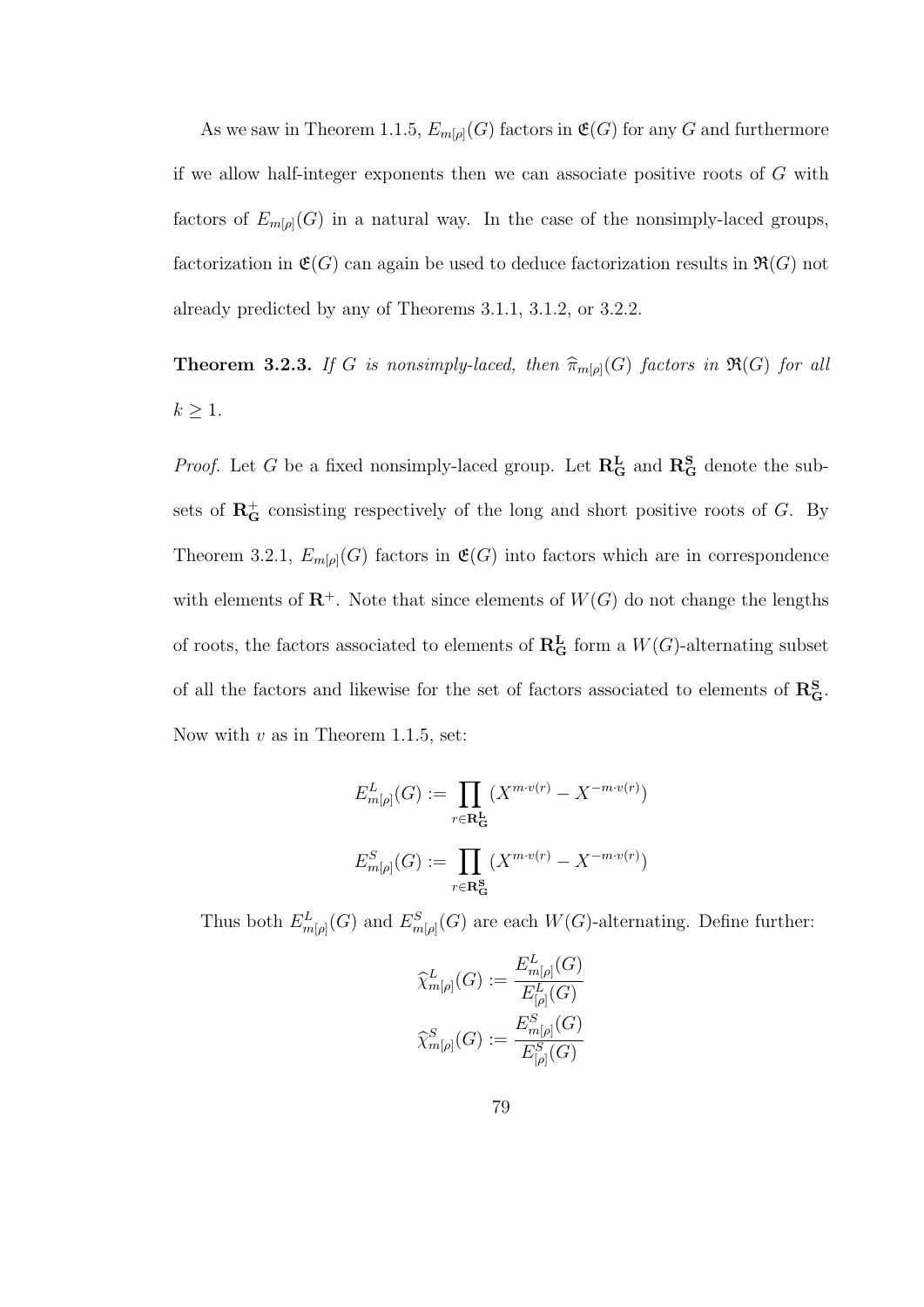Then  $\hat{\chi}_{m[\rho]}^{L}(G)$  and  $\hat{\chi}_{m[\rho]}^{S}(G)$  are  $W(G)$ -symmetric and are clearly elements of  $\mathfrak{E}(G)$  (since they are products of factors of the form  $\Phi_d(X^{v(r)}, X^{-v(r)}))$ , hence are characters of representations  $\hat{\pi}_m^L(G)$  and  $\hat{\pi}_m^S(G)$  in  $\Re(G)$ . Then by construction, the desired factorization of  $\widehat{\pi}_{m[\rho]}(G)$  in  $\mathfrak{R}(G)$  is given by:

$$
\widehat{\pi}_{m[\rho]}(G) = \widehat{\pi}_m^L(G) \cdot \widehat{\pi}_m^S(G) \tag{3.2.4}
$$

 $\Box$ 

**Remark.** Recall that Theorem 3.1.1 only guaranteed factorizations of  $\hat{\pi}_{m[\rho]}(G)$ when m is composite. Theorem 3.2.2 guaranteed more factors of  $\widehat{\pi}_{m[\rho]}(G)$  beyond those of Theorem 3.1.1 when  $m$  is composite. Theorem 3.1.2 further guarantees a factorization of  $\hat{\pi}_{q[\rho]}(G)$  where q is the characteristic of G. Thus, the factorizations of Theorem 3.2.3 give many new factorizations in  $\mathfrak{R}(G)$  not already covered.

Applying Theorem 3.2.3 to  $\mathcal{G}_2$  explains the factorizations appearing along the main diagonal of Table 2.8 and similarly applying it to  $\mathcal{B}_2$  explains the extra main diagonal factorizations of Table 2.12.

For convenience, we call  $\hat{\pi}_m^L(G)$  the 'long factor' of  $\hat{\pi}_{m[\rho]}(G)$  and similarly  $\hat{\pi}_m^S(G)$ is the 'short factor'. Because they come from considerations of long and short roots, we thus call the factorizations of  $(3.2.4)$  LS-factorizations.

Since the  $\mathfrak{E}(G)$ -factorization of the long and short factors involves the long and short roots, it is natural to ask what relationship the exotic maps have to these factors. In fact, the relationship is quite simple: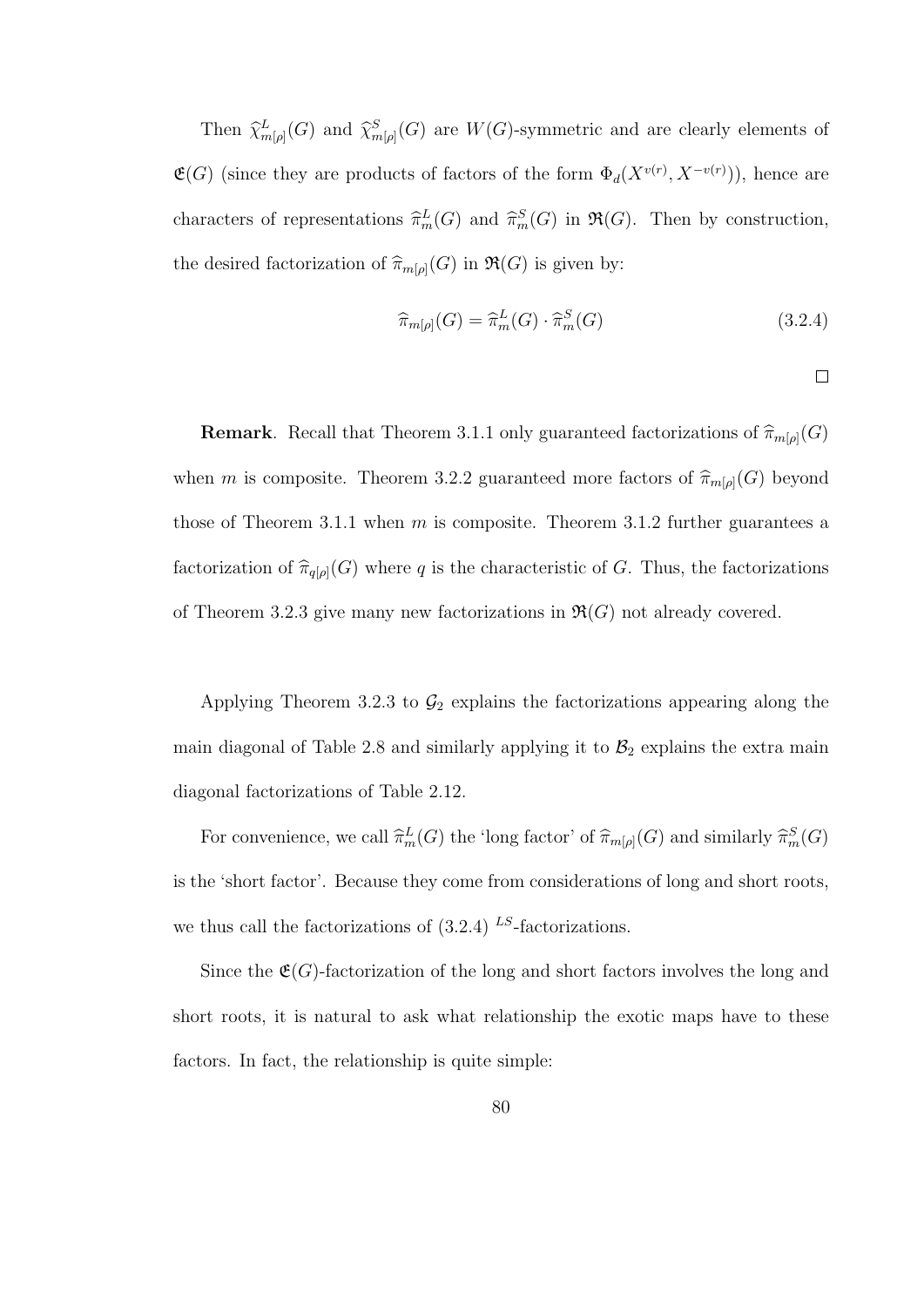**Theorem 3.2.4.** The long and short factors of G and  $G^*$  are related by:

$$
\widehat{\pi}_m^L(G^*) = \Xi \widehat{\pi}_m^S(G)
$$

*Proof.* The action of  $\varepsilon_G$  takes  $r \in \mathbb{R}^S$  to some  $r' \in \mathbb{R}^L_{G^*}$ . It is easily checked that  $\xi_G X^{v(r)} = X^{v(r')}$  and thus the claim follows  $\Box$ 

Remark. Although the notations are similar, from context it is clear that  $X^{v(r)} \in \mathfrak{E}(G)$  while  $X^{v(r')} \in \mathfrak{E}(G^*).$ 

Although they seem new, we have already seen some examples of the long-short factorizations in Theorem 3.1.2. One has:

**Theorem 3.2.5.** If G is nonsimply-laced and  $q$  its characteristic, then:

$$
\widehat{\pi}_q^S(G) = \widehat{\pi}_{\epsilon^*[p]}(G)
$$

In particular,  $\widehat{\pi}_q^S(G)$  is the common factor appearing in the exotic factorizations of Theorem 3.1.2.

*Proof.* Since q is prime, factorization of  $\hat{\pi}_q^S(G)$  in  $\mathfrak{E}(G)$  is given by:

$$
\widehat{\pi}_q^S(G) = \prod_{r \in \mathbf{R}^+_{\mathbf{S}}} \Phi_q(X^{v(r)}, X^{-v(r)})
$$

Since  $W(G)$  acts transitively on the short roots, no subset of these factors is a  $W(G)$ -symmetric set. Hence  $\hat{\pi}_q^S(G)$  is irreducible in  $\mathfrak{R}(G)$ . Similarly,  $\Xi \hat{\pi}_q^S(G^*)$ must be irreducible in  $\mathfrak{R}(G)$ .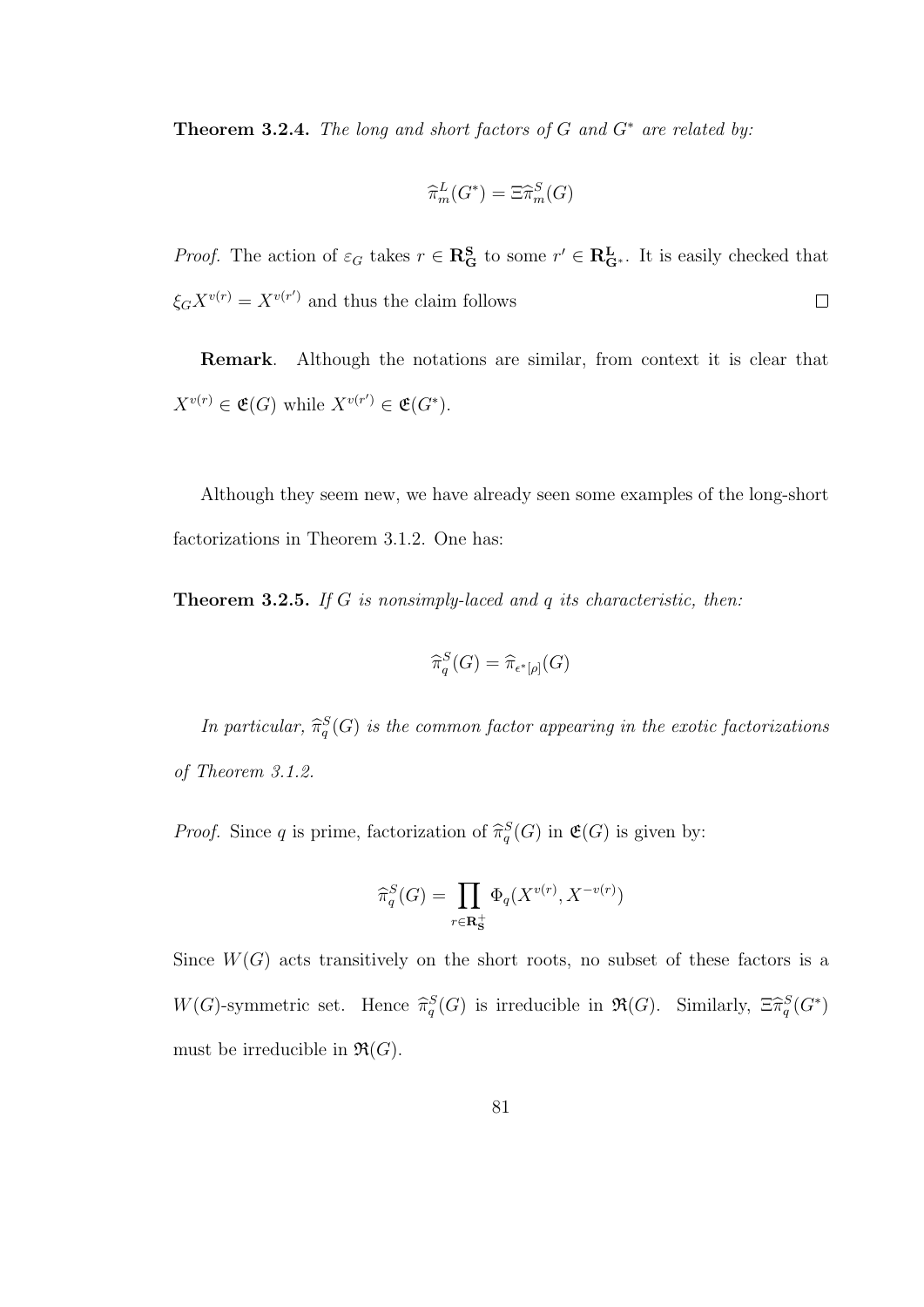Now consider the exotic factorization and <sup>LS</sup>-factorization of  $\hat{\pi}_{q[\rho]}(G) = \hat{\pi}_{\epsilon^*(\epsilon[\rho])}(G)$ in  $\Re(G)$ :

$$
\widehat{\pi}_{\epsilon^*(\epsilon[\rho])}(G) = \widehat{\pi}_{\epsilon^*[\rho]}(G) \cdot \Xi^* \widehat{\pi}_{\epsilon[\rho]}(G^*)
$$

$$
\widehat{\pi}_{q[\rho]}(G) = \widehat{\pi}_q^L(G) \cdot \widehat{\pi}_q^S(G)
$$

Thus  $\widehat{\pi}_{\epsilon^*[{\rho}]}(G)$  and  $\Xi^*\widehat{\pi}_{\epsilon[{\rho}]}(G^*)$  equal  $\widehat{\pi}_q^L(G)$  and  $\widehat{\pi}_q^S(G)$  in some order. By Theorem 3.2.4, the factor  $\hat{\pi}_q^L(G)$  equals  $\Xi^*\hat{\pi}_q^S(G^*)$ . The  $\mathfrak{E}(G)$ -factors of  $\hat{\chi}_q^S(G)$  all come from short roots of G by the definition of the short factor. But the short roots of G are not in the image of  $\varepsilon^*$  acting on the root lattice of  $G^*$ , so  $\widehat{\pi}_q^S(G)$  cannot be in the image of  $\Xi^*$ . Thus  $\widehat{\pi}_q^S(G) = \widehat{\pi}_{\epsilon^*[p]}(G)$  as claimed.  $\Box$ 

**Remark**. In general, one has that for  $m \geq 2$ ,  $\hat{\pi}_m^S(G)$  is an irrep only in the cases given in 3.2.5 (for  $m = 1$  this is trivial since  $\hat{\pi}_1^L(G) = \hat{\pi}_1^S(G) = 1$ ).  $\hat{\pi}_m^S(G)$  is always virtual if  $m$  is larger than the characteristic of  $G$  and in the sole remaining case  $\widehat{\pi}_{2}^{S}(\mathcal{G}_{2})$  is a reducible honest representation. For  $m \geq 2$ ,  $\widehat{\pi}_{m}^{L}(G)$  is always virtual.

The dimensions of the long and short factors of  $\widehat{\pi}_{m[\rho]}(G)$  are easily obtained from their defintion:

**Theorem 3.2.6.** The virtual dimension of  $\hat{\pi}_m^L(G)$  is  $m^{|\mathbf{R_G}|}$  and similarly the virtual dimension of  $\widehat{\pi}_m^S(G)$  is  $m^{\lfloor \mathbf{R}_{\mathbf{G}}^S \rfloor}$ .

*Proof.* Combining the Weyl Character Formula with Theorem 3.2.1, in  $\mathfrak{E}(G)$  the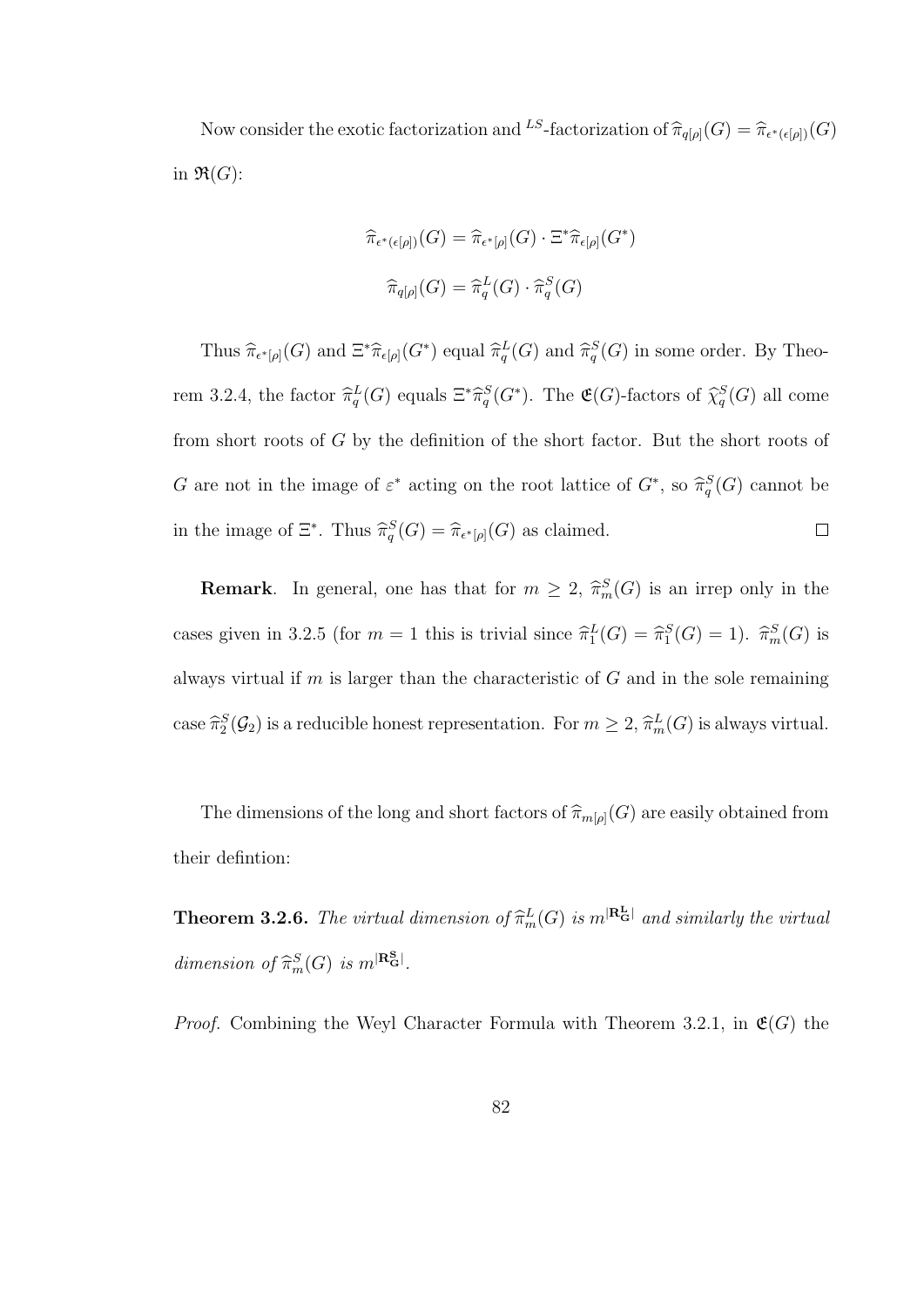long factor  $\hat{\pi}_m^L(G)$  splits into  $|\mathbf{R}_{\mathbf{G}}^{\mathbf{L}}|$  factors of the form:

$$
(X^{(m-1)\cdot v(r)} + X^{(m-3)\cdot v(r)} + \ldots + X^{-(m-3)\cdot v(r)} + X^{-(m-1)\cdot v(r)})
$$

Each such factor has dimension m by specialization at  $\{X_i = 1\}_{i=1}^n$  and so the dimension of the long factor follows. An analogous argument applies for the dimension of the short factor.  $\Box$ 

Since they are virtual representations, one would like to know the decomposition into irreducible representations of both long and short factors. A priori there is no reason to expect that the number of summands in this decomposition should be finite or bounded (since the dimensions grow without bound), but nevertheless we start by looking at the long and short factors of  $\pi_{m[\rho]}(\mathcal{G}_2)$  to see what can be said about their decomposition into irreducibles. For reason of convenience in later discussion, we present the results using unshifted indices in Table 3.2.

Note that there is a regular pattern among all the long factors and among the short factors in the last three rows of Table 3.2. In fact the short factors in the first two rows also follow the same pattern since for  $m = 1$ ,  $\pi_{[-2,1]}(\mathcal{G}_2) = 0$  and  $\pi_{[-2,0]}(\mathcal{G}_2) = \pi_{[0,0]}(\mathcal{G}_2)$  while for  $m = 2$ ,  $\pi_{[-1,1]}(\mathcal{G}_2) = \pi_{[-1,0]}(\mathcal{G}_2) = 0$ . A quick calculation with the Weyl Dimension formula with the apparent pattern shows that the virtual dimensions of  $\pi_{[0,m]}(\mathcal{G}_2) \ominus \pi_{[1,m-1]}(\mathcal{G}_2) \oplus \pi_{[0,m-1]}(\mathcal{G}_2)$  and  $\pi_{[m,0]}(\mathcal{G}_2) \ominus$  $\pi_{[m-3,1]}(\mathcal{G}_2) \oplus \pi_{[m-3,0]}(\mathcal{G}_2)$  for arbitrary m are both  $(m+1)^3$  which are the dimensions predicted by Theorem 3.2.6, so we are led to the following result for  $\mathcal{G}_2$ :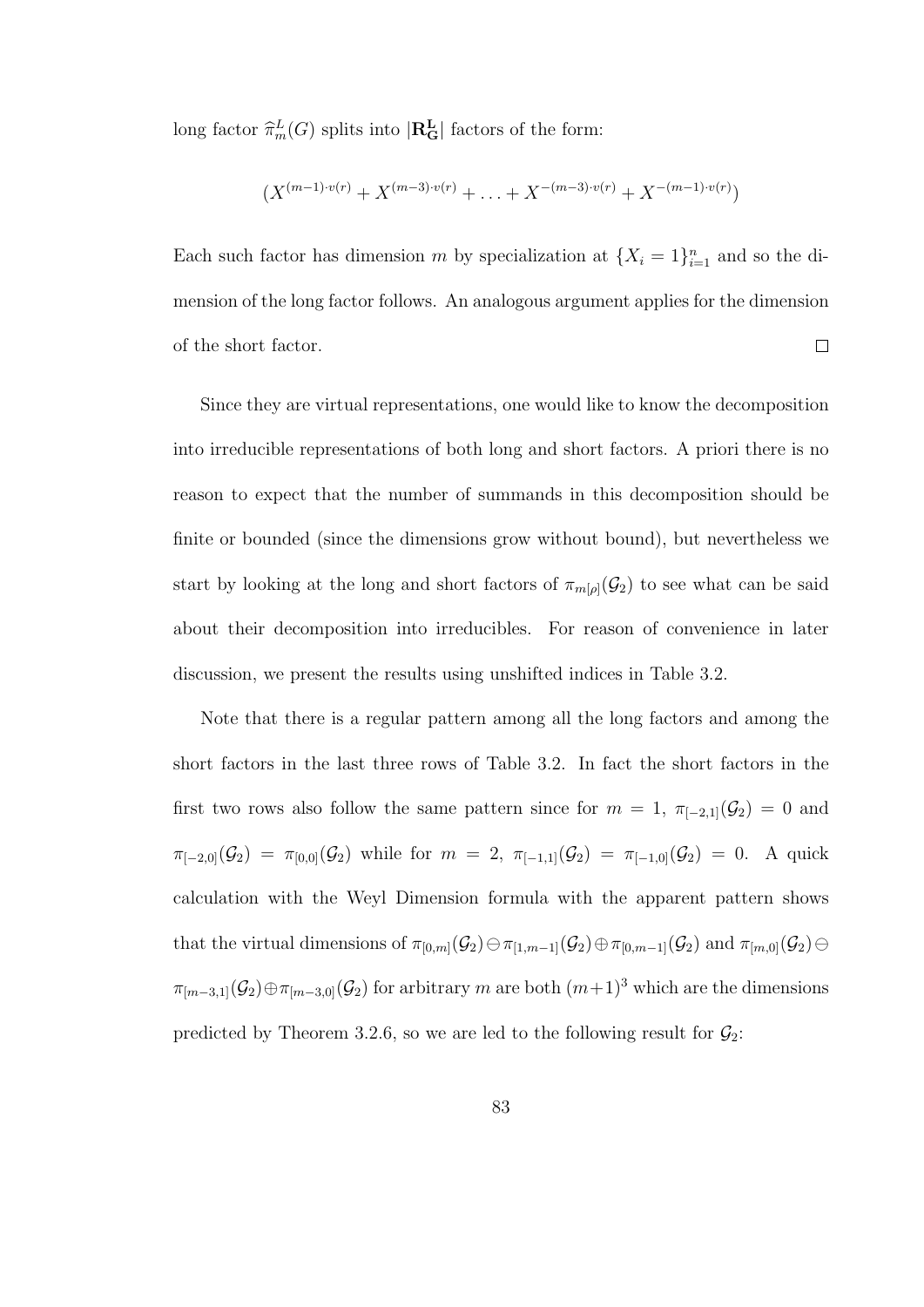| $m\,$ | $\pi_m^L(\mathcal{G}_2)$                                                                                                                                                                                | $\pi_m^S(\mathcal{G}_2)$                                                                        |
|-------|---------------------------------------------------------------------------------------------------------------------------------------------------------------------------------------------------------|-------------------------------------------------------------------------------------------------|
|       | $\pi_{[0,1]}(\mathcal{G}_2) \ominus \pi_{[1,0]}(\mathcal{G}_2) \oplus \pi_{[0,0]}(\mathcal{G}_2)$                                                                                                       | $\pi_{[1,0]}(\mathcal{G}_2) \oplus \pi_{[0,0]}(\mathcal{G}_2)$                                  |
| 2     | $\pi_{[0,2]}(\mathcal{G}_2)\ominus \pi_{[1,1]}(\mathcal{G}_2)\oplus \pi_{[0,1]}(\mathcal{G}_2)$                                                                                                         | $\pi_{[2,0]}(\mathcal{G}_2)$                                                                    |
| 3     | $\pi_{[0,3]}(\mathcal{G}_2) \ominus \pi_{[1,2]}(\mathcal{G}_2) \oplus \pi_{[0,2]}(\mathcal{G}_2) \quad \pi_{[3,0]}(\mathcal{G}_2) \ominus \pi_{[0,1]}(\mathcal{G}_2) \oplus \pi_{[0,0]}(\mathcal{G}_2)$ |                                                                                                 |
| 4     | $\pi_{[0,4]}(\mathcal{G}_2)\ominus \pi_{[1,3]}(\mathcal{G}_2)\oplus \pi_{[0,3]}(\mathcal{G}_2)$                                                                                                         | $\pi_{[4,0]}(\mathcal{G}_2)\ominus \pi_{[1,1]}(\mathcal{G}_2)\oplus \pi_{[1,0]}(\mathcal{G}_2)$ |
| 5     | $\pi_{[0,5]}(\mathcal{G}_2) \ominus \pi_{[1,4]}(\mathcal{G}_2) \oplus \pi_{[0,4]}(\mathcal{G}_2) \quad \pi_{[5,0]}(\mathcal{G}_2) \ominus \pi_{[2,1]}(\mathcal{G}_2) \oplus \pi_{[2,0]}(\mathcal{G}_2)$ |                                                                                                 |
|       |                                                                                                                                                                                                         |                                                                                                 |

Table 3.2: Long and Short Factors of  $\pi_{[m,m]}(\mathcal{G}_2)$ 

**Theorem 3.2.7.** In  $\mathfrak{R}(\mathcal{G}_2)$ , the long and short factors of  $\pi_{[m,m]}(\mathcal{G}_2)$  are as follows:

$$
\pi_m^L(\mathcal{G}_2) = \pi_{[0,m]}(\mathcal{G}_2) \ominus \pi_{[1,m-1]}(\mathcal{G}_2) \oplus \pi_{[0,m-1]}(\mathcal{G}_2)
$$
\n(3.2.5)

$$
\pi_m^S(\mathcal{G}_2) = \pi_{[m,0]}(\mathcal{G}_2) \ominus \pi_{[m-3,1]}(\mathcal{G}_2) \oplus \pi_{[m-3,0]}(\mathcal{G}_2)
$$
\n(3.2.6)

Proof. This is proven by a variant of the proof of Algorithm 1.1.2. Replace each representation in (3.2.5) with the corresponding characters and write the characters in terms of the various  $E_{[I]}(\mathcal{G}_2)$  and  $E_{[I]}^L(\mathcal{G}_2)$ . Clearing denominators in the resulting expression, (3.2.5) therefore becomes:

$$
E_{(m+1)[\rho]}^{L}(\mathcal{G}_{2}) \cdot E_{[\rho]}(\mathcal{G}_{2}) = E_{[\rho]}^{L}(\mathcal{G}_{2}) \cdot (E_{[1,m+1]}(\mathcal{G}_{2}) - E_{[2,m]}(\mathcal{G}_{2}) + E_{[1,m]}(\mathcal{G}_{2}))
$$

When expanded out, the LHS contains 72 terms while the right side contains 216 terms; it is then straightforward to check that the necessary terms cancel to give equality of the two sides. The proof of (3.2.6) is analogous.  $\Box$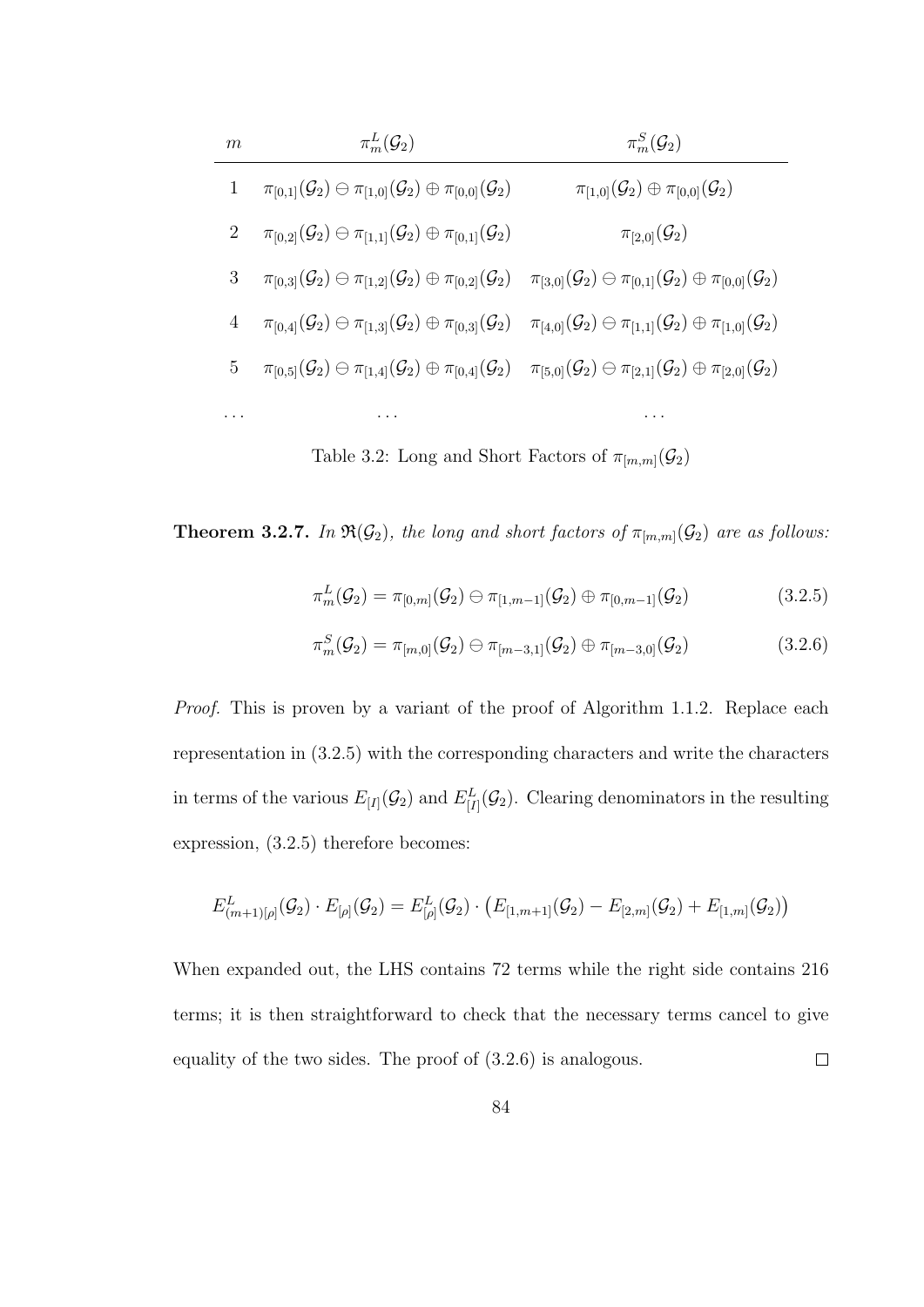**Remark**. Theorem 3.2.7 implies  $\pi_m^S(\mathcal{G}_2)$  is an honest representation of  $\mathcal{G}_2$  iff  $m = 0, 1$ , or 2 and  $\pi_m^L(\mathcal{G}_2)$  is honest iff  $m = 0$  (in which case it is trivial), thus verifying the remark after Theorem 3.2.5 in the case of  $\mathcal{G}_2$ . For  $m = 0, 2, \pi_m^S(\mathcal{G}_2)$  is irreducible, but for  $m = 1$  it is not. Thus  $\pi_{1,1}(\mathcal{G}_2)$  gives an example of an irreducible representation which has an honest reducible factor in  $\mathfrak{R}(\mathcal{G}_2)$ . Indeed it appears that this phenomenon is unique:

Conjecture 3.2.1. Let [I] be a dominant weight of G and suppose  $\pi_{[I]}(G)$  factors in  $\mathfrak{R}(G)$  such that one of the factors is an honest representation which is not irreducible. Then  $G = \mathcal{G}_2$  and  $[I] = [1, 1]$ .

Another consequence of the truth of Theorem 3.2.7 is that for  $m \geq 3$ , the irreducible representation  $\pi_{[m,m]}(\mathcal{G}_2)$  factors into two purely virtual representations; contrast this with the factorizations of Theorems 3.1.1 and 3.1.2 in which one of the factors is always honest and irreducible.

For the other nonsimply-laced groups of rank  $\leq 4$ , basic calculations lead to the following results:

**Theorem 3.2.8.** The long and short factors of  $\pi_{m[\rho]}(G)$  in  $\Re(G)$  for the other groups of rank  $\leq 4$  are as follows:

$$
\pi_m^L(\mathcal{B}_2) = \pi_{[m,0]}(\mathcal{B}_2) \ominus \pi_{[m-1,0]}(\mathcal{B}_2) \\\\ \pi_m^S(\mathcal{B}_2) = \pi_{[0,m]}(\mathcal{B}_2) \ominus \pi_{[0,m-2]}(\mathcal{B}_2)
$$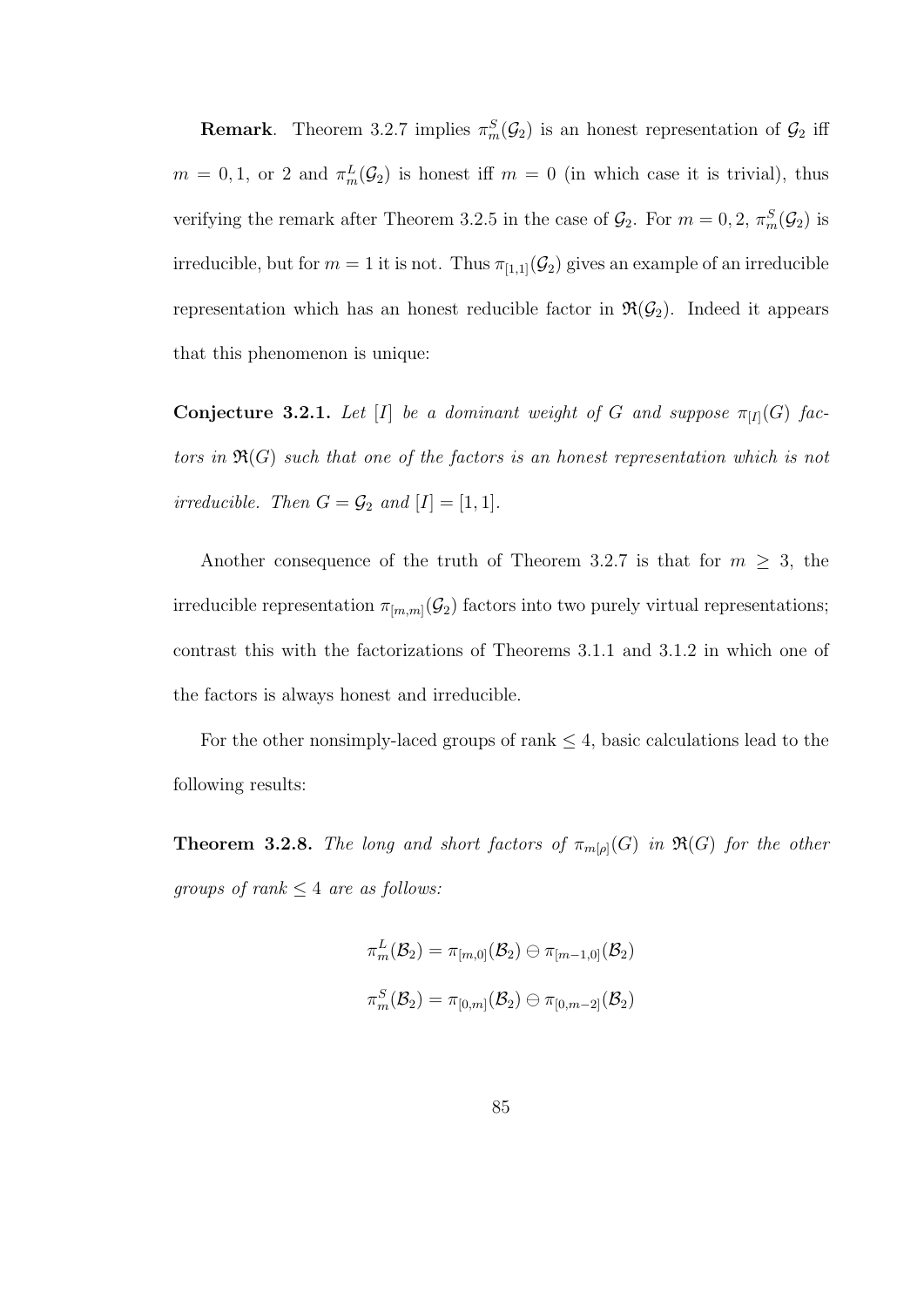|                                            | $\pi_m^L(\mathcal{B}_3)$                                                                  |                                                                                      | $\pi_m^S(\mathcal{B}_3)$ |                                                                                      |
|--------------------------------------------|-------------------------------------------------------------------------------------------|--------------------------------------------------------------------------------------|--------------------------|--------------------------------------------------------------------------------------|
| $\oplus\pi_{[m,m,0]}({\mathcal{B}}_3)$     | $\ominus \pi_{[m+1,m-1,0]}(\mathcal{B}_3)$                                                | $\oplus\pi_{[0,0,m]}(\mathcal{B}_3)$                                                 |                          | $\ominus \pi_{[1,0,m-2]}(\mathcal{B}_3)$                                             |
|                                            | $\oplus \pi_{[m,m-1,0]}(\mathcal{B}_3) \quad \ominus \pi_{[m-1,m,0]}(\mathcal{B}_3)$      |                                                                                      |                          | $\oplus \pi_{[0,1,m-4]}(\mathcal{B}_3) \quad \ominus \pi_{[0,0,m-4]}(\mathcal{B}_3)$ |
|                                            |                                                                                           |                                                                                      |                          |                                                                                      |
|                                            | $\pi_m^L(\mathcal{C}_3)$                                                                  |                                                                                      | $\pi_m^S(\mathcal{C}_3)$ |                                                                                      |
| $\oplus\pi_{[0,0,m]}(\mathcal{C}_3)$       | $\ominus \pi_{[1,0,m-1]}(\mathcal{C}_3)$                                                  | $\oplus\pi_{[m,m,0]}(\mathcal{C}_3)$                                                 |                          | $\ominus \pi_{[m+2,m-2,0]}(\mathcal{C}_3)$                                           |
|                                            | $\oplus \pi_{[0,1,m-2]}(\mathcal{C}_3) \quad \ominus \pi_{[0,0,m-2]}(\mathcal{C}_3) \; .$ | $\oplus \pi_{[m,m-2,0]}(\mathcal{C}_3) \quad \ominus \pi_{[m-2,m,0]}(\mathcal{C}_3)$ |                          |                                                                                      |
|                                            |                                                                                           |                                                                                      |                          |                                                                                      |
| $\pi_m^L(\mathcal{B}_4)$                   |                                                                                           |                                                                                      |                          | $\pi_m^S(\mathcal{B}_4)$                                                             |
| $\oplus\pi_{[m,m,m,0]}({\mathcal{B}}_{4})$ | $\ominus\pi_{[m,m+1,m-1,0]}(\mathcal{B}_{4})$                                             | $\oplus\pi_{[0,0,0,m]}({\mathcal{B}}_{4})$                                           |                          | $\ominus\pi_{[0,1,0,m-2]}(\mathcal{B}_{4})$                                          |

| $\oplus \pi_{[m+1,m,m-1,0]}({\mathcal{B}}_{4})$                                               | $\oplus\pi_{[m+1,m-1,m,0]}({\mathcal{B}}_{4})$ | $\oplus \pi_{[1,0,1,m-4]}(\mathcal{B}_4)$ $\ominus \pi_{[0,0,2,m-6]}(\mathcal{B}_4)$ |                                                                                      |
|-----------------------------------------------------------------------------------------------|------------------------------------------------|--------------------------------------------------------------------------------------|--------------------------------------------------------------------------------------|
| $\oplus\pi_{[m-1,m+1,m-1,0]}(\mathcal{B}_{4})\quad \ominus\pi_{[m-1,m,m,0]}(\mathcal{B}_{4})$ |                                                | $\oplus \pi_{[1,0,1,m-6]}(\mathcal{B}_4)$ $\ominus \pi_{[2,0,0,m-4]}(\mathcal{B}_4)$ |                                                                                      |
| $\oplus\pi_{[m,m-1,m,0]}({\mathcal{B}}_{4})$                                                  | $\ominus\pi_{[m,m,m-1,0]}(\mathcal{B}_{4})$    |                                                                                      | $\oplus \pi_{[0,0,0,m-6]}(\mathcal{B}_4)$ $\ominus \pi_{[0,1,0,m-6]}(\mathcal{B}_4)$ |

|                                            | $\pi_m^L(\mathcal{C}_4)$                    | $\pi_m^S(\mathcal{C}_4)$                      |                                               |  |  |  |
|--------------------------------------------|---------------------------------------------|-----------------------------------------------|-----------------------------------------------|--|--|--|
| $\oplus\pi_{[0,0,0,m]}(\mathcal{C}_{4})$   | $\ominus\pi_{[0,1,0,m-1]}(\mathcal{C}_{4})$ | $\oplus \pi_{[m,m,m,0]}({\cal C}_4)$          | $\ominus\pi_{[m,m+2,m-2,0]}(\mathcal{C}_{4})$ |  |  |  |
| $\oplus\pi_{[1,0,1,m-2]}(\mathcal{C}_{4})$ | $\ominus \pi_{[0,0,2,m-3]}(\mathcal{C}_4)$  | $\oplus \pi_{[m+2,m,m-2,0]}(C_4)$             | $\ominus\pi_{[m+2,m-2,m,0]}(\mathcal{C}_{4})$ |  |  |  |
| $\oplus\pi_{[1,0,1,m-3]}(\mathcal{C}_{4})$ | $\ominus \pi_{[2,0,0,m-2]}(\mathcal{C}_4)$  | $\oplus \pi_{[m-2,m+2,m-2,0]}(\mathcal{C}_4)$ | $\ominus \pi_{[m-2,m,m,0]}(\mathcal{C}_4)$    |  |  |  |
| $\oplus\pi_{[0,0,0,m-3]}(\mathcal{C}_{4})$ | $\ominus \pi_{[0,1,0,m-3]}(\mathcal{C}_4)$  | $\oplus\pi_{[m,m-2,m,0]}(\mathcal{C}_{4})$    | $\ominus\pi_{[m,m,m-2,0]}(\mathcal{C}_{4})$   |  |  |  |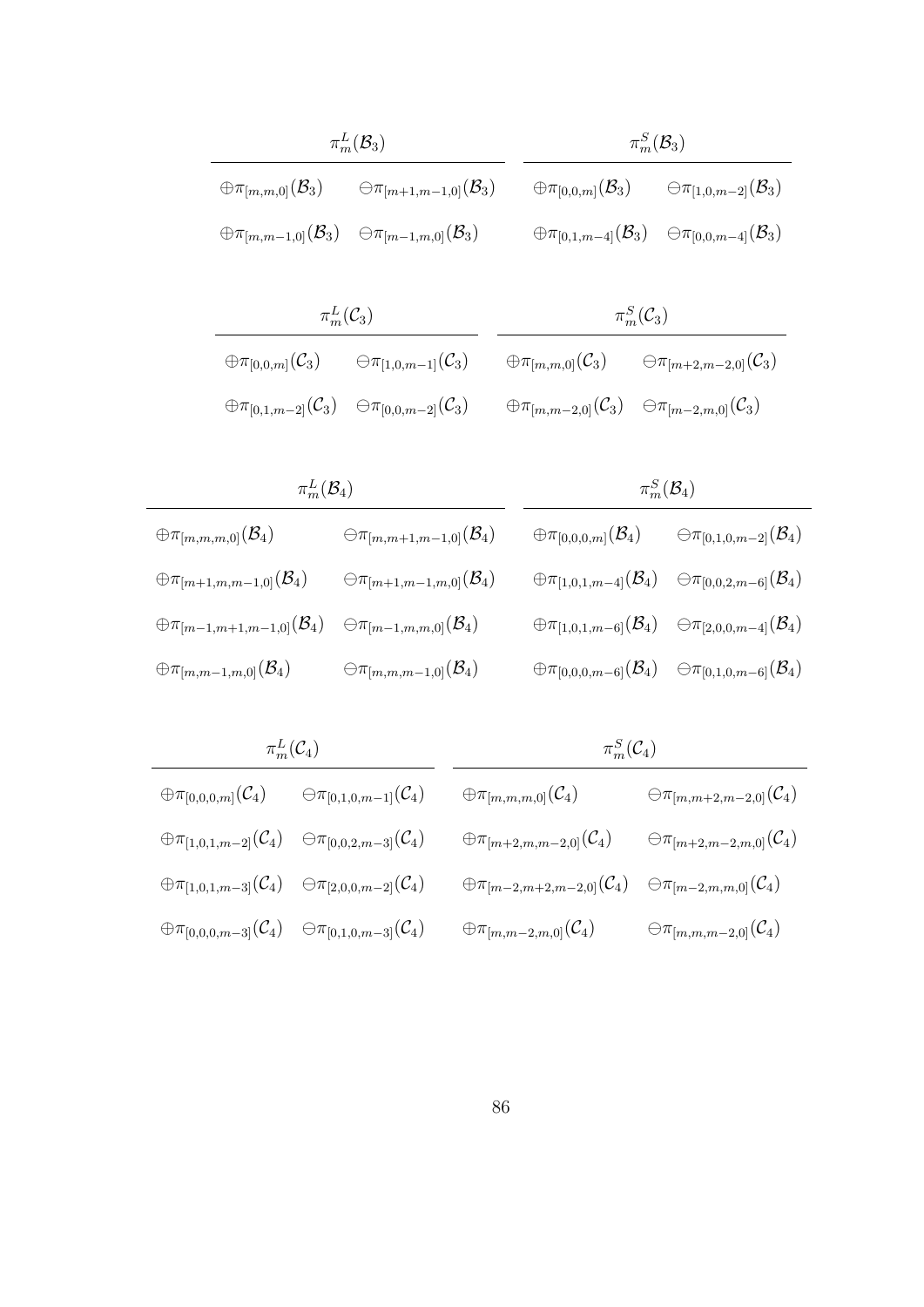|                                              | $\pi_m^L(\mathcal{F}_4)$                      | $\pi_m^S(\mathcal{F}_4)$                     |                                               |
|----------------------------------------------|-----------------------------------------------|----------------------------------------------|-----------------------------------------------|
| $\oplus\pi_{[0,0,m,m]}(\mathcal{F}_4)$       | $\ominus\pi_{[1,0,m-1,m+1]}(\mathcal{F}_{4})$ | $\oplus\pi_{[m,m,0,0]}(\mathcal{F}_{4})$     | $\ominus\pi_{[m+2,m-2,0,1]}(\mathcal{F}_{4})$ |
| $\oplus\pi_{[0,1,m-2,m+2]}(\mathcal{F}_{4})$ | $\ominus\pi_{[1,0,m,m-1]}(\mathcal{F}_{4})$   | $\oplus\pi_{[m+4,m-4,1,0]}(\mathcal{F}_{4})$ | $\ominus\pi_{[m-2,m,0,1]}(\mathcal{F}_{4})$   |
| $\oplus\pi_{[2,0,m-1,m]}(\mathcal{F}_{4})$   | $\ominus\pi_{[0,0,m-2,m+3]}(\mathcal{F}_{4})$ | $\oplus\pi_{[m,m-2,0,2]}(\mathcal{F}_{4})$   | $\ominus\pi_{[m+6,m-4,0,0]}(\mathcal{F}_{4})$ |
| $\oplus\pi_{[0,1,m,m-2]}(\mathcal{F}_{4})$   | $\ominus\pi_{[0,2,m-3,m+2]}(\mathcal{F}_{4})$ | $\oplus \pi_{[m-4,m,1,0]}(\mathcal{F}_4)$    | $\ominus\pi_{[m+4,m-6,2,0]}(\mathcal{F}_{4})$ |
| $\oplus\pi_{[0,1,m-3,m+3]}(\mathcal{F}_{4})$ | $\ominus\pi_{[2,1,m-2,m]}(\mathcal{F}_{4})$   | $\oplus\pi_{[m+6,m-6,1,0]}(\mathcal{F}_{4})$ | $\ominus\pi_{[m,m-4,1,2]}(\mathcal{F}_{4})$   |
| $\oplus \pi_{[1,2,m-3,m+1]}(\mathcal{F}_4)$  | $\ominus\pi_{[0,0,m+1,m-3]}(\mathcal{F}_{4})$ | $\oplus\pi_{[m+2,m-6,2,1]}(\mathcal{F}_{4})$ | $\ominus\pi_{[m-6,m+2,0,0]}(\mathcal{F}_{4})$ |
| $\oplus \pi_{[1,2,m-2,m-1]}(\mathcal{F}_4)$  | $\ominus\pi_{[0,2,m-1,m-2]}(\mathcal{F}_{4})$ | $\oplus \pi_{[m-2,m-4,2,1]}(\mathcal{F}_4)$  | $\ominus\pi_{[m-4,m-2,2,0]}(\mathcal{F}_{4})$ |
| $\oplus\pi_{[0,1,m,m-3]}(\mathcal{F}_{4})$   | $\ominus\pi_{[0,3,m-3,m]}(\mathcal{F}_{4})$   | $\oplus \pi_{[m-6,m,1,0]}(\mathcal{F}_{4})$  | $\ominus\pi_{[m,m-6,3,0]}(\mathcal{F}_{4})$   |
| $\oplus\pi_{[3,0,m-2,m]}(\mathcal{F}_{4})$   | $\ominus\pi_{[1,0,m-3,m+3]}(\mathcal{F}_{4})$ | $\oplus\pi_{[m,m-4,0,3]}(\mathcal{F}_{4})$   | $\ominus\pi_{[m+6,m-6,0,1]}(\mathcal{F}_{4})$ |
| $\oplus \pi_{[2,0,m-3,m+2]}(\mathcal{F}_4)$  | $\ominus\pi_{[2,1,m-3,m+1]}(\mathcal{F}_{4})$ | $\oplus\pi_{[m+4,m-6,0,2]}(\mathcal{F}_{4})$ | $\ominus\pi_{[m+2,m-6,1,2]}(\mathcal{F}_{4})$ |
| $\oplus\pi_{[1,2,m-3,m]}(\mathcal{F}_{4})$   | $\ominus\pi_{[2,1,m-2,m-1]}(\mathcal{F}_{4})$ | $\oplus\pi_{[m,m-6,2,1]}(\mathcal{F}_{4})$   | $\ominus\pi_{[m-2,m-4,1,2]}(\mathcal{F}_{4})$ |
| $\oplus\pi_{[2,0,m-1,m-2]}(\mathcal{F}_{4})$ | $\ominus\pi_{[1,0,m,m-3]}(\mathcal{F}_{4})$   | $\oplus\pi_{[m-4,m-2,0,2]}(\mathcal{F}_{4})$ | $\ominus\pi_{[m-6,m,0,1]}(\mathcal{F}_{4})$   |
| $\oplus \pi_{[0,0,m-3,m+3]}(\mathcal{F}_4)$  | $\ominus\pi_{[1,0,m-3,m+2]}(\mathcal{F}_{4})$ | $\oplus\pi_{[m+6,m-6,0,0]}(\mathcal{F}_{4})$ | $\ominus\pi_{[m+4,m-6,0,1]}(\mathcal{F}_{4})$ |
| $\oplus\pi_{[0,0,m,m-3]}(\mathcal{F}_{4})$   | $\ominus\pi_{[0,2,m-3,m]}(\mathcal{F}_{4})$   | $\oplus\pi_{[m-6,m,0,0]}(\mathcal{F}_{4})$   | $\ominus\pi_{[m,m-6,2,0]}(\mathcal{F}_{4})$   |
| $\oplus \pi_{[0,1,m-3,m+1]}(\mathcal{F}_4)$  | $\ominus\pi_{[1,0,m-1,m-2]}(\mathcal{F}_{4})$ | $\oplus\pi_{[m+2,m-6,1,0]}(\mathcal{F}_{4})$ | $\ominus\pi_{[m-4,m-2,0,1]}(\mathcal{F}_{4})$ |
| $\oplus\pi_{[0,1,m-2,m-1]}(\mathcal{F}_{4})$ | $\ominus\pi_{[0,0,m-2,m]}(\mathcal{F}_{4})$   | $\oplus\pi_{[m-2,m-4,1,0]}(\mathcal{F}_{4})$ | $\ominus\pi_{[m,m-4,0,0]}(\mathcal{F}_{4})$   |

Ĭ,

Proof. Analogous to proof of Theorem 3.2.7.

**Remark.** Note that as  $G$  grows, the number of terms on each side grows rapidly and these proofs quickly become unfeasible to do by hand. For example the LHS

 $\Box$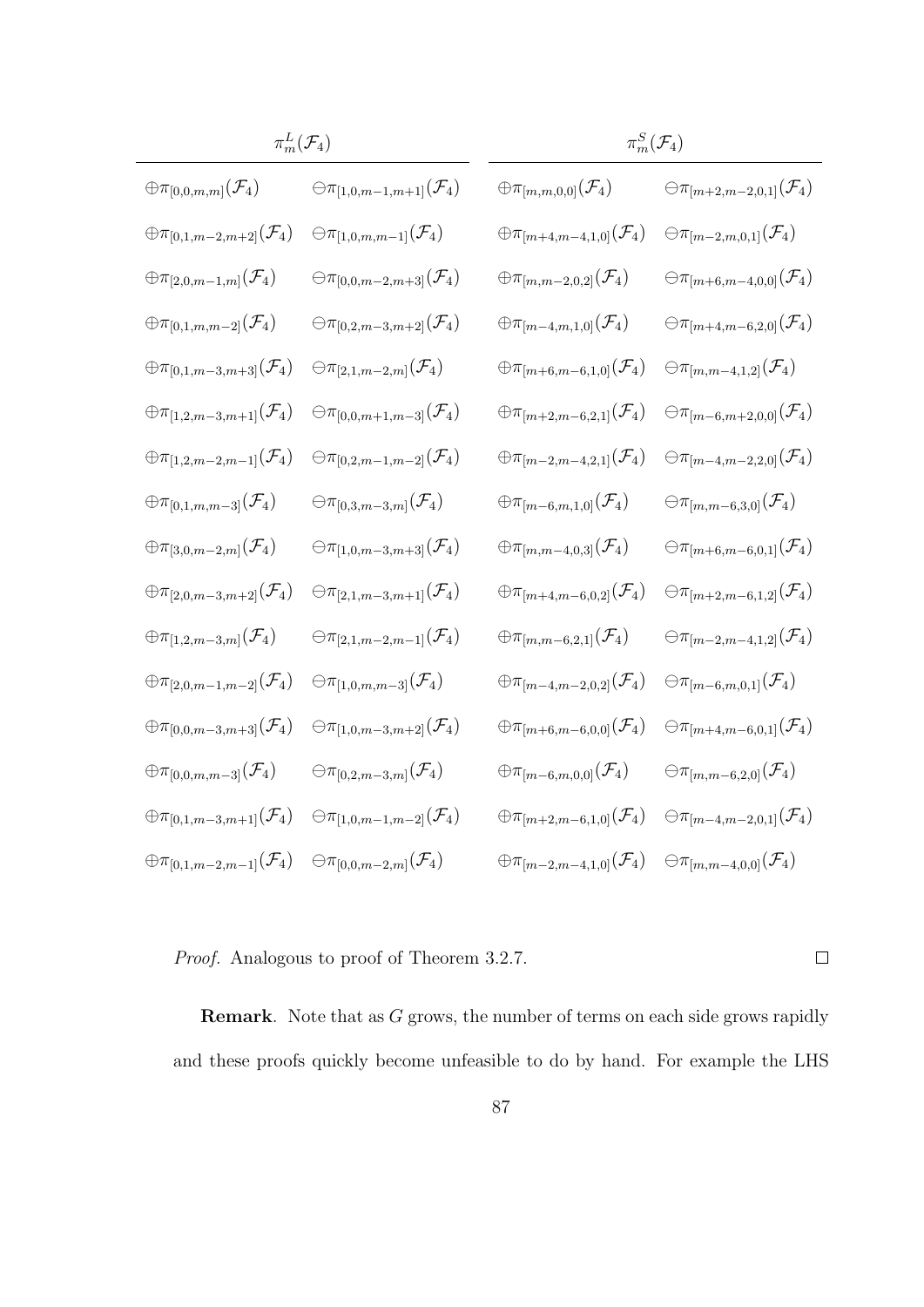for either factor of  $\mathcal{F}_4$  has 221184 terms while the RHS has over 7 million terms; as a result all calculations were done in MAPLE ([M13] for  $\mathcal{F}_4$ , [M11] for all others). Using the Weyl Dimension Formula, it is easily checked that the dimensions of the summands add up to the predicted dimensions of the long and short factors in each case; this is a simple way to verify that the Maple calculations of the summands are likely correct.

Looking through these results, we see several patterns. First note that for  $\mathcal{G}_2$ there are  $3^1$  summands in both the long and short factors; for  $\mathcal{B}_n$  and  $\mathcal{C}_n$  (n = 2, 3, 4), there are  $2^{n-1}$  summands, and for  $\mathcal{F}_4$  there are  $2^5$  summands; here we have highlighted the relationship between the number of summands and the characteristic of the respective group. Among the  $\mathcal{B}_n$ ,  $\mathcal{C}_n$ , and  $\mathcal{F}_4$  cases the summands are evenly split between  $\oplus$  and  $\ominus$  terms. These observations lead to the following conjecture for  $\mathcal{B}_n$  and  $\mathcal{C}_n$  in general:

**Conjecture 3.2.2.** The long and short factors of  $\pi_{m[\rho]}(\mathcal{B}_n)$  and  $\pi_{m[\rho]}(\mathcal{C}_n)$  are always a sum of  $2^{n-1}$  irreducible summands. The signs of these irreducible summands in the decomposition are evenly split between  $\oplus$  and  $\ominus$ .

Another pattern which is not as apparent as these occurs among the highest weights of the various summands. Based on our observations in Theorems 3.2.7 and 3.2.8 we make the following guess about the behaviors of the summands of these factors in general: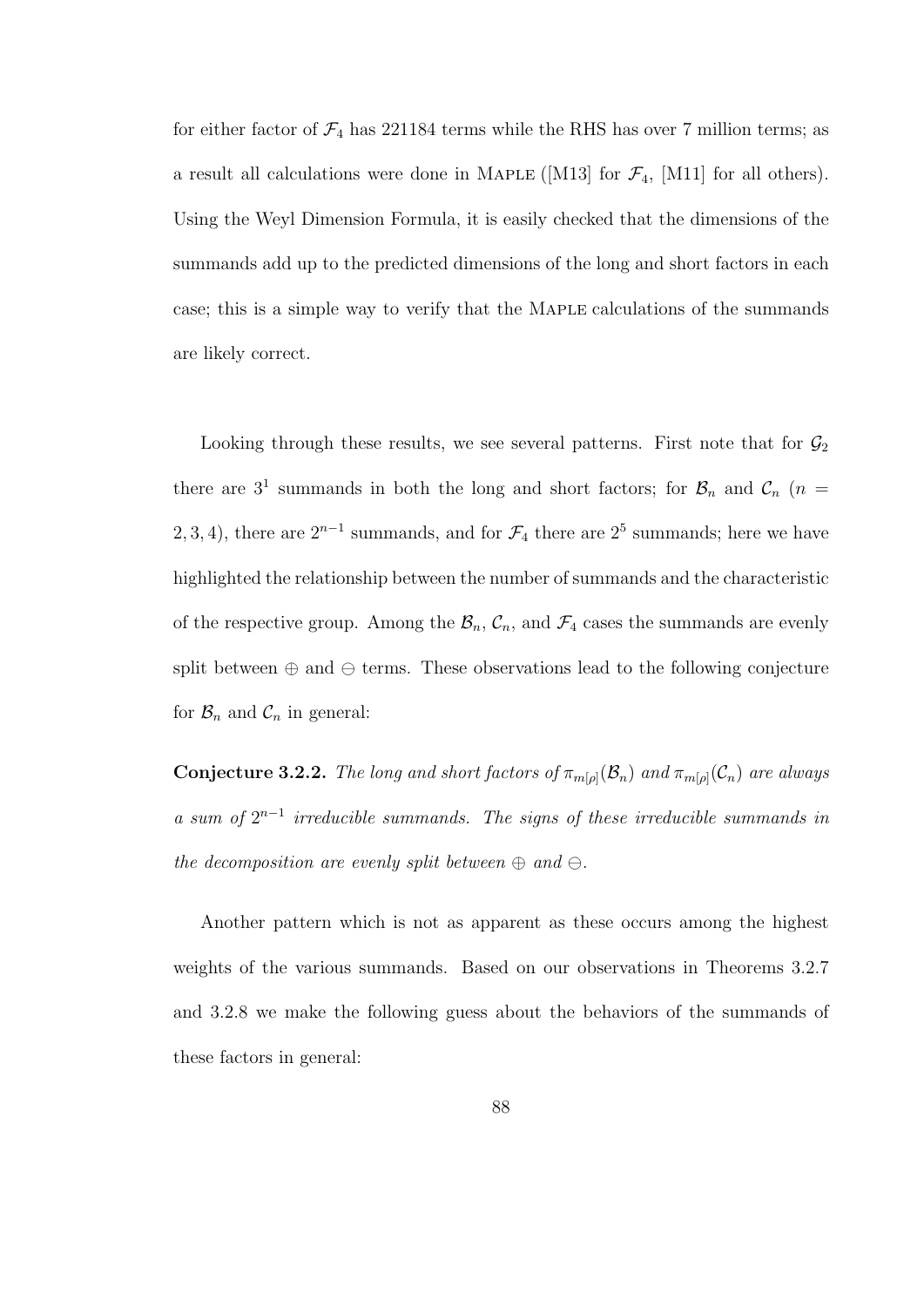**Conjecture 3.2.3.** For each summand of  $\pi_m^L(G)$ , there is a corresponding summand of  $\pi_m^S(G^*)$  with the same sign. The highest weights of corresponding summands are related as follows:

|                 | Highest Weight of                    | Highest Weight of Corresponding                                                                      |
|-----------------|--------------------------------------|------------------------------------------------------------------------------------------------------|
| G               | Summand of $\pi_m^L(G)$              | Summand of $\pi_m^S(G^*)$                                                                            |
| $\mathcal{B}_n$ |                                      | $ m + k_1, m + k_2, \ldots, m + k_{n-1}, k_n  \quad  m + 2k_1, m + 2k_2, \ldots, m + 2k_{n-1}, k_n $ |
| $\mathcal{C}_n$ | $[k_1, k_2, \ldots, k_{n-1}, m+k_n]$ | $[k_1, k_2, \ldots, k_{n-1}, m + 2k_n]$                                                              |
| $\mathcal{F}_4$ | $[k_1, k_2, m+k_3, m+k_4]$           | $ m + 2k_4, m + 2k_3, k_2, k_1 $                                                                     |
| $\mathcal{G}_2$ | $[k_1, m + k_2]$                     | $ m+3k_2, k_1 $                                                                                      |

Remark. In Theorems 3.2.7 and 3.2.8 we have placed these corresponding summands in corresponding positions to make this pattern easier to see.

Note that if we focus on the m-independent portion of the weights, then  $\epsilon_G$ applied to the highest weight of a summand of  $\pi_{m[\rho]}^{L}(G)$  gives the highest weight of the corresponding summand of  $\pi_{m[\rho]}^S(G^*)$  while the m-dependent portion of both weights is unchanged. That such a relationship exists is somewhat surprising, but not entirely unexpected since the roots which give rise to the long and short factors are also themselves related by  $\varepsilon_G$ . It would be interesting to obtain a general description of which weights  $[k_1, \ldots, k_n]$  appear in the  $\mathcal{B}_n$  and  $\mathcal{C}_n$  cases in general, especially if this description could also be applied to  $\mathcal{G}_2$  and  $\mathcal{F}_4$  to produce the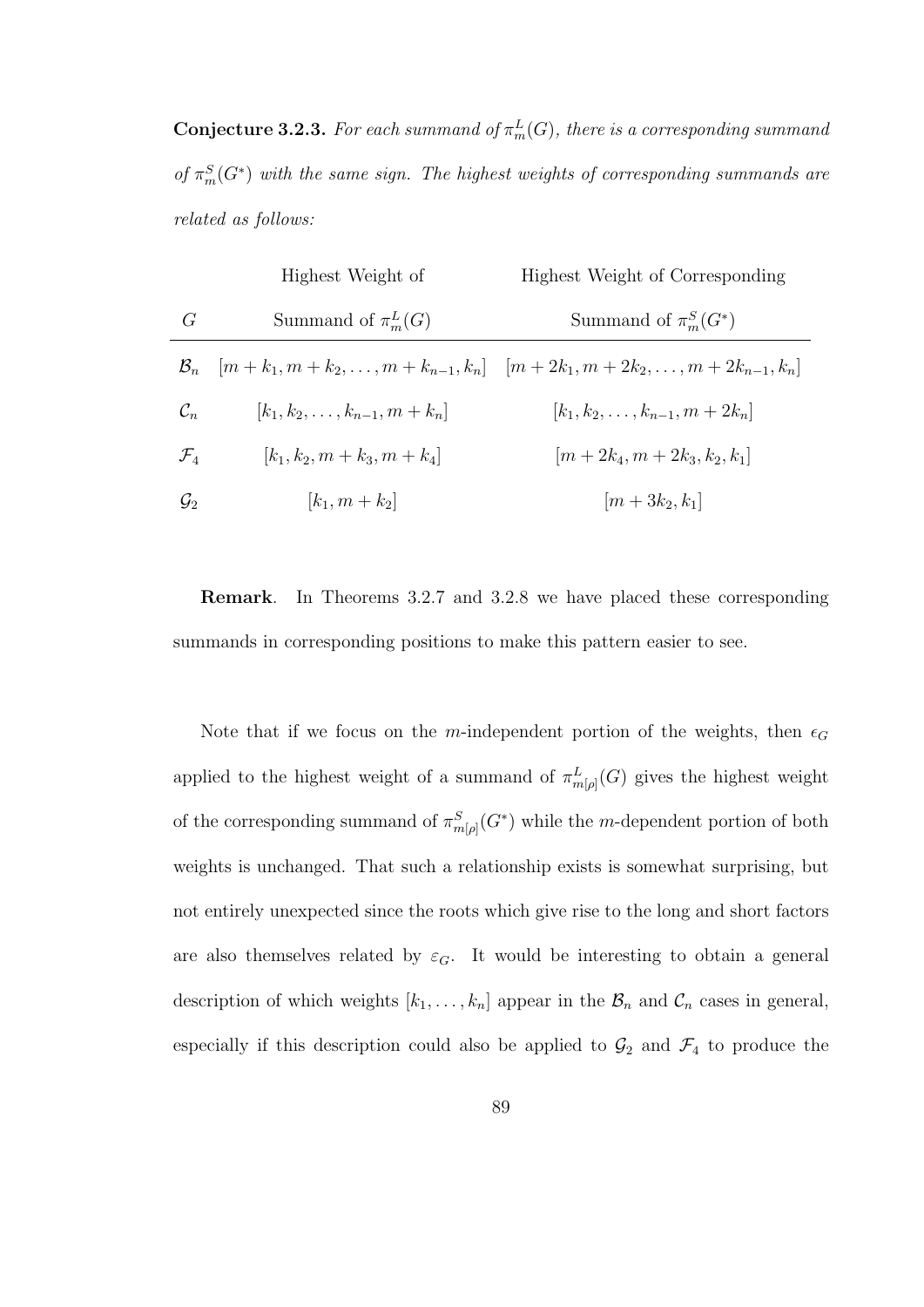weight sets already calculated above.

#### 3.2.3  $\Gamma^{LS}$ -factorizations

In this section we combine our observations from §3.2.1 and §3.2.2 to deduce the existence of yet another class of factors in  $\mathfrak{R}(G)$  when G is nonsimply-laced.

Recall that in  $\mathfrak{E}(G)$  the character  $\gamma_d(G)$  splits as:

$$
\gamma_d(G) = \prod_{r \in \mathbf{R}^+_G} \Phi_d(X^{v(r)}, X^{-v(r)})
$$

As we remarked in §3.2.2, when G is nonsimply-laced, the  $W(G)$ -action on the roots breaks up into separate actions on long and short roots. As a consequence, in the nonsimply-laced case we can rewrite the above factorization of  $\gamma_d(G)$  in the form of an  $^{LS}$ -factorization:

$$
\gamma_d(G) = \left[ \prod_{r \in \mathbf{R}_{\mathbf{G}}^L} \Phi_d(X^{v(r)}, X^{-v(r)}) \right] \cdot \left[ \prod_{r \in \mathbf{R}_{\mathbf{G}}^S} \Phi_d(X^{v(r)}, X^{-v(r)}) \right]
$$

$$
= \gamma_d^L(G) \cdot \gamma_d^S(G)
$$

Each of  $\gamma_d^L(G)$  and  $\gamma_d^S(G)$  is clearly  $W(G)$ -symmetric and so they are characters of long and short type factors of  $\Gamma_d(G)$  in  $\Re(G)$ :

$$
\Gamma_d(G) = \Gamma_d^L(G) \cdot \Gamma_d^S(G)
$$

The existence of the  $\Gamma^{LS}$ -factors ensures that there are no conflicts between the Γ-factorizations and the <sup>LS</sup>-factorizations with regards to unique factorization. As they behave very much like these previously studied examples, we will only briefely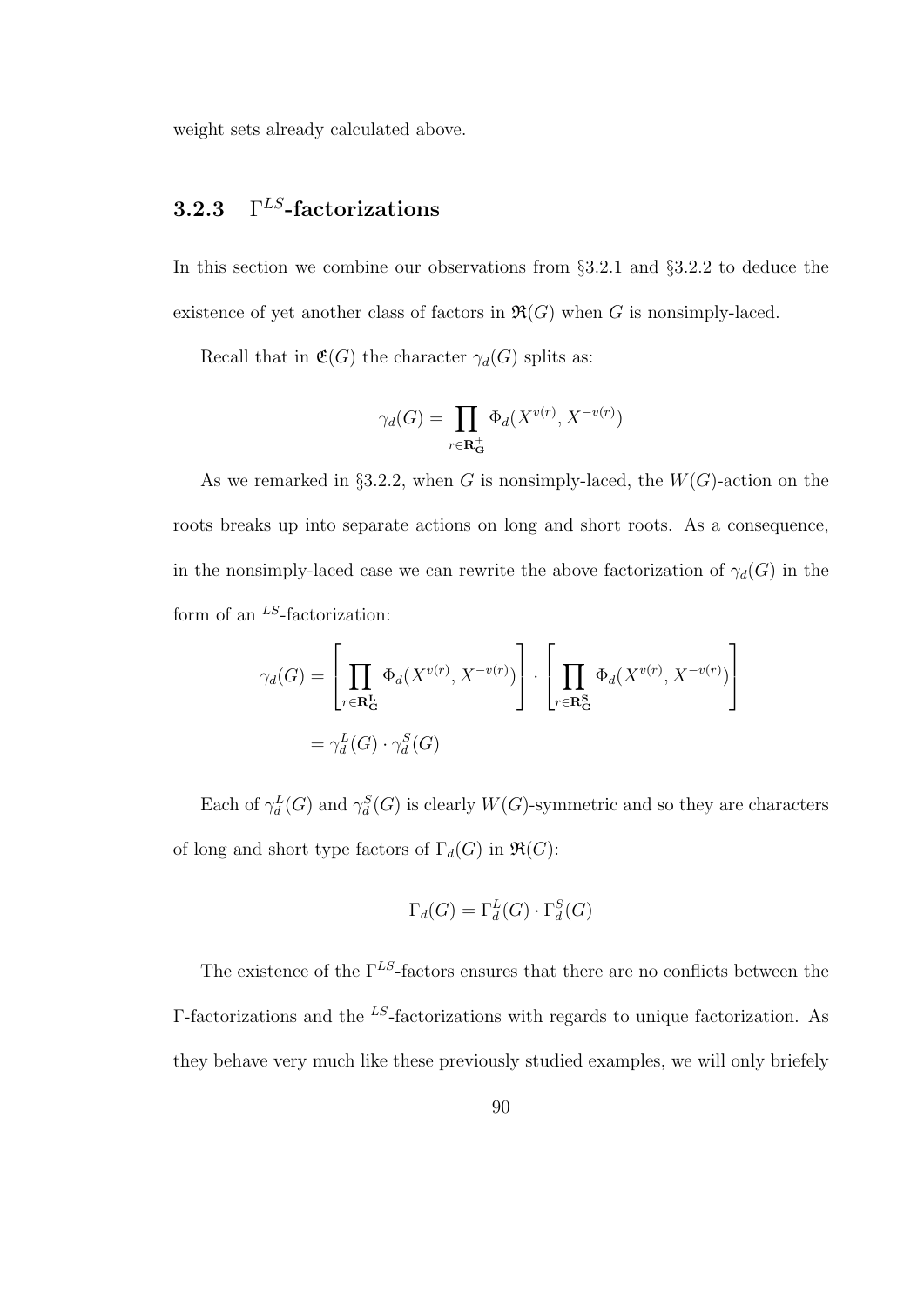summarize some of their properties; these properties blend some of our previous theorems and results concerning the  $\Gamma$ -factorizations and <sup>LS</sup>-factorizations.

**Theorem 3.2.9.** The  $\Gamma^{LS}$ -factors satisfy the following relationships to one another and to the other types of factorizations already discussed:

$$
\widehat{\pi}_{m[p]}^{L}(G) = \prod_{d|m} \Gamma_{d}^{L}(G)
$$

$$
\widehat{\pi}_{m[p]}^{S}(G) = \prod_{d|m} \Gamma_{d}^{S}(G)
$$

$$
\Gamma_{d}^{L}(G^{*}) = \Xi \Gamma_{d}^{S}(G)
$$

Analogous to the remark after Theorem 3.2.2, the virtual dimensions of the  $\Gamma^{LS}$ factors are given by:

$$
\dim(\Gamma_d^L(G)) = \begin{cases} p^{|\mathbf{R_G^L}|} & d = p^k \text{ with } p \text{ prime} \\ 1 & otherwise \end{cases}
$$

$$
\dim(\Gamma_d^S(G)) = \begin{cases} p^{|\mathbf{R_G^S}|} & d = p^k \text{ with } p \text{ prime} \\ 1 & otherwise \end{cases}
$$

Finally, for p prime and  $k \geq 1$  one has:

$$
\Gamma_{p^k}^L(G) = \Psi^{p^{k-1}} \Gamma_p^L(G)
$$
  

$$
\Gamma_{p^k}^S(G) = \Psi^{p^{k-1}} \Gamma_p^S(G)
$$

Proof. The proofs are similar to the corresponding statements we have already proved about the  $\Gamma\text{-}factorizations$  and  $^{LS}\text{-}factorizations$  and thus are omitted.  $\Box$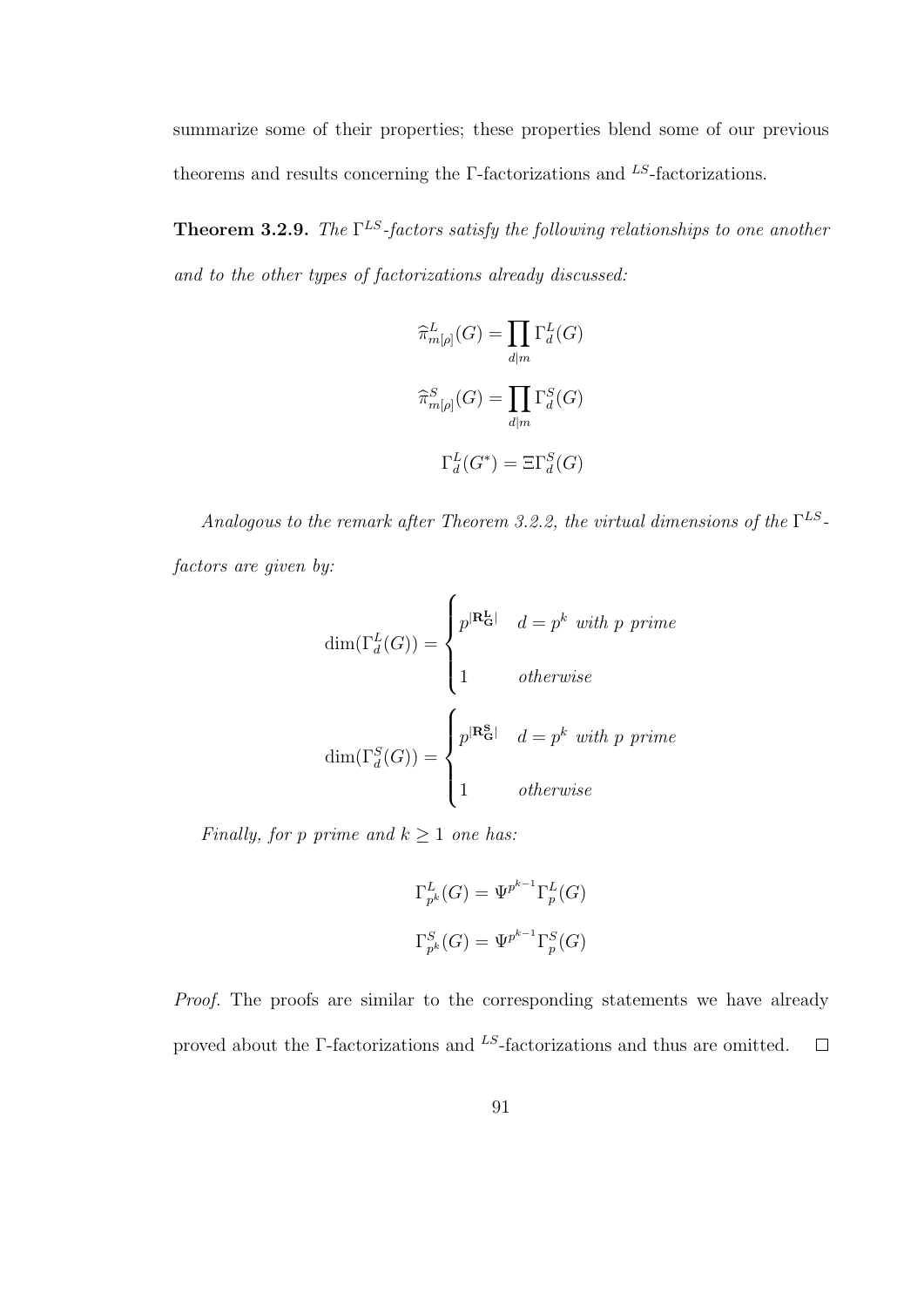## Chapter 4

# Related Results and Further Directions of Research

Within the course of our work, there have been several open questions which have yet to be resolved. In addition, many of our results clearly apply to more general situations. For example, there are analogues of the Weyl Character Formula, root systems, Weyl groups, etc. for the class of generalized Kac-Moody algebras and their corresponding Lie groups; the Lie algebras of the compact semisimple Lie groups are special cases of such generalized Kac-Moody algebras. Consequently, there should be analogues of most of our results for the more general setting of generalized Kac-Moody algebras and their corresponding Lie groups. Here we discuss the potential for further research arising from our work and connect our results to questions of divisibility in other settings.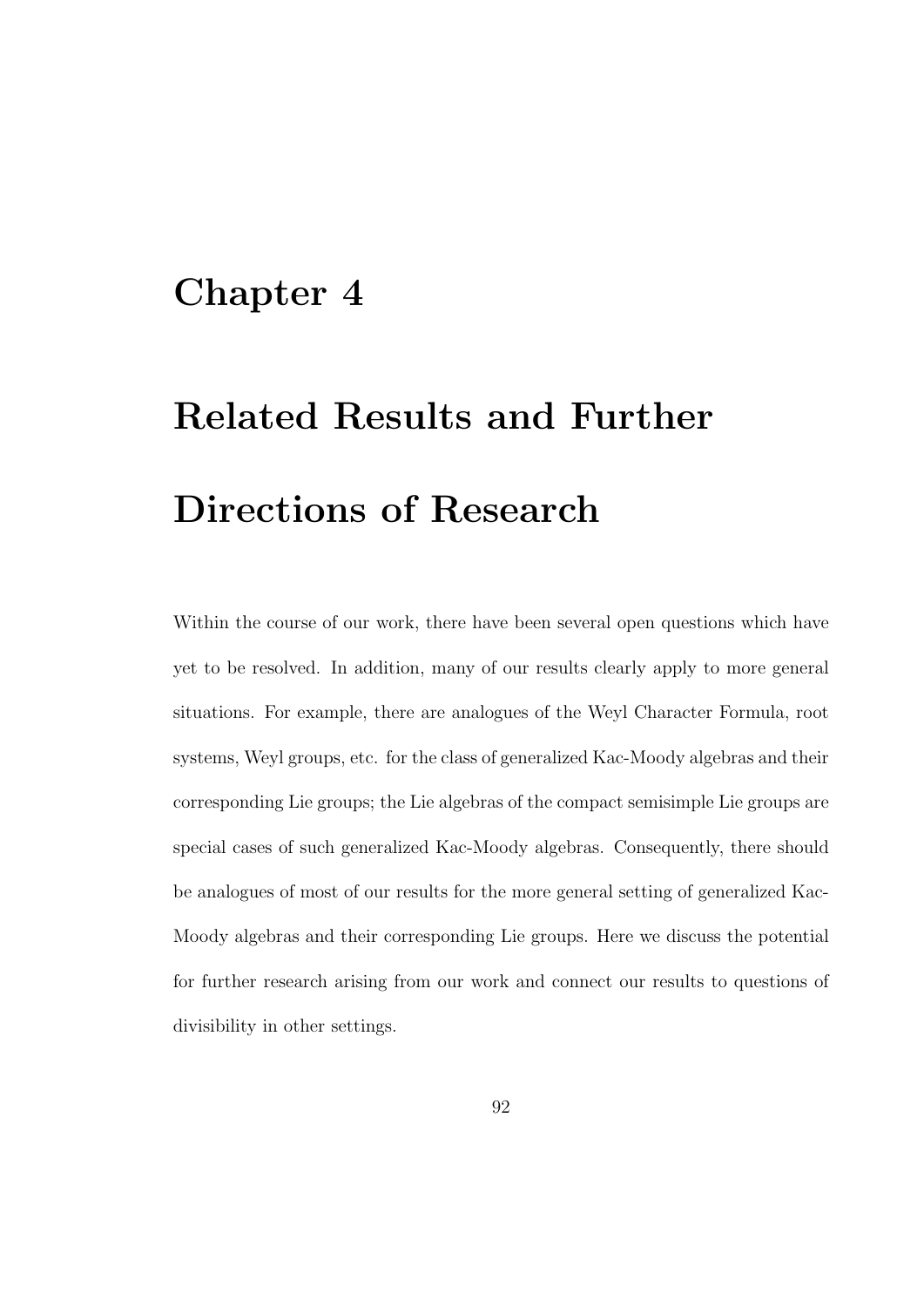### 4.1 The Main Unsettled Questions

Through the course of this dissertation, we have left several important questions unanswered. Some, such as Conjectures 3.2.2 and 3.2.3 should be relatively easy to settle in the affirmative. Conjecture 3.2.1 seems more difficult to prove at this time, but nevertheless seems tractable. The big unsettled questions arising from our work which we would like to know the answers to are the following:

Conjecture 4.1.1. Among the irreps of arbitrary G, all series factorizations are accounted for by the types already discussed.

**Conjecture 4.1.2.** If an irrep factors in  $\mathfrak{R}(G)$ , then its factors are all accounted for by one or more of the factorization series already discussed. In particular there are no sporadic factorizations appearing among the irreps of any G.

Although simple to state, these conjectures seem to admit no easy proofs; rather it seems that one needs some rigid results on the possible structure of potential factors as well as some results on where these factors may lie in order to completely settle them.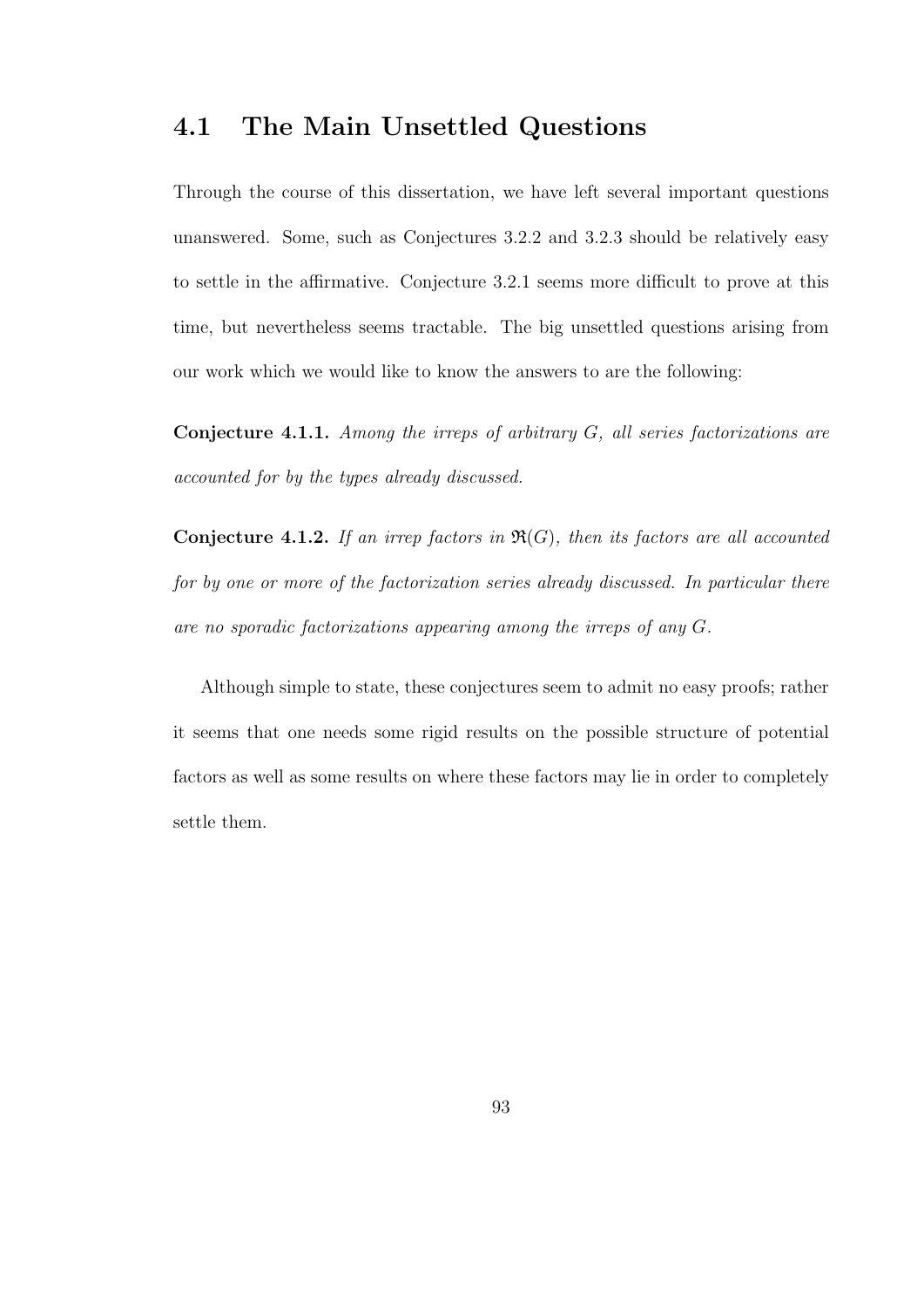# 4.2 Divisibility Properties of Recursively Defined Integer Sequences

In light of the divisibility properties we have observed among the characters, we now examine the corresponding divisibility statements when the characters are forced to be integers. In this case we are therefore interested in conjugacy classes  $c_G$  of G such that  $\chi_{I}$  evaluated on  $c_G$  is integer-valued for all  $[I]$ .

**Definition 4.2.1.**  $A \mathbb{Z}$  − class of G is a conjugacy class  $c_G \subset G$  such that  $\chi_{[I]}(g) \in$  $\mathbb{Z}$  for  $g \in c_G$ .

We will start in the case of  $A_1$  where the Klimyk relationship between characters took the following form:

$$
\chi_{[n+1]}(\mathcal{A}_1) = \chi_{[1]}(\mathcal{A}_1) \chi_{[n]}(\mathcal{A}_1) - \chi_{[n-1]}(\mathcal{A}_1)
$$

Since  $\chi_{[0]}(\mathcal{A}_1) = 1$  and  $\chi_{[-1]}(\mathcal{A}_1) = 0$ , it is clear that a class  $c_{\mathcal{A}_1}$  is a Z-class iff the fundamental character  $\chi_{[1]}$  evaluated on  $c_{\mathcal{A}_1}$  is an integer. As the coordinate  $X_1$ appearing in the character is a  $U(1)$ -valued functions, this leaves (up to complex conjugation) 5 choices for  $X_1$ :  $X_1 = \zeta_1$ ,  $\zeta_2$ ,  $\zeta_3$ ,  $\zeta_4$ , or  $\zeta_6$  where  $\zeta_j$  is a primitive  $j<sup>th</sup>$  root of unity. Each  $X_i$  represents a conjugacy class of  $SU(2)$ , and plugging in these 5 values gives Table 4.1 summarizing the values of the characters on these conjugacy classes.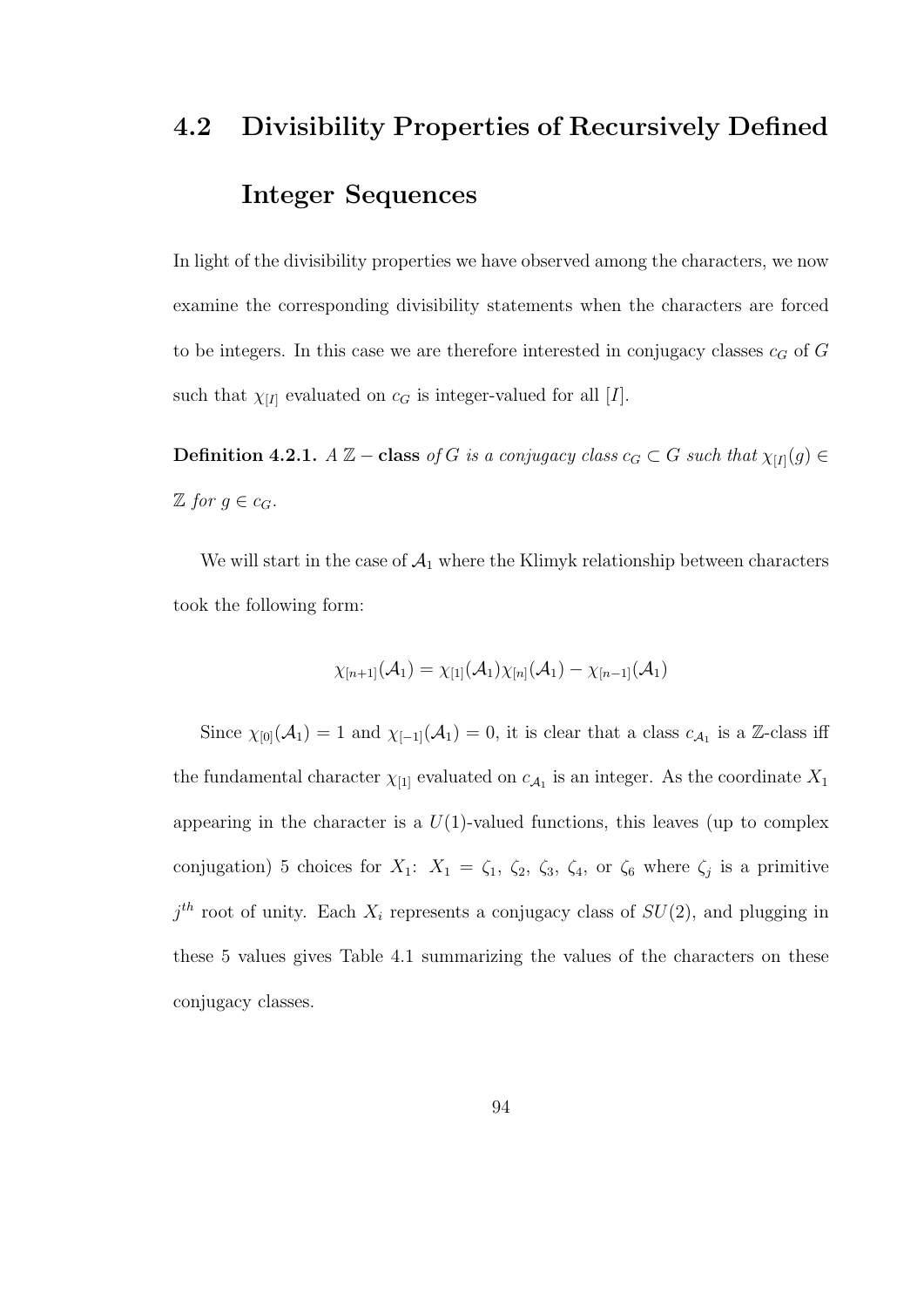| $\widehat{\chi}_{[n]} \backslash X_1$ | $\zeta_2$      | $\zeta_3$        | $\zeta_4$      | $\zeta_6$      | $\zeta_1$      |
|---------------------------------------|----------------|------------------|----------------|----------------|----------------|
| $\widehat{\chi}_{[1]}$                | $\mathbf{1}$   | $\mathbf{1}$     | $\mathbf{1}$   | $\mathbf{1}$   | $\mathbf{1}$   |
| $\widehat{\chi}_{[2]}$                | $-2$           | $-1$             | $\overline{0}$ | $\mathbf 1$    | $\overline{2}$ |
| $\widehat{\chi}_{[3]}$                | 3              | $\boldsymbol{0}$ | $-1$           | $\overline{0}$ | 3              |
| $\widehat{\chi}_{[4]}$                | $-4$           | $\mathbf{1}$     | $\overline{0}$ | $-1$           | $\overline{4}$ |
| $\widehat{\chi}_{[5]}$                | $\overline{5}$ | $-1$             | $\mathbf{1}$   | $-1$           | $\overline{5}$ |
| $\widehat{\chi}_{[6]}$                | $-6$           | $\overline{0}$   | $\overline{0}$ | $\overline{0}$ | $\sqrt{6}$     |
| $\widehat{\chi}_{[7]}$                | $\overline{7}$ | $\mathbf{1}$     | $-1$           | $\mathbf{1}$   | $\overline{7}$ |
| $\widehat{\chi}_{[8]}$                | $-8$           | $-1$             | $\overline{0}$ | $\mathbf{1}$   | 8              |
| $\widehat{\chi}_{[9]}$                | $\overline{9}$ | $\overline{0}$   | $\mathbf{1}$   | $\overline{0}$ | 9              |
| $\widehat{\chi}_{[10]}$               | $-10$          | $\mathbf{1}$     | $\overline{0}$ | $-1$           | 10             |
| $\widehat{\chi}_{[11]}$               | 11             | $-1$             | $-1$           | $-1$           | 11             |
| $\widehat{\chi}_{[12]}$               | $-12$          | $\overline{0}$   | $\overline{0}$ | $\overline{0}$ | 12             |
| $\vdots$                              | $\vdots$       | $\vdots$         | $\vdots$       | $\vdots$       | $\vdots$       |

Table 4.1: Integer-Valued Irreducible Character Sequences of  $\mathbb{Z}\text{-classes}$  in  $\mathcal{A}_1$ 

Definition 4.2.2. A sequence  $\{S_j\}_{j=1}^{\infty}$  of integers is a divisible sequence if for all  $1 \leq k \leq \ell$  one has:

$$
k|\ell \implies S_k|S_\ell \tag{4.2.1}
$$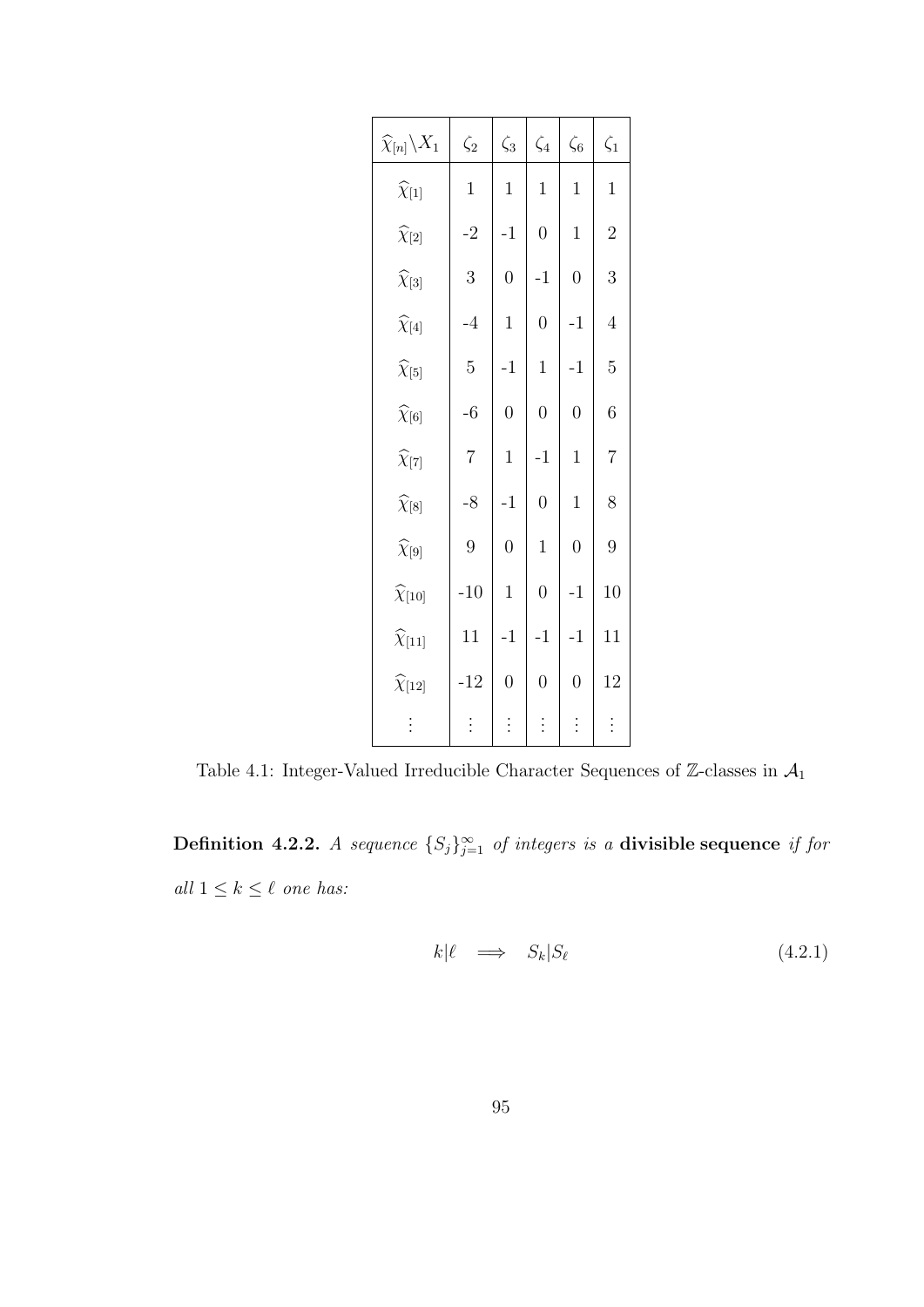Simple inspection shows that the sequences in Table 4.1 are all divisible sequences.

On the other hand, none of our proofs of the factorizations of characters and representations relied explicitly on the fact that the  $X_i$  are  $U(1)$ -valued. Thus one can extend our divisibility results to consider 'virtual classes' of G which are defined as follows:

**Definition 4.2.3.** A class  $c_G$  is a **virtual class** of G such that some or all of the  $X_i$  are not  $U(1)$ -valued

Clearly virtual classes do not exist in  $G$  itself; however they can be interpreted as conjugacy classes in certain noncompact forms of  $G$ ; thus we refer to them as 'virtual' only inasmuch as they do not correspond to any class in the compact group G.

We will use the notation  $c(y_1, \ldots, y_n)$  to refer to a (possibly virtual) class of G such that the evaluation of  $\chi_{\omega_j}$  on  $c(y_1,\ldots,y_n)$  equals  $y_j$ . Thus the  $y_i$  implicitly determine the values of  $X_1, \ldots, X_n$  describing the class.

Since our interest is in divisible sequences, we will focus on  $\mathbb{Z}$ -classes of  $G$ ; such classes are completely determined by the following result:

Theorem 4.2.1. A necessary and sufficient condition that a (possibly virtual) class  $c(y_1, \ldots, y_n)$  is a Z-class of G is that all  $y_i$  are integers.

*Proof.* That all  $y_i$  be integers is clearly necessary since  $y_i = \chi_{\omega_i}(G; c(y_1, \ldots, y_n))$ .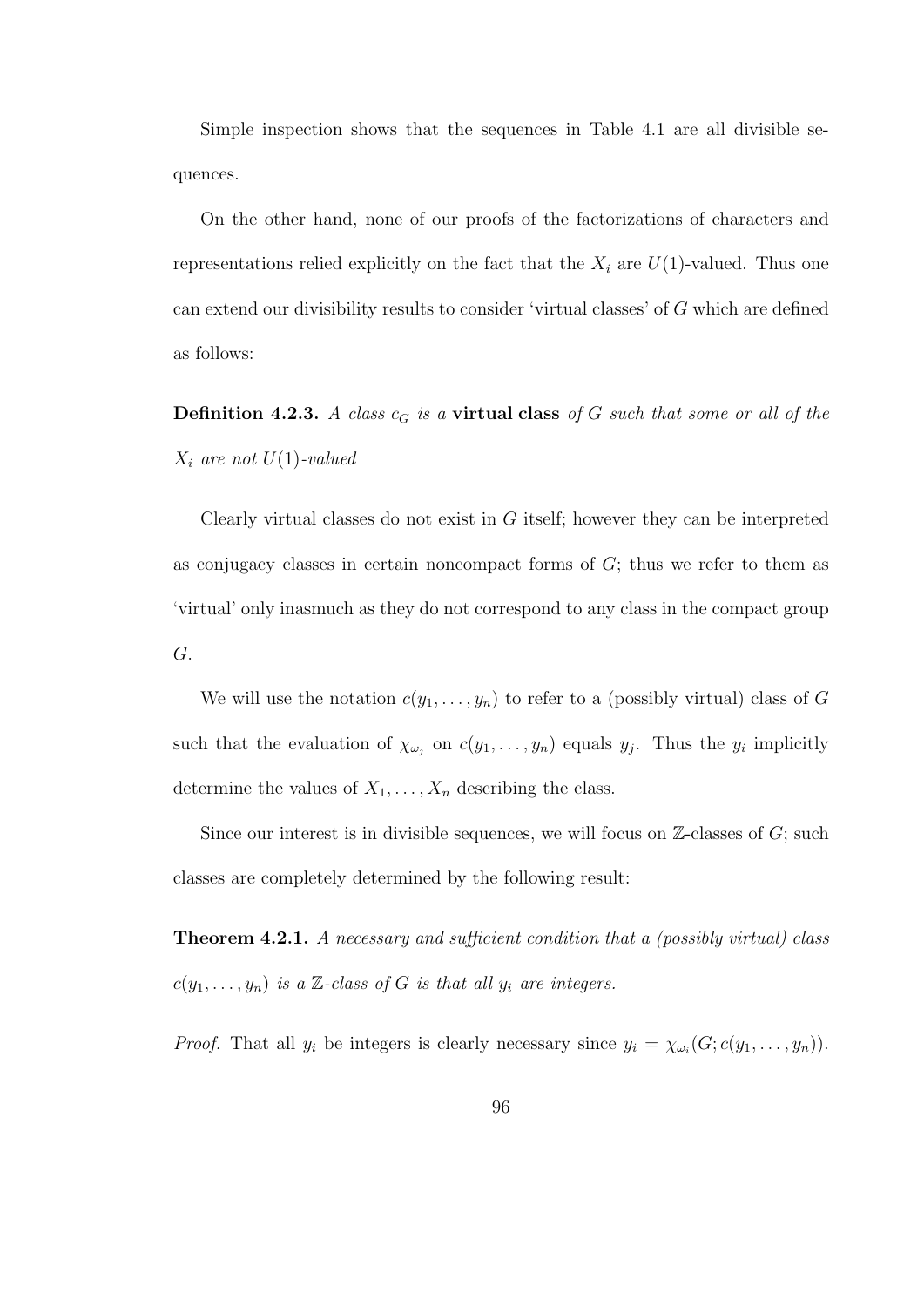On the other hand, since  $\chi_{[I]}$  is a Z-polynomial in terms of the fundamental characters, the given condition is also sufficient.  $\Box$ 

In the case of  $A_1$ , a simple example of a divisible sequence arising from a virtual class is the sequence  $\{\hat{\chi}_{[n]}(\mathcal{A}_1; c(3))\}_{n=1}^{\infty}$ . The Klimyk relation implies the sequence of character values of this class satisfy the following linear recurrence:

$$
\widehat{\chi}_{[n+1]}(\mathcal{A}_1; c(3)) = 3\widehat{\chi}_{[n]}(\mathcal{A}_1; c(3)) - \widehat{\chi}_{[n-1]}(\mathcal{A}_1; c(3))
$$

This gives the sequence  $\{1, 3, 8, 21, 55, \ldots\}$ . For  $n = 1 \ldots 5$  we see these are evenindex Fibonacci numbers:  $\hat{\chi}_{[n]}(\mathcal{A}_1; c(3)) = F_{2n}$ . It is easy to check that the evenindex Fibonacci numbers satisfy the same recurrence relation, so the two sequences are indeed the same.

As a result, we thus have two proofs that the sequence  $\{\widehat{\chi}_{[n]}(\mathcal{A}_1; 3)\}_{n=1}^{\infty}$  forms a divisibility sequence. On the one hand, it is well known that the Fibonacci numbers form a divisible sequence; since the sequence  $\{chi_{[n]}(\mathcal{A}_1; c(3))\}_{n=1}^{\infty}$  is the subsequence of the Fibonacci numbers of even-index, they inherit the property of being a divisible sequence from the Fibonacci numbers. On the other hand, Theorem 3.1.1 shows that the sequence of Laurent polynomials  $\{\hat{\chi}_{[n]}(\mathcal{A}_1; c(z))\}_{n=1}^{\infty}$  has the divisibility property for a variable z, so that whenever we evaluate the  $\widehat{\chi}_{[n]}$  on a Z-class the resulting sequence is a divisible sequence; in the above example one has  $X_1 = \frac{3+\sqrt{5}}{2}$  $rac{-\sqrt{5}}{2}$ .

For  $y_1 = 4, 5, 6, 7, \ldots$  one obtains several other interesting recursively defined divisible sequences which are given in Table 4.2.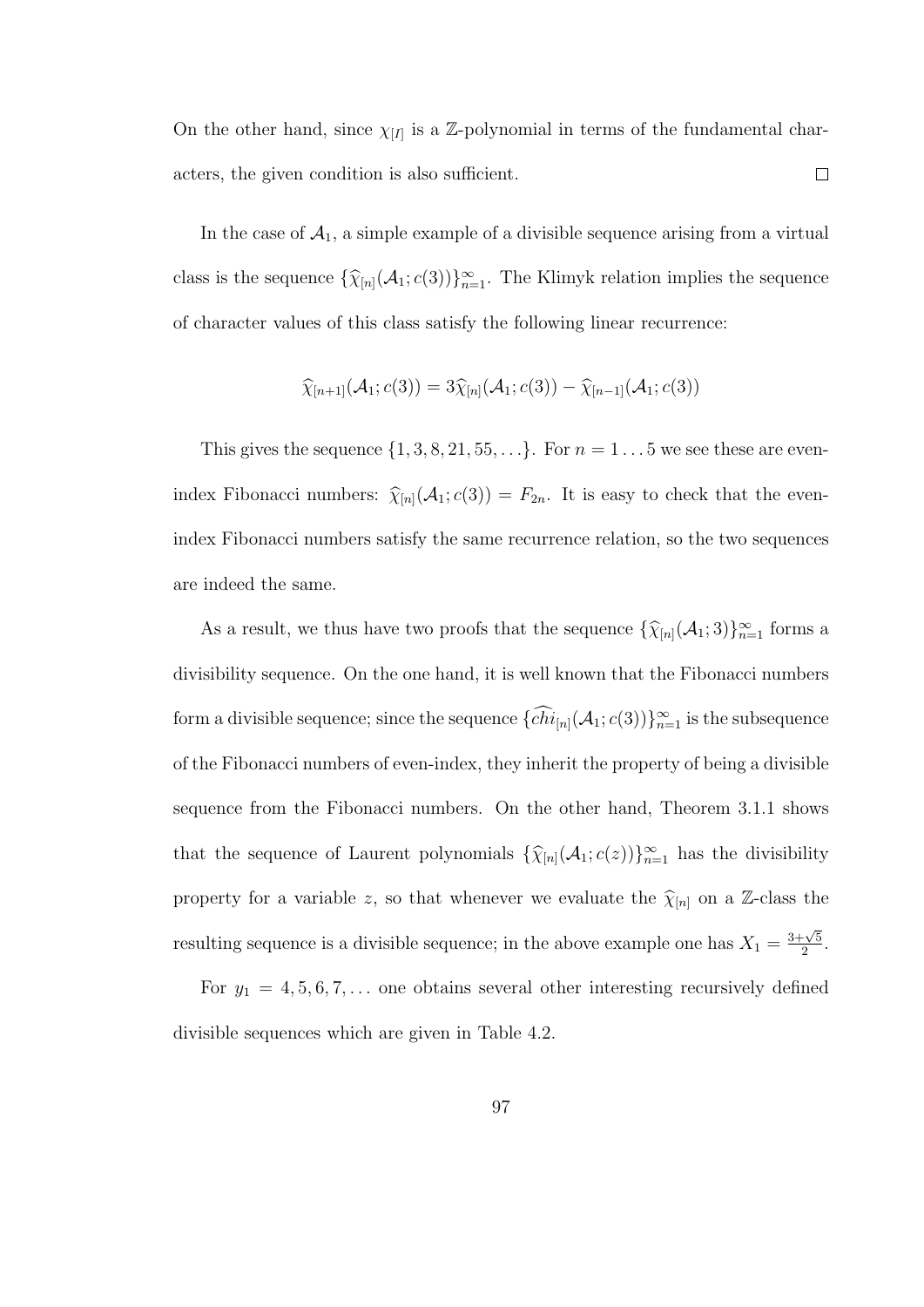| $v_1$          | Sequence $\{\widehat{\chi}_{[n]}(\mathcal{A}_1; c(y_1))\}_{n=1}^{\infty}$ | <b>OEIS</b> Number |
|----------------|---------------------------------------------------------------------------|--------------------|
| $\overline{4}$ | $1, 4, 15, 56, 209, 780, 2911, 10864, \ldots$                             | A001353            |
| 5              | $1, 5, 24, 115, 551, 2640, 12649, 60605, \ldots$                          | A004254            |
| 6              | $1, 6, 35, 204, 1189, 6930, 40391, 235416, \ldots$                        | A001109            |
|                | $1, 7, 48, 329, 2255, 15456, 105937, 726103, \ldots$                      | A004187            |

Table 4.2: Some Divisible Sequences Arising from Virtual  $A_1$ -Classes

These examples of virtual classes of  $\mathcal{A}_1$  appear in  $SL_2(\mathbb{C})$  and give rise to many  $2^{nd}$  order linear recursive divisible sequences in their characters. However, it is not hard to see that not all  $2^{nd}$  order linear recursive divisible sequences arise from such virtual classes. Most notably, the Fibonacci sequence does not arise from any class in  $SL_2(\mathbb{C})$ , even though its even-index subsequence does arise in this way as already noted.

However, if one considers classes in  $GL_2(\mathbb{C})$  then it is possible to obtain all  $2^{nd}$  order linear recursive sequences by choosing classes whose eigenvalues in the fundamental representation are certain algebraic numbers related to the recursive relationship satisfied by the sequence. See [BPP] for general details on the structure of linear recursive divisible sequences.

Next, suppose we look at the analogs of such divisible sequences arising from higher-rank Lie groups. Viewing the irreps of G as elements of  $\mathfrak{R}(G)$ , we let  $y_1, \ldots, y_n$  be integers and let  $S(y_1, \ldots, y_n)$  denote the array whose values are given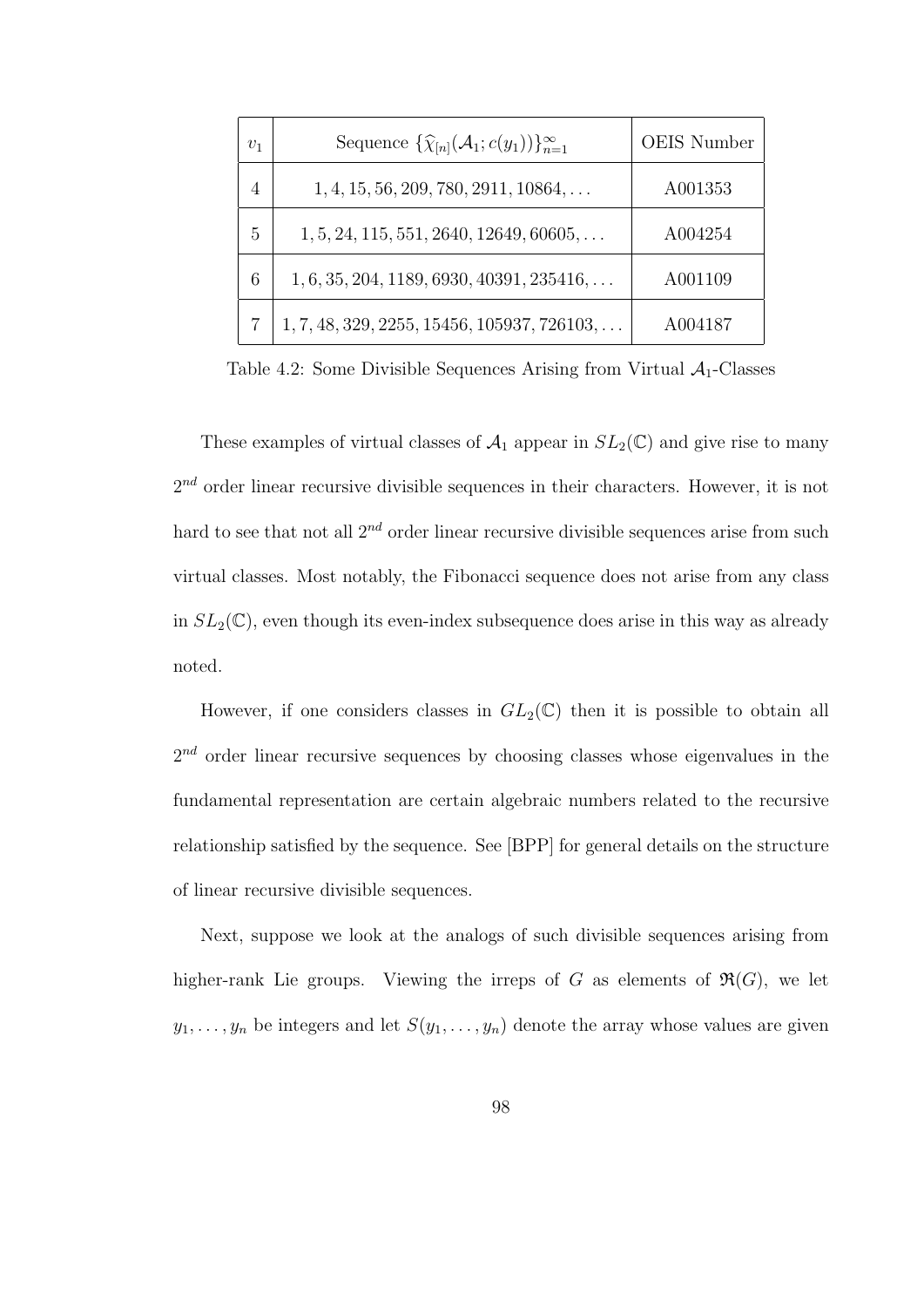$$
S_{i_1,\dots,i_n}(y_1,\dots,y_n) := \widehat{\chi}_{[I]}(G;c(y_1,\dots,y_n)) \qquad [I] = [i_1,\dots,i_n]
$$

The existence of ordinary factorizations in  $\mathfrak{R}(G)$  implies that this array satisfies the following analogue of (4.2.1):

$$
i_k|j_k \forall 1 \leq k \leq n \implies S_{i_1,\dots,i_n}(G;c(y_1,\dots,y_n))|S_{j_1,\dots,j_n}(G;c(y_1,\dots,y_n))
$$

This array is recursive due to the Klimyk relation on the character values, although the recursion is in general defined by several equations.

For example, looking at the virtual class  $c(4, 5)$  of  $\mathcal{A}_2$  one obtains the 2-dimensional recursive divisible array of Table 4.3.

| $i_2 \backslash i_1$ | $\mathbf 1$  | $\overline{2}$ | 3        | $\overline{4}$ | 5                 | 6      |  |
|----------------------|--------------|----------------|----------|----------------|-------------------|--------|--|
| $\mathbf{1}$         | $\mathbf{1}$ | $\overline{4}$ | 11       | 25             | 49                | 82     |  |
| $\overline{2}$       | 5            | 19             | 51       | 114            | 220               | 361    |  |
| 3                    | 21           | 79             | 211      | 470            | 904               | 1477   |  |
| $\overline{4}$       | 86           | 323            | 862      | 1919           | 3689              | 6023   |  |
| $\overline{5}$       | 351          | 1318           | 3517     | 7829           | 15049             | 24568  |  |
| 6                    | 1432         | 5377           |          |                | 14348 31939 61393 | 100225 |  |
|                      |              | $\ddot{\cdot}$ | $\vdots$ | $\vdots$       | $\vdots$          |        |  |

Table 4.3: Values of the Recursive Divisible Array  $S_{i_1,i_2}(\mathcal{A}_2; c(4,5))$ 

**Remark.** By the reflexivity of the generators of  $A_1$  discussed in §2.1.1, the table of values of  $S_{i_1,i_2}(\mathcal{A}_2;\mathcal{c}(5,4))$  has the same values as Table 4.3 reflected across

by: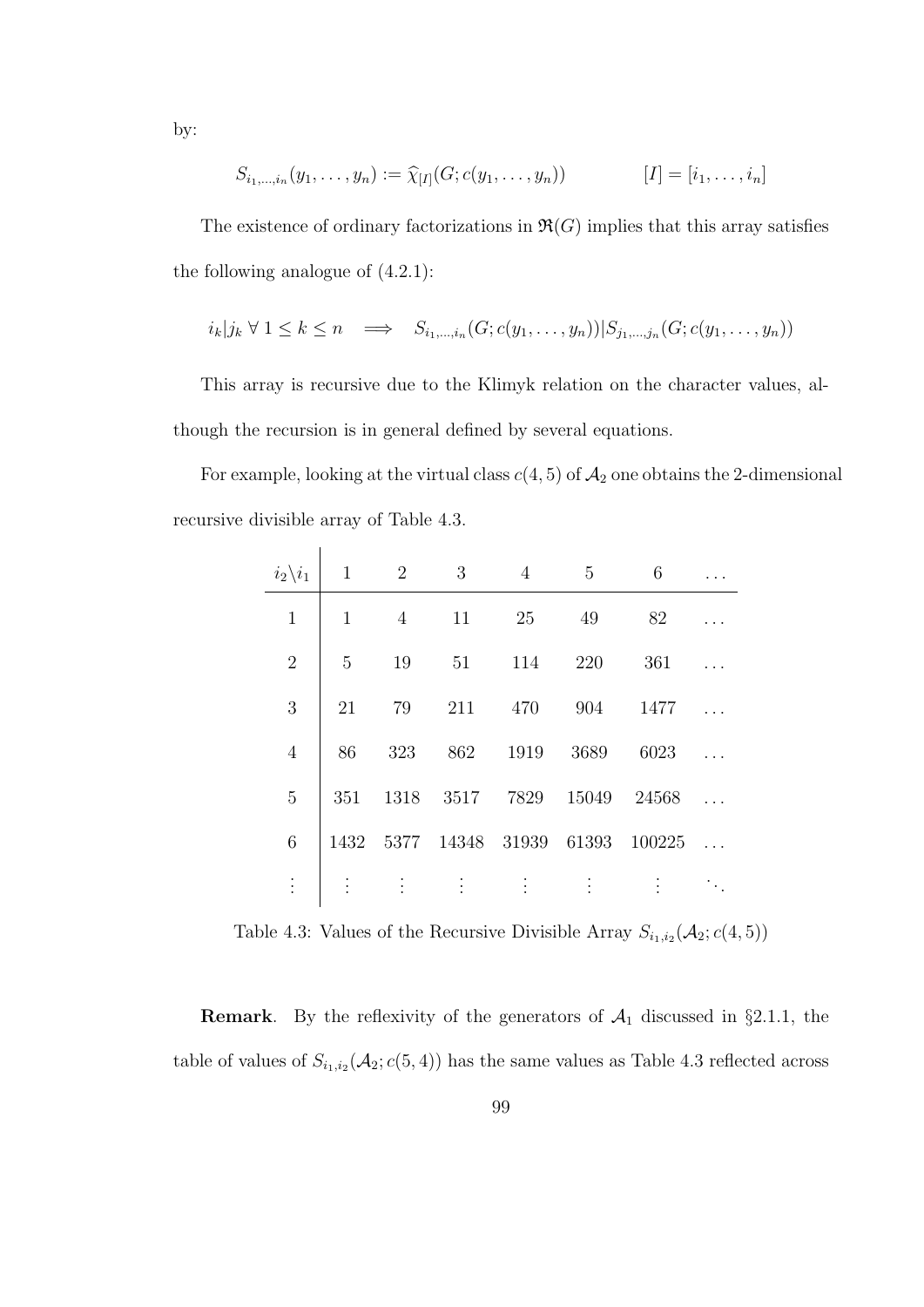the main diagonal, and in general one has:

$$
S_{i_1,i_2}(\mathcal{A}_2;c(p,q)) = S_{i_2,i_1}(\mathcal{A}_2;c(q,p))
$$

The basic recursions in Table 4.3 are given by the following pair of equations, arising from the Klimyk relations on the fundamental irreducible representations:

$$
S_{i_1+1,i_2}(\mathcal{A}_2; 4, 5) = 4S_{i_1,i_2}(\mathcal{A}_2; c(4,5)) - S_{i_1-1,i_2+1}(\mathcal{A}_2; c(4,5)) - S_{i_1,i_2-1}(\mathcal{A}_2; c(4,5))
$$
  

$$
S_{i_1,i_2+1}(\mathcal{A}_2; 4, 5) = 5S_{i_1,i_2}(\mathcal{A}_2; c(4,5)) - S_{i_1+1,i_2-1}(\mathcal{A}_2; c(4,5)) - S_{i_1-1,i_2}(\mathcal{A}_2; c(4,5))
$$

**Remark**. The analogous basic recursions for arbitrary  $S_{i_1,i_2}(\mathcal{A}_2; c(p,q))$  are obtained by replacing the 4 and 5 in the above recursions by  $p$  and  $q$  respectively.

If one wants to restrict to divisible subsequences of such arrays, then the obvious place to look is at the Γ-factorizations along the main diagonal in analogy with the sequences we constructed above from  $A_1$ . Thus one defines:

$$
S_i^{\Gamma}(G; c(y_1, ..., y_n)) := S_{i,...,i}(G; c(y_1, ..., y_n))
$$

From Theorem 3.2.1, these subsequences can be written in the following form:

$$
S_i^{\Gamma}(G; c(y_1, \ldots, y_n)) = \prod_{k=1}^{|\mathbf{R}_G^+|} \left( \frac{\alpha_k^i - \beta_k^i}{\alpha_k - \beta_k} \right)
$$

Here the  $\alpha_k$  and  $\beta_k$  are algebraic numbers depending on G and the values of  $y_1, \ldots, y_n$ . Regardless of the values of the  $\alpha_k$  and  $\beta_k$ , the general form that the sequence  $S_i^{\Gamma}(G; c(y_1, \ldots, y_n))$  takes implies that not only is it divisible, but also that it satisfies a linear recurrence, see [BPP] for further details. The coefficients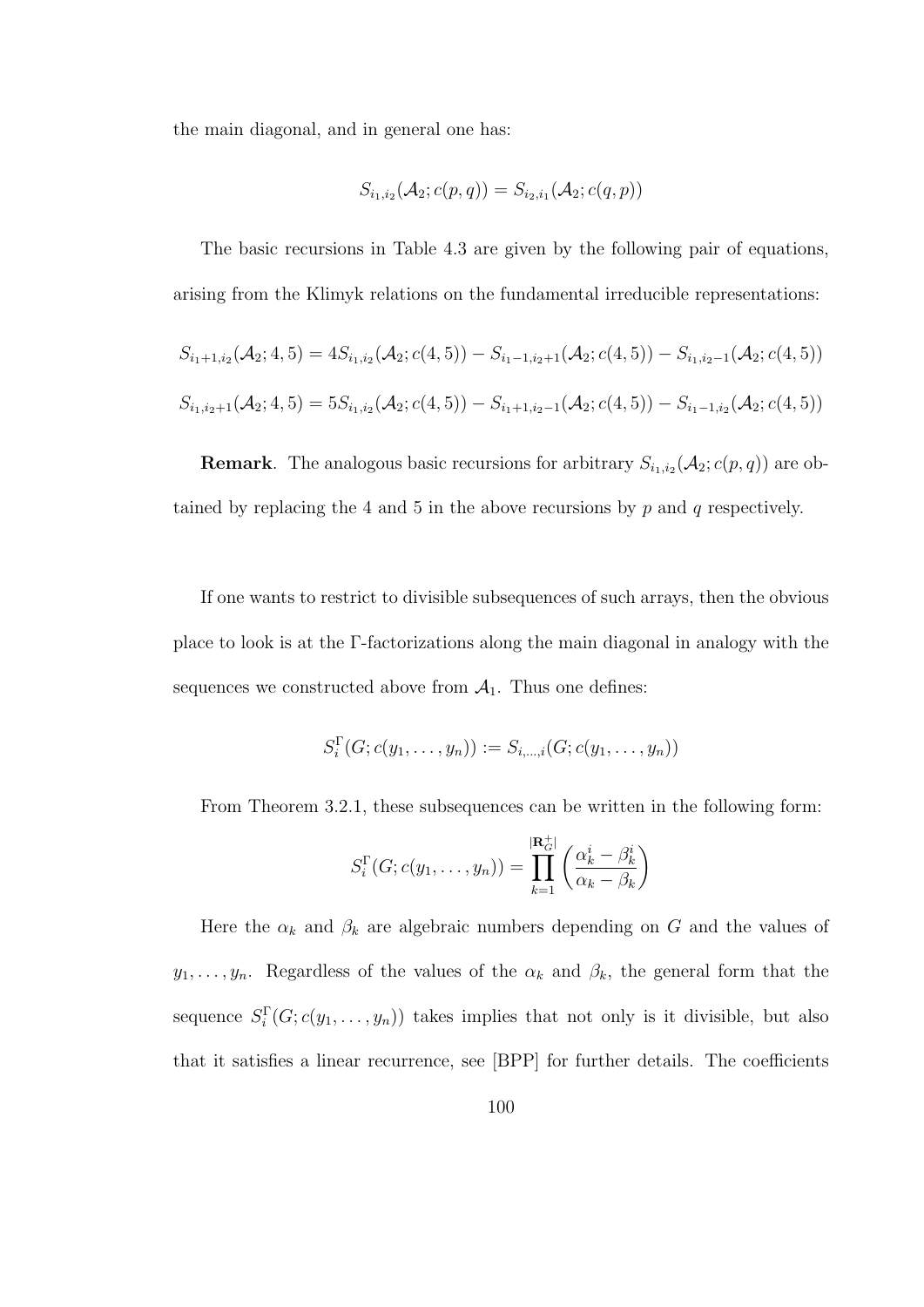of this linear recurrence depend polynomially on the values of  $y_1, \ldots, y_n$ , these polynomials can be explicitly computed to lead to identities on the irreps of G.

As a simple example of using the linear recursions to find identities among the irreps, let us look at the sequences  $S_i^{\Gamma}(\mathcal{A}_2; c(y_1, y_2))$ . Some computation in MAPLE shows that for arbitrary  $y_1, y_2$  they satisfy the following  $6^{th}$  order recursion in general (for simplicity we abbreviate  $S_i^{\Gamma}(\mathcal{A}_2; c(y_1, y_2))$  as  $S_i^{\Gamma}$  here):

$$
S_i^{\Gamma} = (y_1 y_2 - 3)S_{i-1}^{\Gamma} - (y_1^3 + y_2^3 - 5y_1 y_2 + 6)S_{i-2}^{\Gamma}
$$
  
+ 
$$
(y_1^2 y_2^2 - 2y_1^3 - 2y_2^3 + 6y_1 y_2 - 7)S_{i-3}^{\Gamma} - (y_1^3 + y_2^3 - 5y_1 y_2 + 6)S_{i-4}^{\Gamma}
$$
  
+ 
$$
(y_1 y_2 - 3)S_{i-5}^{\Gamma} - (1)S_{i-6}^{\Gamma}
$$

Note that since  $y_i$  is the character of  $\pi_{\omega_i}(\mathcal{A}_2)$  on  $c(y_1, y_2)$ , the coefficients are themselves characters of virtual representations  $\mathcal{A}_2$  evaluated on  $c(y_1, y_2)$ . For example, since the image of  $\pi_{[1,1]}(\mathcal{A}_2)$  in  $\mathfrak{R}(\mathcal{A}_2)$  is given by  $V_1V_2-1$ , the coefficient  $(y_1y_2-3)$  is the character of the virtual representation  $\pi_{[1,1]}(\mathcal{A}_2) - 2\pi_{[0,0]}(\mathcal{A}_2)$  evaluated on  $c(y_1, y_2)$ . Repeating this process for each coefficient, this leads to the following identity on the irreps of  $\mathcal{A}_2$ :

$$
\pi_{[n,n]} = (\pi_{[1,1]} \ominus 2\pi_{[0,0]}) \otimes (\pi_{[n-1,n-1]} \oplus \pi_{[n-5,n-5]})
$$
  

$$
\ominus (\pi_{[3,0]} \oplus \pi_{[0,3]} \ominus \pi_{[1,1]} \oplus 3\pi_{[0,0]}) \otimes (\pi_{[n-2,n-2]} \oplus \pi_{[n-4,n-4]})
$$
  

$$
\oplus (\pi_{[2,2]} \ominus \pi_{[3,0]} \ominus \pi_{[0,3]} \oplus 2\pi_{[1,1]} \ominus 3\pi_{[0,0]}) \otimes \pi_{[n-3,n-3]}
$$
  

$$
\ominus \pi_{[n-6,n-6]}
$$

This identity is easily checked to hold in general by a similar method to that of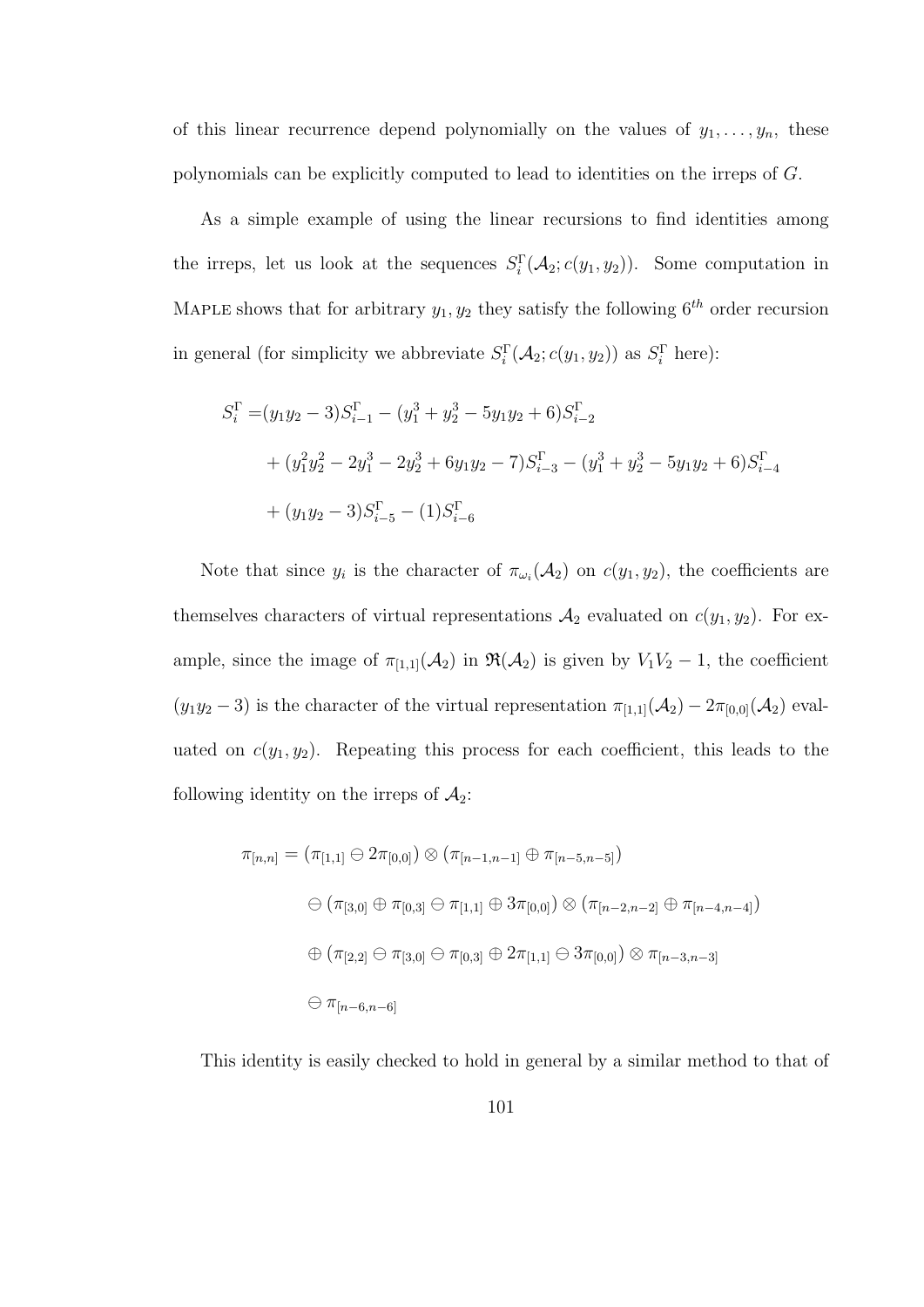Algorithm 1.1.2. In fact, one further finds that this identity still holds if one replaces the weights  $[n, n], \ldots, [n-6, n-6]$  by  $[n+I_1, n+I_2], \ldots, [n-6+I_1, n-6+I_2]$ for any weight  $[I_1, I_2]$ ; the proof is analogous. Similar identities can be derived for other Lie Groups by the same diagonal method.

Finally, we note that the above method can also be used to derive recursive  $\mathfrak{R}(G)\text{-linear relationships among the sequences of long and short factors of } \pi_{m[\rho]}(G)$ when  $G$  is nonsimply-laced.

Some interesting questions related to the notion of divisible sequences which we would like to answer include:

- Which divisible sequences can arise as divisible subsequences of irreducible characters evaluated on  $\mathbb{Z}$ -classes in a given  $G$ ?
- What are necessary and sufficient conditions for a given divisible sequence to arise from some  $\mathbb{Z}$ -class of a given  $G$ ?
- Same questions above but for which the Z-class is allowed to be virtual.
- Does every linear recursive divisible sequence arise from evaluating some subsequence of irreducible characters on some (possibly virtual) Z-class of some  $G$ ? If so, which  $G$  can it arise from?

In light of what is known about divisible sequences from [BPP], these questions should not be difficult to answer.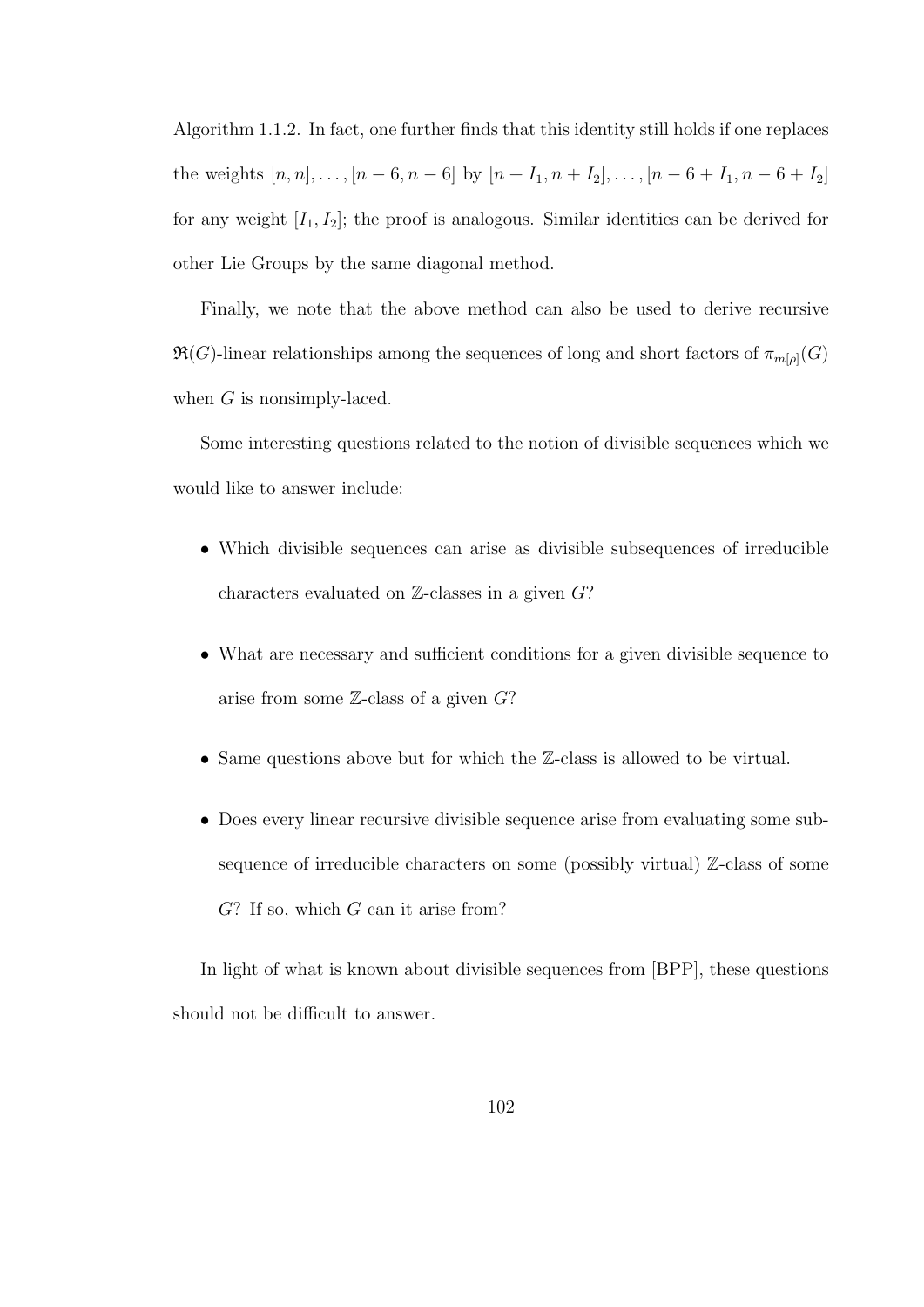### 4.3 Factorizations in Plethysms

Besides looking at the factorizations in  $\mathfrak{R}(G)$  of irreducible representations, we may also consider factorizations of plethysms of irreducibles. As with calculation of irreducible characters, calculation of plethysm characters is easy since they can be interpreted as irreducible characters of the General Linear group for which the Character Formula applies. However, a cursory glance at some small examples shows that, like factorization of irreps, the general question of factorization in  $\mathfrak{R}(G)$ of plethysms of irreps is not at all trivial.

As a first example, all plethysms of the fundamental representation  $\pi_{[1]}(\mathcal{A}_1)$  are symmetric powers of this representation; and in fact one has  $Sym^k(\pi_{1}(\mathcal{A}_1))$  =  $\pi_{[k]}(\mathcal{A}_1)$ , so complete factorizations of plethysms of the fundamental representation are already known by our previous work.

On the other hand, if we start with a non-fundamental representation  $\pi_{[k]}(\mathcal{A}_1)$ and consider its plethysms, then the resulting representations factor in  $\mathfrak{R}(\mathcal{A}_1)$ , but the factorization patterns are no longer as easy to described.

In the case of  $\mathcal{A}_2$ , the plethysms of the fundamental representation  $\pi_{[1,0]}(\mathcal{A}_2)$  are all of the form  $P_{(i,j)}(\pi_{[1,0]}(\mathcal{A}_2))$  and in fact one has:

$$
P_{(i,j)}(\pi_{[1,0]}(\mathcal{A}_2)) = \pi_{[i-j,j]}(\mathcal{A}_2)
$$

Thus our work has already covered factorizations of these plethysms. For other irreps of  $A_2$ , the plethysms and their factorizations are much more complicated.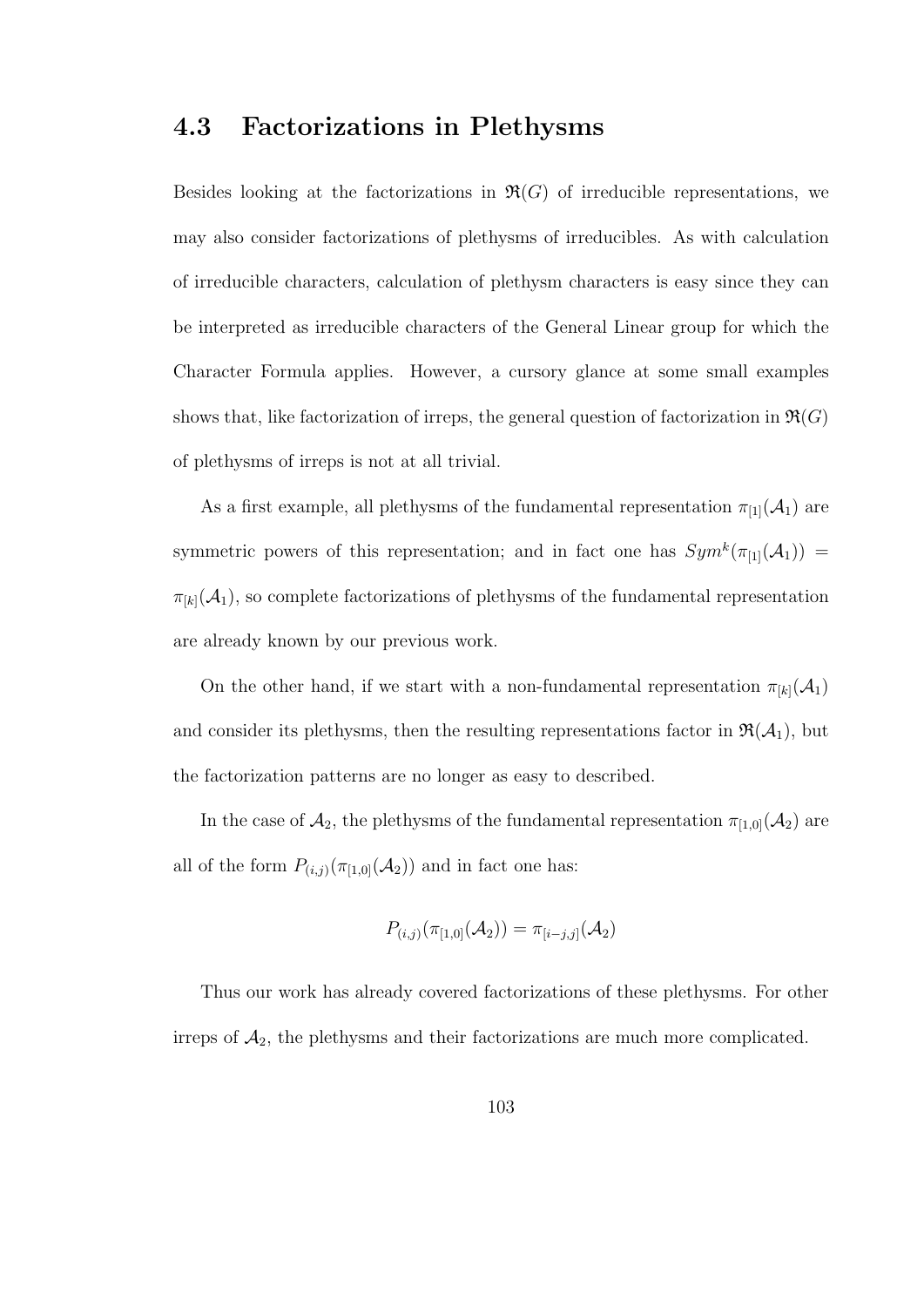As a final example, working in  $\mathcal{G}_2$  with the  $P_{(n,1)}$ -plethysms of  $\pi_{[1,0]}(\mathcal{G}_2)$  we have the following results for small  $n$ .

| Plethysm                 | Factorization in $\mathfrak{R}(\mathcal{G}_2)$                          |
|--------------------------|-------------------------------------------------------------------------|
| $P_{(1,1)}(\pi_{[1,0]})$ | <i>Irreducible</i>                                                      |
| $P_{(2,1)}(\pi_{[1,0]})$ | $(V_1+1)(V_2)$                                                          |
| $P_{(3,1)}(\pi_{[1,0]})$ | $(V_1^2-V_1-V_2-1)(V_2)$                                                |
|                          | $P_{(4,1)}(\pi_{1,0})$ $(V_1+1)(V_1^2V_2-2V_2^2-2V_1V_2+V_1^2-V_2-V_1)$ |
| $P_{(5,1)}(\pi_{[1,0]})$ | <i>Irreducible</i>                                                      |

Further calculation indicates that  $P_{(n,1)}(\pi_{[1,0]})$  seems to only factor when  $gcd(n, 6)$ 1, in such cases the factor  $\pi_{[1,0]} + 1$   $(n \equiv 0 \mod 2)$  or  $\pi_{[2,0]}$   $(n \equiv 0 \mod 3)$  appears. It is interesting to note that both these common factors are short factors  $\hat{\pi}_{m[\rho]}^{S}(\mathcal{G}_{2})$ with  $m = 2, 3$ , although there does not appear to be a simple explanation of this phenomenon.

In contrast to the factorizations of the irreps, there are not any easily discernible patterns among the cofactors, whether viewed in  $\mathfrak{R}(\mathcal{G}_2)$  or in  $\mathfrak{E}(\mathcal{G}_2)$ .

On the other hand, the representations  $P_{(n,2)}(\pi_{[1,0]})$  do not factor for any small values of n, while the representations  $P_{(n,3)}(\pi_{1,0})$  again factor in some cases but short factors do not appear in several of these cases.

All these examples deal with relatively simple plethysms of relatively simple representations, and yet exhibit a high degree of complexity, indicating that an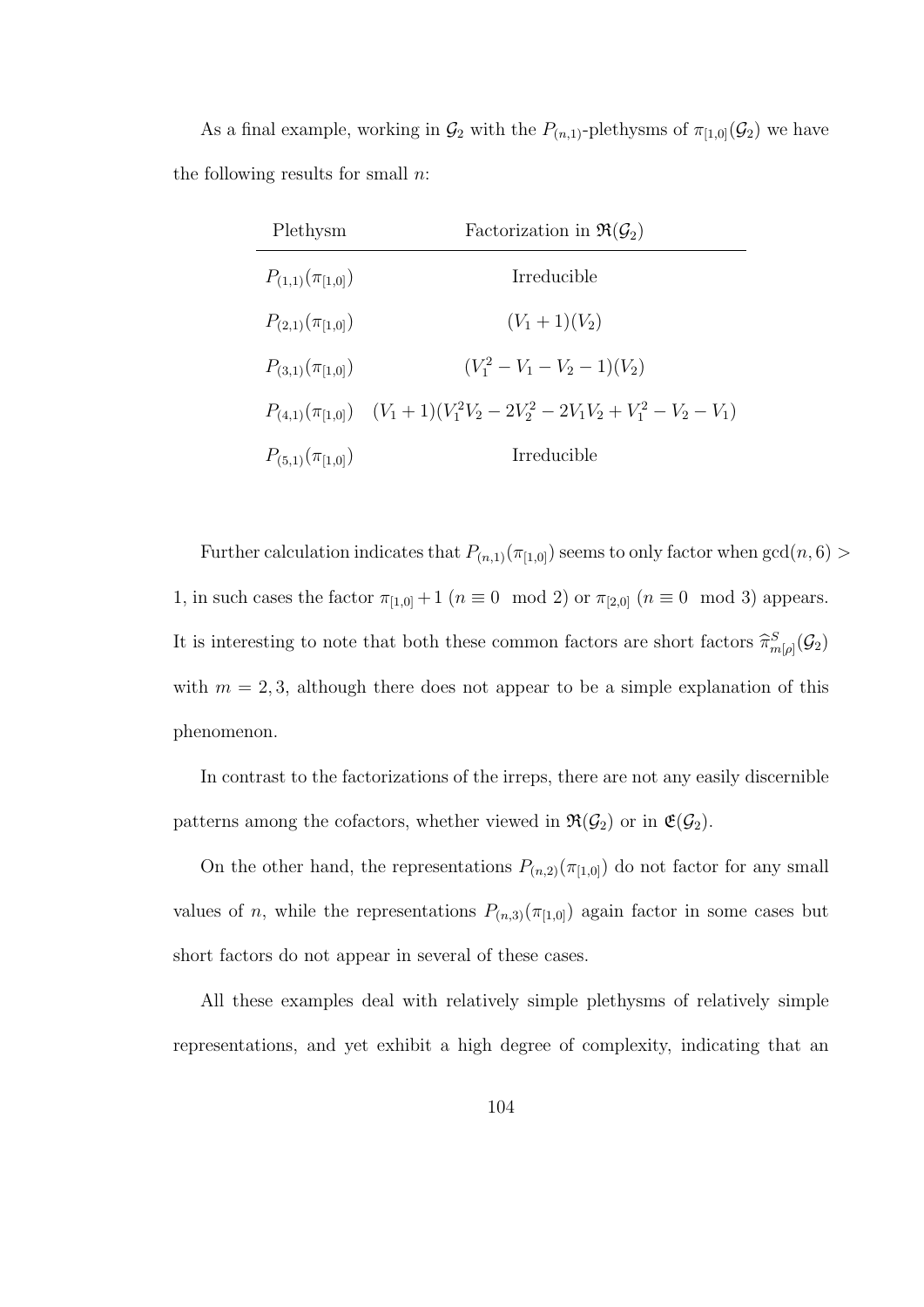extensive study of factorizations of plethysms of irreps of arbitrary G may prove quite fruitful in providing further factorization results. Indeed, we would like to classify what series of factorizations appear in plethysms in general and what the factors of these series look like, as well as determine whether sporadic factorizations appear.

## 4.4 Factorization after Restriction to a Subgroup

Yet another avenue of study of factorizations involves examining factorization properties of irreps and other representations of G when restricted to a subgroup  $H \subset G$ . Our work with the Weyl Denominator Formula and its consequences in §3.2.1 through §3.2.3 has already looked at this question in the special case of  $\pi_{m[\rho]}(G)$ upon restriction to  $\mathbb{T}(G)$ ; in this case one has  $\mathfrak{E}(G) = \mathfrak{R}(\mathbb{T}(G))$ . Other examples of restriction from G to a subtorus of  $\mathbb{T}(G)$  also afford many simple examples of factorizations which are not yet easily characterized in general.

More interesting and less trivial examples arise from considering other Lie groups and subgroups which are not torii. For example, one may consider  $Res_{\mathcal{G}_2}^{\mathcal{F}_4}$  for the standard embedding  $\mathcal{G}_2 \hookrightarrow \mathcal{F}_4$ . In this case, the restriction of long and short factors of  $\mathcal{F}_4$ , whether irreducible in  $\mathfrak{R}(\mathcal{F}_4)$  or not, always factor in  $\mathfrak{R}(\mathcal{G}_2)$ :

$$
Res_{\mathcal{G}_2}^{\mathcal{F}_4}(\widehat{\pi}_m^S(\mathcal{F}_4)) = m^3 \cdot (\widehat{\pi}_m^S(\mathcal{G}_2))^3
$$

$$
Res_{\mathcal{G}_2}^{\mathcal{F}_4}(\widehat{\pi}_m^L(\mathcal{F}_4)) = \widehat{\pi}_m^L(\mathcal{G}_2) \cdot (\widehat{\pi}_m^S(\mathcal{G}_2))^3
$$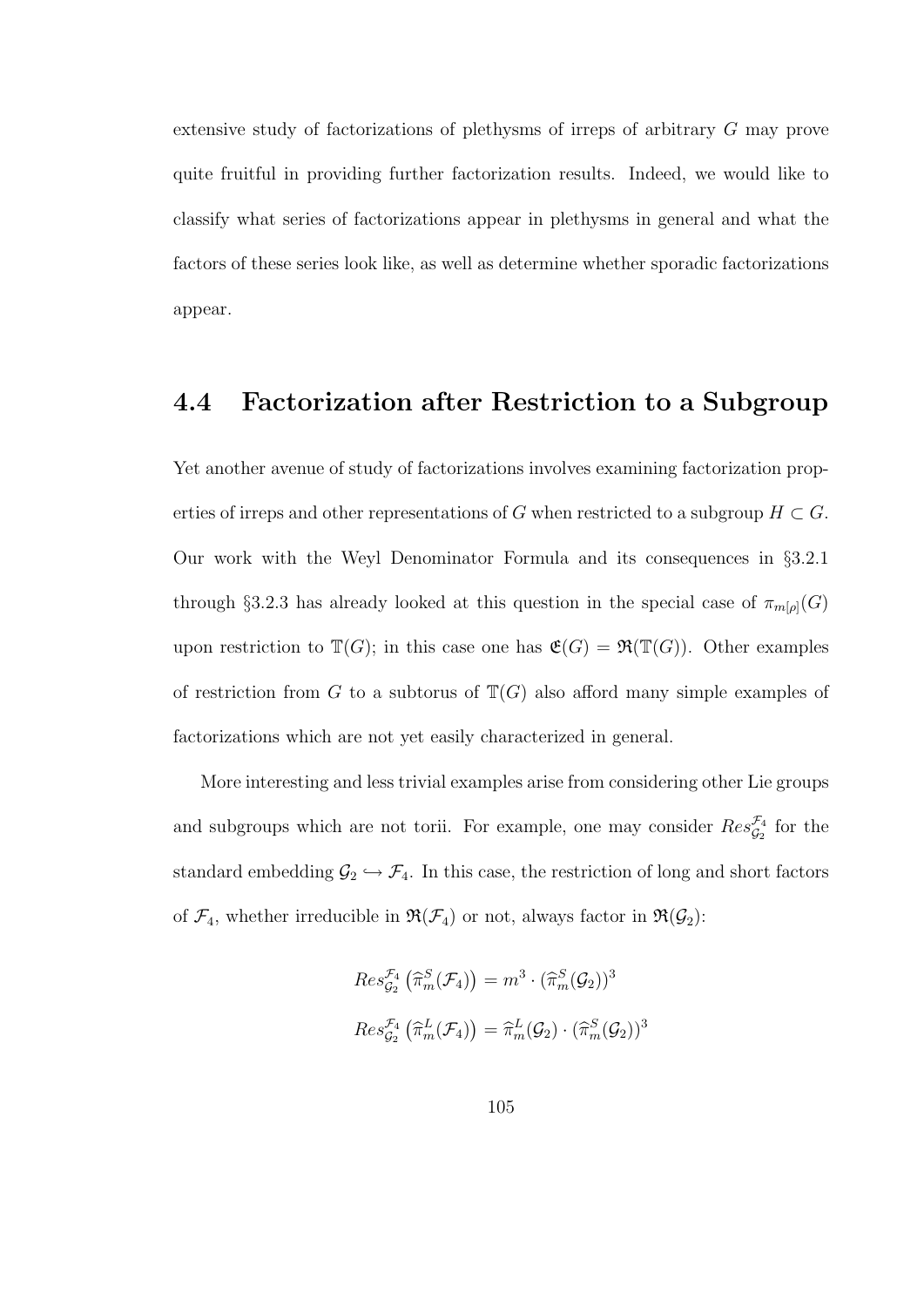In particular, while the irrep  $\hat{\pi}_{2}^{S}(\mathcal{F}_{4}) = \hat{\pi}_{[2,2,1,1]}(\mathcal{F}_{4})$  does not factor in  $\mathfrak{R}(\mathcal{F}_{4})$ , its restriction to  $\mathcal{G}_2$  does factor in  $\mathfrak{R}(\mathcal{G}_2)$ .

More generally, as noted in §4.3, plethysms naturally arise as the irreducible representations of the general linear groups. Thus, embedding  $G \hookrightarrow GL_m(\mathbb{C})$  via a representation  $\pi(G)$  of dimension m allows one to consider the plethysms  $P_{\lambda}(\pi(G))$  as the restriction of irreps of  $GL_m(\mathbb{C})$ . In particular our factorization results for  $\mathcal{A}_{m-1}$ extended to the generalized case of  $GL_m(\mathbb{C})$  show  $P_\lambda(\pi(G))$  will factor for certain partitions  $\lambda$ . However, since restriction from a group to a subgroup corresponds to changes of variables, it is possible that new factors will appear after restriction to a subgroup.

As some examples of the complexity introduced in dealing with restrictions and plethysms, we close by noting that for small n none of the plethysms  $P_{(n,1)}(\pi_{[1,0,0]}(\mathcal{B}_3))$ factor. But since  $Res_{\mathcal{G}_2}^{\mathcal{B}_3}(\pi_{[1,0,0]}(\mathcal{B}_3)) = \pi_{[1,0]}(\mathcal{G}_2)$ , from our results in §4.3 we know that  $Res_{\mathcal{G}_2}^{\mathcal{B}_3} (P_{(n,1)}(\pi_{[1,0,0]}(\mathcal{B}_3)))$  does factor in many small cases.

As with plethysms, we would like to be able to classify and describe series factorizations appearing in restrictions including how they depend on the pair of groups being considered. Since in general restrictions of irreps are not irreducible, techniques which do not rely as heavily on the Weyl Character Formula will need to be developed to answer these questions.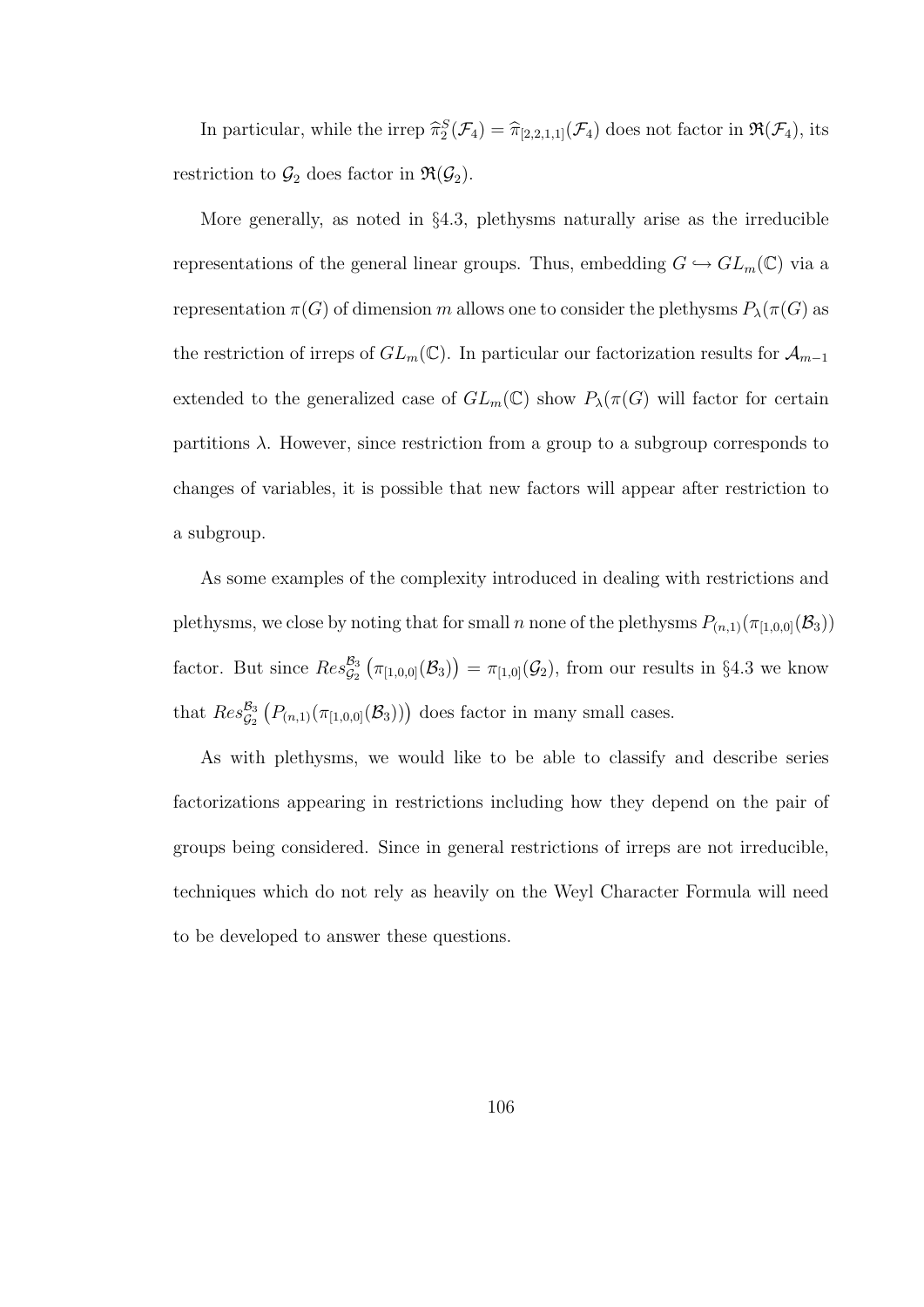## Chapter 5

# Appendix

## 5.1 MAPLE Routines Used in Calculations

In this section we will outline the MAPLE routines employed in our computations. For purposes of this appendix, all routines will be done for  $G = \mathcal{G}_2$  with appropriate comments on the changes for a different Lie group. The necessary packages which must be loaded for these routines are ListTools, LinearAlgebra, and Groebner.

### 5.1.1 Defining the Weyl Group

We begin by defining the Cartan matrix of  $\mathcal{G}_2$  and the matrices of  $W(\mathcal{G}_2)$ :

$$
\gt{G2} := \begin{pmatrix} 2 & -1 \\ -3 & 2 \end{pmatrix}
$$

 $R := RowDimension(G2)$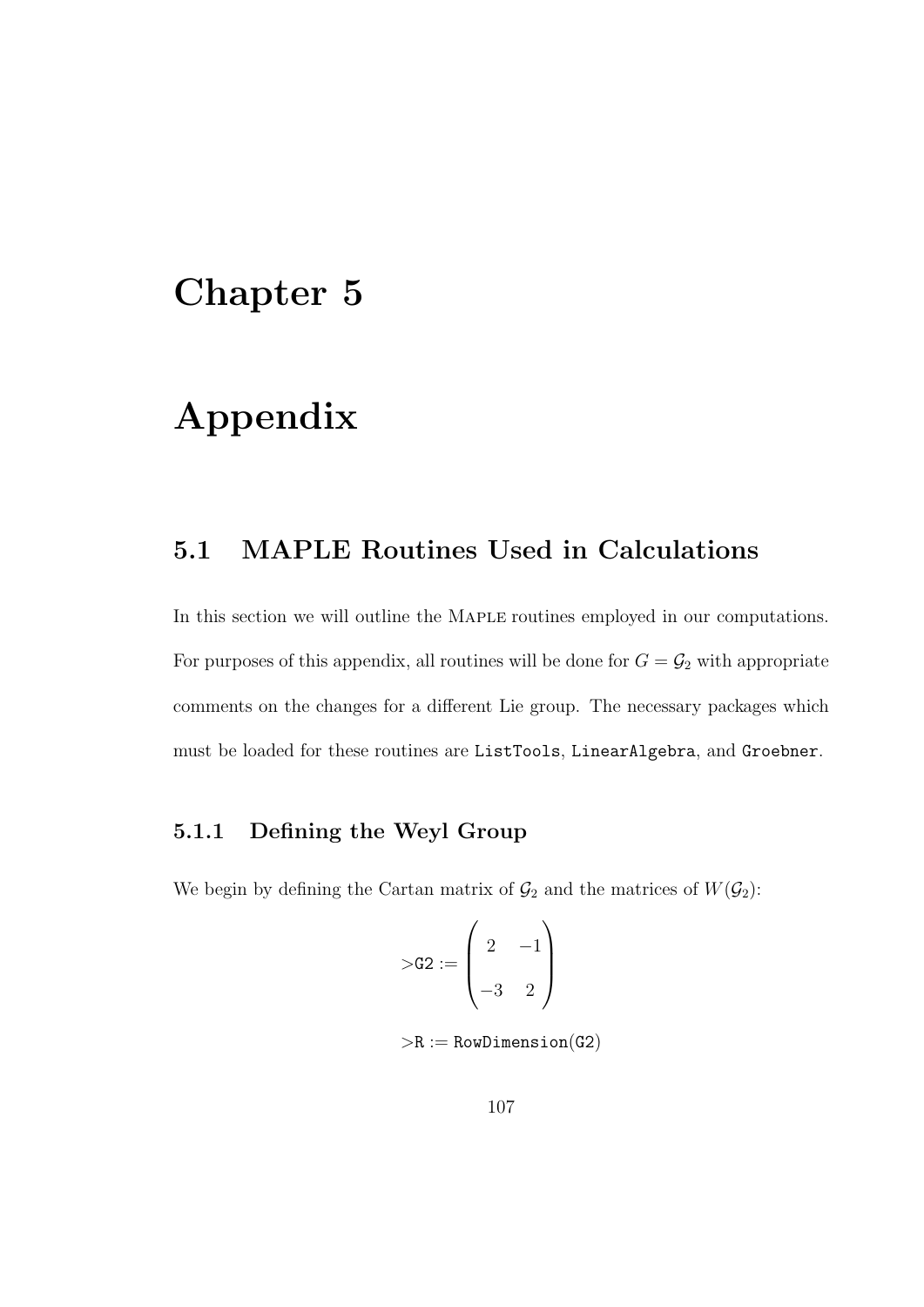>for k from 1 to R do;

$$
G_k := \text{IdentityMatrix}(R) - \text{Matrix}(R, R, (i, j) \rightarrow piecewise(j = k, \\ \text{Row}(G2, k)[i], 0));
$$

end do;

$$
\verb|>ti| := M \rightarrow [seq(seq(M[i,j], j = 1..ColumnDimension(M))),\ni = 1..RowDimension(M))];\n> t2 := M \rightarrow Matrix(R, R, (i, j) \rightarrow M[R \cdot (i - 1) + j]);\n>L_0 := [IdentityMatrix(R)];\n>for i from 1 to 6 do;\nassign('Ki', MakeUnique([seq(seq(t1(Gk.Li-1[j]), j = 1..nops(Li-1)),\nk = 1..R)]));\nassign('Li', [seq(t2(Ki[j]), j = 1..nops(Ki))]);\nend do;\nassign('N', [op(L[5]), op(L[6)]));\nunassign('K','L');
$$

Defining the variable R is not strictly necessary, we include it here only to emphasize which parts of the routines depend on the rank of G versus which ones are independent of the rank. The matrix  $G_i$  corresponds to the action of the simple reflection in the hyperplane perpendicular to the  $i^{th}$  fundamental weight of  $\mathcal{G}_2$ .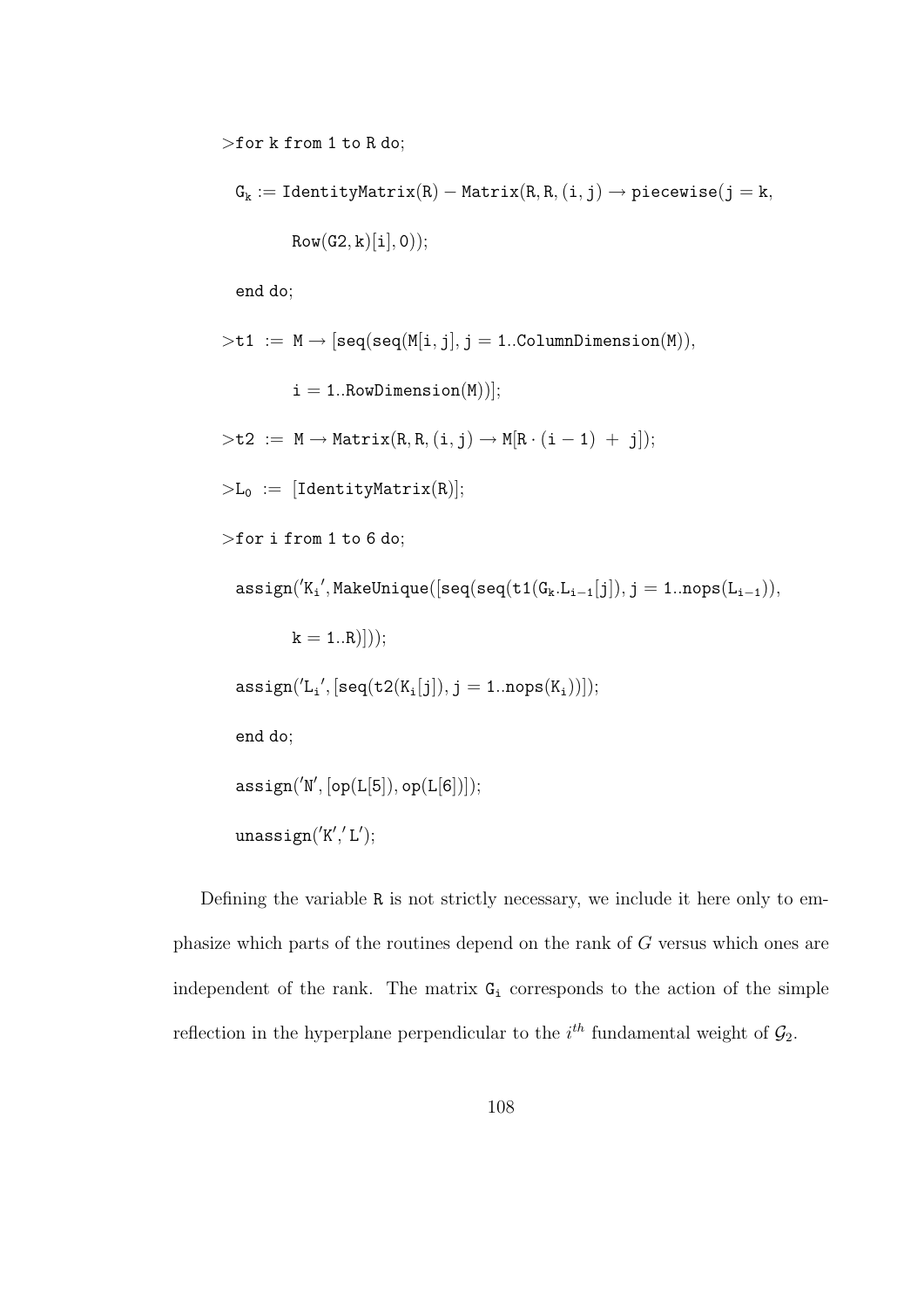The functions t1 and t2 are auxillary functions whose definition is the same for any Lie group. t1 converts an  $m \times m$  matrix M into a  $m^2$ -element list while t2 is inverse to  $t1$  and converts an  $m^2$ -element list into an  $m \times m$  matrix.

The main loop defining the set of matrices in  $W(\mathcal{G}_2)$  runs from 1 through the maximal length of an element  $g \in W(\mathcal{G}_2)$  where the length of g is the minimal word length of g relative to the set of generators formed by the fundamental reflections. As the length function is well-known for arbitrary Lie groups, the upper bound on this loop can be adjusted accordingly.

Within this loop, the need for the auxillary functions becomes apparent since the MakeUnique function in Maple can distinguish between lists but not between matrices; hence we first convert the list of matrices corresponding to elements of length  $i$  to a list of lists, then remove any repetitions. The following step converts the remaining lists back to matrices, giving the list  $L_i$  consisting of all elements of  $W(\mathcal{G}_2)$  of length less than or equal to *i*. Once this loop is complete, a list N is made of all the matrices in the last two lists created; by construction N therefore contains matrix representations of all elements of  $W(\mathcal{G}_2)$ . The final command is optional and is simply a way of freeing up memory for later computations.

### 5.1.2 The Weyl Character Formula and the  $^{LS}$ -factors

The next step is to implement the Character Formula so that we can effectively work with irreps. Maple is quite fast at performing the necessary factoring and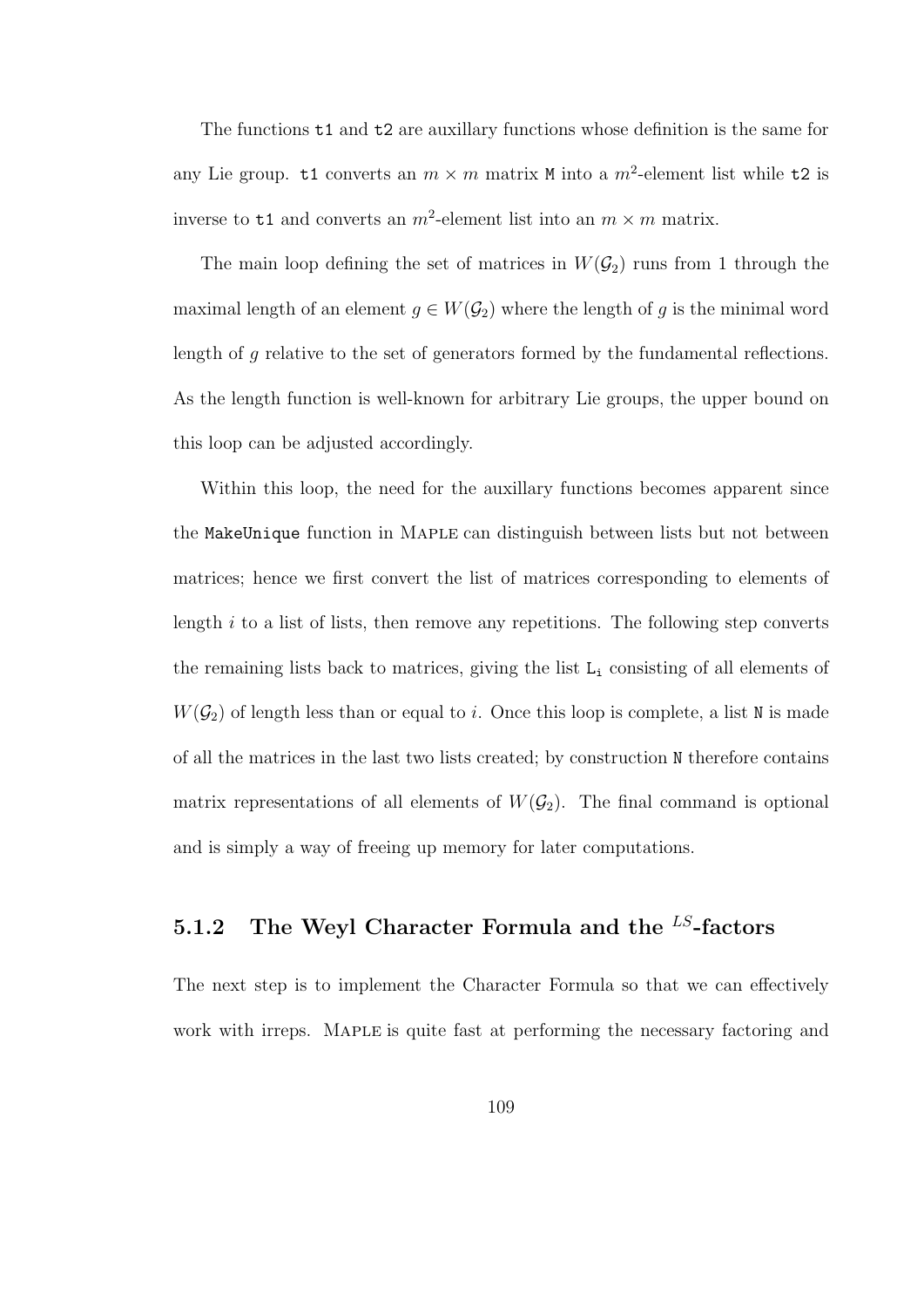divisions, making calculations feasible up through groups of rank 5 and some larger examples.

To implement the Character Formula, we first define the  $E_{[I]}(\mathcal{G}_2)$ 's that appear, followed by the Character Formula itself:

$$
\begin{aligned} > \text{rho} := < \text{seq}(1,i=1..R) >; \\ > \text{Exp} := v \rightarrow \text{product}(X_i^{v[i]},i=1..R); \\ > E := v \rightarrow \text{add}(\text{Determinant}(N[j]) \cdot \text{Exp}(N[j].(v+\text{rho})), j=1.. \text{nops}(N)); \\ > \text{Rep} := v \rightarrow \text{expand}\left(\text{simplify}\left(\frac{E(v)}{E(0 \cdot \text{rho})}\right)\right); \end{aligned}
$$

The weight rho is defined as the vector of size R and all entries equal to 1 in accordance with the usual definition of the weight  $[\rho]$ . The input variable v in each of the other three functions is also input as a R-dimensional vector  $\langle v_1, \ldots, v_R \rangle$ . The result of the calling sequence  $\text{Rep}(I)$  is the character  $\chi_{[I]}(\mathcal{G}_2)$  expressed as an element of  $\mathfrak{E}(\mathcal{G}_2)$ . Note that the character is unshifted; the shifted character  $\widehat{\chi}_{[I]}(\mathcal{G}_2)$ is given by the calling sequence  $\text{Rep}(I - \rho)$ .

In addition to the ordinary definition of the characters given above, we also define the  $E_{m[\rho]}^S(\mathcal{G}_2)$  since  $\mathcal{G}_2$  is nonsimply-laced. While one could try to obtain a general description of the short roots and then use this description in a simple product structure, we instead define  $E_{m[\rho]}^{S}(\mathcal{G}_{2})$  by brute force because it avoids the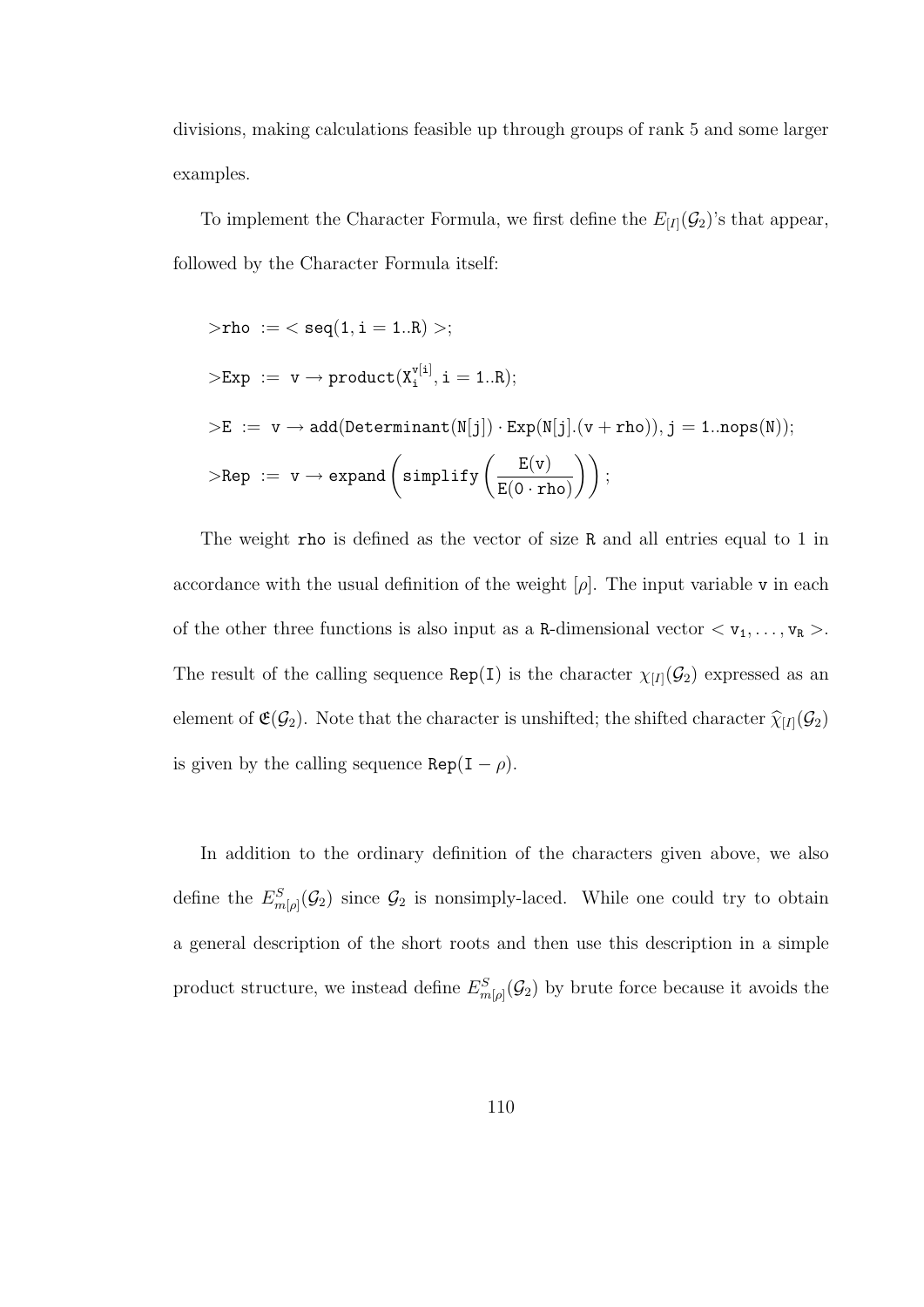hassle of finding a general description to use:

$$
> ES ~:=~ m \rightarrow expand \left( \frac{(X_1^{m+1}-1) \cdot (X_2^{m+1}-X_1^{m+1}) \cdot (X_2^{m+1}-X_1^{2 \cdot m+2})}{X_1^{2 \cdot m+2} X_2^{m+1}} \right)
$$

The exponent of  $X_i$  in the denominator is half the sum of the exponents of  $X_i$ in the numerator. Now using Theorem 3.2.4 and the above definition of  $ES(n)$  we can define the long and short factors in general:

$$
\begin{array}{l} \mathord{>}\text{xi} \;:=\; u \rightarrow \text{subs}(X_1 = z, X_2 = X_1^3, z = X_2, u);\\ \\ \mathord{>}\text{EL} \;:=\; m \rightarrow \text{xi}\big(\text{ES}(m)\big);\\ \\ \mathord{>}\text{Short} \;:=\; m \rightarrow \text{expand}\left(\text{simplity}\left(\frac{\text{ES}(m)}{\text{ES}(0)}\right)\right)\\ \\ \mathord{>}\text{Long} \;:=\; m \rightarrow \text{expand}\left(\text{simplity}\left(\frac{\text{EL}(m)}{\text{EL}(0)}\right)\right)\end{array}
$$

The function xi is exactly the function  $\xi_{\mathcal{G}_2}$  as defined in §2.2.1. The need for the dummy variable z results from the sequential substitution method employed by Maple .

It is not absolutely necessary to define the function  $EL(m)$  in order to define the calling sequence  $Long(m)$  (one could instead define  $Long(m) := Xi(Short(m)))$ , but we will use  $EL(m)$  for later computations so we go ahead and also use it to define  $Long(m).$ 

The result of the calling sequence  $\text{Short}(\mathbf{m})$  is the character  $\chi_m^S(\mathcal{G}_2)$ . As with the Character Formula above, note that this is the unshifted character and the shifted character  $\hat{\chi}_m^S(\mathcal{G}_2)$  is given by  $\text{Short}(\mathfrak{m} - 1)$ . The analogous comments hold for the calling sequence Long(m).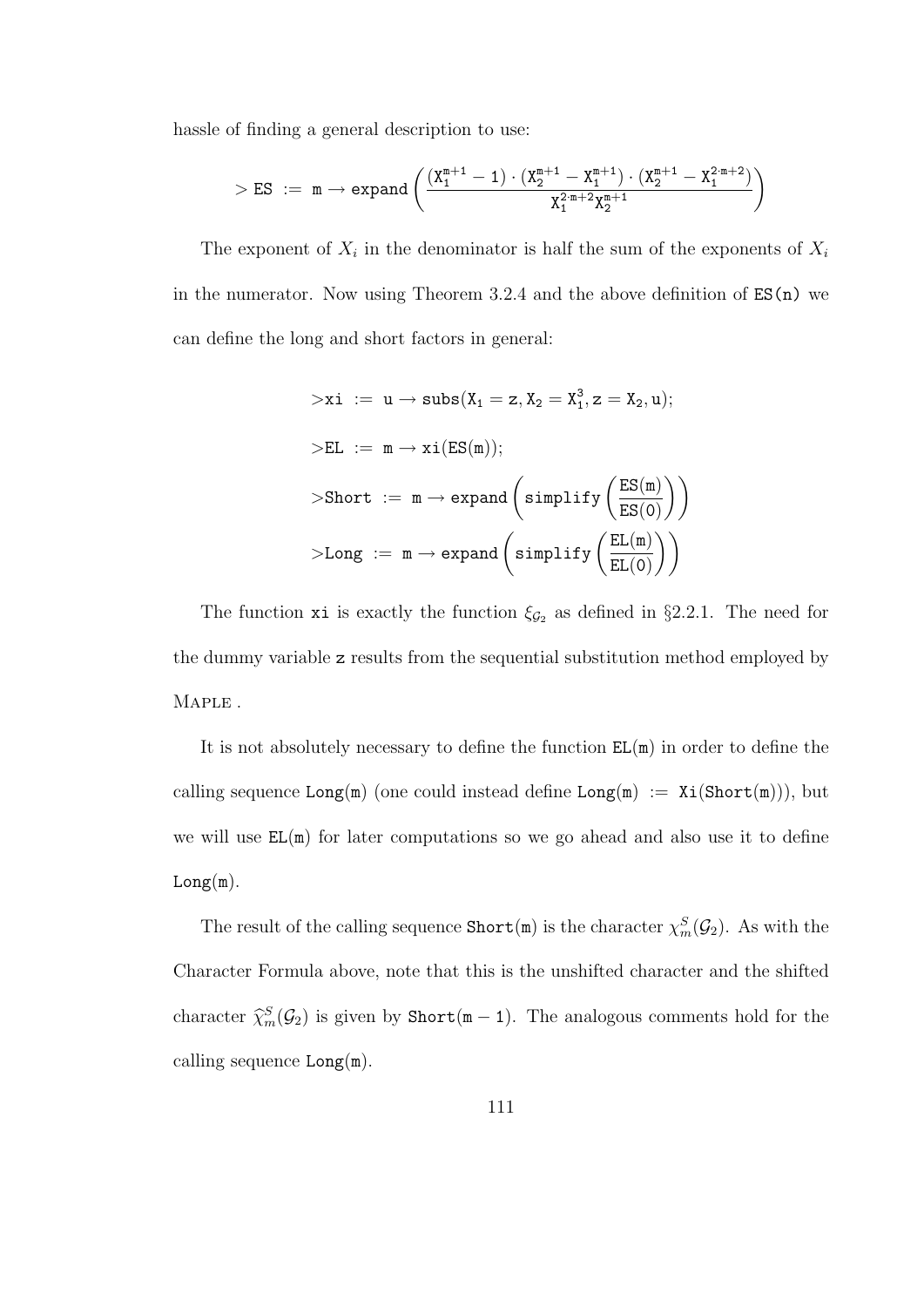#### 5.1.3 Implementing Algorithms 1.1.1 and 1.1.2

Having implemented the Character Formula as well as the Long and Short factors, we are now ready to implement the calculations needed in the main results.

In order to implement Algorithms 1.1.1 and 1.1.2, we first define:

$$
\begin{array}{rl} \texttt{> Lead} &:= u \rightarrow \texttt{LeadingMonomial}(u, \texttt{tdeg}(x_1, x_2)) \\ & & \texttt{.leadingCoefficient}(u, \texttt{tdeg}(x_1, x_2)); \\\\ \texttt{>Glead} &:= u \rightarrow \texttt{simply}\Big(\frac{\texttt{lead}(\texttt{subs}(X_1=x_1^6, \ X_2=x_2^{10}, \texttt{numer}(u)))}{\texttt{subs}(X_1=x_1^6, X_2=x_2^{10}, \texttt{denom}(u))}, \\\\ & & \{x_1^6 = V_1, x_2^{10} = V_2\}\Big); \end{array}
$$

The function Lead simply extracts the highest degree term relative to a monomial weighting scheme. The actual scheme used is defined in GLead; here we are giving  $X_1$  a weighting of  $\frac{3}{5}$  the weight of  $X_2$ . This choice of weighting is not arbitrary; instead, it comes from the notion of the height of a weight as we now explain.

**Definition 5.1.1.** The height function ht of a weight  $[I]$  of  $G$  is the number of simple weights which are required to express the weight  $2[I]$ .

Remark. The simple weights are a different basis for weights than the fundamental weights. The  $i^{th}$  simple weight of G is the  $i^{th}$  row of the Cartan Matrix  $C(G)$  when expressed in terms of the fundamental weights. From its definition it is clear that ht is uniquely defined (since the simple weights are linearly independent,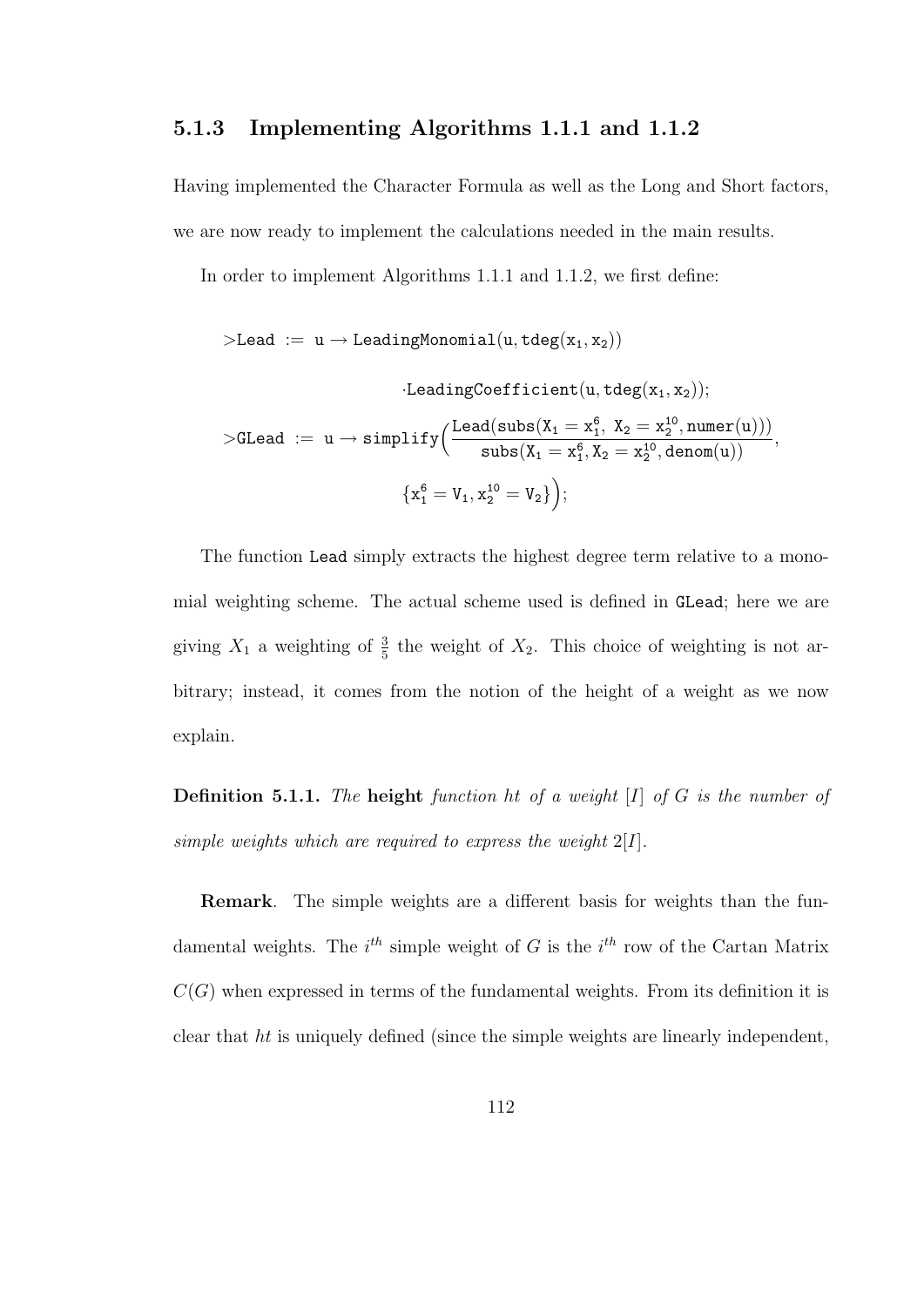$2[I]$  has a unique expression as a sum of simple weights) and is a homomorphism from the weight lattice to Z:  $ht([I] + [J]) = ht([I]) + ht([J])$ .

An exact description of  $ht(I)$  requires a little manipulation with  $C(G)$  and the definition of ht; one eventually obtains the following expression where [2I] and [ $\rho$ ] are interpreted as n-vectors:

$$
ht([I]) = \langle [2I], C(G)^{-1} \cdot [\rho] \rangle
$$

Remark. This expression as an inner product is not surprising since ht is a linear functional on the weight space of G.

Thus in the case of  $\mathcal{G}_2$  for example, one has:

$$
ht([n_1, n_2]) = \left\langle [2n_1, 2n_2], \begin{pmatrix} 2 & -1 \\ -3 & 2 \end{pmatrix}^{-1} \cdot [1, 1] \right\rangle
$$

$$
= \langle [2n_1, 2n_2], [3, 5] \rangle
$$

$$
= 6n_1 + 10n_2
$$

In our example of  $\mathcal{G}_2$ , we interpret  $ht([n_1, n_2]) = 6n_1 + 10n_2$  as saying that  $\exp(\omega_1)$  should have relative weight 6 and  $\exp(\omega_2)$  should have relative weight 10 in determining dominance and highest weights, this leads to the given weightings of  $X_1$  and  $X_2$  in the definition of GLead.

The key feature of ht that we shall use in implementing Algorithms 1.1.1 and 1.1.2 is that if [I] dominates [J] then  $ht([I]) > ht([J])$ , but the converse need not be true in general. For Algorithm 1.1.1, to convert a known character Chi into an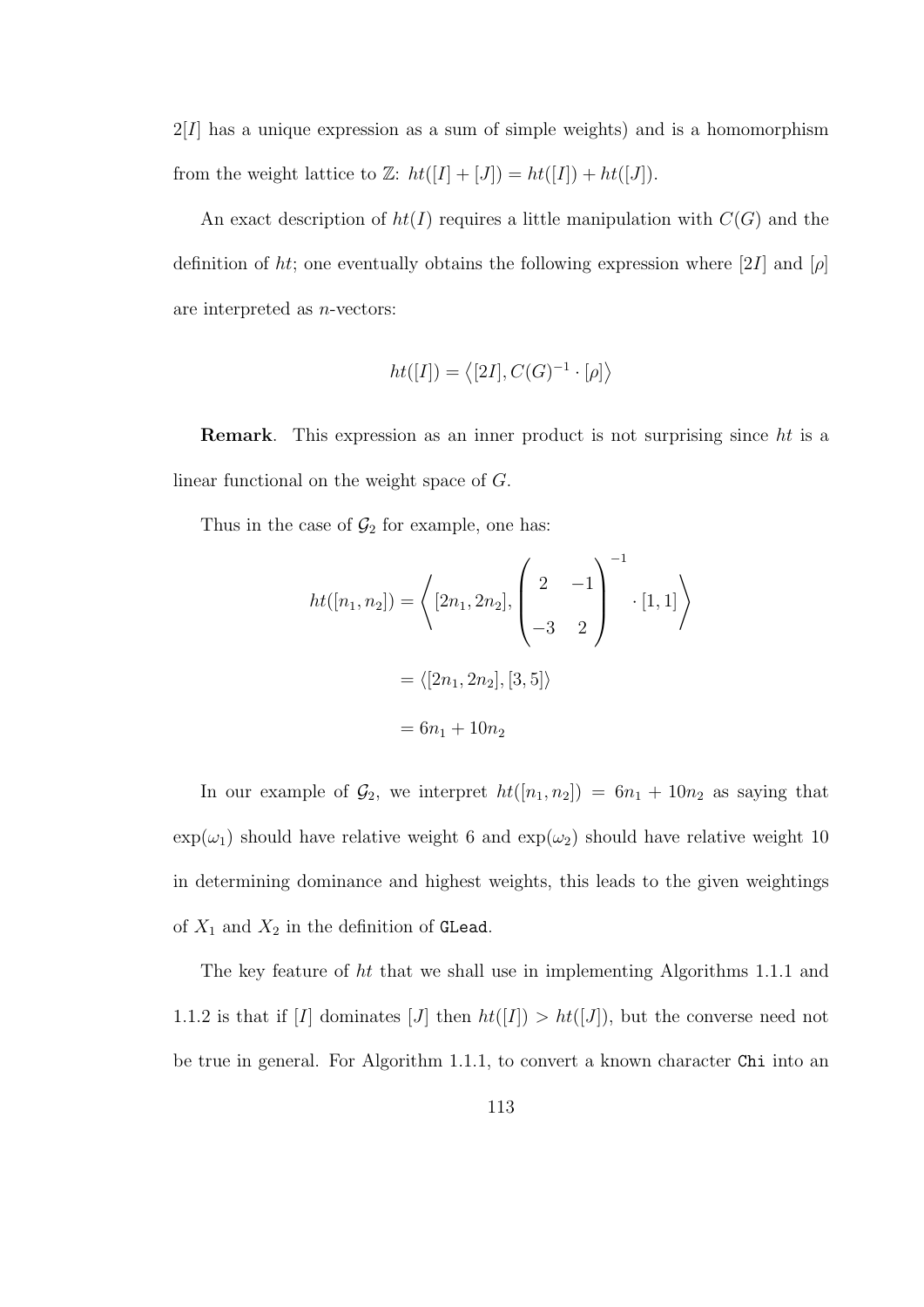element of  $\mathfrak{R}(\mathcal{G}_2)$  one has:

```
>assign('B', Chi);
 \texttt{assign}('L', [ ]);
while B\neq 0 do;
 \texttt{assign('A', Glead(B))};\texttt{assign('B', expand(B - subs(V_1 = Rep(<1, 0 >), V_2 = Rep(<0, 1 >), A))});\texttt{assign}('L', \texttt{[op(L)}, \texttt{[leadingCoefficient(A, tdeg(V_1, V_2))}, \texttt{degree(A, V_1)},degree(A, V<sub>2</sub>)]);
 end do;
```

$$
\begin{array}{l} \texttt{assign('L',Matrix(L))} \\ \texttt{print}(\texttt{expand}(\texttt{add}(L[k,1]\cdot V^{L[k,2]}_1\cdot V^{L[k,3]}_2, k=1..RowDimension(L))));\end{array}
$$

As long as Chi is  $W(\mathcal{G}_2)$ -symmetric, the while loop will terminate after finitely many steps. The output of this calling sequence is the polynomial in  $\mathfrak{R}(\mathcal{G}_2)$  whose character is Chi. At each iteration of the while loop, the height function in GLead picks out a highest weight [I] of multiplicity  $\mu_I$  from the remaining character B. The rest of the loop is spent recording and subtracting off the character of  $\mu_I$  times the unique monic monomial in  $\mathfrak{R}(\mathcal{G}_2)$  with highest weight [I] thus leaving an expression which either has fewer highest weights whose ht equals  $ht([I])$  or has all weights with ht strictly smaller than  $ht([I]).$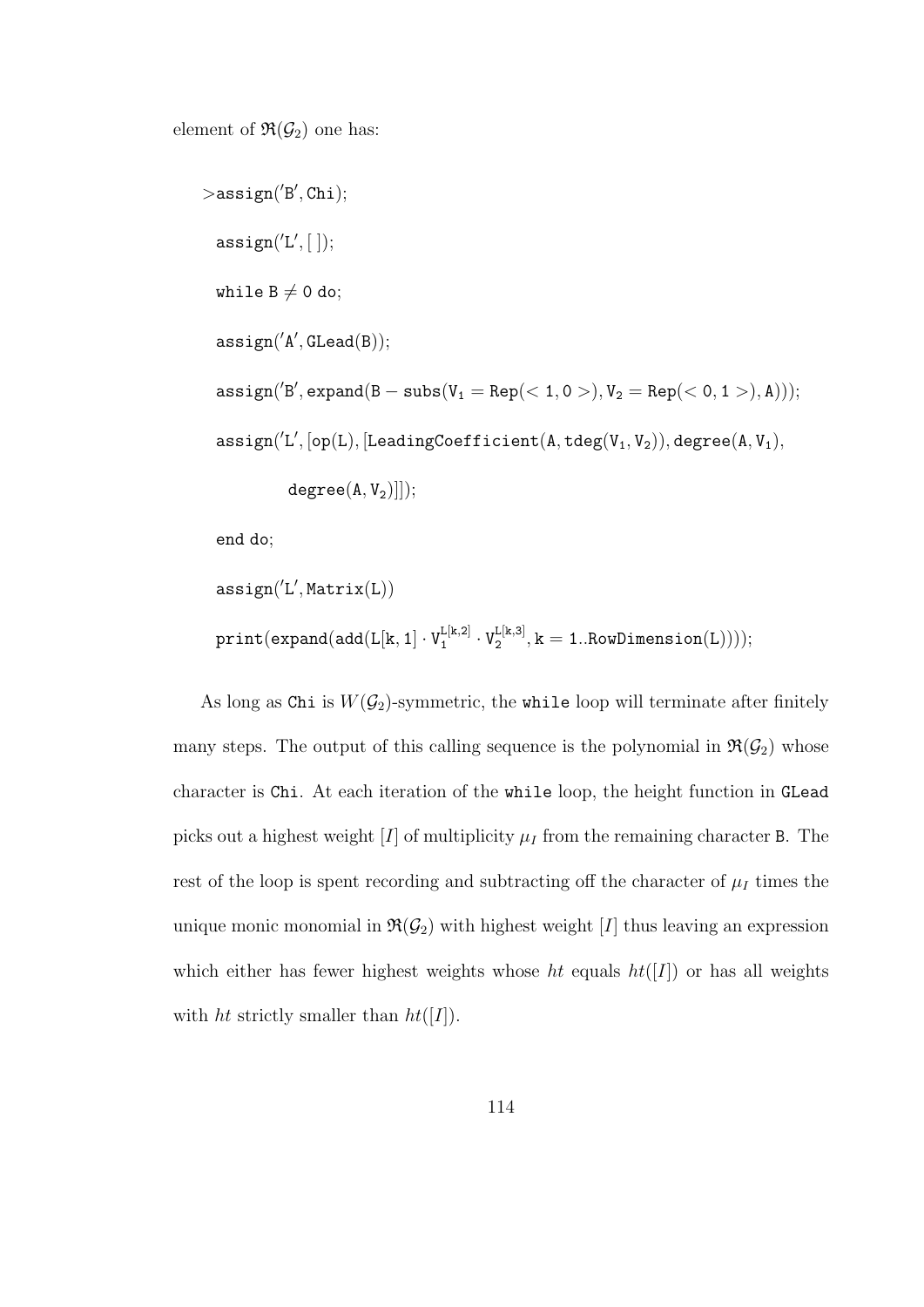Algorithm 1.1.2 is implemented similarly, but instead of subtracting off the character of a monomial in  $\mathfrak{R}(\mathcal{G}_2)$  one calculates the highest weight [I] of the remaining character at each iteration as before and subtracts off  $Rep(< I >)$ . As mentioned in the description of Algorithm 1.1.2, by an easy optimization this process can be implemented without first calculating  $Rep(< I >)$ , thereby saving computation time and memory:

```
>assign('B', Chi · E(0 · rho));
 \texttt{assign}('L', [ ]);
 while B\neq 0 do;
 \texttt{assign('A', Glead(B))};\texttt{assign('B', expand(B - leadingCoefficient(A, tdeg(V_1, V_2))}.E(< \text{degree}(A, V_1), \text{degree}(A, V_2) >)));
 \texttt{assign}(\text{'L'}, \texttt{[op(L)}, \texttt{[leadingCoefficient(A, tdeg(V_1, V_2))}, \texttt{degree(A, V_1)},degree(A, V<sub>2</sub>)]);
```
end do;

```
\texttt{assign}('L',\texttt{Matrix}(L))print(expand(add(L[k, 1] \cdot pi[[L[k, 2], L[k, 3]]], k = 1..RowDimension(L))));
```
The output is the decomposition of the representation with character Chi into irreducible summands.

Implementing the variant of Algorithm 1.1.2 used to calculate the decomposi-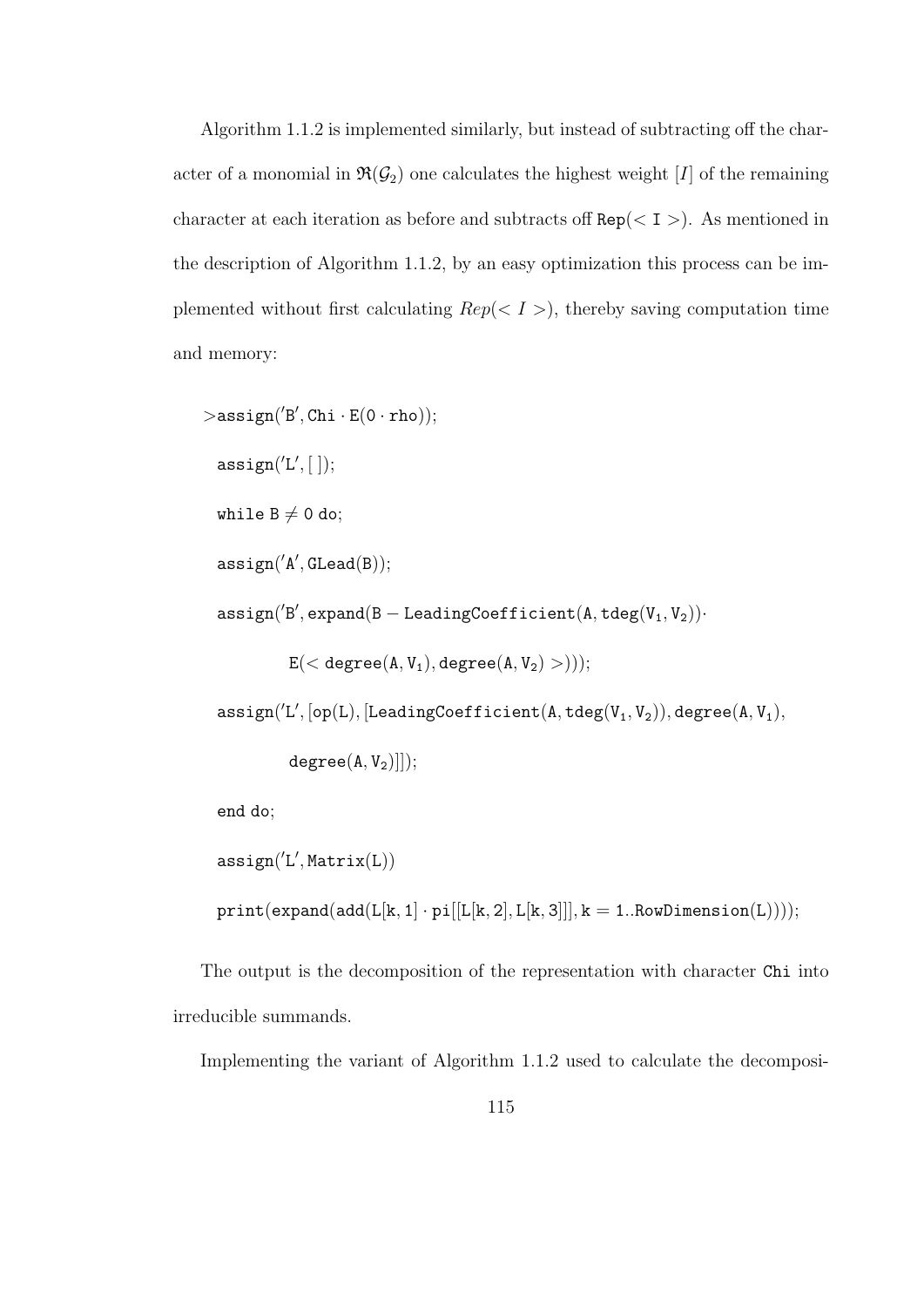tions of the short factors is slightly more complicated:

```
>assign('B', expand(ES(m) \cdot E(0 \cdot rho)));
 \texttt{assign}('L', [ ]);
 while B\neq 0 do;
 assign \left( {}^{'}A, \frac{\text{Glead}(B)}{V^3 - W} \right)V_1^3 \cdot V_2\setminus;
 \texttt{assign}('L', \texttt{[op(L)}, \texttt{[leadingCoefficient(A, tdeg(V_1, V_2))}, \texttt{degree(A, V_1)},degree(A, V<sub>2</sub>)]);
 \texttt{assign('B', B - LeadingCoefficient(A, tdeg(V_1, V_2)) \cdot expand(ES(0) \cdot}
```

```
E(< \text{degree}(A, X_1), \text{degree}(A, X_2) >)));
```
end do;

```
\texttt{assign}('L',\texttt{Matrix}(L))\texttt{print}(\texttt{expand}(\texttt{add}(\texttt{L}[\texttt{k},1]\cdot \texttt{pi}[[\texttt{L}[\texttt{k},2],\texttt{L}[\texttt{k},3]]],\texttt{k} = 1..\texttt{RowDimension}(\texttt{L}))));
```
The primary differences between this variant and the ordinary implementation of Algorithm 1.1.2 involve the assignments of A and B. In the definition of A the division of GLead(B) by  $exp(\epsilon^*[\rho])$  is necessary to adjust for the fact that one is working with short factors. In the case of long factors, the necessary adjustment to GLead(B) instead involves dividing by  $\frac{exp(q\cdot [p])}{exp(\epsilon^*[\rho])}$  where q is the characteristic of G. Also different from the ordinary implementation above, is that the initial assignment of B involves an extra factor of  $ES(i)$  and the looped assignments of B involve an extra factor of  $ES(0)$ . The end result of this loop is the decomposition of  $\pi_m^S(\mathcal{G}_2)$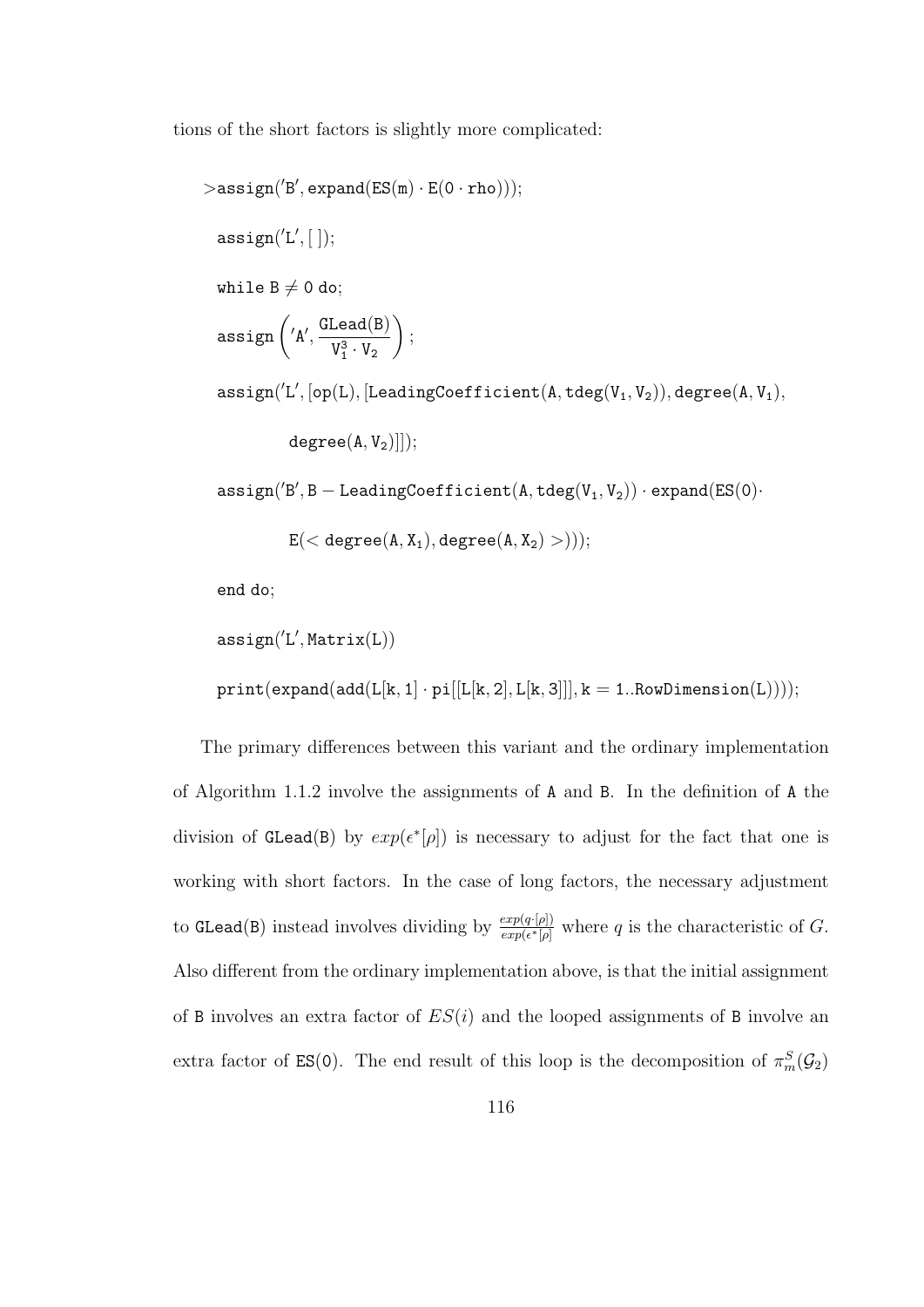into irreducible summands.

In the event that one wants to calculate the general decompositions of  $\pi_m^S(\mathcal{G}_2)$ and  $\pi_m^L(\mathcal{G}_2)$  calculated in Theorem 3.2.7, MAPLE cannot deal with variables in exponents when calculating leading terms, but if one sets  $m \gg 0$ , for example  $m = 1000$ , then the m-dependent and m-independent portions of the weights are easily discerned. One then extracts the set of  $m$ -independent portions of the weights as follows:

 $\texttt{D} > \texttt{assign('M',Matrix(RowDimension(L), 3, (i, j) \rightarrow piecewise(j = 1, L[i, 1],)}$  $j > 1$  and  $L[i, j] > \frac{m}{2}$ 2  $, L[i, j] - m + t, L[i, j]))$ ;

This call converts the m-dependence of the weights to a variable  $t$  and stores the resulting variable weights as a new matrix M. If the list of general weights is complete then it may be verified for arbitrary t by the following command:

$$
> \texttt{simplify}(\texttt{expand}(\texttt{ES}(\texttt{t}) \cdot \texttt{E}(0 \cdot \texttt{rho}) - \texttt{ES}(0) \cdot \texttt{add}(\texttt{M}[\texttt{k},1] \cdot \notag) \notag \\
$$
 
$$
\texttt{E}(< \texttt{M}[\texttt{k},2], \texttt{M}[\texttt{k},3] > ), k = 1.. \texttt{RowDimension}(\texttt{M}))), power, symbolic);
$$

If the output of this calling sequence is 0, then the suspected set of general weights is complete; this is the verification method used in our proofs of Theorems 3.2.7 and 3.2.8.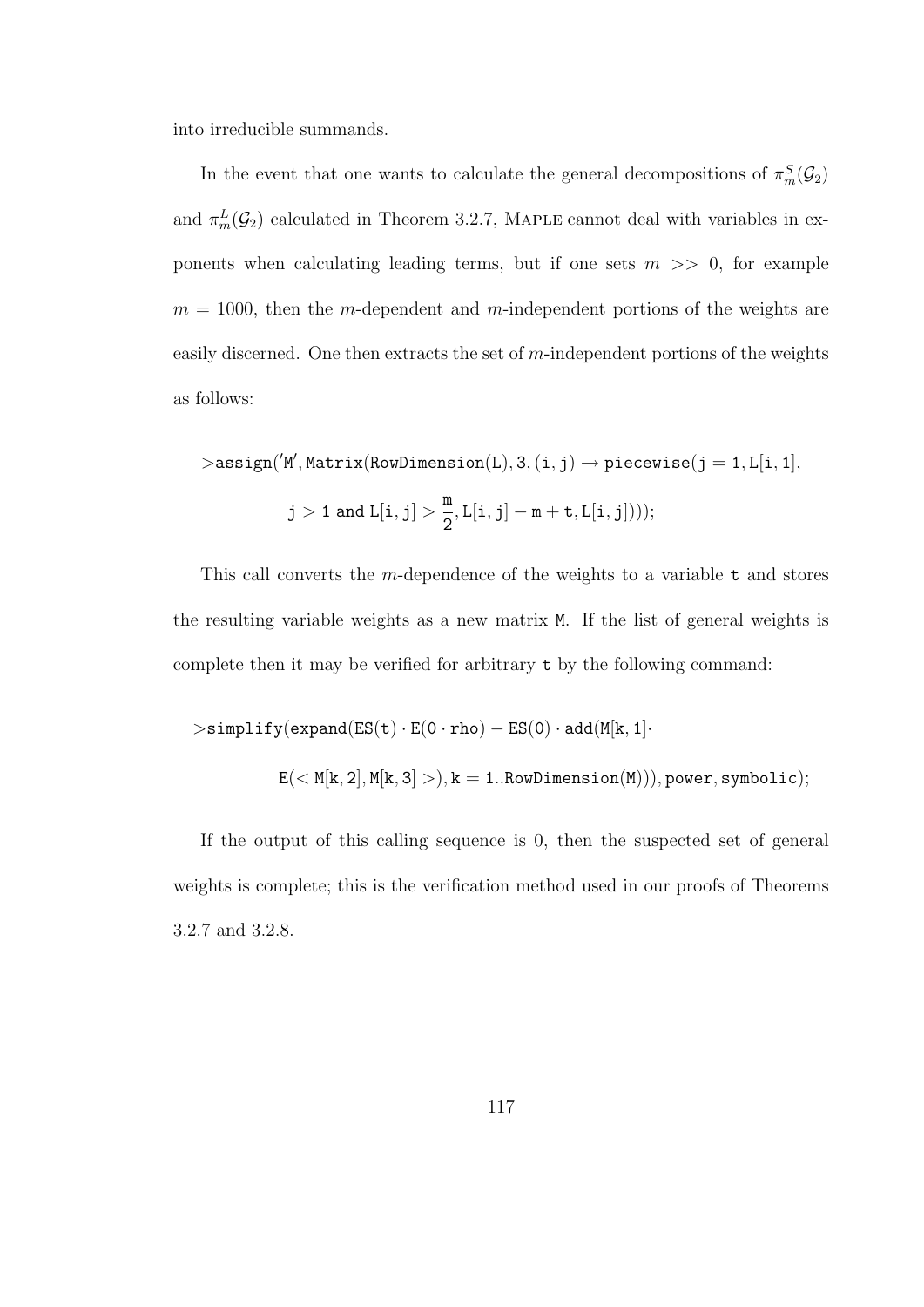## Bibliography

- [AD] J.F. Adams, Lectures on Lie Groups, W.A. Benjamin, Inc. New York-Amsterdam, 1969.
- [AD1] J.F. Adams and Z. Mahmud, "Maps Between Classifying Spaces." Invent. Math 35 (1976), 1-41.
- [AD2] J.F. Adams, "Maps Between Classifying Spaces II." Invent. Math 49 (1978), 1-65.
- [BD] T. Bröcker and T. tom Dieck, "Representations of Compact Lie Groups", Graduate Texts in Mathematics, 98, Springer-Verlag Inc. New York, 2003.
- [BPP] J.P. Bézivin, A. Pethö, A.J. van der Poorten, "A Full Characterization of Divisibility Sequences." Amer. J. of Math. 112 (1990), 985-1001.
- [FH] W. Fulton and J. Harris, "Representation Theory. A First Course." Graduate Texts in Mathematics, Readings in Mathematics, 129, Springer-Verlag Inc. New York, 1991.